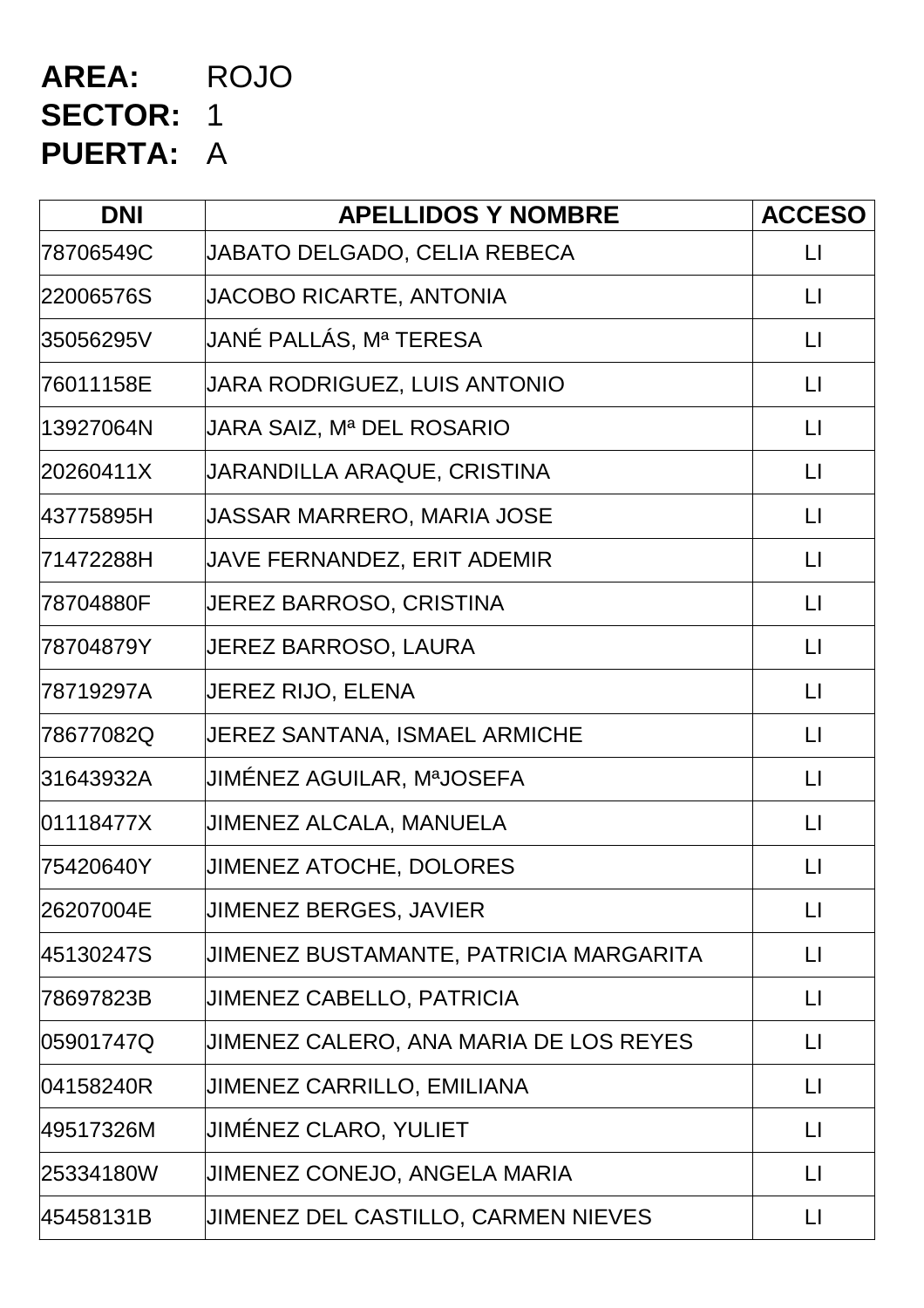| <b>DNI</b> | <b>APELLIDOS Y NOMBRE</b>             | <b>ACCESO</b>     |
|------------|---------------------------------------|-------------------|
| 04206608T  | <b>JIMENEZ DIAZ, ALICIA</b>           | LI                |
| 08874873R  | <b>JIMENEZ DIAZ, SONIA</b>            | $\mathsf{L}$      |
| 43808381M  | JIMENEZ FLORIDO, MARIA SANDRA         | $\mathsf{L}$      |
| 03829700Q  | JIMENEZ GARCIA VELASCO, GUADALUPE     | $\lfloor \rfloor$ |
| 78692947B  | JIMENEZ GARCIA, MARIA ALEJANDRA       | $\mathsf{L}$      |
| 43615168S  | JIMENEZ GARCIA, MARIA CANDELARIA      | $\mathsf{L}$      |
| 06567616N  | JIMENEZ GARCIA, MARIA JULIA           | $\mathsf{L}$      |
| 43624722R  | JIMENEZ GARCIA, ROSA MARIA            | $\sqcup$          |
| 75779079J  | <b>JIMENEZ GOMEZ, PATRICIA</b>        | $\mathsf{L}$      |
| 43809601Y  | JIMÉNEZ GONZÁLEZ, LUZ MARINA          | $\mathsf{L}$      |
| l47064528L | <b>JIMENEZ GONZALEZ, PRESENTACION</b> | $\mathsf{L}$      |
| 33929357X  | JIMENEZ GONZALO, MARIA FRANCISCA      | $\mathsf{L}$      |
| 25695706Z  | JIMENEZ GUERRERO, CARMEN MARIA        | $\mathsf{L}$      |
| 42058843P  | JIMENEZ GUILLEN, MAGDALENA LORENA     | $\mathsf{L}$      |
| 54054834G  | JIMENEZ GUTIERREZ, PATRICIA           | $\mathsf{L}$      |
| 45703917L  | JIMÉNEZ HERNÁNDEZ, JOSÉ FRANCISCO     | $\lfloor \rfloor$ |
| 45731090Y  | JIMÉNEZ HERNÁNDEZ, YAIZA              | $\sqcup$          |
| 78716137V  | JIMENEZ JIMENEZ, BIBIANA              | $\mathsf{L}$      |
| 53143456R  | JIMENEZ JIMENEZ, MARI CARMEN          | $\mathsf{L}$      |
| 08108748Y  | <b>JIMENEZ MARCOS, JOSEFA IGNACIA</b> | $\mathsf{L}$      |
| 43783988S  | JIMENEZ MARICHAL, JUANA VICENTA       | $\sqcup$          |
| 50809062S  | JIMENEZ MARTIN, MARIA JESUS           | $\mathsf{L}$      |
| 78626165K  | <b>JIMENEZ MARTIN, MARIA NORELI</b>   | $\mathsf{L}$      |
| 45438343A  | JIMENEZ MESA, MARIA ELIGIA            | LI                |
| 21989011E  | JIMENEZ MONTOYA, INMACULADA           | $\mathsf{L}$      |
| 76135637W  | JIMENEZ PEÑA, SILVIA VICTORIA         | $\lfloor \rfloor$ |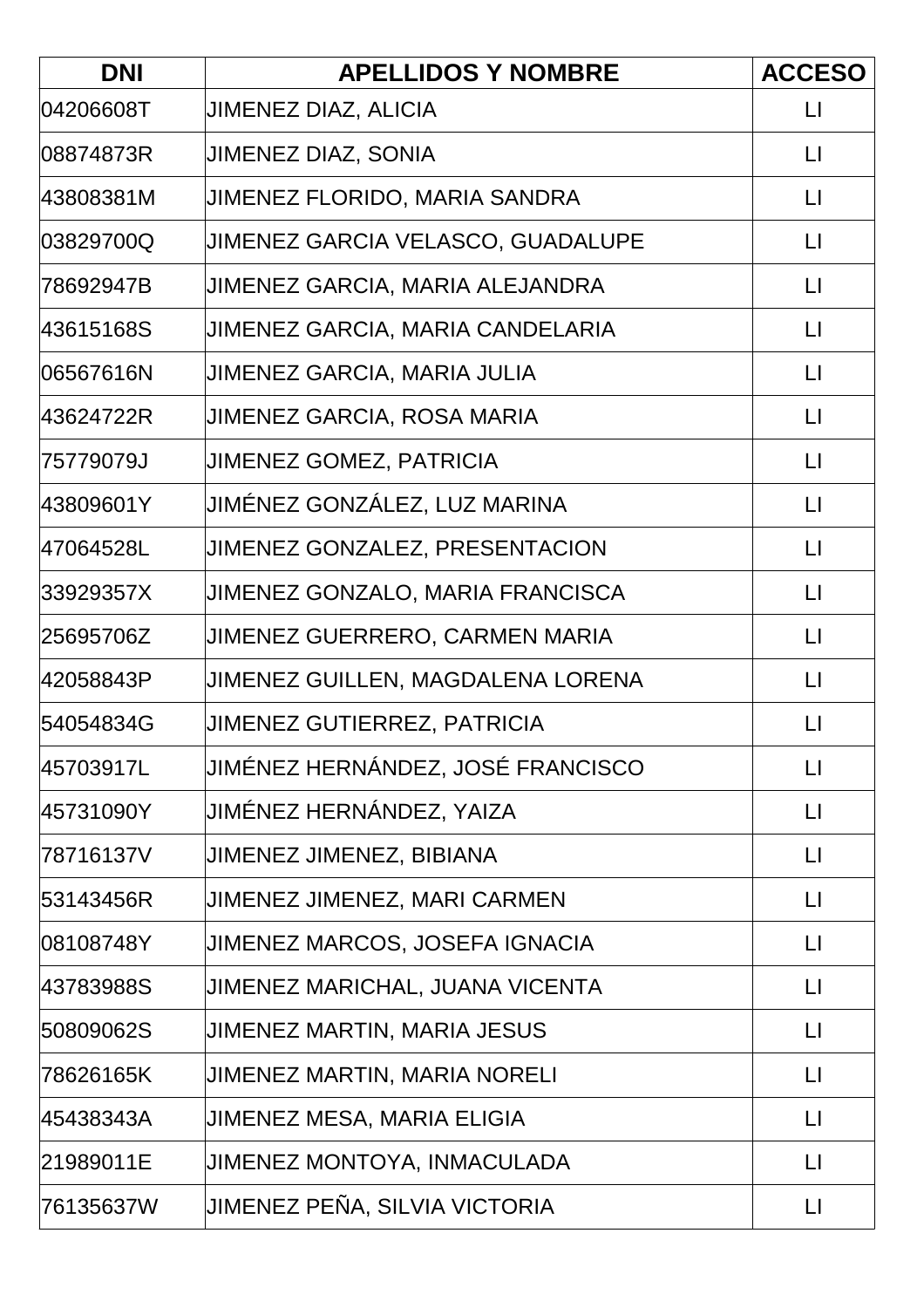| <b>DNI</b> | <b>APELLIDOS Y NOMBRE</b>          | <b>ACCESO</b>     |
|------------|------------------------------------|-------------------|
| 43619173H  | JIMENEZ PERERA, MARTA DE LOS REYES | $\mathsf{L}$      |
| l52511101P | JIMENEZ PIZARRO, AMADOR            | $\mathsf{L}$      |
| 74626183S  | JIMENEZ PIZARRO, FRANCISCO AMADOR  | <b>RD</b>         |
| 78626877C  | JIMENEZ RODRIGUEZ, JANE MILEIBY    | $\mathsf{L}$      |
| 14624113T  | JIMENEZ ROMACHO, VIOLETA           | $\mathsf{L}$      |
| l51876373B | JIMENEZ SANCHEZ, MARIA ELVA        | $\mathsf{L}$      |
| 15480784J  | JIMÉNEZ TOMÁS, SOLEDAD             | $\mathsf{L}$      |
| 42098137H  | JIMÉNEZ TORRES, Mª DEL ROSARIO     | $\sqcup$          |
| 45448579G  | <b>JIMENEZ VERA, OLGA ESTHER</b>   | $\mathsf{L}$      |
| 23243188D  | JODAR TORRECILLAS, ISABEL MARÍA    | $\mathsf{L}$      |
| 79083076Z  | JONAMA VAN HOUTEN, ESTHEFANY       | $\mathsf{L}$      |
| 45854233F  | JORDAN AFONSO, SARA                | $\mathsf{L}$      |
| 78713337T  | JORDÁN CEDRES, DIANA PATRICIA      | $\mathsf{L}$      |
| 78614833M  | JORDAN RODRIGUEZ, IVAN             | $\mathsf{L}$      |
| 78614832G  | JORDÁN RODRÍGUEZ, YURENA           | $\mathsf{L}$      |
| l45449859L | JORGE BARRIOS, MARÍA ISABEL        | $\mathsf{L}$      |
| 78712249Q  | JORGE DE LA ROSA, YURENA           | $\mathsf{L}$      |
| 42936808V  | <b>JORGE GIL, MILAGROS</b>         | $\sqcup$          |
| 42056353W  | JORGE GOMEZ, CARMEN DOLORES        | $\mathsf{L}$      |
| 43787559K  | JORGE GONZALEZ, Mª FATIMA          | $\lfloor \rfloor$ |
| 78615170C  | JORGE GONZALEZ, MARÍA JOSÉ         | $\sqcup$          |
| 78706402B  | JORGE GONZALEZ, MIRIAM             | $\mathsf{L}$      |
| 54061569T  | JORGE HERNANDEZ, NURIA ELENA       | $\mathsf{L}$      |
| 54055394N  | JORGE HINOJOSA, JOAN ALBERTO       | LI                |
| 42089153G  | JORGE PADRÓN, CARMEN ROSA          | $\mathsf{L}$      |
| 78712347E  | JORGE PÉREZ, DESIRÉE               | $\lfloor \rfloor$ |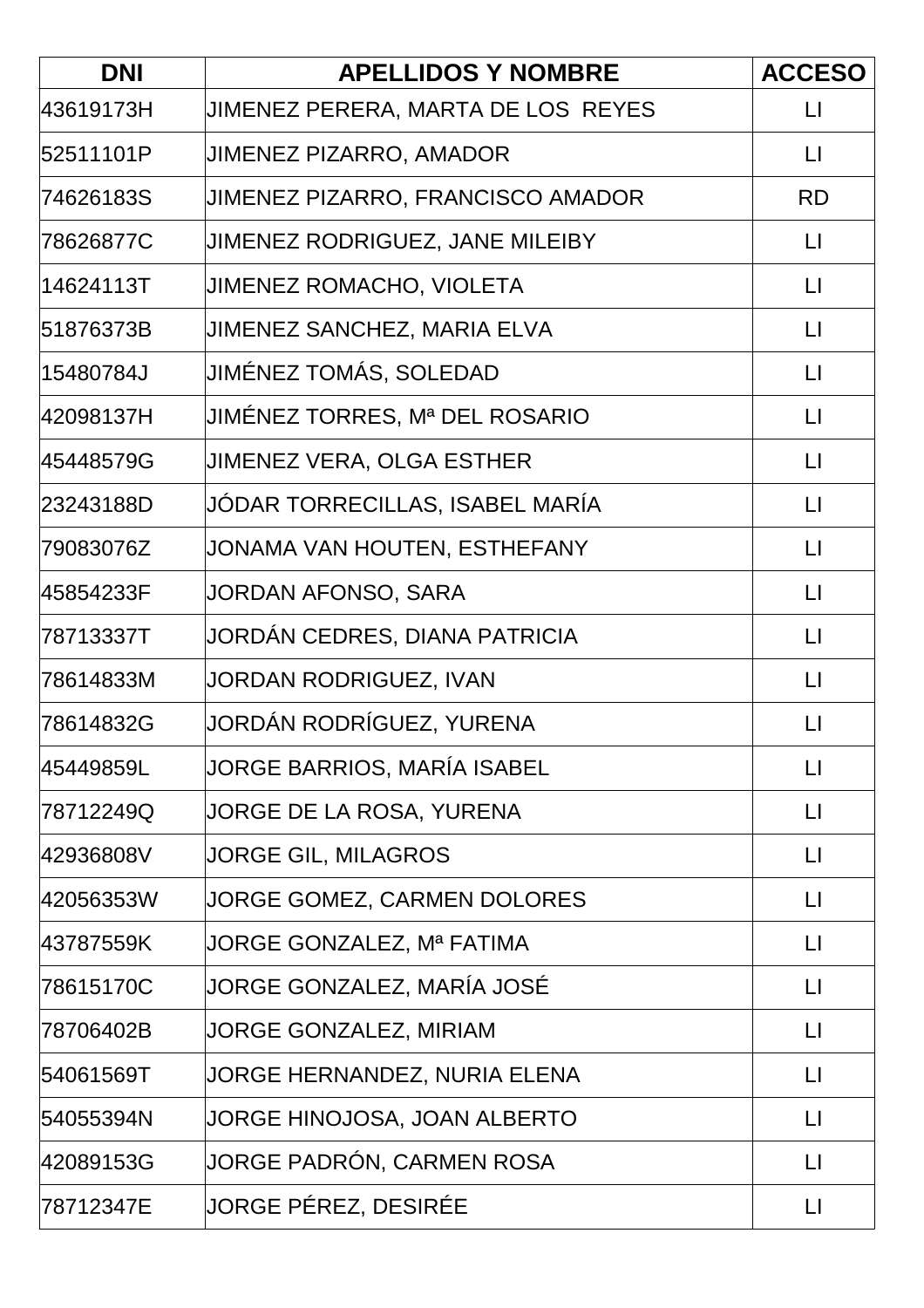| <b>DNI</b> | <b>APELLIDOS Y NOMBRE</b>                  | <b>ACCESO</b>     |
|------------|--------------------------------------------|-------------------|
| 78700072Y  | <b>JORGE RODRIGUEZ, BETSABE</b>            | $\lfloor \rfloor$ |
| 43827056G  | JORGE RODRÍGUEZ, SANDRA MARÍA              | $\lfloor \rfloor$ |
| 70045447M  | JORGE ROMERO, MONSERRAT                    | $\lfloor \rfloor$ |
| 10056540C  | JOSA RODRIGUEZ, MARINA                     | $\lfloor \rfloor$ |
| 45459820K  | JOVEN CHUECA, RUTH                         | $\mathsf{L}$      |
| 74234549W  | JUAN GARCIA, JENIFER                       | $\Box$            |
| 20412395X  | JUAN TOBARRA, FRANCISCO                    | $\mathsf{L}$      |
| 12737037M  | JUAREZ FERNANDEZ, MARGARITA                | $\mathsf{L}$      |
| l05170584T | <b>JUAREZ LOPEZ, ELENA</b>                 | $\lfloor \rfloor$ |
| 33524580X  | <b>JURADO GOMEZ, MARIAISABEL</b>           | $\Box$            |
| 22596141K  | JURADO RUIZ, CRISTINA                      | $\lfloor \rfloor$ |
| 26021442R  | JUSTICIA RIVERA, LUISA MARIA               | $\lfloor \rfloor$ |
| 76721874S  | <b>JUSTO QUINTAIROS, Mª DE LOS ANGELES</b> | $\lfloor \rfloor$ |
| X0774862S  | KAMARA, CHRISTIAN A.                       | $\lfloor \rfloor$ |
| 43827844X  | KHOURY HERNANDEZ, SANDRA                   | $\mathsf{L}$      |
| 45940160Y  | LABAN BENDEZU, VILMA SOCORRO               | $\lfloor \rfloor$ |
| 25166559M  | LABARTA ESCUSOL, MARIA PILAR               | $\lfloor \rfloor$ |
| 43366436M  | LABRADOR HERNANDEZ, ANTONIA MARIA          | $\lfloor \rfloor$ |
| 45452710H  | LADO MARCOTE, MARIA CARINA                 | $\lfloor \rfloor$ |
| 78758543B  | LAFUENTE LETE, AMAYA                       | $\lfloor \rfloor$ |
| 78694880N  | LAGAREJOS RODRIGUEZ, NATALIA LOURDES       | LI                |
| 32758058D  | LAGO FRAGA, ROSA MARÍA                     | $\lfloor \rfloor$ |
| 10089646Y  | LAGO PUERTO, MARIA JOSE                    | $\mathsf{L}$      |
| 52500421T  | LAGO VILLAVERDE, MARIA DE LAS MERCEDES     | $\mathsf{L}$      |
| 09309941R  | LAGUNA RODRIGUEZ, ANA Mª                   | $\lfloor \rfloor$ |
| 17727804W  | LAGUNAS GALDEANO, MARIA ISABEL             | $\mathsf{L}$      |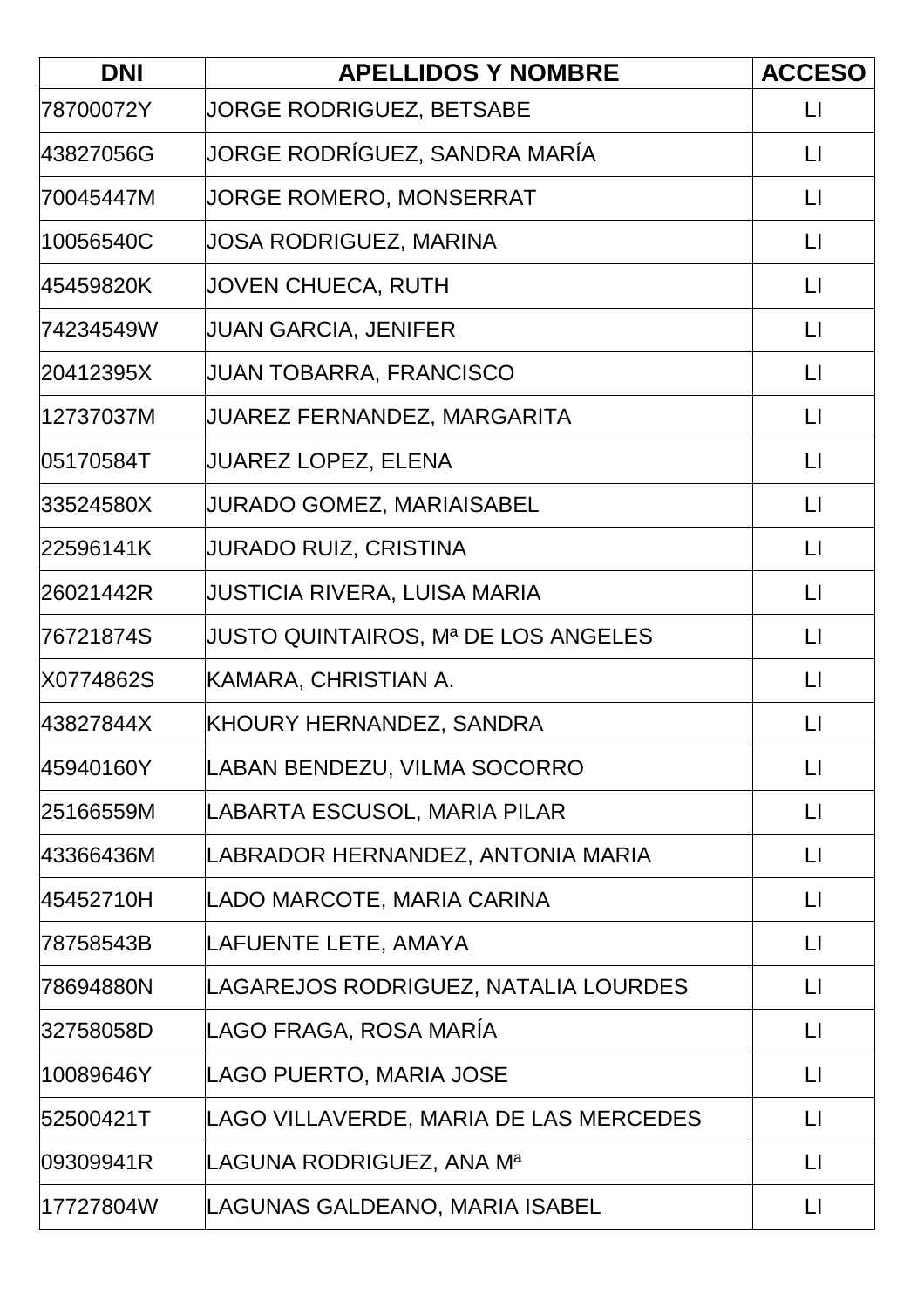| <b>DNI</b> | <b>APELLIDOS Y NOMBRE</b>         | <b>ACCESO</b>     |
|------------|-----------------------------------|-------------------|
| 72795829R  | LAHERA PLAZA, BEATRIZ             | $\mathsf{L}$      |
| l17714339S | LAHOZ LUCEA, ESPERANZA            | $\mathsf{L}$      |
| 25464492L  | LAHOZ MONTAÑES, MARIA TERESA      | $\mathsf{L}$      |
| 15836625K  | LAIGLESIA FERNANDEZ, PURIFICACION | $\lfloor \rfloor$ |
| 17856251V  | LAIN MELENDEZ, Mª PILAR           | $\Box$            |
| 54054185E  | LAINA FELIPE, DEVORA              | $\mathsf{L}$      |
| 79155005E  | LAINE PEREIRA, MILANGELA DANIELA  | $\mathsf{L}$      |
| 26236457N  | LALOMA MALDONADO, MAURICIO        | $\sqcup$          |
| 16623402Z  | LAMATA MARTINEZ, MONICA           | $\mathsf{L}$      |
| 72792630E  | LAMATA RADA, VANESA               | $\mathsf{L}$      |
| 25439432Y  | LANDA MARCEN, FRANCISCO JAVIER    | $\mathsf{L}$      |
| 10069024S  | LANERO MARTINEZ, MªBELEN          | $\mathsf{L}$      |
| 78570777V  | LANNOY SUAREZ, BIBIANA            | $\mathsf{L}$      |
| 71883306A  | LANTARÓN GONZÁLEZ, CARMEN         | $\mathsf{L}$      |
| 17144530P  | LANUZA PASTOR, CELIA JULIA        | $\sqcup$          |
| 13728976T  | LANZA GUERRICAGOITIA, Mª CRUZ     | $\lfloor \rfloor$ |
| 72064487J  | LANZA HOYAL, LOURDES              | $\sqcup$          |
| 25454461Q  | LANZAN TAPIA, EVA                 | $\mathsf{L}$      |
| 74856975W  | LAO CABEZAS, DANIEL               | $\mathsf{L}$      |
| 51673779R  | LAORDEN PACHECO, EVA Mª           | $\mathsf{L}$      |
| 25179368A  | LAPEÑA GARCÍA, MANUEL             | $\sqcup$          |
| 71149729B  | LARA DIAZ, DAVID                  | $\mathsf{L}$      |
| 02641938C  | LARA DIAZ, MARIA ESPERANZA        | $\mathsf{L}$      |
| 44782790L  | LARA JIMENEZ, SARA                | LI                |
| 42939093W  | LARA RODRIGUEZ, MARIA MERCEDES    | $\mathsf{L}$      |
| 16783272B  | LASECA MODAMIO, MARÍA NIEVES      | $\mathsf{L}$      |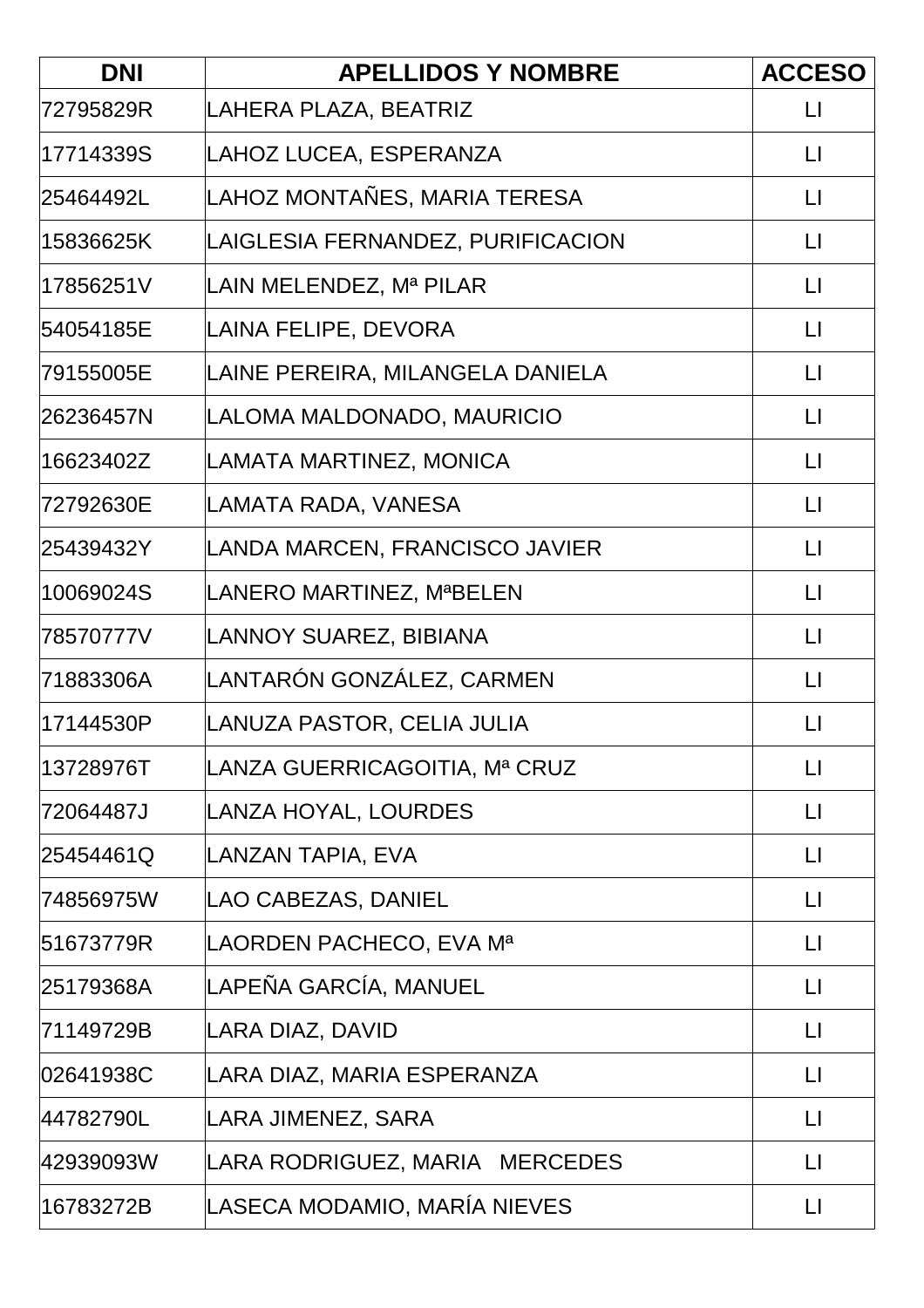| <b>DNI</b> | <b>APELLIDOS Y NOMBRE</b>         | <b>ACCESO</b>     |
|------------|-----------------------------------|-------------------|
| 78857579D  | LASERNA HERNANDEZ, ESTEFANIA      | $\mathsf{L}$      |
| 12726869A  | LASO ARROYO, MILAGROS             | $\mathsf{L}$      |
| 20209098X  | LASTRA CORRAL, MARIA DEL CARMEN   | $\mathsf{L}$      |
| 11906701S  | ∣LASTRA PÉREZ, Mº CARMEN          | $\lfloor \rfloor$ |
| 32630501X  | LAVANDEIRA IGLESIAS, MARIA ISABEL | $\mathsf{L}$      |
| 73065816Z  | LAVIÑA RAJADEL, PILAR             | $\mathsf{L}$      |
| 29134001Q  | LAZARO AZNAR, SILVIA              | $\mathsf{L}$      |
| 12394045N  | LÁZARO GONZÁLEZ, MARÍA            | $\mathsf{L}$      |
| 22694244Y  | LAZARO HERNANDEZ, Mª DOLORES      | $\mathsf{L}$      |
| 29085957L  | LAZARO LAZARO, MARIA DEL CARMEN   | $\mathsf{L}$      |
| 54052899R  | LEAL BRAVO, YURENA LAURA          | $\mathsf{L}$      |
| 48428632Q  | LEAL VILAR, ANTONIO CESAR         | $\mathsf{L}$      |
| 09201969Z  | LECHÓN GÓMEZ, ALICIA              | $\mathsf{L}$      |
| 42195053N  | LECUONA PEREZ, CARMEN             | $\mathsf{L}$      |
| 45451922N  | LEDESMA CEDRES, MARIA MONTSERRAT  | $\mathsf{L}$      |
| 43801603N  | LEDESMA JORGE, ELOY               | $\lfloor \rfloor$ |
| 78721594T  | LEDESMA TRUJILLO, YAIZA           | $\sqcup$          |
| 76416832E  | LEDO LOURIDO, MÓNICA              | $\mathsf{L}$      |
| 33537394J  | LEGASPI CASTRO, MARIA LUISA       | $\mathsf{L}$      |
| 47363965L  | LEIS INSUA, AINOA                 | $\mathsf{L}$      |
| 13755374V  | LEIVA GARCIA, MARIA ARRATE        | $\sqcup$          |
| 45854699J  | LEIVA REYES, SONIA DEL CARMEN     | $\mathsf{L}$      |
| 78557744W  | LEMES ARMAS, MARGARITA            | $\lfloor \rfloor$ |
| 78631256Y  | LEMOS MACHADO, VANESSA            | LI                |
| 75401442J  | LEMUS RUIZ, CARMEN                | $\mathsf{L}$      |
| 78621918Y  | LEMUS TRUJILLO, MARIA CANDELARIA  | $\mathsf{L}$      |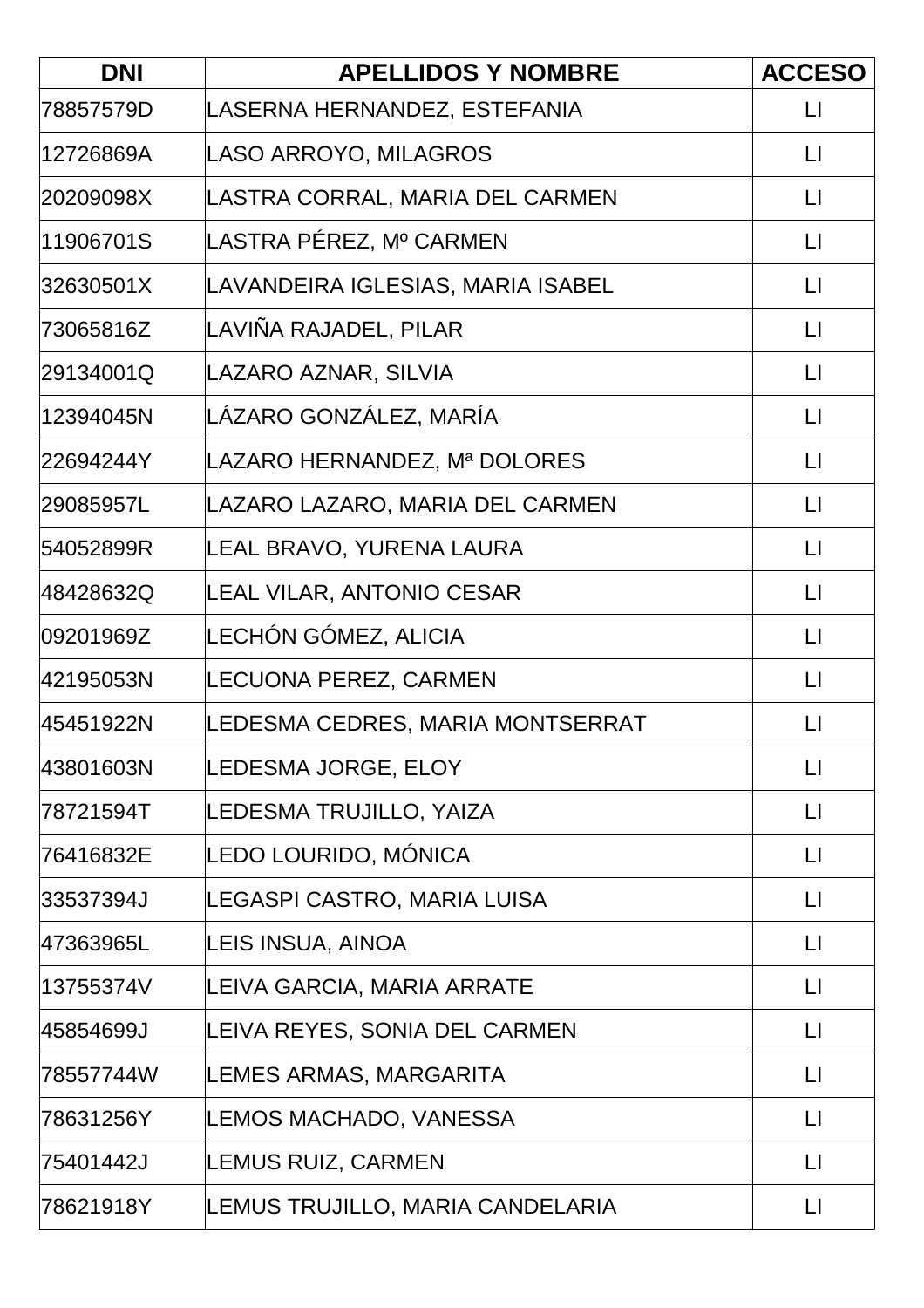| <b>DNI</b> | <b>APELLIDOS Y NOMBRE</b>      | <b>ACCESO</b> |
|------------|--------------------------------|---------------|
| 78620328A  | LEON AFONSO, ANTONIO RAMON     |               |
| 78625149V  | <b>LEON BAEZ, CARMEN PILAR</b> | Ħ             |
| 43825326E  | LEON CHINEA, CANDELARIA BELEN  | $\mathsf{L}$  |
| 45454725D  | LEÓN DE LA PAZ, Mª DEL CRISTO  | Ħ             |
| 54053594Y  | LEÓN DIAZ, JASMINA             | $\mathsf{L}$  |
| 79061916Z  | LEÓN DÍAZ, YAIZA MARIA         | $\mathsf{L}$  |
| 43770093N  | LEON DOMINGUEZ, ELIA ROSA      |               |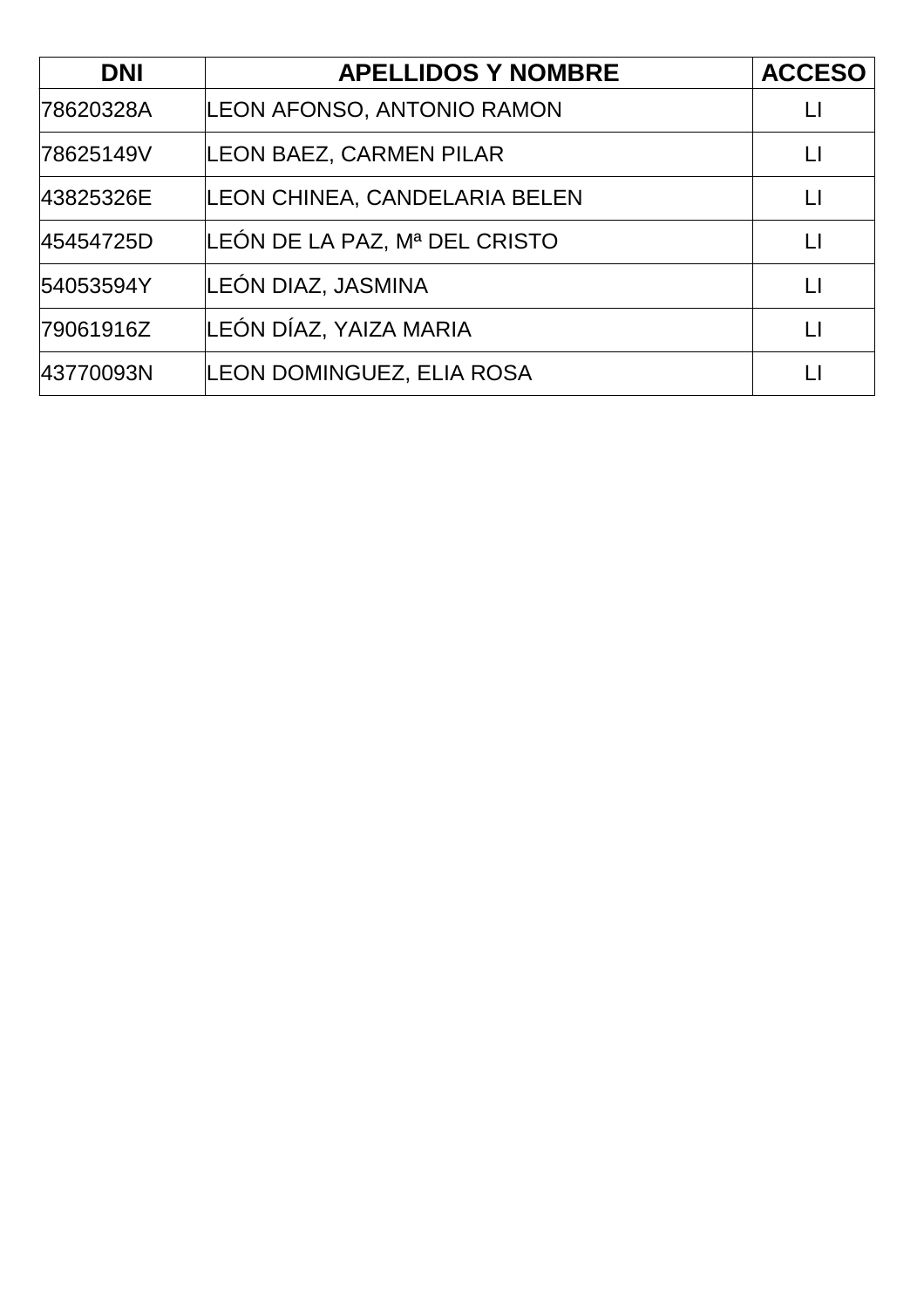### **AREA:** ROJO **SECTOR:**1 **PUERTA:**B

| <b>DNI</b> | <b>APELLIDOS Y NOMBRE</b>        | <b>ACCESO</b>          |
|------------|----------------------------------|------------------------|
| 78618597C  | LEÓN GARCÍA, YURENA              | $\mathsf{L}$           |
| 45456098W  | <b>LEON LUIS, ANTONIA</b>        | $\lfloor \rfloor$      |
| 78616350G  | LEÓN LUIS, MARJORIE              | $\mathsf{L}\mathsf{I}$ |
| 42069328M  | LEON PADILLA, MARIA CANDELARIA   | $\lfloor \rfloor$      |
| 43805507Y  | LEÓN PÉREZ, MARÍA DE LOS ANGELES | $\mathsf{L}\mathsf{I}$ |
| 43799190Z  | LEON RAMOS, FRANCISCO JAVIER     | $\lfloor \rfloor$      |
| 12769799S  | LEÓN RUIZ, Mª BELÉN              | $\lfloor \rfloor$      |
| 47533182W  | LEON VALLARINO, DESIRE           | $\lfloor \rfloor$      |
| 05669857N  | LEON VEREDAS, JUAN ANTONIO       | $\sqcup$               |
| 09720835T  | LERA ARIAS, ESTHER LUISA         | $\mathsf{L}\mathsf{I}$ |
| 10188778P  | LERA DIOS, MARIA PETRA           | $\lfloor \rfloor$      |
| 27476478B  | LERÍN PÉREZ, JUAN JOSÉ           | $\lfloor \rfloor$      |
| 27439581Y  | LERÍN PÉREZ, MARÍA TERESA        | $\Box$                 |
| 78790495Q  | LESTÓN SABORIDO, ADELA           | $\mathsf{L}$           |
| 33287467G  | LESTÓN SABORIDO, ANA ISABEL      | LI                     |
| 14576076X  | LEVA ROMERO, MARIA DOLORES       | П                      |
| 78857833X  | LEWIT REYES-BARTLET, VALERIA     | П                      |
| 45439674T  | LEZCANO REDONDO, MARÍA PÍA       | $\mathsf{L}\mathsf{L}$ |
| 43354044X  | LIMA CRUZ, MARIA DE LAS NIEVES   | $\sqcup$               |
| 78569288T  | LIMA HERRERA, NAYRA              | П                      |
| 43357981Z  | LIMA JIMENEZ, MARIA LUZ          | П                      |
| 43368855D  | LIMA RODRIGUEZ, MARÍA TERESA     | $\lfloor \rfloor$      |
| 78678773M  | LIMA SOSA, CARMEN DARA           | $\Box$                 |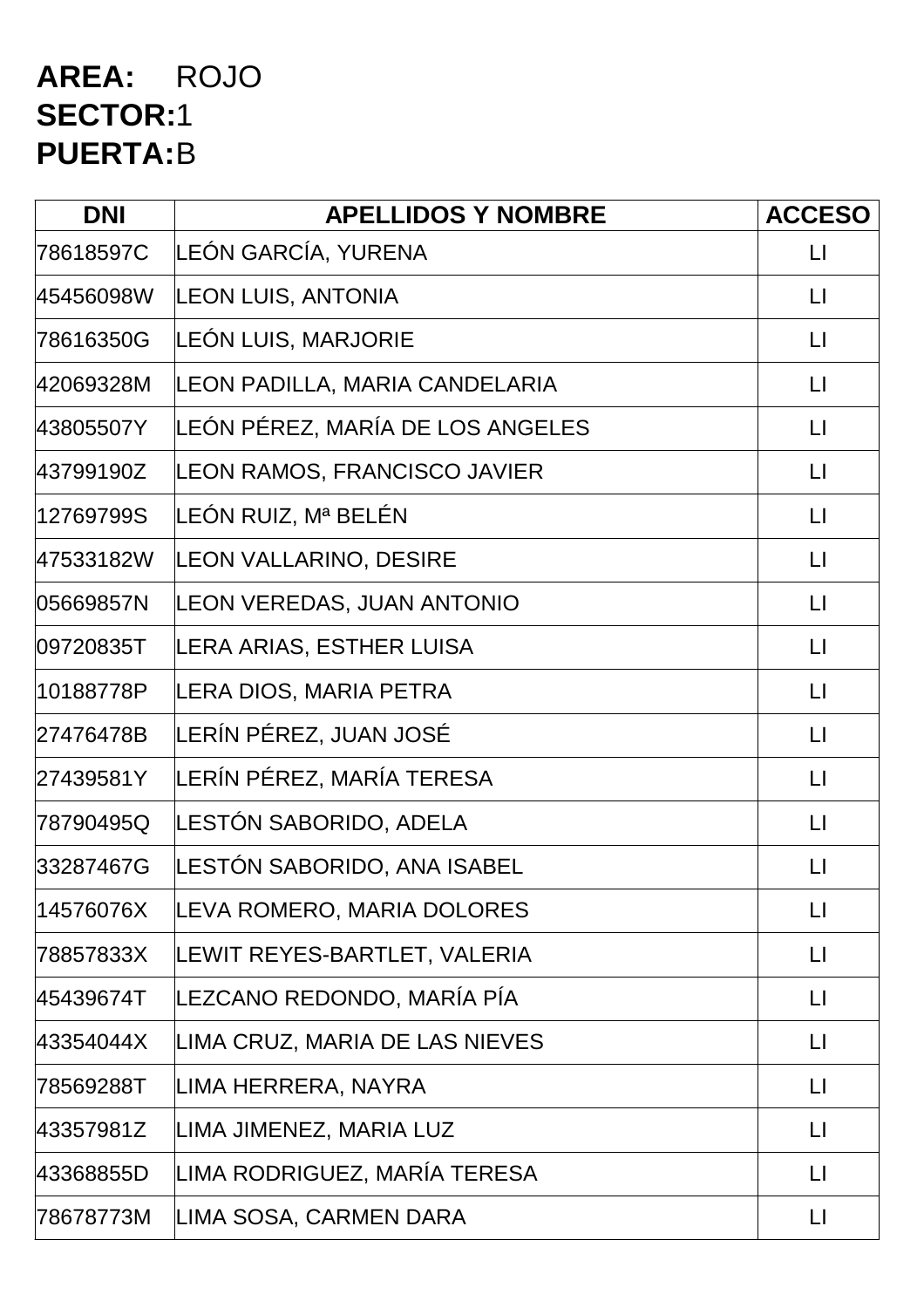| <b>DNI</b> | <b>APELLIDOS Y NOMBRE</b>         | <b>ACCESO</b>     |
|------------|-----------------------------------|-------------------|
| 45734208L  | LIMÉS ALDEGUER, ANA               | $\lfloor \rfloor$ |
| 43373114J  | LINARES ARBELO, ROSA DELIA        | <b>RD</b>         |
| 42242482S  | LINARES RAMOS, LAZARA TANIA       | $\Box$            |
| 44262229V  | LINARES REMON, FRANCISCO          | $\lfloor \rfloor$ |
| 47786289V  | LINARES SILVERIA, SONIA           | $\mathsf{L}$      |
| 06243075R  | LIZCANO ROMERO, JUAN              | $\Box$            |
| 01931907E  | LLACES VICENTE, SILVIA            | $\lfloor \rfloor$ |
| 11414670T  | LLAMAZARES TRIGO, INES DEL CAMINO | $\lfloor \rfloor$ |
| 11082804R  | LLANEZA JURADO, LAUREANO          | $\mathsf{L}$      |
| 79261257Z  | LLANOS CHAVERO, AGUSTINA          | $\lfloor \rfloor$ |
| 45527445A  | LLANOS CRUZ, LUZ MARINA           | $\lfloor \rfloor$ |
| 78644332H  | LLANOS FUENTES, CRISTINA          | $\mathsf{L}$      |
| 78618021L  | LLANOS GARCIA, MARIA SANDRA       | $\lfloor \rfloor$ |
| 43370010Z  | LLANOS LEON, CARMEN ELISA         | $\lfloor \rfloor$ |
| 78710989K  | LLANOS MARRERO, MARIA CIRA        | $\mathsf{L}$      |
| 43612751J  | LLANOS MUÑOZ, ILEANA GLADYS       | $\lfloor \rfloor$ |
| 45435562M  | LLARENA ALVAREZ, MARIA EUGENIA    | $\lfloor \rfloor$ |
| 43806819F  | LLARENA CAÑIZARES, Mª SANDRA      | $\lfloor \rfloor$ |
| 43815147D  | LLARENA CAÑIZARES, NATALIA        | $\Box$            |
| 43822087A  | LLARENA SEDEÑO, JUAN JONAY        | $\lfloor \rfloor$ |
| 43823743A  | LLARENA SEDEÑO, MARIA DACIL       | $\lfloor \rfloor$ |
| 45450094R  | LLEBRY MARRERO, MARIA GORETTI     | $\mathsf{L}$      |
| 70830478T  | LLERENA ORTIZ, GLADYS             | $\lfloor \rfloor$ |
| 53057900M  | LLORENS ALCAIDE, ALICIA           | $\Box$            |
| 40372283S  | LLORENTE ALVAREZ, MARTA           | $\mathsf{L}$      |
| 42053615R  | LLORENTE MELIAN, MARIA DEL CARMEN | $\lfloor \rfloor$ |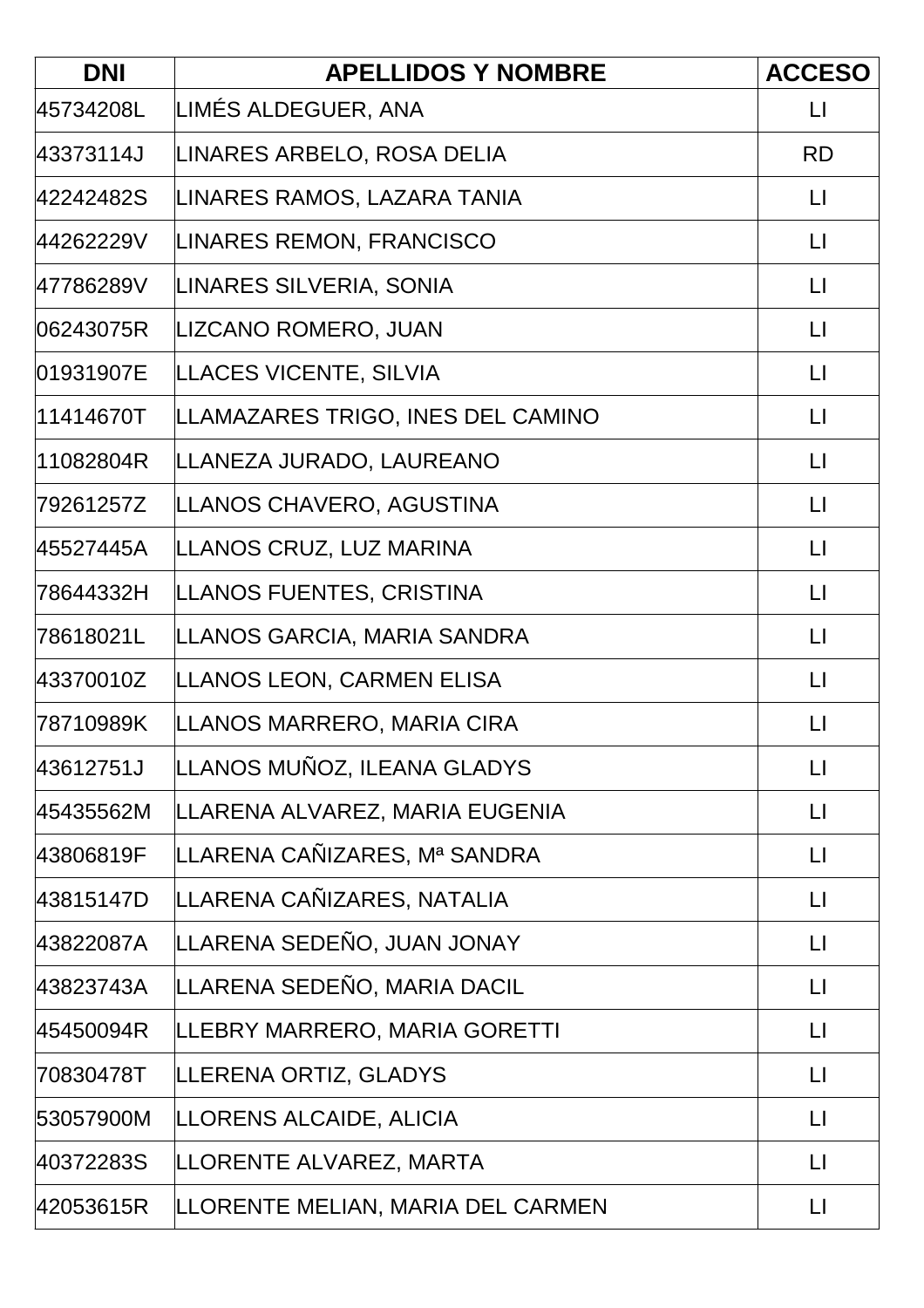| <b>DNI</b> | <b>APELLIDOS Y NOMBRE</b>           | <b>ACCESO</b>           |
|------------|-------------------------------------|-------------------------|
| 20004336V  | LLUCH CLOQUELL, MARIA LUZ           | $\lfloor \cdot \rfloor$ |
| 54049981G  | LOCCI FUMERO, YUBIRI                | $\mathsf{L}$            |
| 44459416W  | LOIS VAZQUEZ, ROSA MARIA            | $\Box$                  |
| 75135956Q  | LOMAS CAMARA, VERONICA              | $\lfloor \cdot \rfloor$ |
| 71509786A  | LOMBAO MURIAS, MARIA DEL CARMEN     | $\lfloor \rfloor$       |
| 10817976H  | LOMBARDERO RODIL, FE                | $\lfloor \rfloor$       |
| 76565340L  | LOMBARDERO RODIL, MARIA CONCEPCION  | $\mathsf{L}$            |
| 45283152Q  | LOMEÑA ASENSIO, Mª DE LAS NIEVES    | $\lfloor \cdot \rfloor$ |
| 75146055H  | LOPERA LUQUE, MARIA ELENA           | $\mathsf{L}$            |
| 45447777F  | LOPES COTRIN, ISABEL MARIA          | $\lfloor \cdot \rfloor$ |
| 43363127P  | LÓPEZ ABREU, MARÍA MONTSERRAT       | $\lfloor \rfloor$       |
| 77711049Y  | LOPEZ ABRIL, MARIA ISABEL           | $\lfloor \rfloor$       |
| 77723018S  | LOPEZ ABRIL, ROSA MARIA             | $\Box$                  |
| 45459024F  | LOPEZ AFONSO, MARÍA JESÚS           | $\mathsf{L}$            |
| 77518661J  | LOPEZ ALCOLEA, MARIA ASUNCION       | $\lfloor \rfloor$       |
| 10891687Z  | LOPEZ ALVAREZ, BLASINDA             | $\mathsf{L}$            |
| 19094112H  | <b>LOPEZ ANTON, MERCEDES</b>        | $\lfloor \rfloor$       |
| 78714698G  | <b>LOPEZ ARTILES, DACIL</b>         | $\Box$                  |
| 43810185S  | LOPEZ ARTILES, OSCAR LUIS           | $\mathsf{L}$            |
| 13918820W  | LOPEZ BENITO, ROSA MARIA            | $\Box$                  |
| 70732145S  | LOPEZ BODEGAS, MARIA DE LA VEGA     | $\mathsf{L}$            |
| 53718376J  | LOPEZ BONILLA, MARTA                | $\lfloor \rfloor$       |
| 43803344M  | LOPEZ BORGES, ANA ELBA              | $\lfloor \cdot \rfloor$ |
| 71934771V  | LOPEZ BRAVO, BEATRIZ                | $\lfloor \rfloor$       |
| 17437593M  | LOPEZ BURGOS, FABIOLA               | $\Box$                  |
| 22966457Z  | LÓPEZ CABALLERO, ANTONIA FLORENTINA | $\lfloor \rfloor$       |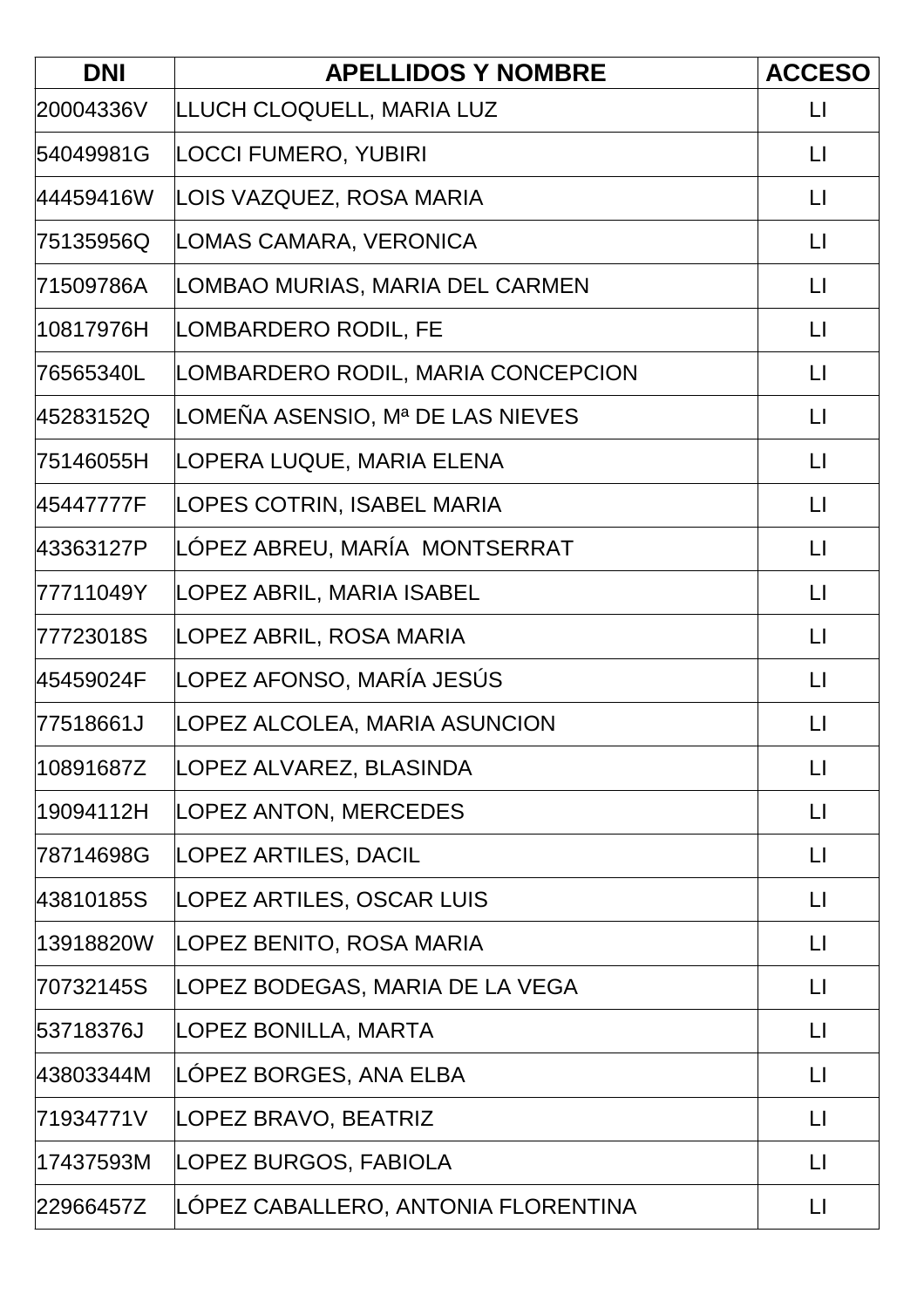| <b>DNI</b> | <b>APELLIDOS Y NOMBRE</b>                  | <b>ACCESO</b>           |
|------------|--------------------------------------------|-------------------------|
| 42092739W  | LOPEZ CABRERA, ANA JESUS                   | $\lfloor \rfloor$       |
| 42060341B  | LOPEZ CABRERA, CARLOS NICOLAS              | $\mathsf{L}$            |
| 78618165W  | LOPEZ CABRERA, JUAN CARLOS                 | $\lfloor \rfloor$       |
| 33347177Y  | LOPEZ CARBALLEIRA, VERONICA                | $\Box$                  |
| 75071588W  | LOPEZ CARMONA, GEMA MARIA                  | $\lfloor \cdot \rfloor$ |
| 50122936W  | LOPEZ CARRETERO, ELENA                     | $\mathsf{L}$            |
| 74646583Z  | LOPEZ CASTILLO, FRANCISCO                  | $\Box$                  |
| 50954478W  | LOPEZ CASTRO, ROSA MARIA                   | $\lfloor \cdot \rfloor$ |
| 73589665S  | LÓPEZ CERVERA, GEMA                        | $\mathsf{L}$            |
| 71629467S  | LÓPEZ CHACÒN, MARIA CARMEN                 | $\lfloor \rfloor$       |
| 04847334S  | LOPEZ DA COSTA, INES                       | $\mathsf{L}$            |
| 52380741N  | LOPEZ DE LA ISIDRA PRIETO, MARIA GUADALUPE | $\lfloor \cdot \rfloor$ |
| 29172687Q  | LOPEZ DEFEZ, Mª FRANCISCA                  | $\Box$                  |
| 77510606P  | LÓPEZ DEL AMOR, MARÍA DOLORES              | $\Box$                  |
| 48321026G  | LOPEZ DEL CASTILLO SALCEDO, ISABEL         | $\lfloor \rfloor$       |
| 78695928W  | LÓPEZ DÉNIZ, MARTA NOEMI                   | $\lfloor \rfloor$       |
| 54045849N  | LOPEZ DIAZ, CARMEN ROSA                    | $\mathsf{L}\mathsf{I}$  |
| 26484137M  | LOPEZ DIAZ, MARIA DOLORES                  | $\Box$                  |
| 25986848E  | LOPEZ DIAZ, MARIA DOLORES                  | $\mathsf{L}$            |
| 78700186M  | LOPEZ DIAZ, YURENA                         | <b>RD</b>               |
| 48705608A  | LOPEZ DUQUE, SANDRA                        | $\mathsf{L}$            |
| 77595789E  | LOPEZ EIRAS, ROCIO                         | $\Box$                  |
| 29011129X  | LOPEZ ESPINOSA, MARIA DE LA CONCEPCION     | $\mathsf{L}$            |
| 43812891F  | LOPEZ EXPOSITO, DACIL                      | $\lfloor \rfloor$       |
| 78692987M  | LÓPEZ FARIÑA, YAIZA                        | $\Box$                  |
| 07879455T  | LOPEZ FERNANDEZ, ANA ELENA                 | $\mathsf{L}$            |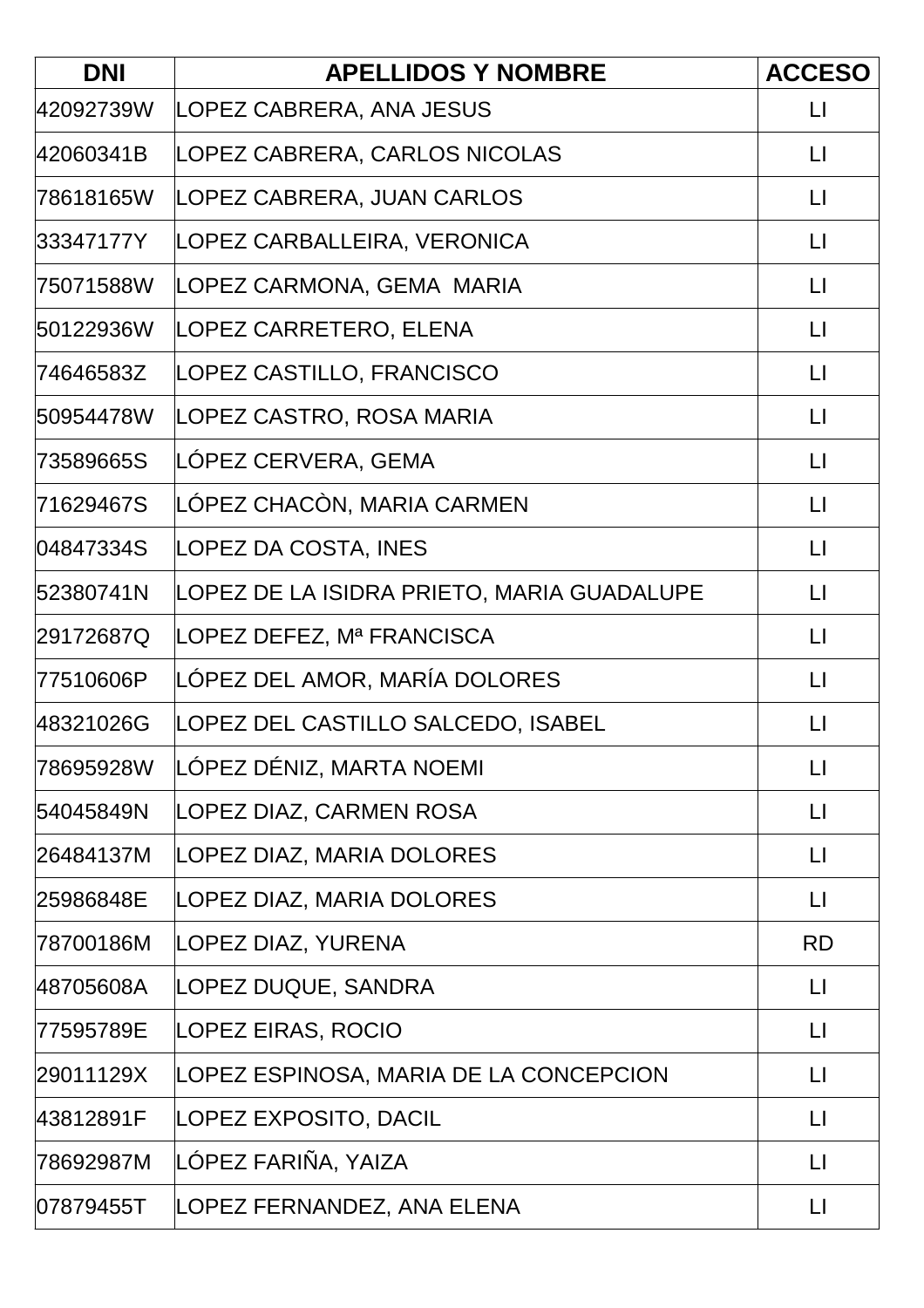| <b>DNI</b> | <b>APELLIDOS Y NOMBRE</b>              | <b>ACCESO</b>           |
|------------|----------------------------------------|-------------------------|
| 74338823V  | LOPEZ FERNANDEZ, ANTONIO               | $\lfloor \rfloor$       |
| 77507520G  | LÓPEZ FERNÁNDEZ, FELICIDAD             | $\lfloor \cdot \rfloor$ |
| 45589454G  | LOPEZ FERNANDEZ, INMACULADA CONCEPCION | $\lfloor \rfloor$       |
| 34829799W  | LÓPEZ FERNÁNDEZ, MARIA FRANCISCA       | $\Box$                  |
| 33541194H  | LOPEZ FERNANDEZ, MATILDE               | $\lfloor \rfloor$       |
| 18029242W  | LOPEZ FONCILLAS, MARIA GLORIA          | $\mathsf{L}$            |
| 18030754L  | LÓPEZ FONCILLAS, NURIA                 | $\mathsf{L}\mathsf{I}$  |
| 71941242W  | LOPEZ FRECHILLA, NOEMI                 | $\lfloor \rfloor$       |
| 42097541C  | LOPEZ GARCIA, ANTONIO MIGUEL           | $\mathsf{L}$            |
| 78859718D  | LOPEZ GARCIA, MARIA DE JESUS           | $\lfloor \cdot \rfloor$ |
| 08877899Z  | LOPEZ GARCIA, MARIA NAZARET            | $\mathsf{L}$            |
| 06284597P  | LOPEZ GARCIA, NATALIA                  | $\lfloor \rfloor$       |
| 51664965L  | LÓPEZ GIL, MARÍA CONSUELO              | $\Box$                  |
| 18013364V  | LOPEZ GOMEZ, M.PILAR                   | $\lfloor \rfloor$       |
| 78717766J  | LÓPEZ GONZÁLEZ, ÁNGEL JAVIER           | $\lfloor \rfloor$       |
| 43371135N  | LOPEZ GONZALEZ, CARMEN NURIA           | $\lfloor \rfloor$       |
| 42088980S  | LOPEZ GONZALEZ, EMILIA SERALIA         | $\lfloor \rfloor$       |
| 43369792A  | LÓPEZ GONZÁLEZ, GEORGINA               | $\mathsf{L}$            |
| 10191188A  | LOPEZ GONZALEZ, LUZDIVINA              | $\Box$                  |
| 78673586Q  | LOPEZ GONZALEZ, MONICA ISABEL          | $\lfloor \rfloor$       |
| 54045597J  | LOPEZ GONZALEZ, ROSA ISABEL            | $\lfloor \rfloor$       |
| 05194625Y  | LOPEZ HARO, ANA ROSA                   | $\Box$                  |
| 05914465S  | LOPEZ HERNANDEZ, EVA MARIA             | $\Box$                  |
| X6957716D  | LOPEZ HERRERA, NANCY STELLA            | $\mathsf{L}$            |
| 34783996S  | LOPEZ INIESTA, MARIA DOLORES           | $\Box$                  |
| 08828933S  | LOPEZ JIMENEZ, JOSEFA                  | $\lfloor \rfloor$       |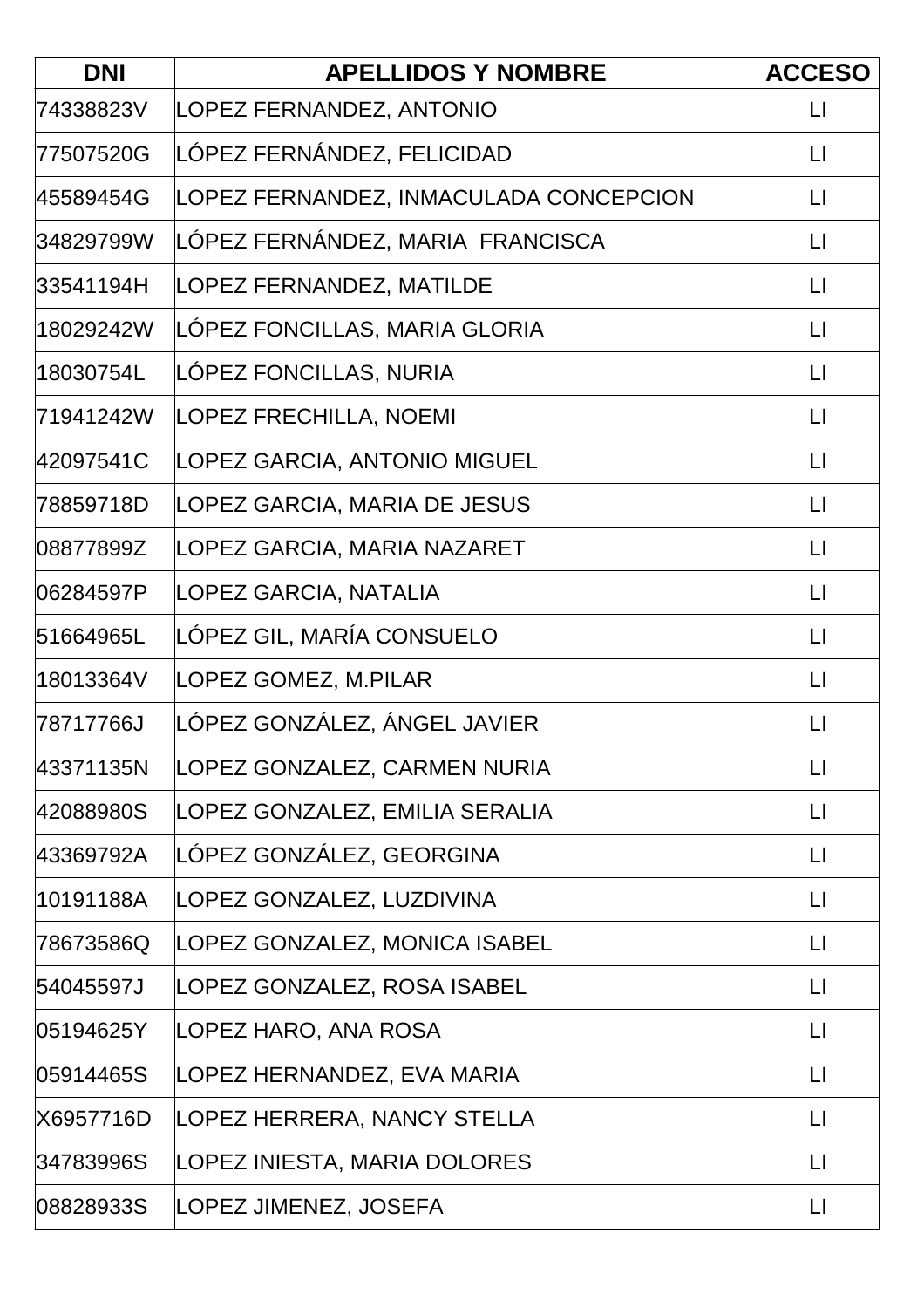| <b>DNI</b> | <b>APELLIDOS Y NOMBRE</b>             | <b>ACCESO</b>           |
|------------|---------------------------------------|-------------------------|
| 06558913A  | LOPEZ JIMENEZ, Mª DEL CARMEN          | LI                      |
| 42056485L  | LOPEZ JORGE, MARIA ISABEL             | $\mathsf{L}$            |
| 43825536W  | LOPEZ JORGE, RAQUEL                   | $\Box$                  |
| 34861390Z  | LOPEZ JUSTICIA, DOLORES               | $\lfloor \rfloor$       |
| 75242684R  | LOPEZ JUSTICIA, FRANCISCO             | $\lfloor \cdot \rfloor$ |
| 17696059C  | LOPEZ LAMUELA, ESPERANZA              | $\lfloor \rfloor$       |
| 78563803N  | LOPEZ LEON, ANGELICA MARIA            | $\lfloor \cdot \rfloor$ |
| 25321798V  | LOPEZ LEON, CONSUELO                  | $\lfloor \rfloor$       |
| 18035471K  | LÓPEZ LILLO, MÓNICA                   | $\mathsf{L}$            |
| 45444557F  | LOPEZ LOPEZ, BEGOÑA                   | $\lfloor \cdot \rfloor$ |
| 48877637S  | LOPEZ LOPEZ, INMACULADA               | $\lfloor \rfloor$       |
| 72991434Z  | LOPEZ LOPEZ, MARIA PILAR              | $\lfloor \cdot \rfloor$ |
| 11722834X  | LÓPEZ LORENZO, JULIA                  | $\Box$                  |
| 50102405X  | LOPEZ LORENZO, SILVIA                 | $\mathsf{L}$            |
| 09174677T  | LOPEZ LOZANO, M.PILAR                 | $\mathsf{L}$            |
| 52964533H  | LÓPEZ LOZANO, MÓNICA                  | $\lfloor \rfloor$       |
| 34988601N  | <b>LOPEZ MACIAS, ISABEL</b>           | $\lfloor \rfloor$       |
| 52726483H  | LOPEZ MANJON, MARIA JOSE              | $\Box$                  |
| 12339363R  | LÓPEZ MARTÍN, PATRICIA                | $\mathsf{L}$            |
| 20251943Y  | LÓPEZ MARTÍN, SONIA Mª                | $\Box$                  |
| 77564492M  | LOPEZ MARTINEZ, FRANCISCA             | $\mathsf{L}$            |
| 42237293R  | LOPEZ MARTINEZ, MIGUEL                | $\Box$                  |
| 34268701N  | LÓPEZ MÉNDEZ, PATRICIA                | $\lfloor \rfloor$       |
| 12319508H  | LOPEZ MENENDEZ, Mª DEL ROSARIO FATIMA | $\lfloor \rfloor$       |
| 45444553A  | LOPEZ MESA, MERCEDES                  | $\Box$                  |
| 71661205J  | LOPEZ MOHAMED, NURIA                  | $\lfloor \rfloor$       |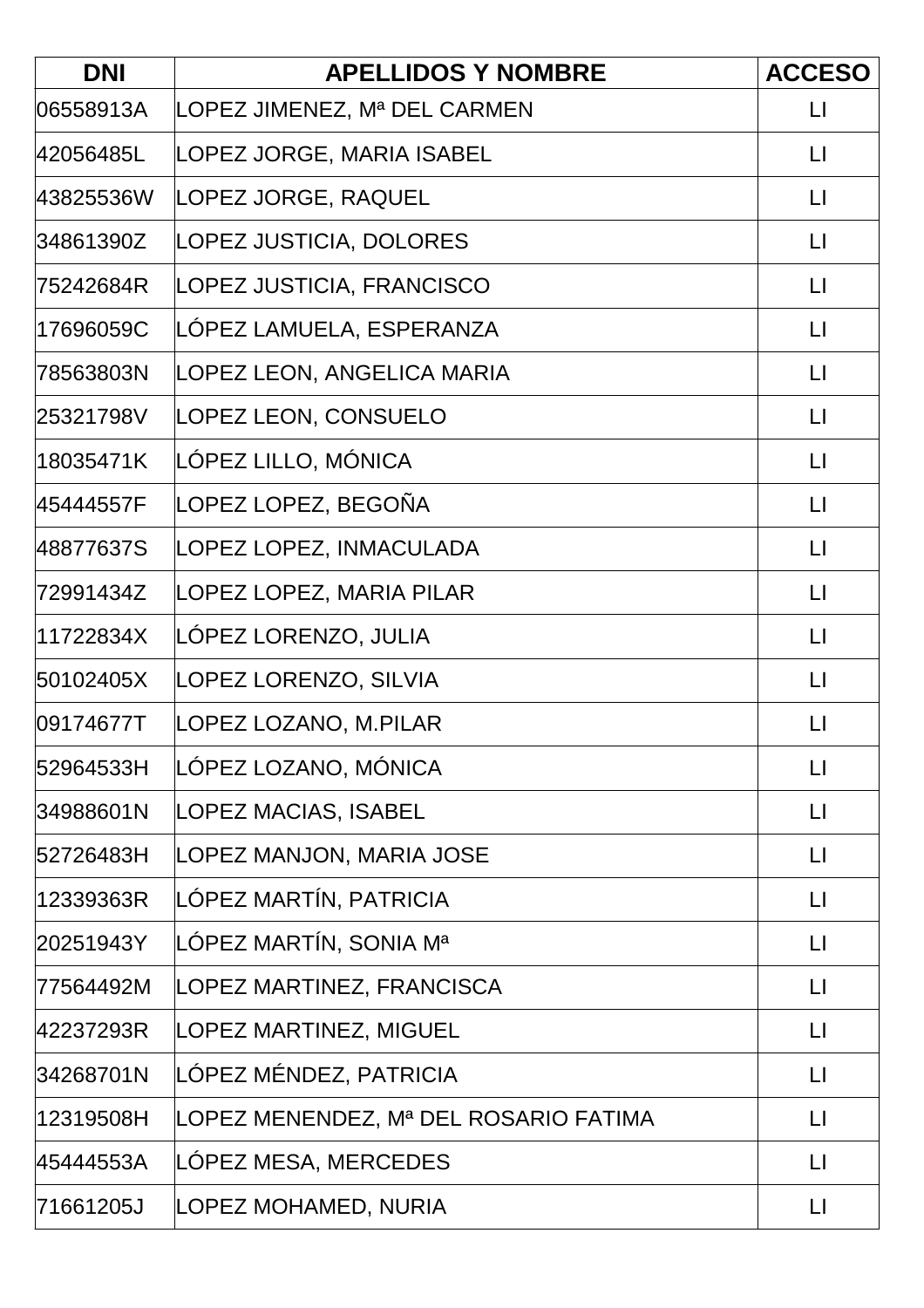| <b>DNI</b> | <b>APELLIDOS Y NOMBRE</b>      | <b>ACCESO</b> |
|------------|--------------------------------|---------------|
| 30209522B  | LOPEZ MONTERO, MARIA ESTIBALIZ |               |
| 80081430F  | LÓPEZ MORERA, FRANCISCO JAVIER |               |
| 48498611Y  | LOPEZ MUÑOZ, MARIA LORENA      | $\Box$        |
| 52828582C  | LOPEZ NAVARRO, FRANCISCO       | $\mathsf{L}$  |
| 34256581J  | LOPEZ NUÑEZ, MARIA CARMEN      | $\mathsf{L}$  |
| 13788297G  | LOPEZ ORTIZ, CARMEN            |               |
| 26208032S  | LOPEZ PATON, JESUS DAVID       |               |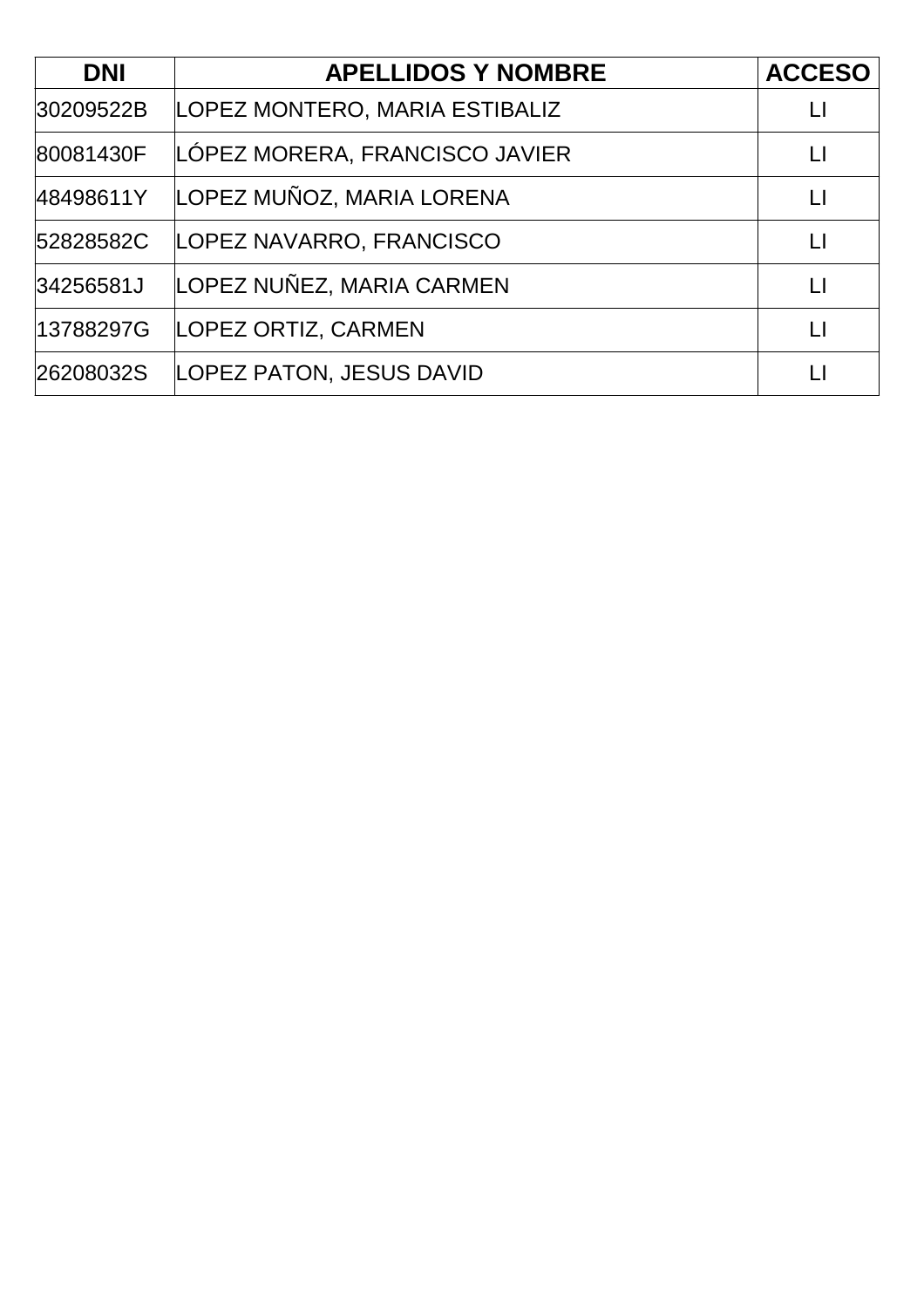### **AREA:** ROJO **SECTOR:**2 **PUERTA:**A

| <b>DNI</b> | <b>APELLIDOS Y NOMBRE</b>          | <b>ACCESO</b>           |
|------------|------------------------------------|-------------------------|
| 71297757B  | LÓPEZ PEÑALBA, REBECA              | $\lfloor \cdot \rfloor$ |
| 10072959V  | LOPEZ PEREZ, Mª LUZ                | $\lfloor \rfloor$       |
| 42172881N  | LOPEZ PEREZ, MARIA DOLORES ELECTRA | $\mathsf{L}$            |
| 53452412K  | LOPEZ PINERO, LAURA                | $\lfloor \rfloor$       |
| 12399190M  | <b>LOPEZ PINO, LUIS</b>            | $\lfloor \cdot \rfloor$ |
| 70258491T  | LÓPEZ PINTER, SOFÍA                | $\lfloor \rfloor$       |
| 52818599L  | LOPEZ PIQUERAS, ANA MARIA          | $\lfloor \cdot \rfloor$ |
| 10067714Q  | LOPEZ PRADA, MARGARITA             | $\lfloor \rfloor$       |
| 32813774L  | LÓPEZ PRIETO, RAQUEL               | $\lfloor \cdot \rfloor$ |
| 18036503H  | LÓPEZ PUENTE, SUSANA               | $\lfloor \cdot \rfloor$ |
| 78726871X  | LOPEZ RAMOS, DIANA LIZBEL          | $\lfloor \rfloor$       |
| 15422507H  | LÓPEZ RIBERA, MARÍA VIRTUDES       | $\lfloor \rfloor$       |
| 70254997W  | LÓPEZ RINCÓN, SILVIA               | $\lfloor \rfloor$       |
| 71030979X  | LOPEZ RODRIGUEZ, ANGELA            | $\lfloor \rfloor$       |
| 43803083C  | LOPEZ RODRIGUEZ, EVA MARIA         | $\mathsf{L}$            |
| 79074680J  | LOPEZ RODRIGUEZ, HAZEL COROMOTO    | $\lfloor \rfloor$       |
| 78624070L  | LÓPEZ RODRÍGUEZ, JULIO ALBERTO     | $\lfloor \rfloor$       |
| 78627867K  | LOPEZ RODRIGUEZ, MARIA CRISTINA    | $\lfloor \cdot \rfloor$ |
| 13302436H  | LOPEZ RUIZ, ARANZAZU               | $\mathsf{L}\mathsf{L}$  |
| 05705081T  | LOPEZ RUIZ, CECILIA MARÍA          | $\lfloor \rfloor$       |
| 13783571Q  | LOPEZ RUIZ, Mª GEMMA               | $\mathsf{L}$            |
| 32846514F  | LOPEZ SAAVEDRA, MARIA DEL PILAR    | $\mathsf{L}$            |
| 29060230Y  | LOPEZ SALAR, MARIA                 | $\lfloor \rfloor$       |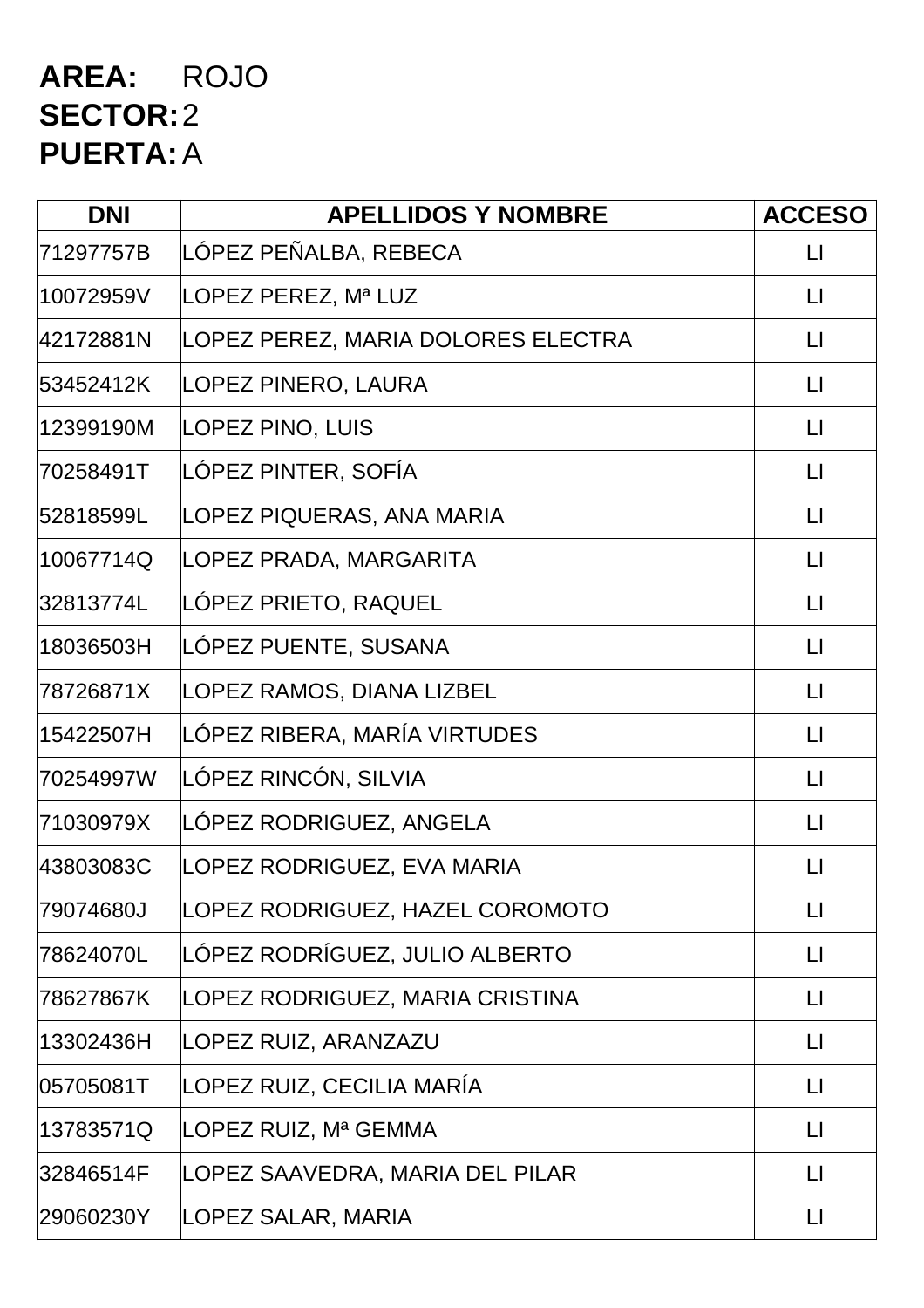| <b>DNI</b> | <b>APELLIDOS Y NOMBRE</b>                     | <b>ACCESO</b>           |
|------------|-----------------------------------------------|-------------------------|
| 34801144M  | LOPEZ SALMERON, CRISTINA                      | $\lfloor \rfloor$       |
| 45453160P  | LOPEZ SANTANA, ANDREA                         | $\lfloor \cdot \rfloor$ |
| 48614683C  | LOPEZ SERRANO, CRISTINA                       | $\mathsf{L}$            |
| 78726984P  | LÓPEZ SIMANCAS, SAMUEL                        | $\lfloor \rfloor$       |
| 32658190F  | LOPEZ SUAREZ, BEATRIZ                         | $\lfloor \rfloor$       |
| 04171791M  | LOPEZ TABOADA, ANA ISABEL                     | $\lfloor \cdot \rfloor$ |
| 17871502L  | <b>LOPEZ TORMES, LIDIA</b>                    | $\lfloor \rfloor$       |
| 32845771T  | LÓPEZ TORREIRO, DEBORA                        | $\lfloor \rfloor$       |
| 18599880X  | LÓPEZ VAQUERO, NATALIA                        | $\mathsf{L}$            |
| 32695918S  | LÓPEZ VÁZQUEZ, FÁTIMA                         | $\lfloor \rfloor$       |
| 27437255A  | LOPEZ VICTORIA, FRANCISCA                     | $\lfloor \rfloor$       |
| 09040460B  | LOPEZ VILELA, ALBERTO                         | $\mathsf{L}$            |
| 44350781L  | LOPEZ VILLALBA, MARIA ENRIQUETA               | $\mathsf{L}$            |
| 70986137H  | LOPEZ VILLANUEVA JAIME, MIGUEL DE LOS ANGELES | $\lfloor \rfloor$       |
| 53144897Q  | LOPEZ VILLENA, MARIA ANGELES                  | $\mathsf{L}$            |
| 04618048Q  | LÓPEZ- TOFIÑO MIALDEA, LAURA                  | $\lfloor \rfloor$       |
| 47219211G  | LOPEZ-REINA ROLDAN, MARIA ANGELES             | $\lfloor \rfloor$       |
| 05667735Y  | LÓPEZ-TERCERO GARCÍA, MARI CARMEN             | $\mathsf{L}$            |
| 45705699F  | LOPONEN SAINIO, SIRPA CRISTINA                | $\lfloor \rfloor$       |
| 34797582P  | LORCA GONZÁLEZ, SUSANA                        | $\lfloor \rfloor$       |
| 78574705N  | LORENTE MARTIN, CAROLINA                      | $\lfloor \rfloor$       |
| 78611948H  | LORENTE MARTIN, MARIA JESUS                   | $\lfloor \rfloor$       |
| 27480306K  | LORENTE MEROÑO, INMACULADA                    | $\lfloor \cdot \rfloor$ |
| 23008186K  | LORENTE ORTEGA, DIONISIA                      | $\lfloor \rfloor$       |
| 45458930M  | LORENZO CAPOTE, CRISTO JAVIER                 | $\lfloor \rfloor$       |
| 09266039Y  | LORENZO CASTRILLEJO, MARIA ISABEL             | $\Box$                  |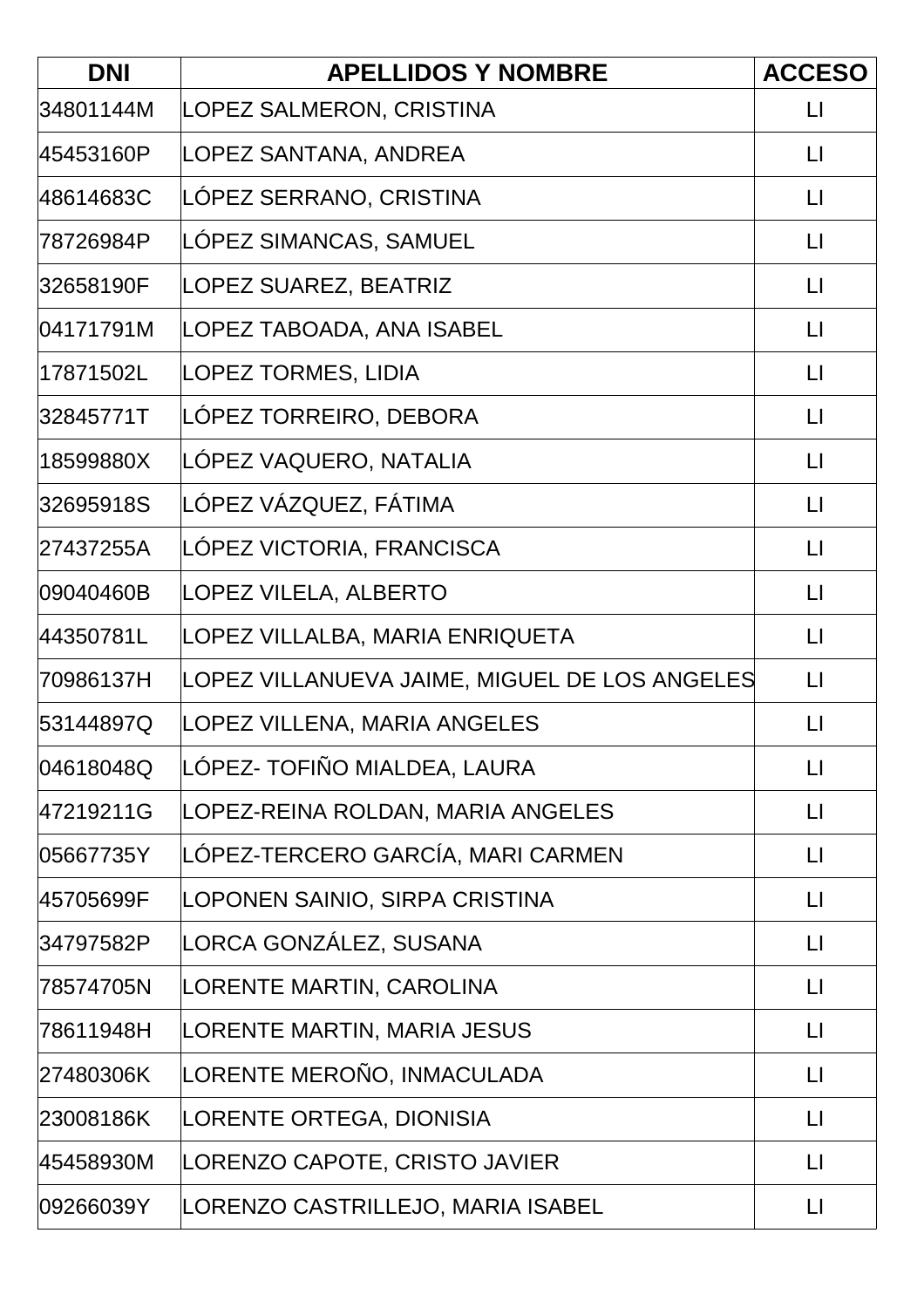| <b>DNI</b> | <b>APELLIDOS Y NOMBRE</b>           | <b>ACCESO</b>           |
|------------|-------------------------------------|-------------------------|
| 12750752N  | LORENZO CURIEL, MARIA JOSÉ          | $\mathsf{L}$            |
| 78408754Y  | LORENZO FRANCISCO, MARIA VERONICA   | $\lfloor \rfloor$       |
| 78677159R  | LORENZO GARCIA, AROA LLASMINA       | $\mathsf{L}$            |
| 78573941F  | LORENZO GONZÁLEZ, ALEJANDRO         | $\lfloor \rfloor$       |
| 43369642Z  | LORENZO GONZÁLEZ, MARIA SOLEDAD     | $\lfloor \cdot \rfloor$ |
| 78698194Z  | LORENZO GONZALEZ, NATALIA           | $\mathsf{L}$            |
| 42041568Y  | LORENZO HERNANDEZ, NIEVES ROSA      | $\Box$                  |
| 42221332W  | LORENZO LOPEZ, KEILA MARIA          | $\lfloor \rfloor$       |
| 34931724Z  | LORENZO LOPEZ, LIDIA                | LI                      |
| 78694746Q  | LORENZO MARTÍN, MARÍA BELÉN         | $\lfloor \rfloor$       |
| 42187327Z  | LORENZO MARTIN, MARIA YESSICA       | $\lfloor \rfloor$       |
| 43801135G  | LORENZO MARTIN, NINOSKA DEL VALLE   | $\lfloor \cdot \rfloor$ |
| 44805004S  | LORENZO MARTINEZ, MARIA             | $\lfloor \cdot \rfloor$ |
| 42089891Y  | LORENZO MOLINA, JUAN FERNANDO       | $\Box$                  |
| 11413185X  | LORENZO PRENDES, Mª ELVIRA          | LI                      |
| 34994876P  | LORENZO QUINTELA, NOELIA            | $\lfloor \rfloor$       |
| 44450249N  | LORENZO QUINTELA, TANIA             | $\lfloor \cdot \rfloor$ |
| 43364100S  | LORENZO REAL, NICOLAS               | $\Box$                  |
| 78621858S  | LORENZO RODRIGUEZ, JESSICA          | LI                      |
| 71946177S  | LORENZO VELASCO, IRENE              | $\lfloor \rfloor$       |
| 29151953M  | LOS ARCOS MANDADO, ANGELES          | $\lfloor \rfloor$       |
| 45458818P  | LOSADA ARMAS, NIEVES PENELOPE       | $\mathsf{L}$            |
| 10055040S  | LOSADA GOMEZ, MARIA TRINIDAD        | $\Box$                  |
| 42062992V  | LOSADA VERA, MARIA DE LAS ANGUSTIAS | $\lfloor \rfloor$       |
| 44448477B  | LOSADA VILA, MARIA DOLORES          | <b>RD</b>               |
| 73088861J  | LOSCOS ESTEBAN, ROSANA              | $\Box$                  |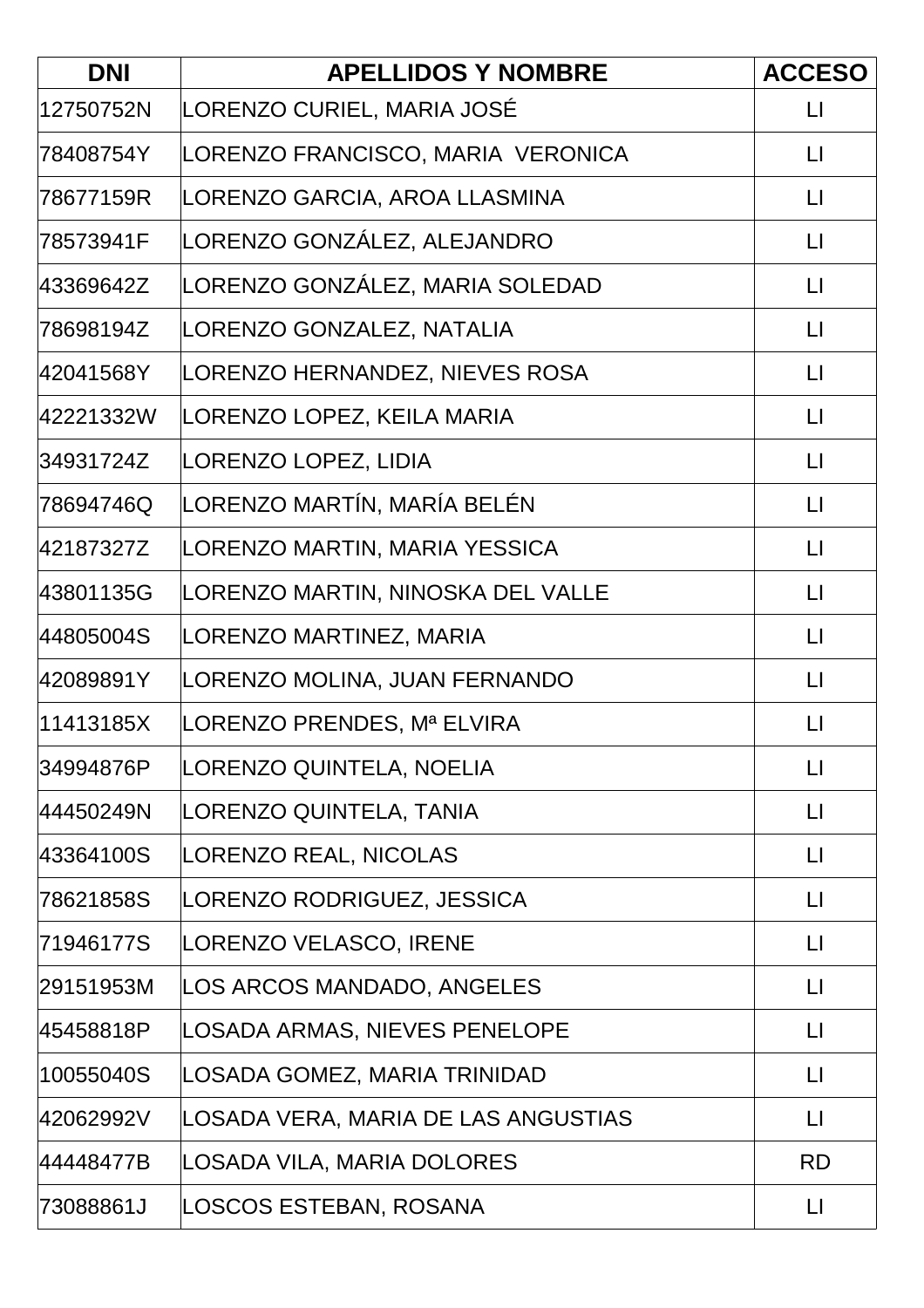| <b>DNI</b> | <b>APELLIDOS Y NOMBRE</b>           | <b>ACCESO</b>           |
|------------|-------------------------------------|-------------------------|
| 78791189C  | LOURO LÓPEZ, BEATRIZ                | $\lfloor \rfloor$       |
| 76366657X  | LOUZAN CALO, MARIA JESUS            | $\lfloor \cdot \rfloor$ |
| 31263107N  | LOZANO CAMPO, MARIA MAR             | $\lfloor \rfloor$       |
| 44354787T  | LOZANO CAÑETE, FRANCISCA MARIA      | $\lfloor \rfloor$       |
| 52359773C  | LOZANO CARMONA, ILUMINADA           | $\lfloor \cdot \rfloor$ |
| 19102243F  | LOZANO CUBO, MARIA ANGELES          | LI                      |
| 48488912J  | LOZANO GONZALEZ, PEDRO              | $\Box$                  |
| 30499115B  | LOZANO LUJÁN, MARÍA LUISA           | $\lfloor \cdot \rfloor$ |
| 30837011Z  | LOZANO MARQUEZ, ISABEL MARÍA        | $\lfloor \cdot \rfloor$ |
| 03817587R  | LOZANO PINILLA, MARIA PILAR         | $\Box$                  |
| 52750001F  | LOZANO RODRIGUEZ, ESPERANZA         | $\lfloor \rfloor$       |
| 45711035F  | LOZANO SANCHEZ, SUSANA              | $\lfloor \cdot \rfloor$ |
| 70268158F  | LOZOYA TORRES, ALBA                 | $\lfloor \rfloor$       |
| 43370395P  | LUCA RODRIGUEZ, MARIA CRISTINA      | $\lfloor \rfloor$       |
| 18421300W  | LUCAS ESTEBAN, AURORA               | $\mathsf{L}$            |
| 43801215S  | LUCAS HERRANZ, GLORIA CRISTINA      | $\lfloor \cdot \rfloor$ |
| 16009937M  | LUCAS OJUEL, Mª PILAR               | $\lfloor \rfloor$       |
| 27440532Z  | LUCAS VERA, CONCEPCION              | $\mathsf{L}$            |
| 25436459T  | LUCEA PERALTA, NIEVES               | $\lfloor \rfloor$       |
| 25134072V  | LUCIA DIONIS, Mª DOLORES            | $\lfloor \rfloor$       |
| 21513298H  | LUCIA PARRONDO, MONICA              | $\lfloor \rfloor$       |
| 12739595X  | LUENGO GUTIERREZ, MARIA ENCARNACION | $\lfloor \rfloor$       |
| 43804263G  | LUGO CRUZ, DANIEL MARCOS            | $\lfloor \rfloor$       |
| 43619759Y  | LUGO DELGADO, MARÍA JESÚS           | $\lfloor \rfloor$       |
| 42927889E  | LUGO DORTA, MARIA CANDELARIA        | PI                      |
| 43783157N  | LUGO JEREZ, CRISTO MANUEL           | $\lfloor \cdot \rfloor$ |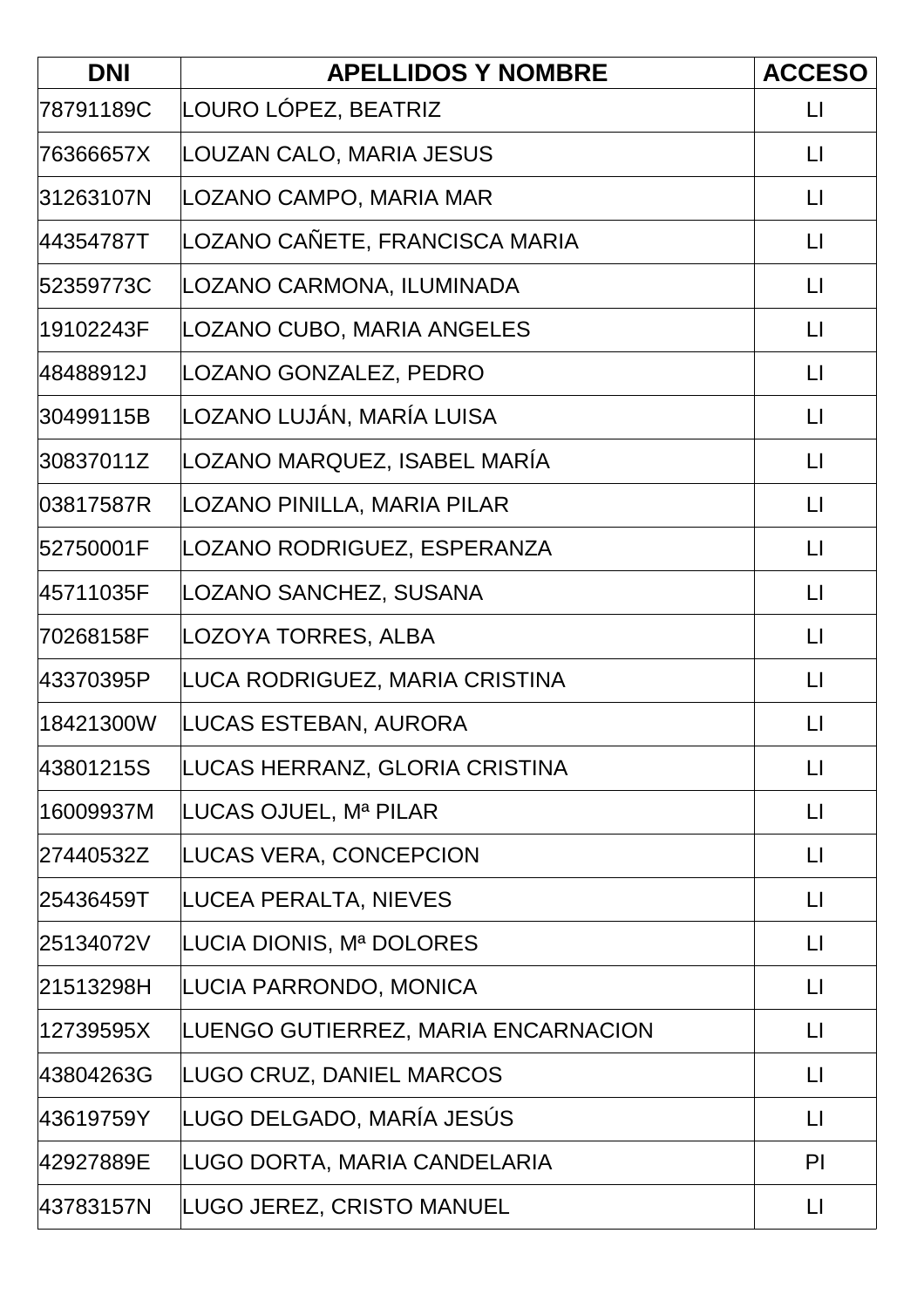| <b>DNI</b> | <b>APELLIDOS Y NOMBRE</b>         | <b>ACCESO</b>           |
|------------|-----------------------------------|-------------------------|
| 45439340B  | LUGO RODRIGUEZ, VICTOR MARTIN     | $\lfloor \rfloor$       |
| 78555983N  | LUGO VELAZQUEZ, ANA RITA          | $\lfloor \cdot \rfloor$ |
| 43353755C  | LUIS ABREU, CONCEPCION            | $\lfloor \rfloor$       |
| 43371217W  | LUIS AMADOR, MARÍA CELESTE        | $\lfloor \rfloor$       |
| 45448103B  | LUIS ARBELO, MARÍA DEL CARMEN     | $\lfloor \rfloor$       |
| 52822204J  | LUIS BRITO, MARIA TERESA          | $\mathsf{L}$            |
| 78729896E  | LUIS CABRERA, MARTA OLGA          | $\lfloor \rfloor$       |
| 44552784J  | LUIS CASTAÑO, CRISTINA            | $\lfloor \rfloor$       |
| 78635824C  | LUIS DELGADO, TAMARA              | $\mathsf{L}$            |
| 78624237W  | LUIS DÍAZ, JACQUELINE             | $\lfloor \cdot \rfloor$ |
| 78633076D  | LUIS DONIZ, ANA VANESA            | $\lfloor \rfloor$       |
| 78638375H  | LUIS ESTEVEZ, ELENA               | $\lfloor \rfloor$       |
| 78636574B  | LUIS FORTES, YESICA               | $\mathsf{L}$            |
| 45459567K  | LUIS FUENTES, MARIA AGUEDA        | $\lfloor \rfloor$       |
| 78632542G  | LUIS GONZALEZ, ALBA MARIA         | $\mathsf{L}$            |
| 78632226X  | LUIS GONZÁLEZ, CARLOS ADÁN        | $\Box$                  |
| 52821447S  | LUIS GONZÁLEZ, Mª CONCEPCIÓN      | $\lfloor \rfloor$       |
| 79061091V  | LUIS HERNANDEZ, HERIBERTO         | $\mathsf{L}$            |
| 43613163B  | LUIS HERNÁNDEZ, MARIA ANGELES     | $\lfloor \rfloor$       |
| 43375402R  | LUIS HERNANDEZ, MARIA AUXILIADORA | $\lfloor \rfloor$       |
| 78639979N  | LUIS HERNANDEZ, YOBANI            | $\Box$                  |
| 78639607P  | LUIS LÓPEZ, CARMEN MARÍA          | $\lfloor \rfloor$       |
| 43369671C  | LUIS LOPEZ, MARIA JOSE            | $\lfloor \cdot \rfloor$ |
| 78638688D  | LUIS LUIS, ESTEFANIA              | $\Box$                  |
| 78627181W  | LUIS LUIS, MARÍA ANGÉLICA         | $\lfloor \rfloor$       |
| 78638687P  | LUIS LUIS, YANIRA                 | $\Box$                  |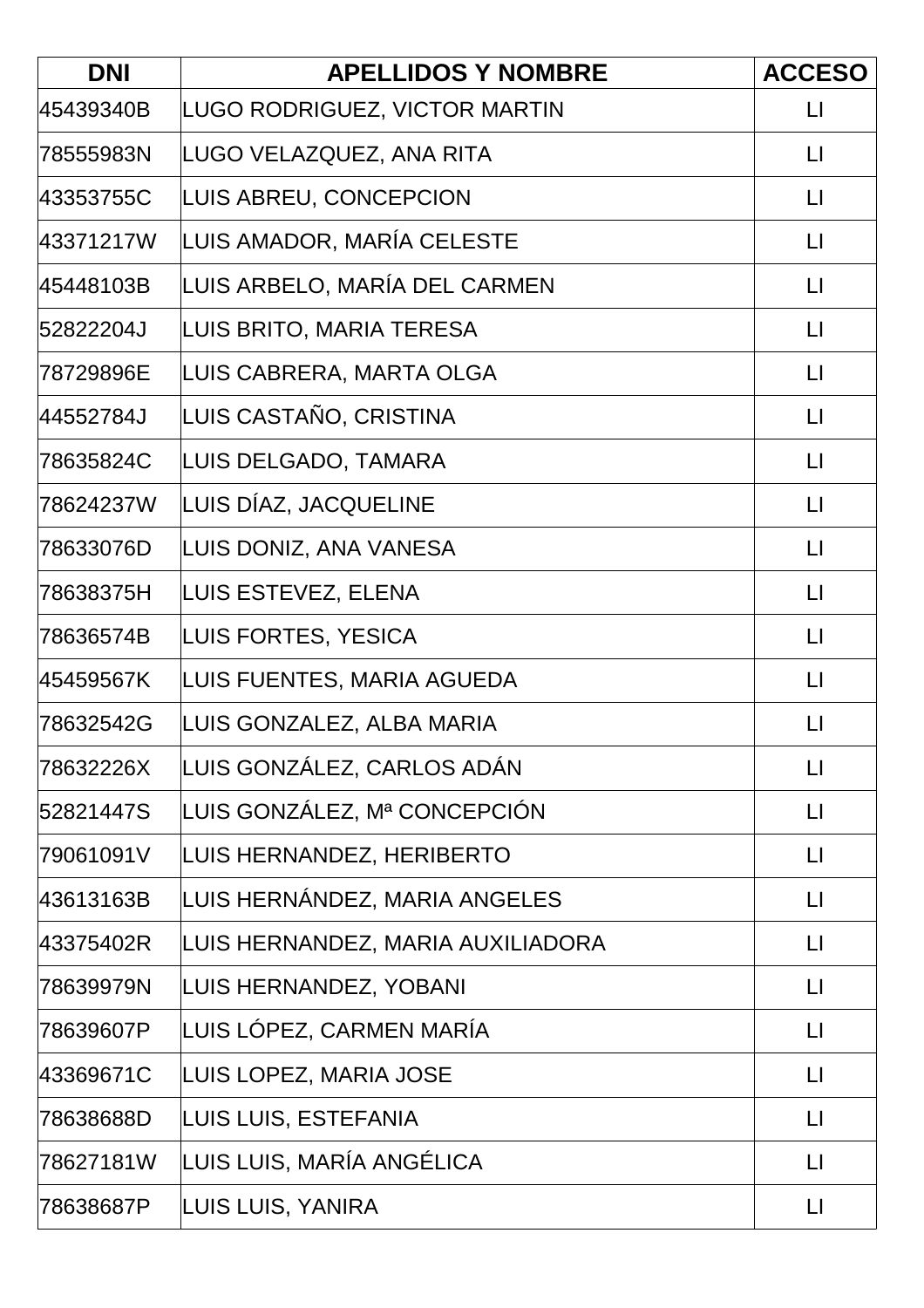| <b>DNI</b> | <b>APELLIDOS Y NOMBRE</b>         | <b>ACCESO</b>           |
|------------|-----------------------------------|-------------------------|
| 42224811P  | LUIS MARRERO, MARIA AUXILIADORA   | $\lfloor \rfloor$       |
| 78603300H  | LUIS MENDEZ, MARIA ANGELES        | $\lfloor \cdot \rfloor$ |
| 43360580Z  | LUIS MONROY, CANDELARIA VICTORIA  | LI                      |
| 43360579J  | LUIS MONROY, MARIA NIEVES         | $\Box$                  |
| 43800116C  | LUIS NAVARRO, JUANA ÁNGELA        | $\lfloor \rfloor$       |
| 15251026W  | LUIS PEREZ, JUNCAL                | $\lfloor \cdot \rfloor$ |
| 78407536F  | LUIS PEREZ, LISBETH               | $\Box$                  |
| 43364801A  | LUIS PEREZ, MARIA EUGENIA         | $\lfloor \rfloor$       |
| 43370361C  | LUIS PEREZ, MARIA LIDIA           | $\mathsf{L}$            |
| 78618960S  | LUIS RODRÍGUEZ, ANA DÁCIL         | $\mathsf{L}$            |
| 04203460A  | LUMBRERAS ALBA, CAROLINA          | $\lfloor \rfloor$       |
| 21634186H  | LUNA BOTELLA, ANTONIA             | $\lfloor \rfloor$       |
| 25142522A  | LUÑO GIL, Mª ANGELES              | $\mathsf{L}$            |
| 74633363L  | LUQUE TORO, ENCARNACION           | $\lfloor \rfloor$       |
| 42087238K  | LUTZARDO CABRERA, CARMEN ROSA     | $\mathsf{L}$            |
| 45300725V  | M´ HAND MOJTAR, YAMINA            | $\Box$                  |
| 33435495G  | MACAYA ZANDIO, MARIA CONCEPCION   | $\lfloor \rfloor$       |
| 43775317S  | MACEDA BERMÚDEZ, MIGUEL ÁNGEL     | $\mathsf{L}$            |
| 10076177S  | <b>MACEDA LOPEZ, MARIA LUISA</b>  | $\lfloor \rfloor$       |
| 78634533V  | MACHADO DELGADO, YANIRA           | $\lfloor \rfloor$       |
| 71629312K  | MACHADO GALAN, MARIA CLARA        | $\Box$                  |
| 78625658C  | <b>MACHADO LUIS, YAIZA</b>        | $\lfloor \rfloor$       |
| 42076082C  | MACHADO MACHADO, JUDITH           | $\lfloor \rfloor$       |
| 78617151T  | MACHADO MARTÍN, CRISTINA          | $\mathsf{L}\mathsf{I}$  |
| 42084504R  | MACHADO MENDEZ, MARIA DEL PILAR   | $\lfloor \rfloor$       |
| 42043518R  | <b>MACHIN BRITO, CARMEN LUISA</b> | $\lfloor \rfloor$       |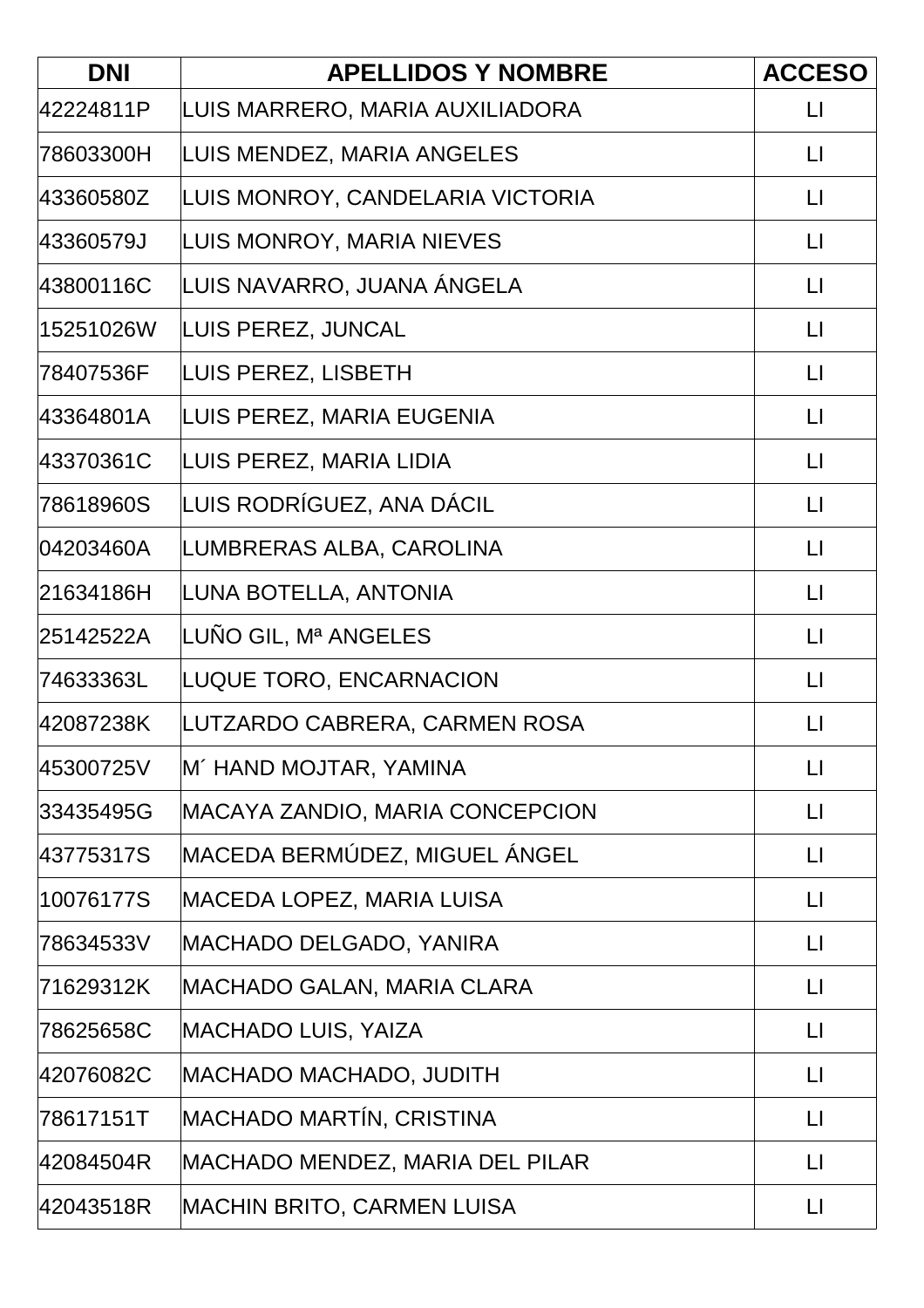| <b>DNI</b> | <b>APELLIDOS Y NOMBRE</b>                 | <b>ACCESO</b> |
|------------|-------------------------------------------|---------------|
| 78717716D  | <b>MACHIN CLAVAIN, ENAYDAN</b>            |               |
| 43619351N  | <b>MACHIN GUTIERREZ, ANGELES NIEVES</b>   | LI            |
| 43818690X  | <b>MACHIN MONTERO, VIRGINIA MAGDALENA</b> | LI            |
| 43823267X  | <b>MACHÍN OLIVA, ADELA</b>                | $\mathsf{L}$  |
| 13912753F  | MACHO GOMEZ, Mª ANGELES                   | $\mathsf{L}$  |
| 70164060F  | MACHO LÓPEZ, SUSANA SARA                  |               |
| 12779366Z  | <b>MACHO PALENZUELA, RAQUEL</b>           |               |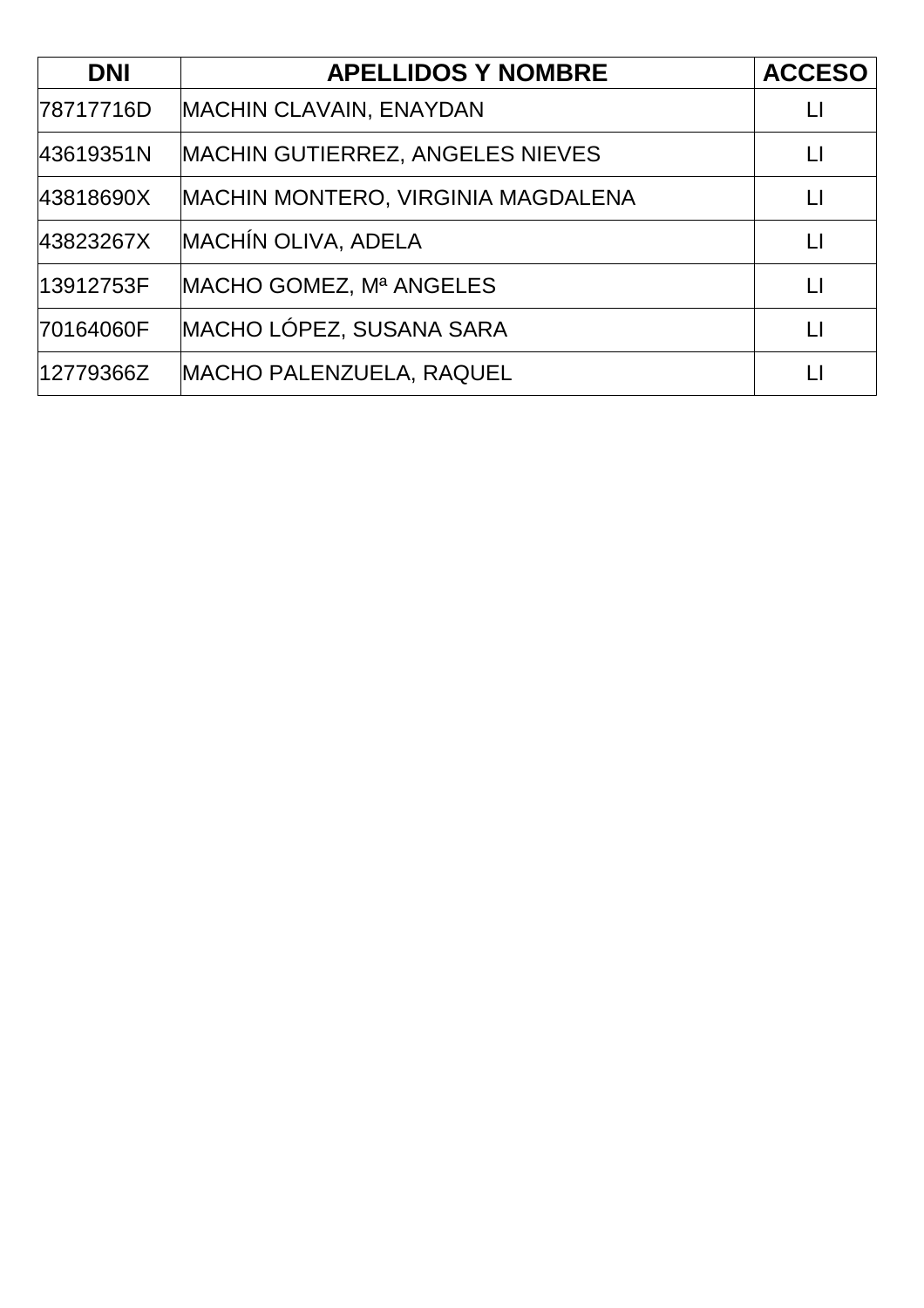## **AREA:** ROJO **SECTOR:** 2 **PUERTA:** B

| <b>DNI</b> | <b>APELLIDOS Y NOMBRE</b>          | <b>ACCESO</b>     |
|------------|------------------------------------|-------------------|
| 07862523L  | MACIAS CORREDERA, NURIA            | П                 |
| 52082817F  | MACIAS FLORES, Mª MONTAÑA          | LI                |
| 75748078Q  | MACIAS GALVIN, ALICIA              | LI                |
| 34972518Y  | MADARNAS ESTEVEZ, ANA BELEN        | LI                |
| 72685581S  | MADRID FURONES, MARÍA MAGDALENA    | $\lfloor \rfloor$ |
| 23015046G  | MADRID GARRIDO, JULIA              | LI                |
| 76137680K  | MADRIGAL DE ANTONIO, DIANA MARIA   | $\mathsf{L}$      |
| 12747935R  | MAESTRO ALONSO, MARIA AGUEDA       | $\mathsf{L}$      |
| 72064023D  | MAESTRO LEON, ROCIO                | $\lfloor \rfloor$ |
| 73074342F  | <b>MAGALLON AVILA, MARIA PILAR</b> | $\mathsf{L}$      |
| 06587930V  | MAGARIÑO JARA, SHEILA              | $\mathsf{L}$      |
| l07046298H | MAGARIÑO ROMERO, JUAN              | $\lfloor \rfloor$ |
| 07043586C  | MAGARIÑO ROMERO, VICENTA           | $\mathsf{L}$      |
| 35307079D  | MAGARIÑOS LÓPEZ, ANA MARÍA         | $\mathsf{L}$      |
| 78399831F  | MAGDALENA IZQUIERDO, MARÍA JOSEFA  | П                 |
| 78561178D  | MAGDALENA SANTOS, ANA B.           | LI                |
| 78569909T  | MAGDALENA SANTOS, MONSERRAT        | LI                |
| 78680129G  | MAGDALENO GOMEZ, NATALIA           | $\lfloor \rfloor$ |
| 78696878D  | MAGDALENO RAMIREZ, DANIEL          | LI                |
| 45446257M  | MAGDALENO RODRIGUEZ, ELADIO        | LI                |
| 15377906Z  | MAGDALENO RODRIGUEZ, MARIA JESUS   | $\mathsf{L}$      |
| 43616924T  | MAGDALENO RODRÍGUEZ, MARÍA NIEVES  | $\Box$            |
| 73778388T  | MAIQUES MARTINEZ, MARIA TERESA     | LI                |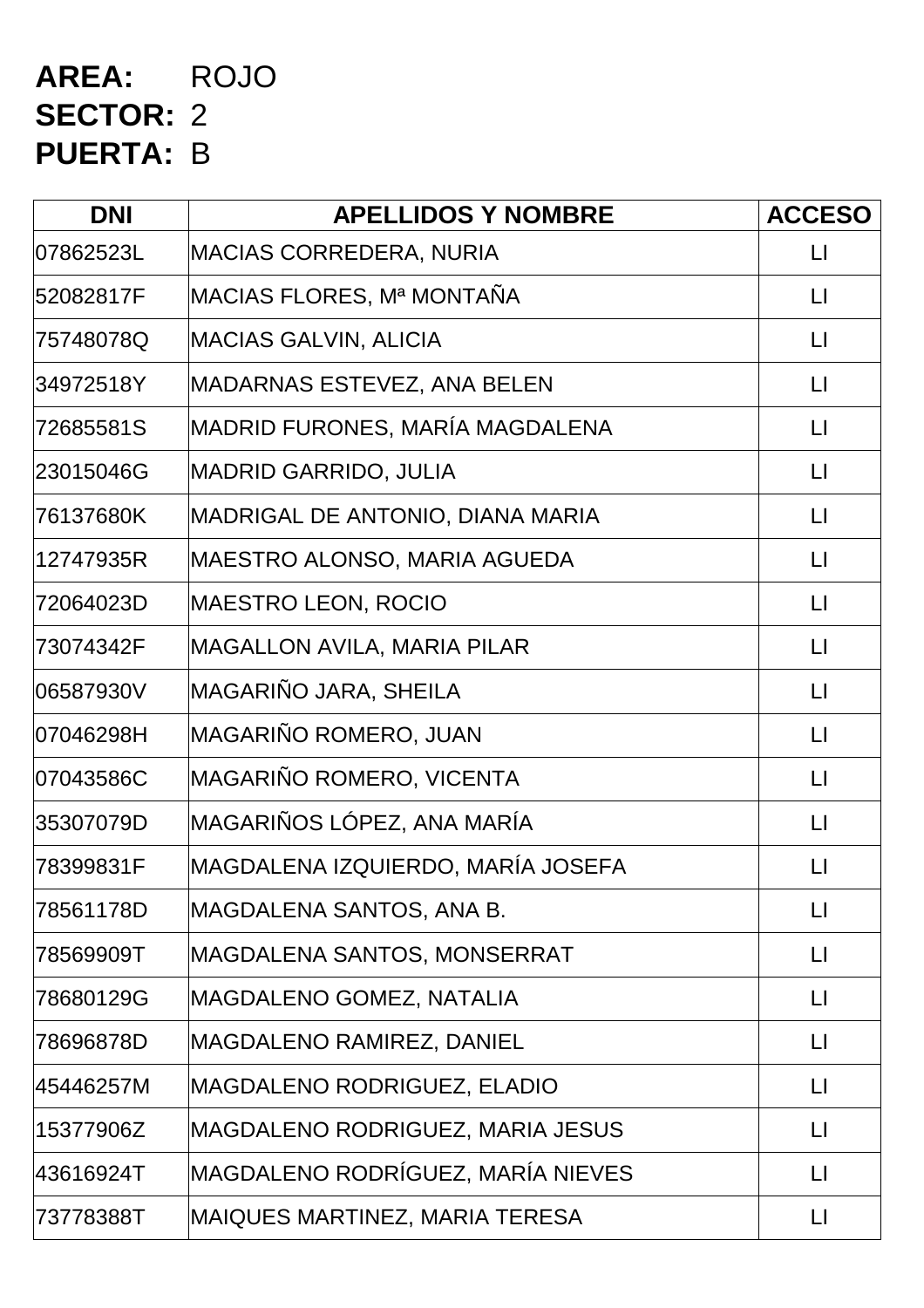| <b>DNI</b> | <b>APELLIDOS Y NOMBRE</b>             | <b>ACCESO</b>     |
|------------|---------------------------------------|-------------------|
| 10087379Q  | <b>MAJOR ALVAREZ, SONIA</b>           | $\mathsf{L}$      |
| 74843732F  | MALAGAMBA RUIZ, IRENE                 | $\mathsf{L}$      |
| 45793455H  | MALDONADO CAJIAO, GABRIELA            | LI                |
| 28973583T  | MALDONADO GARCIA, BEATRIZ             | $\lfloor \rfloor$ |
| 43779510E  | MALLORQUIN ALOMAR, MARÍA JOSE         | $\mathsf{L}$      |
| 42088752V  | MAMPOSO AMARAL, MARIA DEL PILAR       | <b>RD</b>         |
| 42291216N  | MANCEBO PEÑA, RINA ARALISIS           | $\mathsf{L}$      |
| 71140467H  | MANCHADO MARTIN, LETICIA              | $\mathsf{L}$      |
| 52962695C  | <b>MANCHON RODRIGUEZ, ANA ISABEL</b>  | $\mathsf{L}$      |
| 45098415S  | <b>MANCILLA GOMEZ, DESIREE</b>        | $\mathsf{L}$      |
| 29092416S  | MANERO ANSON, INMACULADA GLORIA       | $\mathsf{L}$      |
| 29104215S  | MANERO SUBIRON, RAQUEL                | $\sqcup$          |
| 78720873S  | MANGANELL REY, CARLA                  | $\lfloor \rfloor$ |
| 43813407V  | MANRIQUE ALVARADO, INMACULADA         | $\mathsf{L}$      |
| 70824044Y  | MANSO VARAS, RUBEN                    | П                 |
| 35024105G  | <b>MANTEGAZZA PORTILLO, M ANGELES</b> | $\lfloor \rfloor$ |
| 23224096F  | MANZANARES MARTINEZ, ANA              | $\mathsf{L}$      |
| 71275967W  | MANZANAS ALONSO, MARÍA                | $\mathsf{L}$      |
| 50421291R  | MANZANO JIMENEZ, PAZ                  | $\mathsf{L}$      |
| 53537735Z  | <b>MANZANO SUAREZ, NOEMI</b>          | $\lfloor \rfloor$ |
| 42158356T  | <b>MARANTE MARTIN, CONCEPCION</b>     | $\mathsf{L}$      |
| 43774561H  | MARCELINO DELGADO, MARIA DEL MAR      | $\mathsf{L}$      |
| 42076060K  | MARCELINO DELGADO, MARIA LOURDES      | $\mathsf{L}$      |
| 42060996E  | MARCELINO DELGADO, MARÍA MERCEDES     | LI                |
| 06228165H  | MARCHANTE ALBERCA, Mª LOURDES         | $\mathsf{L}$      |
| 20417807V  | <b>MARCHIRANT GARCIA, JORGE</b>       | $\mathsf{L}$      |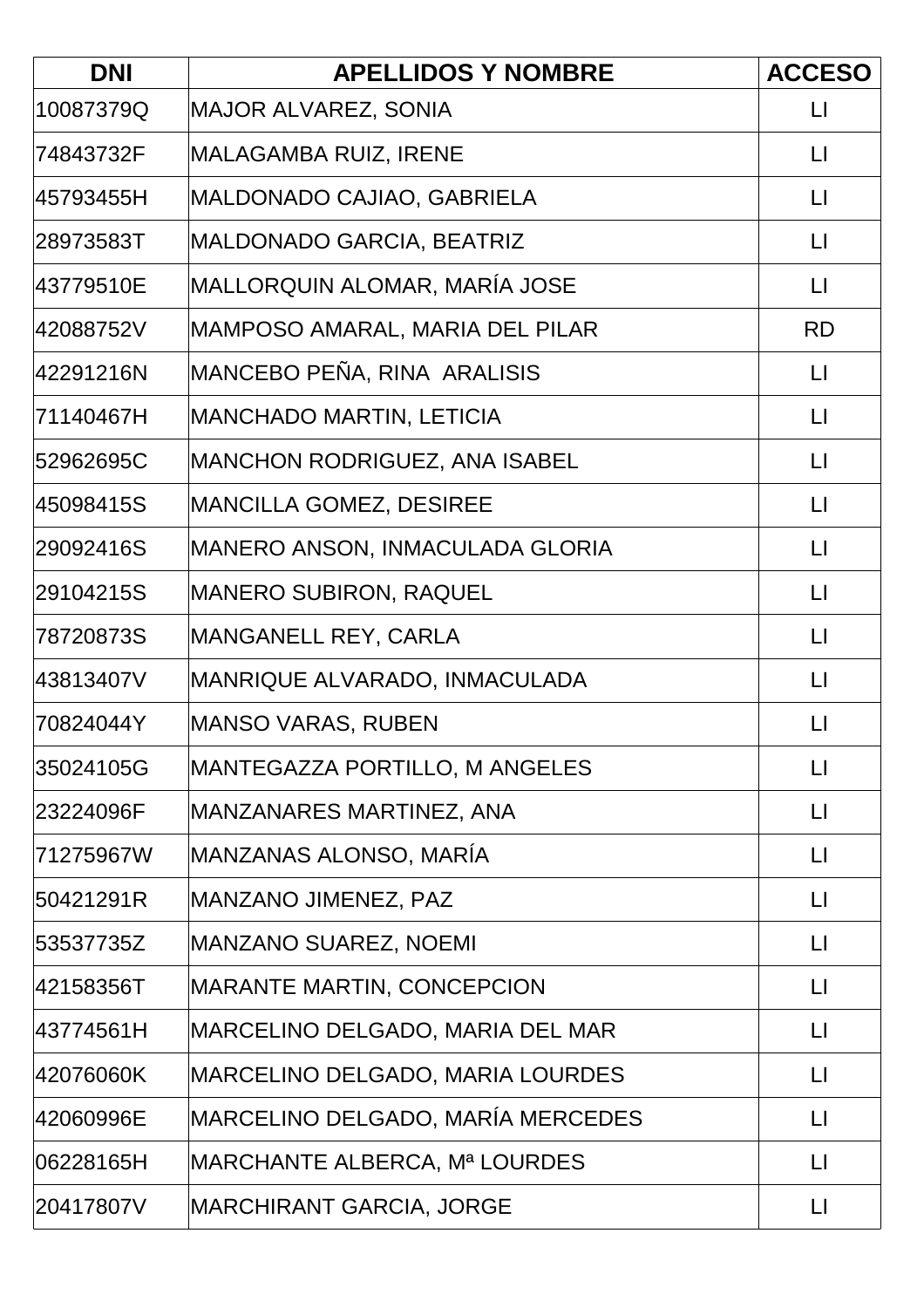| <b>DNI</b> | <b>APELLIDOS Y NOMBRE</b>              | <b>ACCESO</b>     |
|------------|----------------------------------------|-------------------|
| 76923051B  | MARCO CAMPOS, MIRIAM                   | LI                |
| 44764742A  | MARCO CASTAÑO, LUZ DIVINA              | $\mathsf{L}$      |
| 71637029X  | MARCOS DIEGO, TANIA                    | $\mathsf{L}$      |
| 21984439G  | MARCOS GUILABERT, Mª ISABEL            | $\mathsf{L}$      |
| 32641728J  | MARCOS LOPEZ, Mª JESUS                 | $\lfloor \rfloor$ |
| 11761624E  | <b>MARCOS MONJE, MARIA ANGELES</b>     | LI                |
| 09732751W  | MARCOS ORDOÑEZ, ROSA Mª                | $\lfloor \rfloor$ |
| 20197459D  | MARCOS REVERT, PATRICIA                | <b>RD</b>         |
| 07829206Y  | <b>MARCOS SANCHEZ, ELOINA</b>          | $\mathsf{L}$      |
| 07841304Y  | MARCOS SÁNCHEZ, Mª ADELIA              | $\mathsf{L}$      |
| 09765218Q  | MARCOS SANDOVAL, MARIA DEL PILAR       | $\mathsf{L}$      |
| 12324742P  | MARCOS SERRANO, Mª LUISA               | $\mathsf{L}$      |
| 42186120A  | MARFIL RIOS, DACIL                     | $\mathsf{L}$      |
| 78723905B  | MARICHAL DIAZ, CRISTINA DE LOS ANGELES | $\mathsf{L}$      |
| 78715132R  | <b>MARICHAL EXPOSITO, JESICA</b>       | $\mathsf{L}$      |
| 78674923L  | MARICHAL LUIS, AMÉRICA ISABEL          | $\lfloor \rfloor$ |
| 78569895D  | MARICHAL MARICHAL, LORENA DEL CRISTO   | П                 |
| 45458838M  | <b>MARICHAL PADILLA, SILVIA</b>        | $\mathsf{L}$      |
| 78675434R  | MARICHAL PADILLA, VICENTA RUFINA       | $\mathsf{L}$      |
| 43809304P  | MARICHAL SANTANA, MARIA JOSE           | $\mathsf{L}$      |
| 43614372R  | MARICHAL VERA, OFELIA DE LOS ANGELES   | $\mathsf{L}$      |
| 43623709T  | MARICHAL VERA, VERONICA DEL CARMEN     | LI                |
| 13102710R  | MARIJUAN FUENTE, A CASILDA             | $\mathsf{L}$      |
| 44826681A  | MARIL CERQUIDES, MONTSERRAT            | $\lfloor \rfloor$ |
| 22937308Y  | MARIN DÍAZ, JOSEFA                     | $\mathsf{L}$      |
| 17441783D  | <b>MARIN GASPAR, ANA PILAR</b>         | $\lfloor \rfloor$ |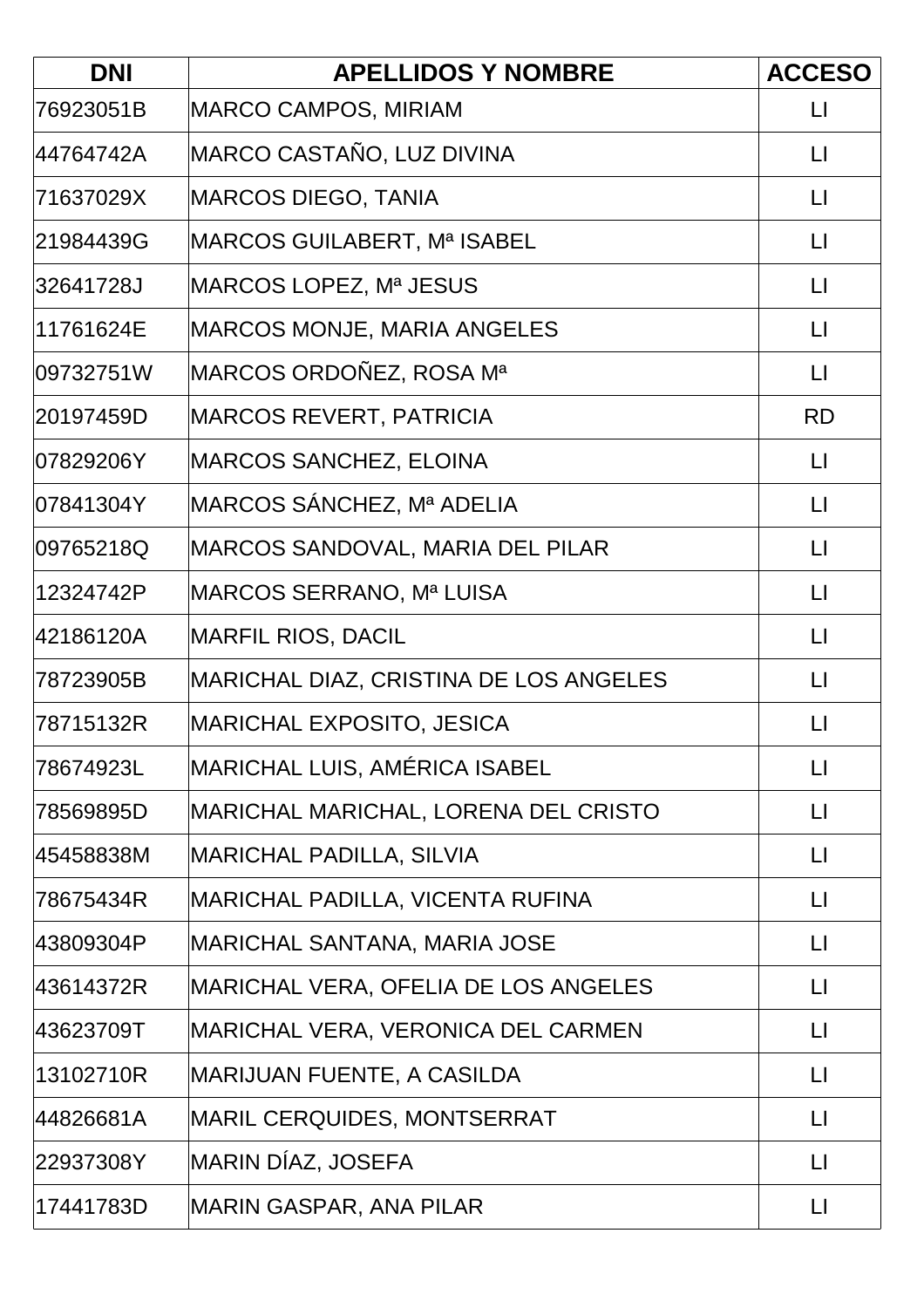| <b>DNI</b> | <b>APELLIDOS Y NOMBRE</b>             | <b>ACCESO</b>     |
|------------|---------------------------------------|-------------------|
| 17440782C  | <b>MARIN ISLA, MARIA GLORIA</b>       | LI                |
| 52750409R  | MARIN MAYA, JULIANA                   | $\mathsf{L}$      |
| 16619509P  | MARIN MUÑOZ, LETICIA                  | $\mathsf{L}$      |
| 23036166X  | <b>MARIN OJADOS, FRANCISCO JAVIER</b> | $\lfloor \rfloor$ |
| 34808819K  | MARIN SANDOVAL, MARIA LUISA           | $\lfloor \rfloor$ |
| X6811913A  | MARIN SOTO, MARCIA BLANCA             | $\mathsf{L}$      |
| 49096329T  | MARÍN TRAPERO, LAURA                  | $\lfloor \rfloor$ |
| 49096330R  | MARIN TRAPERO, NOELIA                 | $\lfloor \rfloor$ |
| 46342930T  | <b>MARIN VAZQUEZ, RICARDO</b>         | $\mathsf{L}$      |
| 74345733G  | <b>MARIN VICENTE, DOLORES</b>         | $\lfloor \rfloor$ |
| 47364003B  | MARIÑO GERPE, BEATRIZ                 | $\sqcup$          |
| 32872024X  | <b>MARISCAL ARANDA, BELEN</b>         | $\mathsf{L}$      |
| 47350269P  | MAROÑAS CANOSA, NANCY                 | $\mathsf{L}$      |
| 70248501S  | <b>MAROTO GÓMEZ, NIEVES</b>           | $\lfloor \rfloor$ |
| 70243232J  | MAROTO GOMEZ, VANESA                  | LI                |
| 70239867Y  | MARQUÉS MANZANO, HIGINIO MIGUEL       | $\lfloor \rfloor$ |
| 15952450H  | <b>MARQUES MARQUES, ROSAURA</b>       | П                 |
| 03832272N  | <b>MARQUEZ CHUECA, ROSA MARIA</b>     | $\mathsf{L}$      |
| 42239451C  | MARQUEZ DE JUAN, LUCIA                | $\mathsf{L}$      |
| 71018676N  | MÁRQUEZ ESTEBAN, ELISA                | $\lfloor \rfloor$ |
| 80040224V  | <b>MARQUEZ GARCIA, ANTONIO</b>        | $\mathsf{L}$      |
| 43374509M  | MARQUEZ GONZALEZ, MARIA DEL CARMEN    | $\mathsf{L}$      |
| 06236170L  | MÁRQUEZ HERREROS, JUSTA               | $\mathsf{L}$      |
| 53434299D  | MARQUEZ MUÑOZ, LAURA                  | $\lfloor \rfloor$ |
| 78853273G  | MÁRQUEZ PADILLA, JÉNIFER              | $\mathsf{L}$      |
| 43820829X  | <b>MARQUEZ RODRIGUEZ, LAURA</b>       | $\lfloor \rfloor$ |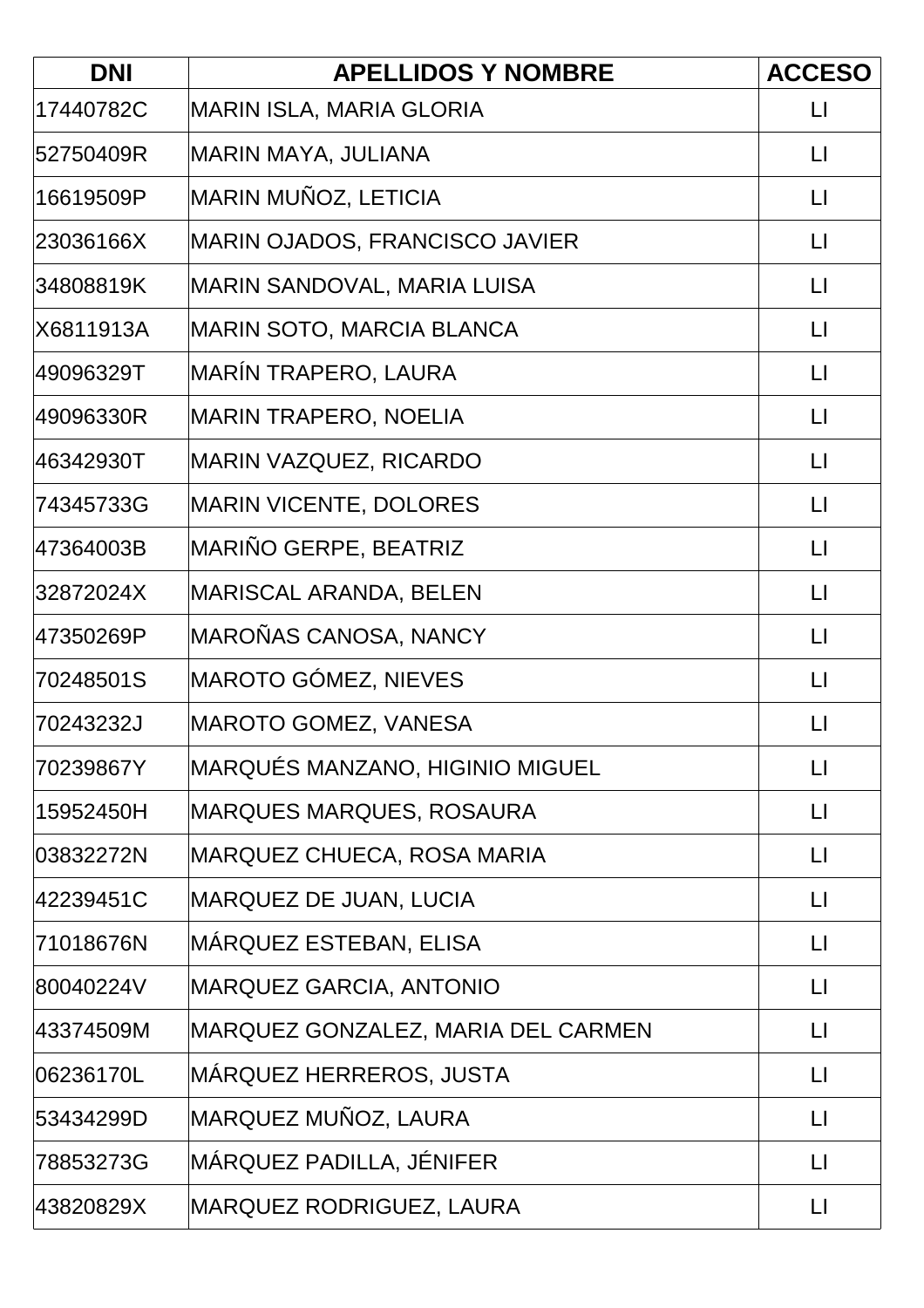| <b>DNI</b> | <b>APELLIDOS Y NOMBRE</b>               | <b>ACCESO</b>     |
|------------|-----------------------------------------|-------------------|
| 42265365J  | <b>MARQUEZ TURPO, JUAN CARLOS</b>       | $\mathsf{L}$      |
| 45525800Z  | MARRERO ÁLVAREZ, JUAN                   | $\mathsf{L}$      |
| 78693134Z  | MARRERO ANGEL, YURENA                   | LI                |
| 78693661N  | MARRERO BATISTA, ANA NATIVIDAD          | $\mathsf{L}$      |
| 78850680X  | MARRERO BAUTISTA, ANA PRISCILA          | $\mathsf{L}$      |
| 43795087M  | MARRERO CASANOVA, GUILLERMO DEL CRISTO  | $\mathsf{L}$      |
| 45442012S  | MARRERO FELIPE, MARIA NIEVES            | $\lfloor \rfloor$ |
| 78568971M  | MARRERO FERNANDEZ, JONAY                | $\mathsf{L}$      |
| 42058524B  | MARRERO FUMERO, REGINA                  | $\mathsf{L}$      |
| 42097638W  | MARRERO GARCIA, CRISTINA FERNANDA       | $\mathsf{L}$      |
| 78632047S  | <b>MARRERO GARCIA, ELIANA</b>           | $\sqcup$          |
| 43792857Y  | <b>MARRERO GARCIA, ELVA</b>             | $\mathsf{L}$      |
| 78856543P  | MARRERO GARCIA, VANESSA                 | $\mathsf{L}$      |
| 42179971H  | MARRERO GONZALEZ, ANA CANDELARIA        | $\mathsf{L}$      |
| 54042630J  | MARRERO GONZALEZ, INMACULADA CONCEPCION | $\lfloor \rfloor$ |
| 45451375V  | MARRERO GONZÁLEZ, JOSÉ MANUEL           | $\lfloor \rfloor$ |
| 42088687K  | MARRERO GONZALEZ, JUANA DEL CARMEN      | $\lfloor \rfloor$ |
| 43782911L  | MARRERO GONZALEZ, MARIA DEL CARMEN      | $\mathsf{L}$      |
| 78619682R  | MARRERO GONZALEZ, PATRICIA              | $\mathsf{L}$      |
| 78701160J  | MARRERO HERNANDEZ, LAURA DOLORES        | $\mathsf{L}$      |
| 78606566H  | MARRERO MARRERO, CARMEN DOLORES         | $\lfloor \rfloor$ |
| 54055947J  | <b>MARRERO MARTIN, JUAN JOSE</b>        | $\mathsf{L}$      |
| 43819593Q  | MARRERO MARTINEZ, MARIA LORENA          | $\mathsf{L}$      |
| 43603771A  | MARRERO MIER, ANA MARÍA                 | LI                |
| 78705988B  | MARRERO MORALES, MARIA ISABEL           | $\mathsf{L}$      |
| 43602286J  | MARRERO PEREZ, MARIA CANDELARIA         | $\lfloor \rfloor$ |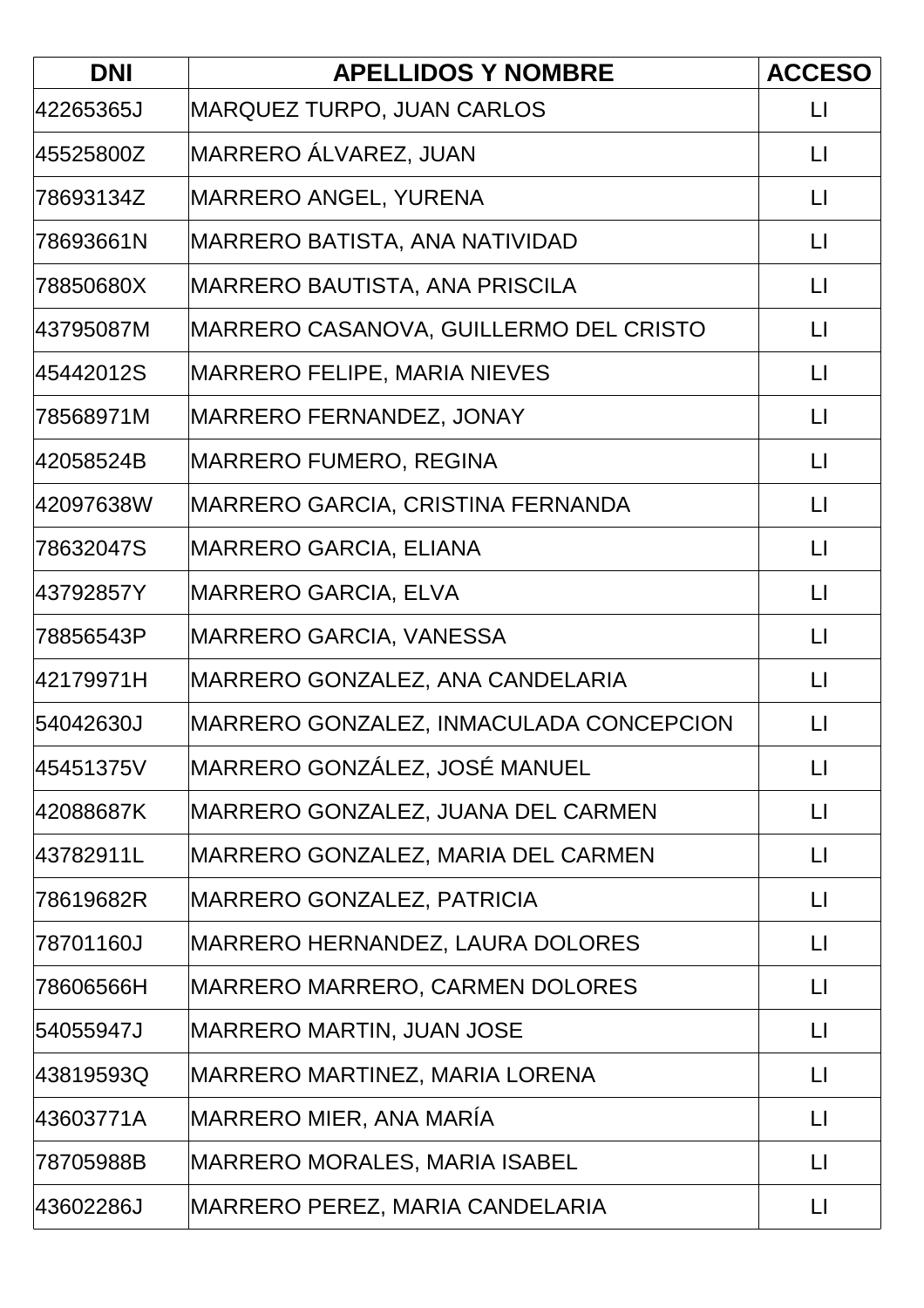| <b>DNI</b> | <b>APELLIDOS Y NOMBRE</b>           | <b>ACCESO</b>     |
|------------|-------------------------------------|-------------------|
| 43791673H  | MARRERO PEREZ, MIRIAM DEL CARMEN    | $\mathsf{L}$      |
| 43789566G  | MARRERO PÉREZ, ROSA MARY            | $\mathsf{L}$      |
| 43787671H  | MARRERO RIVERO, OBDULIA ANTONIO     | LI                |
| 42090287B  | MARRERO RODRIGUEZ, MARÍA TERESA     | $\lfloor \rfloor$ |
| 43620802Z  | MARRERO ROMERO, CARMEN ROSARIO      | $\mathsf{L}$      |
| 45456616Z  | MARRERO SANCHEZ, MARIA SANDRA       | $\mathsf{L}$      |
| 43263184T  | MARRERO TEJERA, PAULA               | $\mathsf{L}$      |
| 45453958R  | <b>MARRERO TOLEDO, SUSANA</b>       | $\mathsf{L}$      |
| 48859568R  | MARTAGÓN GORDILLO, VERÓNICA         | $\mathsf{L}$      |
| 43827331A  | MARTÍ BENÍTEZ, SOFÍA SONIA          | $\mathsf{L}$      |
| 02660516Z  | MARTÍ BORREDÁ, LAURA                | $\lfloor \rfloor$ |
| 54047525D  | MARTÍN ACOSTA, ALICIA               | $\lfloor \rfloor$ |
| 42166088G  | <b>MARTIN ACOSTA, BLANCA NIEVES</b> | $\lfloor \rfloor$ |
| 78565692S  | MARTIN ACOSTA, CARMEN MARIA         | $\mathsf{L}$      |
| 43803888C  | <b>MARTIN AFONSO, CRISTO MANUEL</b> | $\mathsf{L}$      |
| 78721719X  | MARTÍN ALONSO, CARMEN GLORIA        | $\lfloor \rfloor$ |
| 78556386R  | MARTIN ALONSO, JOSE MARIA           | $\mathsf{L}$      |
| 42078082L  | MARTÍN ÁLVAREZ, CARMEN DOLORES      | <b>RD</b>         |
| 45729269W  | <b>MARTIN ALVAREZ, DESIREE</b>      | $\mathsf{L}$      |
| 45441351K  | MARTÍN ALVAREZ, TERESA DE JESÚS     | $\mathsf{L}$      |
| 42220208M  | MARTIN ARAGONESES, REBECA           | $\lfloor \rfloor$ |
| 42221411N  | MARTIN ARMAS, LILIAN                | $\mathsf{L}$      |
| 43796137C  | <b>MARTIN ARROCHA, MIGUEL ANGEL</b> | $\mathsf{L}$      |
| 30817911G  | MARTIN ARROYO, Mª SOLEDAD           | LI                |
| 43786338L  | MARTIN BARRERA, MARIA DE LOS REYES  | $\lfloor \rfloor$ |
| 43788382Q  | MARTÍN BARROSO, MARIA NURIA         | $\mathsf{L}$      |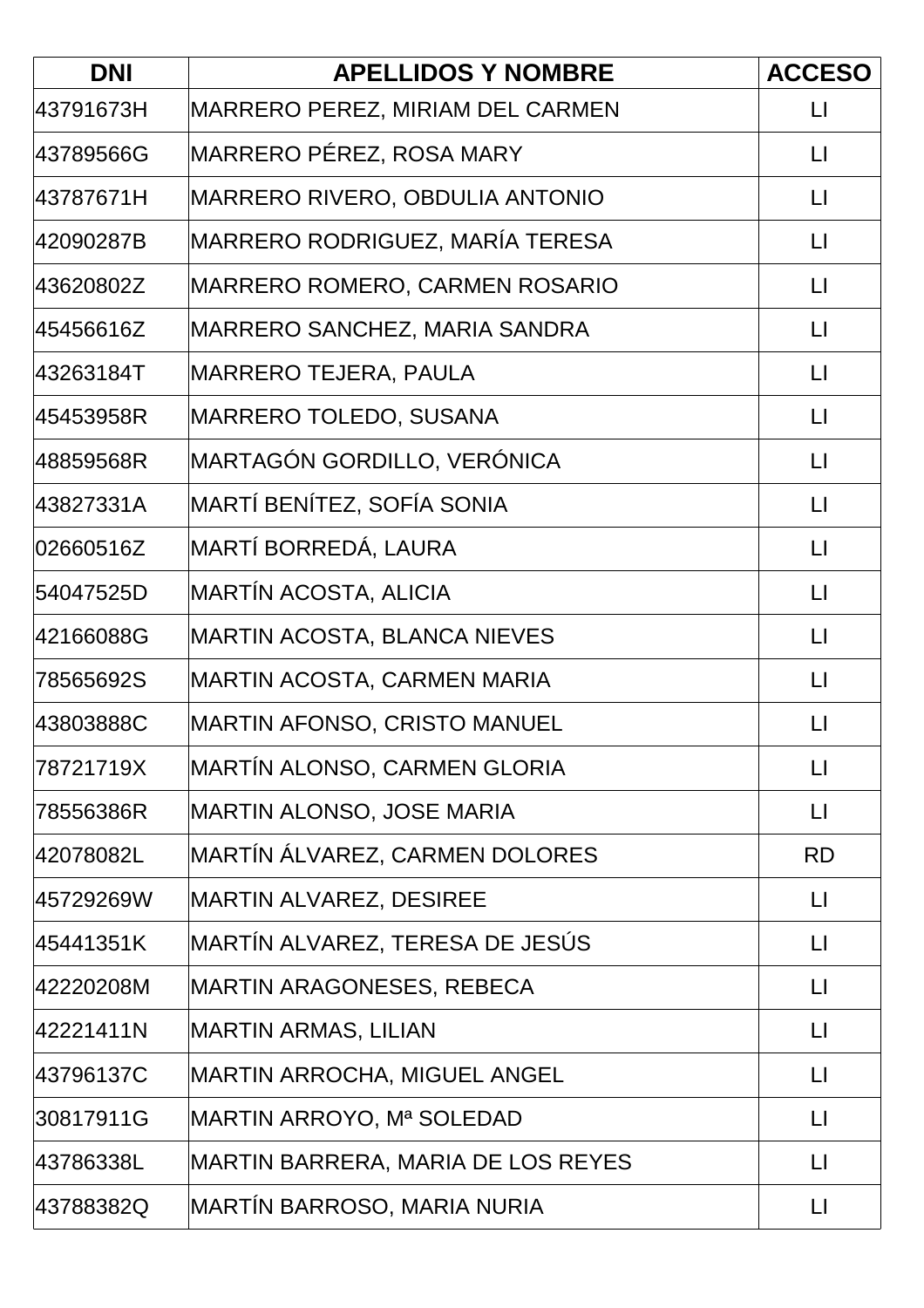| <b>DNI</b> | <b>APELLIDOS Y NOMBRE</b>             | <b>ACCESO</b>          |
|------------|---------------------------------------|------------------------|
| 25141632X  | <b>MARTIN BECERRA, RAQUEL</b>         | Ħ                      |
| 78569699C  | MARTÍN BONILLA, REBECA M <sup>a</sup> | LI                     |
| 42176059Q  | MARTÍN CABRERA, FÁTIMA BEGOÑA         | $\mathsf{L}$           |
| 70878446J  | <b>MARTIN CALLES, MARIA</b>           | $\mathsf{L}$           |
| 54051079K  | MARTIN CARBALLO, MARIA CANDELARIA     | $\mathsf{L}\mathsf{L}$ |
| 43621683K  | <b>MARTIN CARRILLO, MARIA FATIMA</b>  | Ħ                      |
| 78557697R  | MARTÍN CHICO, VERÓNICA                |                        |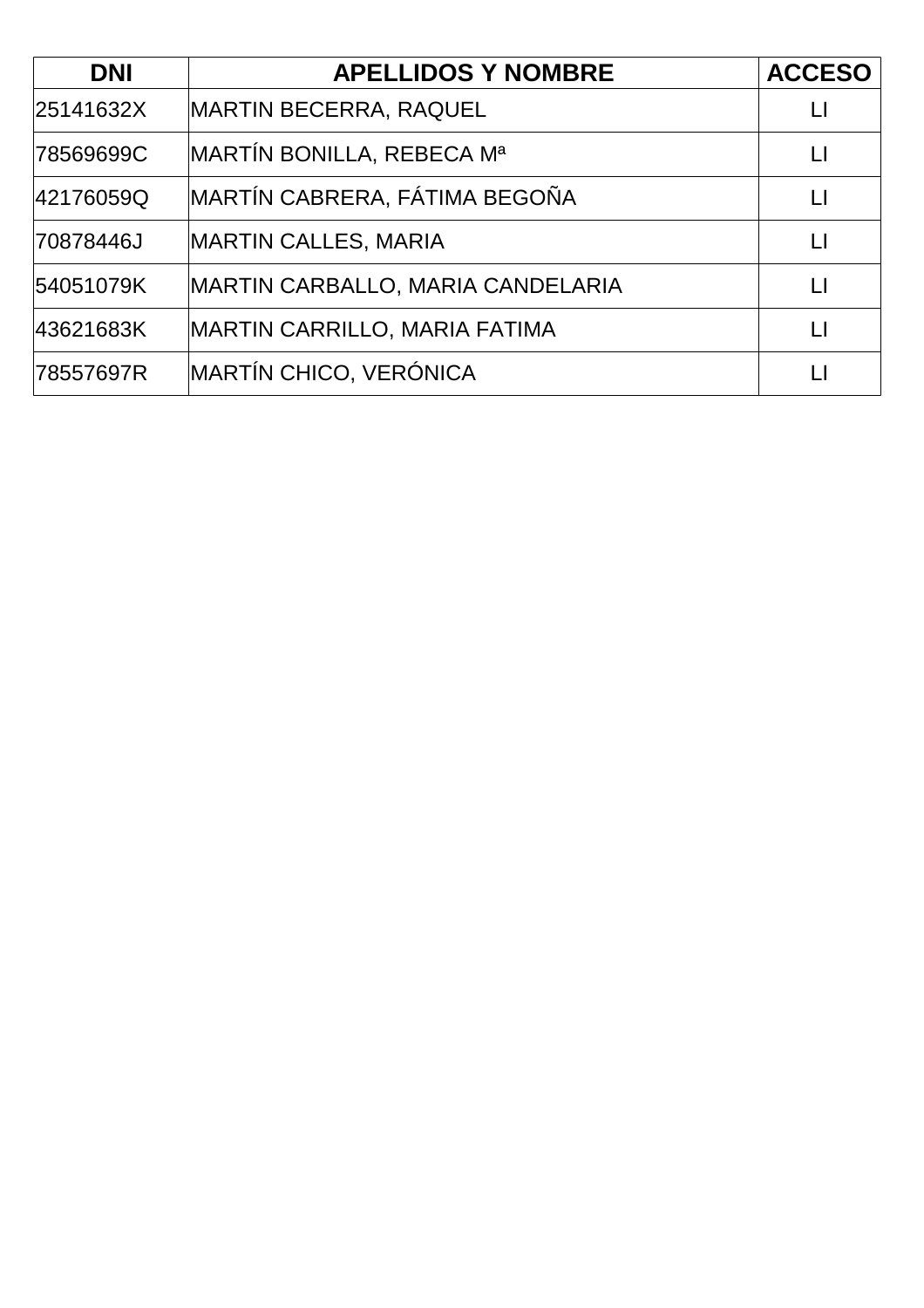# **AREA:** ROJO **SECTOR:** 3 **PUERTA:** A

| <b>DNI</b> | <b>APELLIDOS Y NOMBRE</b>              | <b>ACCESO</b>           |
|------------|----------------------------------------|-------------------------|
| 42074870G  | MARTÍN COELLO, ISOLINA                 | $\Box$                  |
| 54050921R  | <b>MARTIN CORONA, GUASIMARA</b>        | $\Box$                  |
| 42010302C  | MARTIN CORREA, MARIA TERESA            | $\mathsf{L}$            |
| 03466237E  | <b>MARTIN CRIADO, MIRIAM</b>           | $\Box$                  |
| 78715412M  | <b>MARTIN DARIAS, DEVORA ANA</b>       | $\lfloor \cdot \rfloor$ |
| 43820577B  | <b>MARTIN DARIAS, MARIA JESUS</b>      | $\Box$                  |
| 43793236V  | MARTÍN DE ARMAS, ANA BELÉN             | $\Box$                  |
| 43832045W  | <b>MARTIN DELGADO, YESSICA ABIGAIL</b> | $\lfloor \cdot \rfloor$ |
| 42082424Z  | <b>MARTIN DIAZ, ANGEL LUIS</b>         | $\Box$                  |
| 43811106Q  | MARTIN DIAZ, MARIA BEATRIZ             | $\lfloor \rfloor$       |
| 78720895Z  | MARTÍN DÍAZ, YAIZA                     | $\lfloor \cdot \rfloor$ |
| 43778882S  | MARTÍN DIEZ, MONTSERRAT LORETO         | $\Box$                  |
| 44410873N  | MARTIN DOMINGUEZ, ANA MARIA            | $\lfloor \cdot \rfloor$ |
| 78399517S  | <b>MARTIN DORTA, DAMIAN ERNESTO</b>    | $\lfloor \cdot \rfloor$ |
| 43355232W  | MARTIN ESCOBAR, MARIA DEL CARMEN       | $\sqcup$                |
| 43772239L  | <b>MARTIN FIERRO, ELENA</b>            | $\sqcup$                |
| 43652727S  | <b>MARTIN FUENTES, CARMEN DUNIA</b>    | $\lfloor \rfloor$       |
| 42041806Z  | MARTÍN FUMERO, MARÍA                   | $\Box$                  |
| 04193450K  | <b>MARTIN GALLO, BEATRIZ</b>           | $\lfloor \rfloor$       |
| 78558885Q  | MARTÍN GARCÍA, ANTONIA                 | $\sqcup$                |
| 78610333J  | MARTÍN GARCIA, HILDELISA AMELIA        | $\lfloor \cdot \rfloor$ |
| 78709478M  | <b>MARTIN GARCIA, IVAN</b>             | $\lfloor \rfloor$       |
| 45727167Q  | <b>MARTIN GARCIA, JAUME</b>            | $\lfloor \rfloor$       |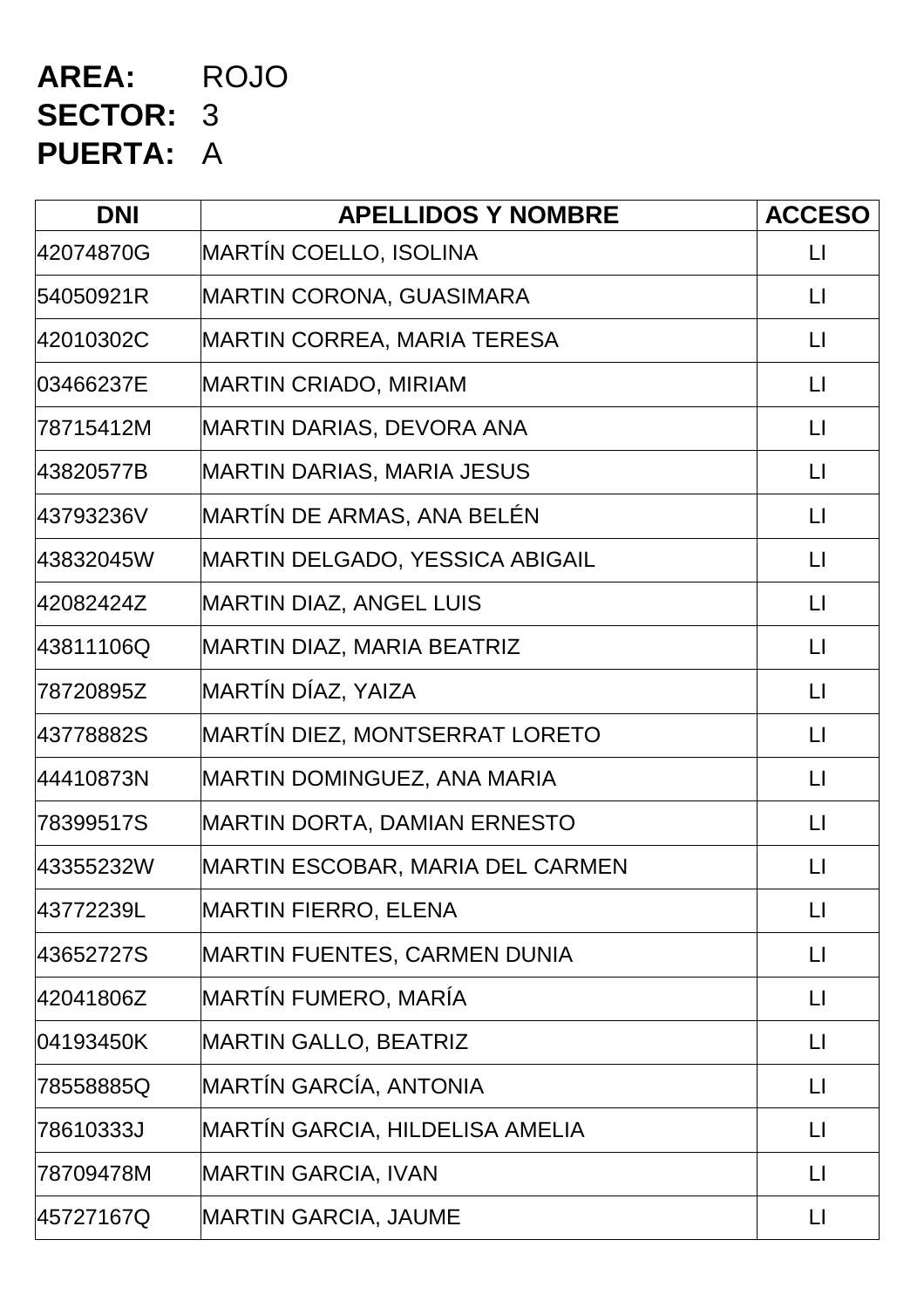| <b>DNI</b> | <b>APELLIDOS Y NOMBRE</b>               | <b>ACCESO</b>     |
|------------|-----------------------------------------|-------------------|
| 48996149P  | <b>MARTIN GARCIA, LORENA</b>            | $\mathsf{L}$      |
| 43791124K  | <b>MARTIN GARCIA, MANUEL ENRIQUE</b>    | $\lfloor \rfloor$ |
| 44137991W  | MARTIN GARIN, AMAIA                     | $\lfloor \rfloor$ |
| 54044596R  | <b>MARTIN GIL, LIDIA ELENA</b>          | $\lfloor \rfloor$ |
| 42076502A  | MARTÍN GÓMEZ, JOSEFA MARIA              | $\mathsf{L}$      |
| 07863570P  | MARTIN GOMEZ, MARIA AZUCENA             | $\mathsf{L}$      |
| 43785235C  | <b>MARTIN GOMEZ, OLGA</b>               | $\lfloor \rfloor$ |
| 43814156F  | MARTIN GONZALEZ, BEATRIZ DEL MAR        | $\mathsf{L}$      |
| 42939977N  | MARTIN GONZALEZ, CANDELARIA MARIA       | $\Box$            |
| 42055996J  | <b>MARTIN GONZALEZ, ELVIRA</b>          | $\mathsf{L}$      |
| 45436320G  | MARTÍN GONZÁLEZ, Mª CANDELARIA          | $\lfloor \rfloor$ |
| 78707890G  | MARTIN GONZALEZ, MACRINA VANESA         | $\lfloor \rfloor$ |
| 00378326E  | MARTÍN GONZÁLEZ, MARIA CONCEPCIÓN       | $\lfloor \rfloor$ |
| 42889488P  | MARTIN GONZALEZ, MARIA DEL PILAR        | $\lfloor \rfloor$ |
| 78615843A  | MARTÍN GONZÁLEZ, MARÍA ISABEL           | $\mathsf{L}$      |
| 78609421K  | MARTÍN GONZÁLEZ, MARIA YELITZA          | $\lfloor \rfloor$ |
| 43794287X  | <b>MARTIN GONZALEZ, ROSA ESTHER</b>     | $\lfloor \rfloor$ |
| 43797509N  | <b>MARTIN GUANCHE, ISRAEL</b>           | PI                |
| 54112843F  | <b>MARTÍN GUANCHE, JÉSICA</b>           | $\lfloor \rfloor$ |
| 43365643V  | MARTÍN GUARDIA, JOSÉ MANUEL             | $\lfloor \rfloor$ |
| 07858509F  | MARTIN HARO, MARIA DEL PILAR            | $\lfloor \rfloor$ |
| 07840630E  | <b>MARTIN HARO, PIEDAD</b>              | $\lfloor \rfloor$ |
| 45441383F  | MARTIN HERNANDEZ, CARMEN GLORIA         | $\mathsf{L}$      |
| 42074749K  | MARTÍN HERNÁNDEZ, EMELINA MERCEDES      | $\lfloor \rfloor$ |
| 29078854T  | MARTÍN HERNÁNDEZ, INMACULADA CONCEPCIÓN | $\lfloor \rfloor$ |
| 78674649K  | MARTIN HERNANDEZ, MARIA CANDELARIA      | $\lfloor \rfloor$ |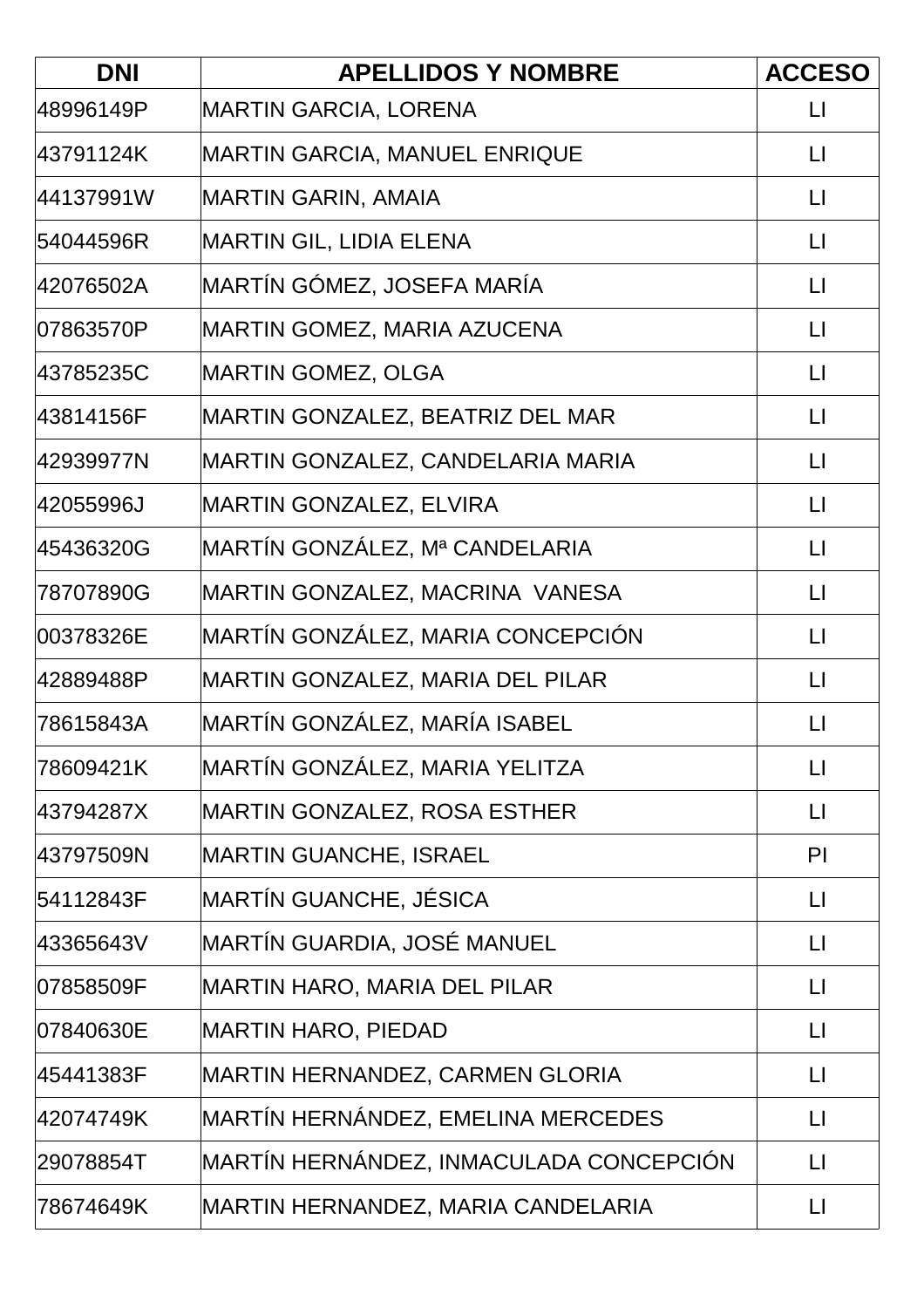| <b>DNI</b> | <b>APELLIDOS Y NOMBRE</b>             | <b>ACCESO</b>           |
|------------|---------------------------------------|-------------------------|
| 78638644B  | <b>MARTIN HERNANDEZ, ROMINA</b>       | $\Box$                  |
| 43811458T  | MARTIN HERNANDEZ, ROSA AMALIA         | $\mathsf{L}$            |
| 78563125R  | MARTIN HERRERA, ESTEFANIA             | $\mathsf{L}$            |
| 42237543K  | MARTIN HERRERA, JEZABEL GELBOE        | $\Box$                  |
| 45458248J  | MARTIN HERRERA, MARIA BEATRIZ         | $\mathsf{L}$            |
| 43798410Q  | MARTIN HERRERA, MARIA DE LOS ANGELES  | $\Box$                  |
| 45416819F  | MARTIN IBAÑEZ, MARIA TERESA           | $\mathsf{L}$            |
| 06570087E  | <b>MARTIN JIMENEZ, MARIA VICTORIA</b> | $\lfloor \rfloor$       |
| 45729903S  | <b>MARTIN LAGO, YERAY</b>             | $\lfloor \cdot \rfloor$ |
| 78675536B  | <b>MARTIN LEON, NURIA ESTHER</b>      | $\mathsf{L}$            |
| 78628865F  | MARTÍN LEÓN, YAIZA                    | $\lfloor \rfloor$       |
| 74922941G  | <b>MARTIN LOPEZ, MARIA</b>            | $\lfloor \rfloor$       |
| 70235059M  | <b>MARTIN LOPEZ, PALOMA</b>           | $\lfloor \rfloor$       |
| 43798433Q  | <b>MARTIN LOPEZ, SARI</b>             | $\lfloor \rfloor$       |
| 42170572A  | MARTÍN LORENZO, CONCEPCIÓN INÉS       | $\mathsf{L}$            |
| 78693709Z  | <b>MARTÍN LUIS, ALICIA</b>            | $\Box$                  |
| 43364735Y  | MARTIN MANSITO, ANA MARIA             | $\mathsf{L}$            |
| 78614425B  | MARTÍN MARTÍN, DOMINGO JAIRO          | $\mathsf{L}$            |
| 78716610F  | MARTÍN MARTÍN, ESTEFANÍA              | $\Box$                  |
| 42221567F  | MARTIN MARTIN, INGRID                 | $\Box$                  |
| 42047500G  | MARTÍN MARTÍN, MARGARITA COVADONGA    | $\Box$                  |
| 43792967R  | <b>MARTIN MARTIN, MARIA JESUS</b>     | $\mathsf{L}$            |
| 12411672K  | MARTIN MARTIN, MARIA MAGDALENA        | $\lfloor \rfloor$       |
| 76015065L  | MARTIN MARTIN, SANDRA MARIA           | $\Box$                  |
| 21984718F  | MARTIN MARTINEZ, MARIA ASUNCION       | $\Box$                  |
| 71941357W  | MARTÍN MARTÍNEZ, RICARDO              | $\mathsf{L}$            |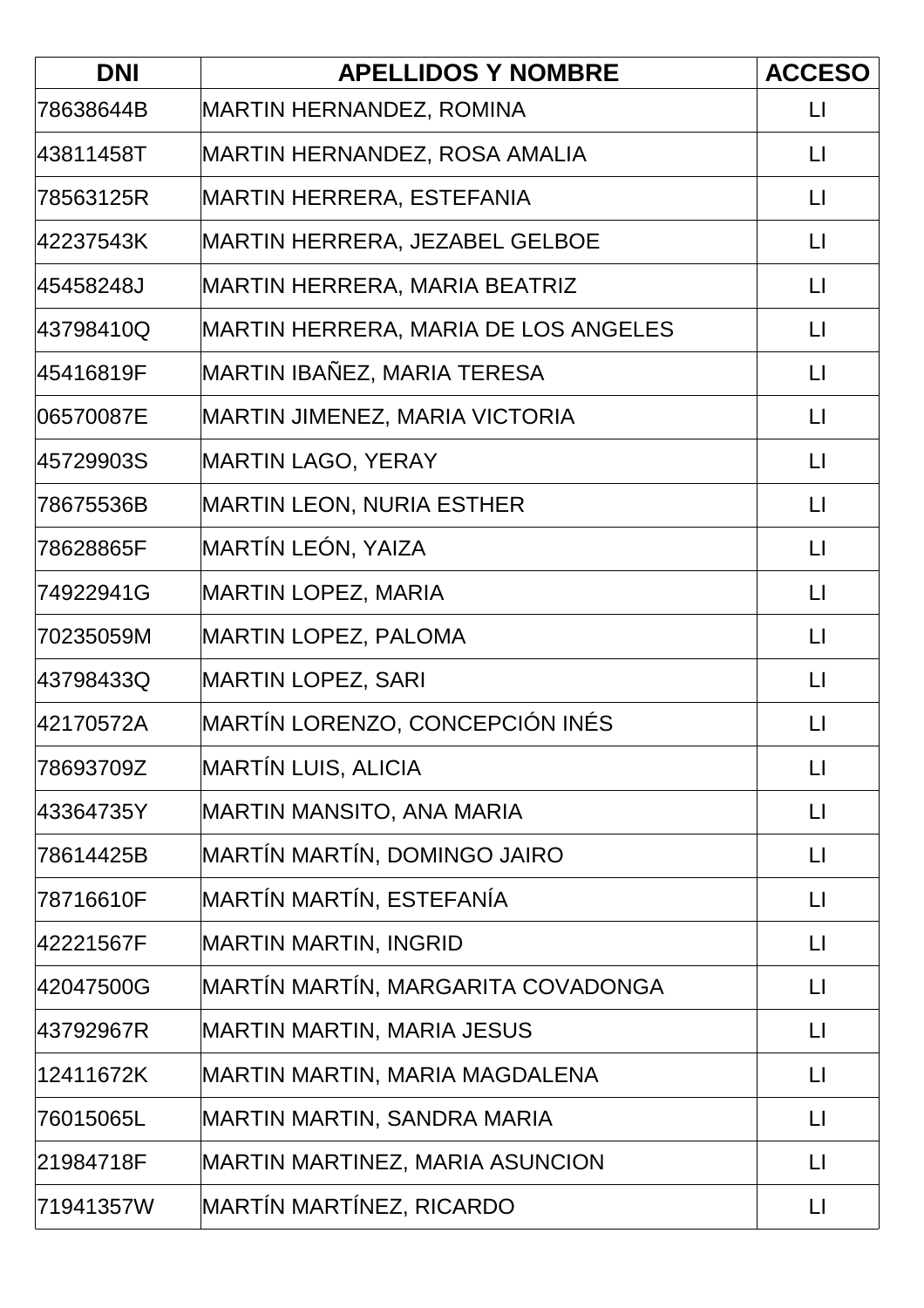| <b>DNI</b> | <b>APELLIDOS Y NOMBRE</b>               | <b>ACCESO</b>           |
|------------|-----------------------------------------|-------------------------|
| 07873226G  | MARTIN MATEO, Mª LUZ                    | $\lfloor \rfloor$       |
| 07846586K  | MARTIN MATEO, MARIA DEL SOL             | $\mathsf{L}$            |
| 43817592Q  | MARTIN MEDINA, MARIA ESPERANZA          | $\mathsf{L}$            |
| 45728160C  | <b>MARTIN MEDINA, NATIVIDAD</b>         | $\Box$                  |
| l78704639L | <b>MARTIN MEJIAS, TERESA</b>            | $\lfloor \cdot \rfloor$ |
| 42937462G  | MARTÍN MELIÁN, MARÍA ÁNGELES            | <b>RD</b>               |
| 43776603J  | MARTIN MORA, RAMONA NURIA               | $\lfloor \cdot \rfloor$ |
| 12764172T  | <b>MARTIN NARGANES, AZUCENA</b>         | $\lfloor \rfloor$       |
| 43804777N  | <b>MARTIN NIEBLA, LILIBET</b>           | $\mathsf{L}$            |
| 78671537Z  | <b>MARTIN PALMERO, MARIA DEL CRISTO</b> | $\lfloor \cdot \rfloor$ |
| 10872195A  | MARTIN PASCUAL, Mª TERESA               | $\lfloor \rfloor$       |
| 45439029E  | <b>MARTIN PERDOMO, MANUELA</b>          | $\lfloor \cdot \rfloor$ |
| 43348228J  | MARTÍN PÉREZ, CARMEN NIEVES             | $\lfloor \cdot \rfloor$ |
| 78692738D  | <b>MARTIN PEREZ, EUGENIA INES</b>       | $\lfloor \rfloor$       |
| 42237361T  | MARTIN PEREZ, LUISA MARGARITA           | $\lfloor \rfloor$       |
| 42178163G  | MARTIN PEREZ, MARIA ELIZABETH           | <b>RD</b>               |
| 43608471B  | MARTIN PEREZ, MARIA MERCEDES            | $\lfloor \rfloor$       |
| 78680599Z  | MARTÍN PEREZ, MARIA SONIA               | $\mathsf{L}$            |
| 78612436T  | <b>MARTIN PEREZ, MERCEDES ELISA</b>     | $\Box$                  |
| 78611578Q  | <b>MARTIN PEREZ, NOELIA</b>             | $\lfloor \cdot \rfloor$ |
| 43786027F  | <b>MARTIN PEREZ, RAQUEL</b>             | $\lfloor \rfloor$       |
| 45899579C  | MARTÍN PÉREZ, VICTORIA ATTENERI         | $\Box$                  |
| 78557441K  | MARTIN RAMOS, SILVIA MARIA              | $\mathsf{L}$            |
| 45438942G  | MARTIN REGALADO, JERONIMO               | $\lfloor \rfloor$       |
| 42073274H  | MARTIN REGALADO, SALUSTIANO             | $\mathsf{L}$            |
| 45457466J  | MARTIN RODRIGUEZ, ANA ELVIRA            | $\mathsf{L}$            |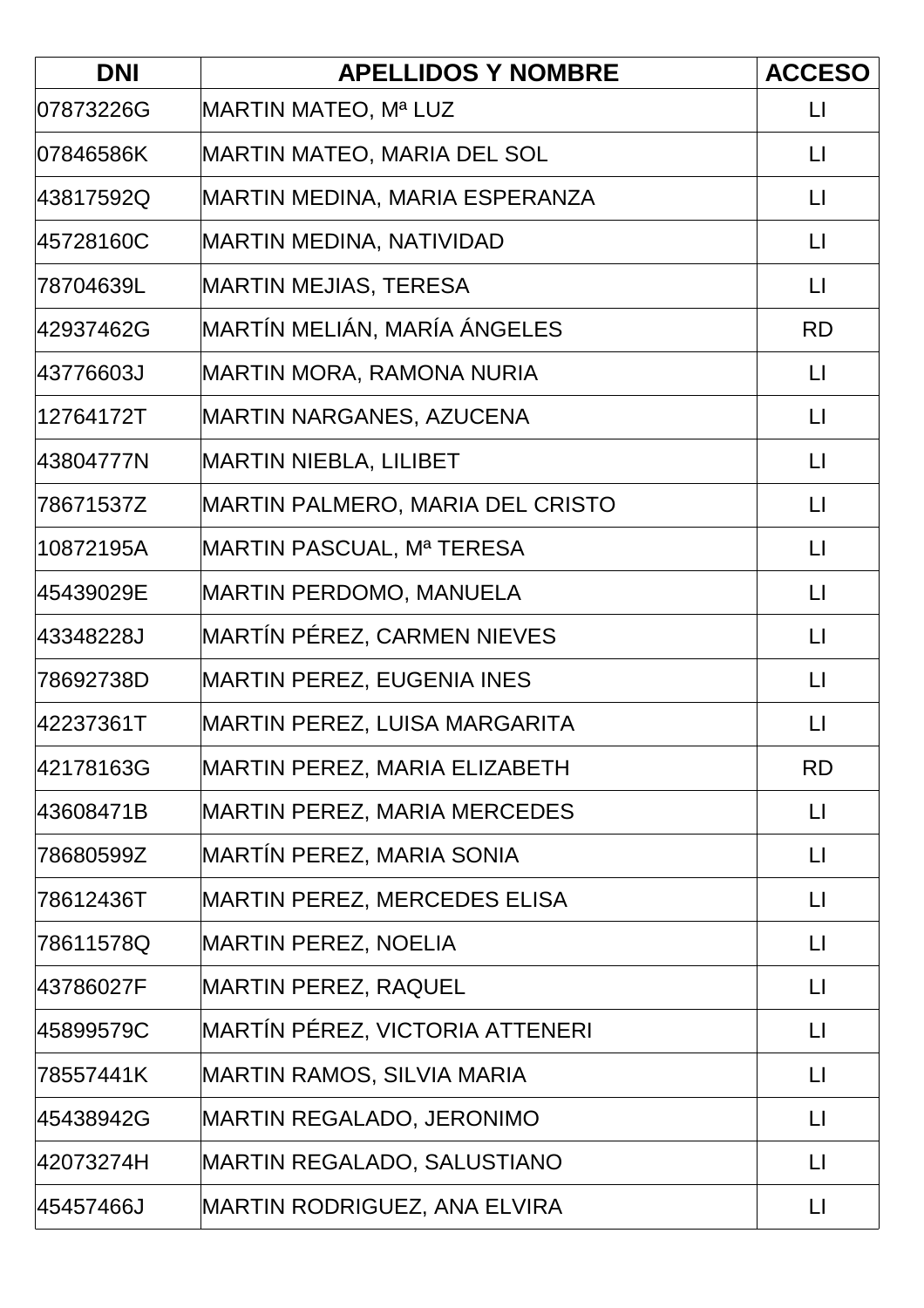| <b>DNI</b> | <b>APELLIDOS Y NOMBRE</b>             | <b>ACCESO</b>           |
|------------|---------------------------------------|-------------------------|
| 43810140Q  | <b>MARTIN RODRIGUEZ, CARMEN ROSA</b>  | $\Box$                  |
| 78697000Q  | MARTÍN RODRIGUEZ, CAROLINA            | $\mathsf{L}$            |
| l78566850T | MARTIN RODRIGUEZ, ELIZABETH           | $\mathsf{L}$            |
| 78630957Y  | <b>MARTIN RODRIGUEZ, GUACIMARA</b>    | $\Box$                  |
| 24205363W  | MARTIN RODRIGUEZ, LAURA EMILIA        | $\lfloor \cdot \rfloor$ |
| 45454176N  | MARTIN RODRIGUEZ, MARIA CRISTINA      | $\Box$                  |
| 45451641F  | <b>MARTIN RODRIGUEZ, MARIA ESTHER</b> | $\Box$                  |
| 45446482T  | MARTIN RODRIGUEZ, MARIA JOSE          | $\lfloor \rfloor$       |
| 42175129Y  | MARTÍN RODRIGUEZ, ROSA                | $\mathsf{L}$            |
| 78727487M  | <b>MARTIN ROMERO, MARIA ELENA</b>     | $\mathsf{L}$            |
| 79070956S  | MARTIN ROSARIO, SARA                  | $\Box$                  |
| 53152535H  | MARTÍN SÁNCHEZ, MANUEL VÍCTOR         | $\Box$                  |
| 54056220X  | MARTÍN SANTANA, JENIFER               | $\Box$                  |
| 70259342T  | <b>MARTIN SANTOS, CRISTINA</b>        | $\Box$                  |
| 39348359M  | <b>MARTIN SEGURA, DAVID</b>           | $\mathsf{L}$            |
| 25200074D  | MARTIN SEGURA, SARA                   | $\lfloor \cdot \rfloor$ |
| 45448865Z  | <b>MARTIN SIVERIO, MARIA ARGELIA</b>  | $\Box$                  |
| 54054722F  | MARTÍN TAIMA, FÁTIMA                  | $\Box$                  |
| 70053738Q  | MARTIN UBEDA, MARIA CONCEPCIÓN        | $\Box$                  |
| 20211453L  | MARTIN VALLE, Mª DE LAS MERCEDES      | $\lfloor \rfloor$       |
| 71013122R  | MARTIN VAQUERO, MIRIAN                | $\lfloor \rfloor$       |
| 52398249V  | MARTIN VENTURA, MARÍA ENCARNACIÓN     | $\mathsf{L}$            |
| 78710446F  | MARTÍN YANES, ABEL                    | $\lfloor \cdot \rfloor$ |
| 13756901A  | MARTINEZ ALONSO, MILAGROS             | $\lfloor \rfloor$       |
| 18019336D  | MARTINEZ AÑAÑOS, MARIA JOSE           | $\Box$                  |
| 04227806S  | MARTÍNEZ ASENSIO, MARIO               | $\lfloor \rfloor$       |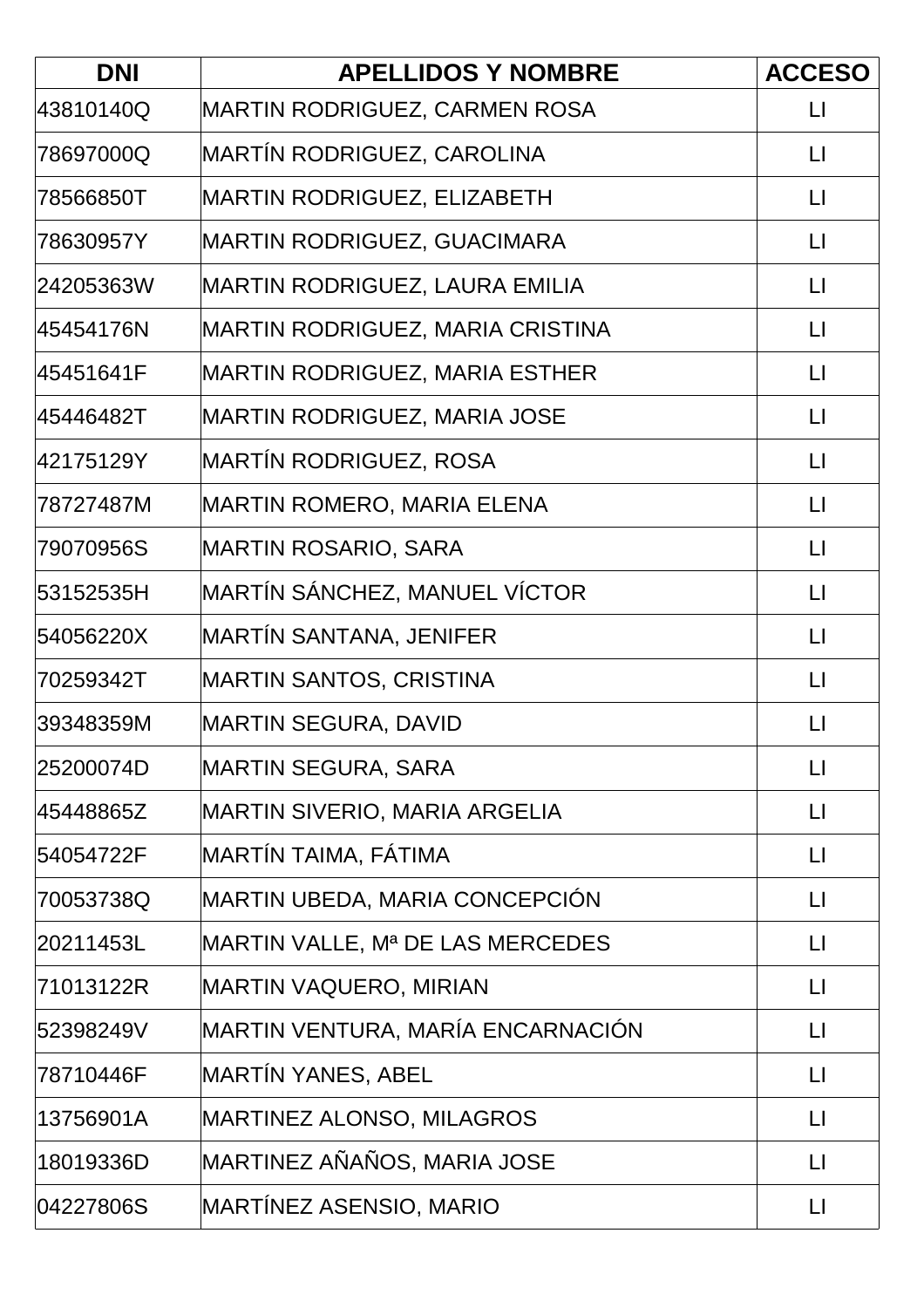| <b>DNI</b> | <b>APELLIDOS Y NOMBRE</b>           | <b>ACCESO</b>           |
|------------|-------------------------------------|-------------------------|
| 50958946P  | <b>MARTINEZ BAENA, ALICIA</b>       | $\Box$                  |
| 16300196G  | MARTINEZ BALENZATEGUI, CRISTINA     | $\mathsf{L}$            |
| 34796218R  | MARTINEZ BALSALOBRE, ROSA MARIA     | $\mathsf{L}$            |
| 08954310L  | MARTINEZ BOBE, BEGOÑA ISABEL        | $\Box$                  |
| 49007058S  | MARTINEZ CABALLERO, RAUL            | $\lfloor \rfloor$       |
| 71261521T  | MARTINEZ CALVO, MARIA               | $\lfloor \cdot \rfloor$ |
| 42220954S  | MARTINEZ CAMACHO, NOEMI ELISA       | $\Box$                  |
| 36160572H  | MARTÍNEZ CAMESELLA, ANA MARÍA       | $\lfloor \rfloor$       |
| l08797824W | MARTINEZ CAÑADA, INES MARIA         | $\mathsf{L}$            |
| 75759330K  | <b>MARTINEZ CASAS, NOELIA MARIA</b> | $\mathsf{L}$            |
| 44385133D  | MARTINEZ CASTILLEJOS, JUAN PABLO    | $\lfloor \rfloor$       |
| 20416720B  | MARTINEZ CATALA, MERCEDES           | $\Box$                  |
| 26450249L  | <b>MARTINEZ COBO, ISABEL</b>        | $\lfloor \cdot \rfloor$ |
| 13776295P  | MARTINEZ COLINAS, ANA BELEN         | <b>RD</b>               |
| 48350198N  | MARTINEZ CORBALAN, JUAN ANTONIO     | $\mathsf{L}$            |
| 53146625L  | MARTINEZ CORDOBA, CARMELO JOSE      | $\lfloor \cdot \rfloor$ |
| 71277955N  | MARTINEZ COVARRUBIAS, Mª NATIVIDAD  | $\lfloor \rfloor$       |
| 35568777J  | <b>MARTINEZ DE CASTRO, SONIA</b>    | $\Box$                  |
| 77328458C  | MARTINEZ DEL SALTO, ANA BELÉN       | $\lfloor \rfloor$       |
| 42031421W  | <b>MARTINEZ DELGADO, ELIA</b>       | $\lfloor \rfloor$       |
| 19825259H  | <b>MARTINEZ DIAZ, CARIDAD</b>       | $\Box$                  |
| 79314651W  | MARTINEZ DIAZ, VANESA MARIA         | $\lfloor \rfloor$       |
| 13095041Z  | MARTÍNEZ DÍEZ, MARÍA ADORACIÓN      | <b>RD</b>               |
| 25473046V  | <b>MARTINEZ DOLZ, BEATRIZ</b>       | $\lfloor \rfloor$       |
| 22453272M  | MARTÍNEZ GALLEGO, CARMEN            | $\lfloor \cdot \rfloor$ |
| 45684505L  | MARTINEZ GALLEGO, MIRIAM            | $\Box$                  |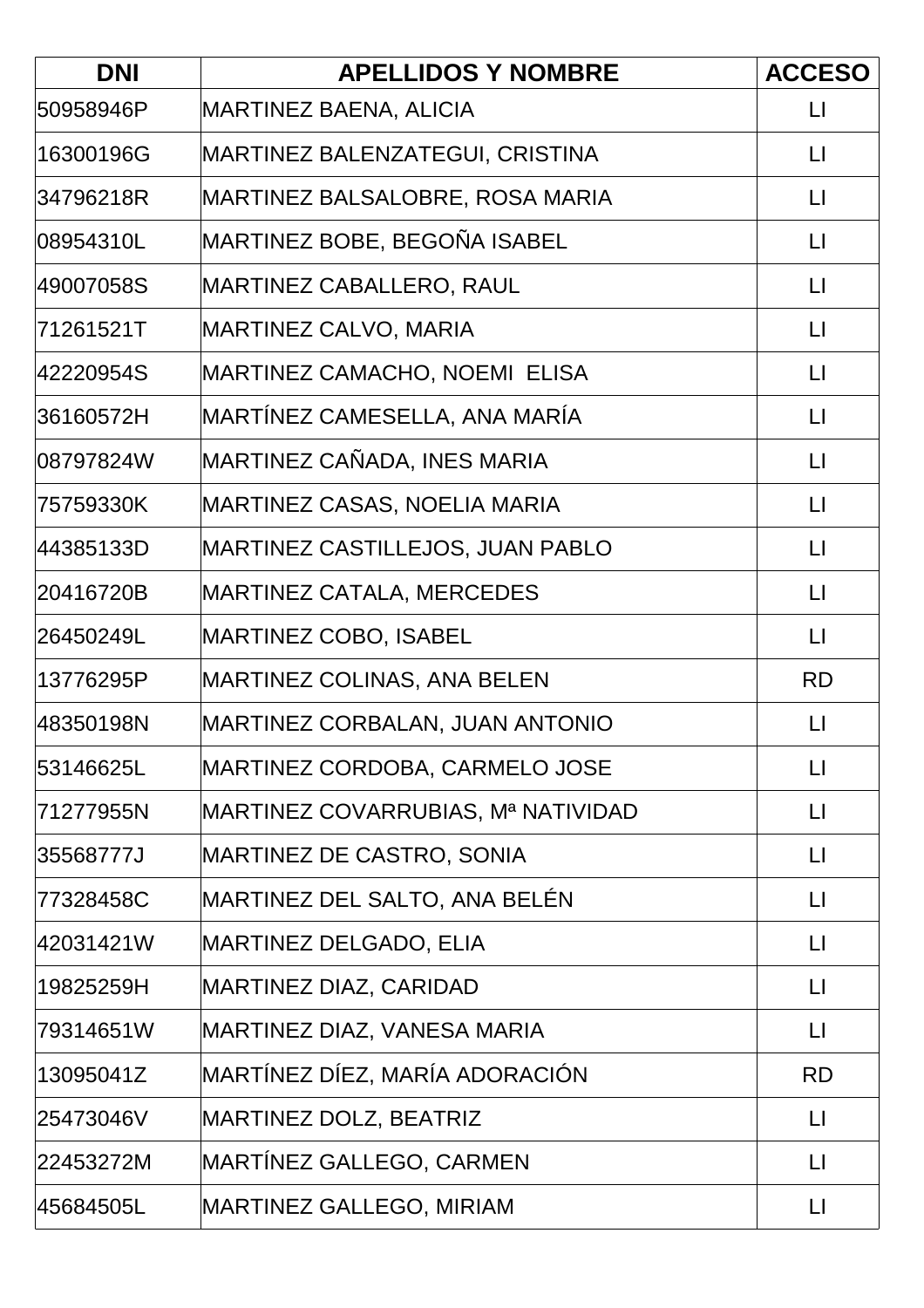| <b>DNI</b> | <b>APELLIDOS Y NOMBRE</b>                | <b>ACCESO</b> |
|------------|------------------------------------------|---------------|
| 11965900N  | MARTÍNEZ GARCÍA, MARÍA ELENA             |               |
| 48547927X  | <b>MARTINEZ GARCIA, MARIA JESUS</b>      |               |
| 20471450R  | <b>MARTÍNEZ GARCÍA, RAQUEL</b>           | $\mathsf{L}$  |
| 15480068X  | <b>MARTINEZ GARCIA, VIRGINIA</b>         | Ħ             |
| 17211513S  | <b>MARTINEZ GARGALLO, MARIA JOSE</b>     | П             |
| 79197639Z  | <b>MARTINEZ GAVIRIA, GLORIA PATRICIA</b> | П             |
| 29009249Q  | <b>MARTINEZ GOMEZ, MARIA</b>             |               |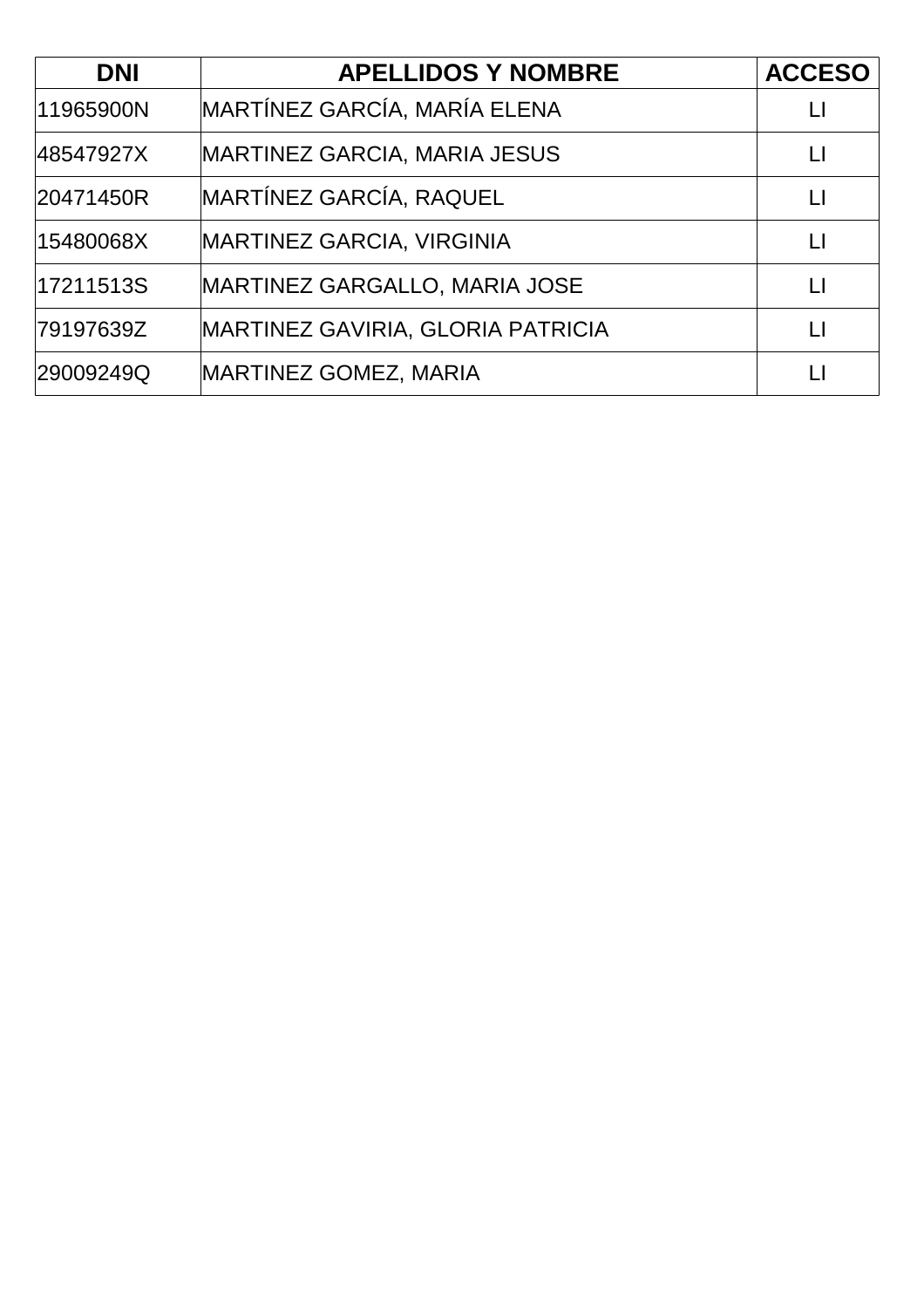## **AREA:** ROJO **SECTOR:** 3 **PUERTA:** B

| <b>DNI</b> | <b>APELLIDOS Y NOMBRE</b>             | <b>ACCESO</b>           |
|------------|---------------------------------------|-------------------------|
| 12372216X  | MARTINEZ GONZALEZ, ELVIRA             | $\mathsf{L}$            |
| 12772367F  | MARTINEZ GONZALEZ, IGNACIO            | $\lfloor \rfloor$       |
| 34834946C  | MARTÍNEZ GONZÁLEZ, JOSEFA             | $\lfloor \cdot \rfloor$ |
| 32668171Y  | MARTÍNEZ HERMIDA, SILVIA MARÍA        | $\lfloor \rfloor$       |
| 48512759D  | MARTINEZ HERNANDEZ, JOSEFA MARIA      | $\Box$                  |
| 70860251B  | MARTÍNEZ HERNÁNDEZ, MARÍA DEL CARMEN  | $\lfloor \rfloor$       |
| 48494084X  | MARTINEZ JIMENEZ, JOSE PEDRO          | $\lfloor \rfloor$       |
| 23282187T  | MARTÍNEZ JIMÉNEZ, MARÍA DE LAS NIEVES | $\Box$                  |
| 27459006L  | MARTÍNEZ LIZA, JOAQUÍN                | $\lfloor \rfloor$       |
| 15423237N  | <b>MARTINEZ LOPEZ, DEBORA</b>         | $\lfloor \rfloor$       |
| 26474322B  | MARTÍNEZ LÓPEZ, JUAN MANUEL           | $\lfloor \rfloor$       |
| 77720736X  | MARTINEZ LOPEZ, MARÍA MAGDALENA       | $\Box$                  |
| 33320103A  | MARTINEZ LOPEZ, MONTSERRAT            | $\lfloor \rfloor$       |
| 25075030Q  | MARTINEZ LOZANO, MARGARITA            | <b>RD</b>               |
| 77576446E  | MARTINEZ LOZANO, MARTA                | $\lfloor \rfloor$       |
| 45274463K  | MARTÍNEZ LUCENA, PILAR                | $\lfloor \rfloor$       |
| 48826301S  | <b>MARTINEZ LUCIO, YANAKO</b>         | $\lfloor \rfloor$       |
| 76418153D  | MARTINEZ MACEIRA, JUAN MANUEL         | $\mathsf{L}\mathsf{L}$  |
| 52752744J  | MARTINEZ MARICO, MARIA DEL CARMEN     | $\lfloor \rfloor$       |
| 53143535B  | MARTINEZ MARIN, MARIA FATIMA          | $\lfloor \rfloor$       |
| 77510738W  | <b>MARTINEZ MARTINEZ, JOSEFA</b>      | $\lfloor \rfloor$       |
| 10197231C  | MARTINEZ MARTINEZ, Mª SOLEDAD         | П                       |
| 23244541M  | MARTÍNEZ MARTÍNEZ, MARÍA DEL CARMEN   | $\lfloor \rfloor$       |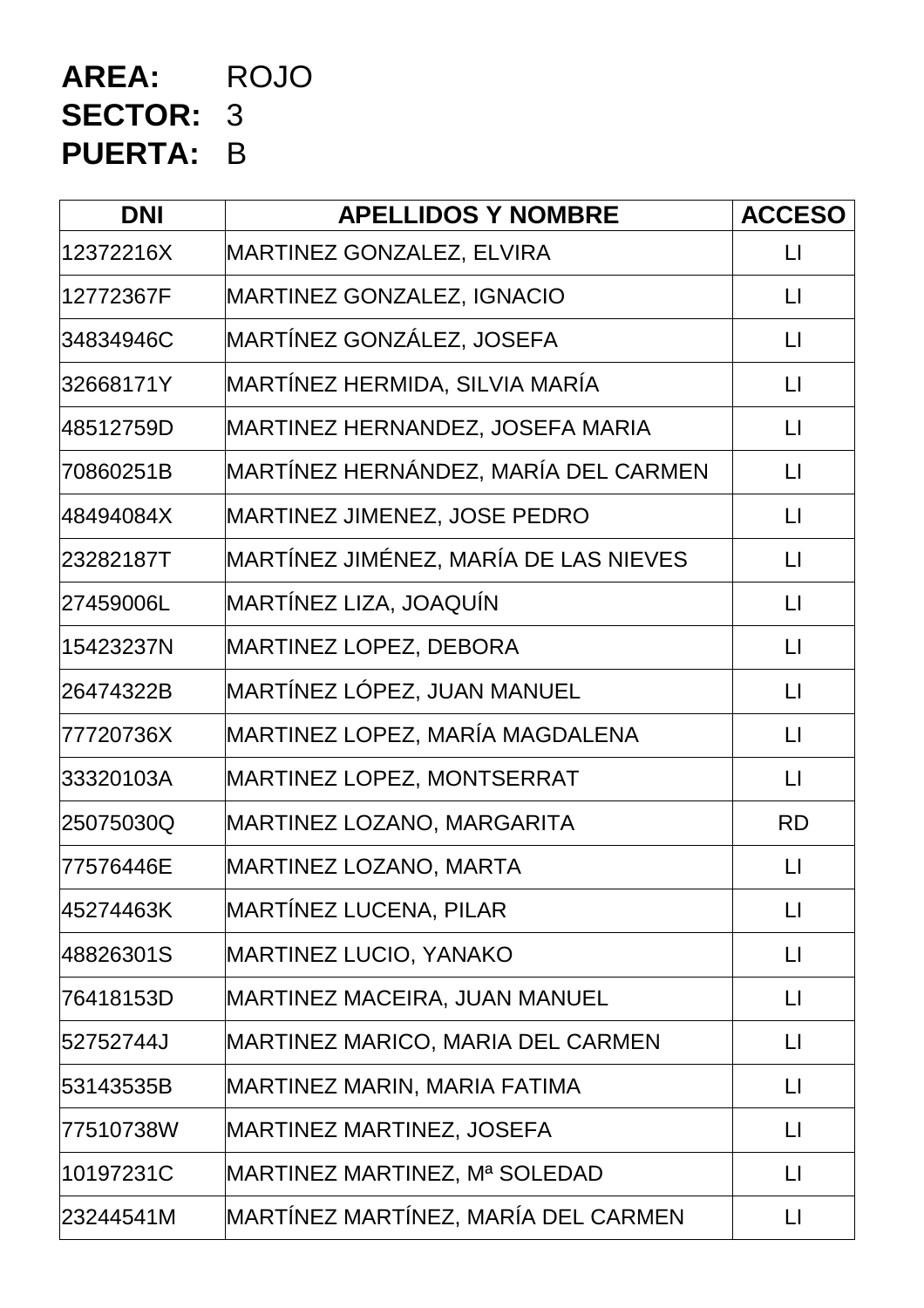| <b>DNI</b> | <b>APELLIDOS Y NOMBRE</b>                  | <b>ACCESO</b>           |
|------------|--------------------------------------------|-------------------------|
| 52811093B  | MARTINEZ MARTINEZ, MARIA JOSEFA            | $\lfloor \rfloor$       |
| 27466800Q  | MARTINEZ MARTINEZ, MARIA TERESA            | $\lfloor \rfloor$       |
| 27457576S  | MARTINEZ MARTINEZ, RAFAELA                 | $\mathsf{L}$            |
| 52932778A  | MARTINEZ MARTINEZ, RITA MARIA              | $\lfloor \rfloor$       |
| 21649707Z  | <b>MARTINEZ MARTOS, ISABEL</b>             | $\lfloor \rfloor$       |
| 74510013H  | MARTINEZ MATEA, MARIA JESUS                | $\lfloor \rfloor$       |
| 25176171A  | <b>MARTINEZ MOMBILA, ESTER</b>             | $\Box$                  |
| 27458593C  | MARTINEZ MONTEAGUDO, SILVESTRA             | $\lfloor \rfloor$       |
| 52238750T  | <b>MARTINEZ MONTES, RAQUEL</b>             | $\lfloor \rfloor$       |
| 42048132S  | MARTINEZ MORISTEROL, MARIA CAROLINA        | <b>RD</b>               |
| 11079628E  | MARTINEZ MUÑIZ, MARIA CRISTINA             | $\lfloor \rfloor$       |
| 10059450D  | MARTINEZ NUÑEZ, MARIA JOSEFA               | $\lfloor \rfloor$       |
| 16546134A  | MARTINEZ OLIVAS, ROSA Mª                   | $\lfloor \rfloor$       |
| 34790023Q  | <b>MARTINEZ ORENES, MARIA DEL MAR</b>      | $\Box$                  |
| 52810775S  | <b>MARTINEZ ORTIZ, MARIA MERCEDES</b>      | $\lfloor \rfloor$       |
| 43641596Q  | MARTINEZ PADRON, LUIS ALBERTO              | $\lfloor \cdot \rfloor$ |
| 32621200R  | <b>MARTINEZ PAZOS, MERCEDES EVA</b>        | $\lfloor \rfloor$       |
| 22137446S  | MARTINEZ PINAR, SOLEDAD                    | $\lfloor \rfloor$       |
| 36095612X  | MARTÍNEZ PUJALES, BELÉN                    | $\lfloor \rfloor$       |
| 53146794G  | MARTÍNEZ RAMÓN, NURIA                      | $\Box$                  |
| 18915946X  | <b>MARTINEZ RAMOS, ARACELI</b>             | $\lfloor \rfloor$       |
| 74508973J  | <b>MARTINEZ REQUENA, JUAN</b>              | $\mathsf{L}\mathsf{I}$  |
| 20204891N  | MARTÍNEZ RIANCHO, MARÍA DEL PUERTO         | $\lfloor \rfloor$       |
| 71498257C  | <b>MARTINEZ RIESCO, MARIA TERESA</b>       | $\lfloor \rfloor$       |
| 44356336P  | <b>MARTINEZ RODRIGUEZ, DANIEL</b>          | $\lfloor \rfloor$       |
| 46262563H  | <b>MARTINEZ RODRIGUEZ, DIORETH CARIDAD</b> | $\lfloor \rfloor$       |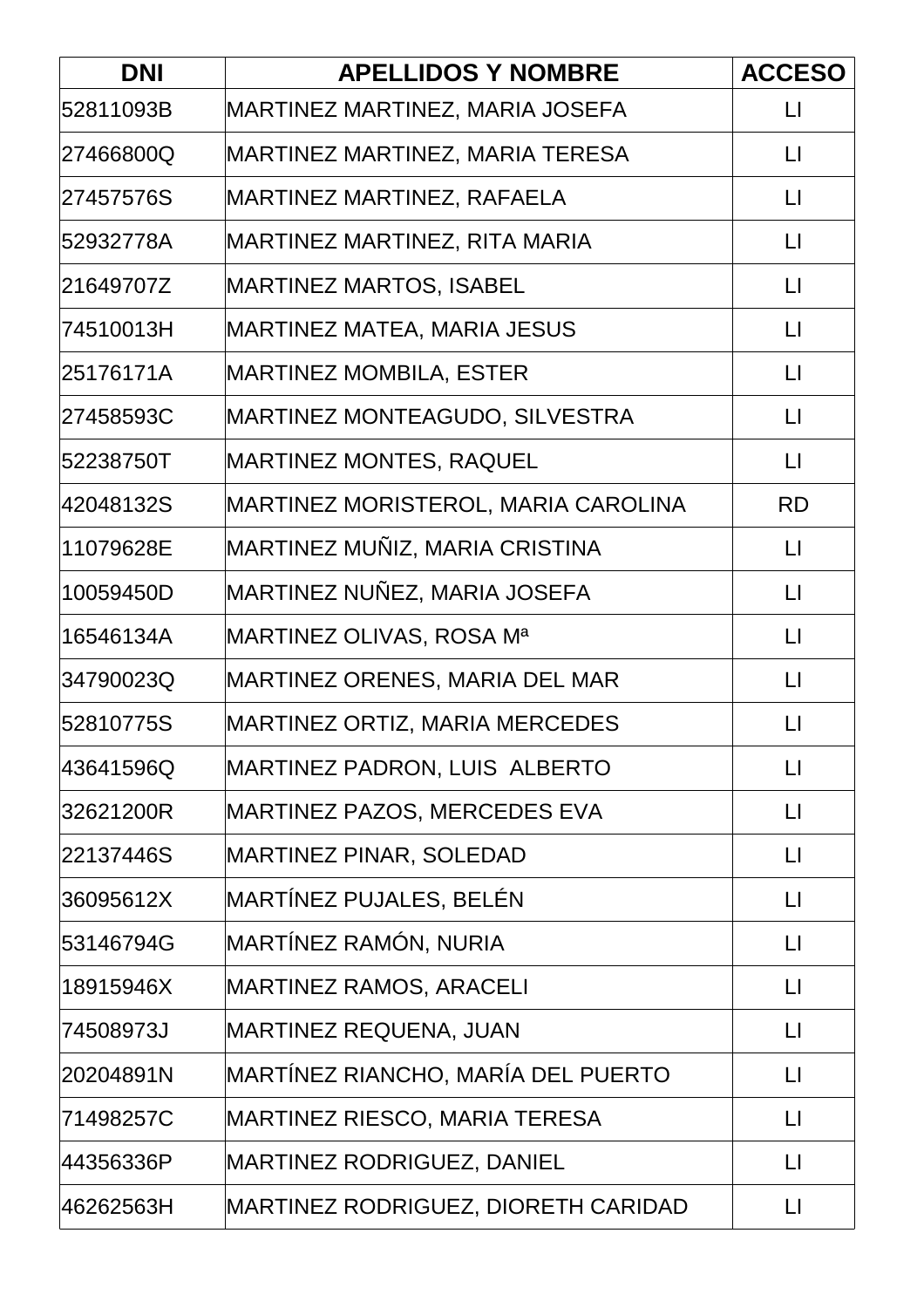| <b>DNI</b> | <b>APELLIDOS Y NOMBRE</b>                  | <b>ACCESO</b>           |
|------------|--------------------------------------------|-------------------------|
| 11925710A  | <b>MARTINEZ RODRIGUEZ, IDOYA</b>           | $\lfloor \rfloor$       |
| 44472567C  | <b>MARTINEZ RODRIGUEZ, MONICA</b>          | $\lfloor \rfloor$       |
| 45307427A  | MARTINEZ RONDA, MARIA DEL CARMEN           | $\mathsf{L}$            |
| 52518926J  | MARTINEZ RUIZ, ANA MARIA                   | $\lfloor \rfloor$       |
| 18233315L  | <b>MARTINEZ RUIZ, MARIA DE LOS ANGELES</b> | $\lfloor \rfloor$       |
| 13740482Y  | MARTINEZ RUIZ, MARTA                       | $\mathsf{L}$            |
| 77513472E  | MARTINEZ SANCHEZ, ESPERANZA                | $\Box$                  |
| 32800766Y  | MARTINEZ SÁNCHEZ, MARÍA JOSÉ               | $\lfloor \rfloor$       |
| 10067926K  | MARTINEZ SANTIN, MARIA DEL ROSARIO         | $\lfloor \rfloor$       |
| 17154509M  | <b>MARTINEZ SIMON, OLGA LUCIA</b>          | $\lfloor \rfloor$       |
| 78696594R  | MARTINEZ SIVERIO, CARLOS ALBERTO           | $\lfloor \rfloor$       |
| 30504507K  | MARTÍNEZ SOLER, TERESA                     | $\lfloor \rfloor$       |
| 52813347B  | MARTINEZ VALERA, ANA MARIA                 | $\lfloor \rfloor$       |
| 43370689A  | MARTORELL ANDREU, RUTH MARÍA               | $\lfloor \rfloor$       |
| 43063021Y  | <b>MARTORELL CLADERA, JAUME</b>            | $\lfloor \rfloor$       |
| 78723434T  | MARTOS ALVAREZ, MARÍA                      | $\lfloor \cdot \rfloor$ |
| 53728667T  | MARZÁ GÓMEZ, GUILLEM                       | $\Box$                  |
| 24372840Q  | <b>MARZO MIEDES, BEATRIZ</b>               | $\lfloor \rfloor$       |
| 54046595E  | MASCAREÑO GARCIA, YOLANDA                  | $\lfloor \cdot \rfloor$ |
| 25199734Z  | MASFERRER BARREÑADA, TANIA                 | $\Box$                  |
| 15358556F  | <b>MATA ALCALDE, LOURDES</b>               | $\lfloor \rfloor$       |
| 37390369M  | MATA QUEVEDO, LAURA                        | $\mathsf{L}\mathsf{I}$  |
| 20211371Y  | <b>MATE FERNANDEZ, MONICA</b>              | $\lfloor \rfloor$       |
| 72047554P  | MATE ORTIZ, VANESA                         | $\lfloor \rfloor$       |
| 52952283G  | MATEO ALHAMBRA, ANA ISABEL                 | $\lfloor \rfloor$       |
| 14632599E  | MATEO GARCÍA, TANIA                        | $\lfloor \rfloor$       |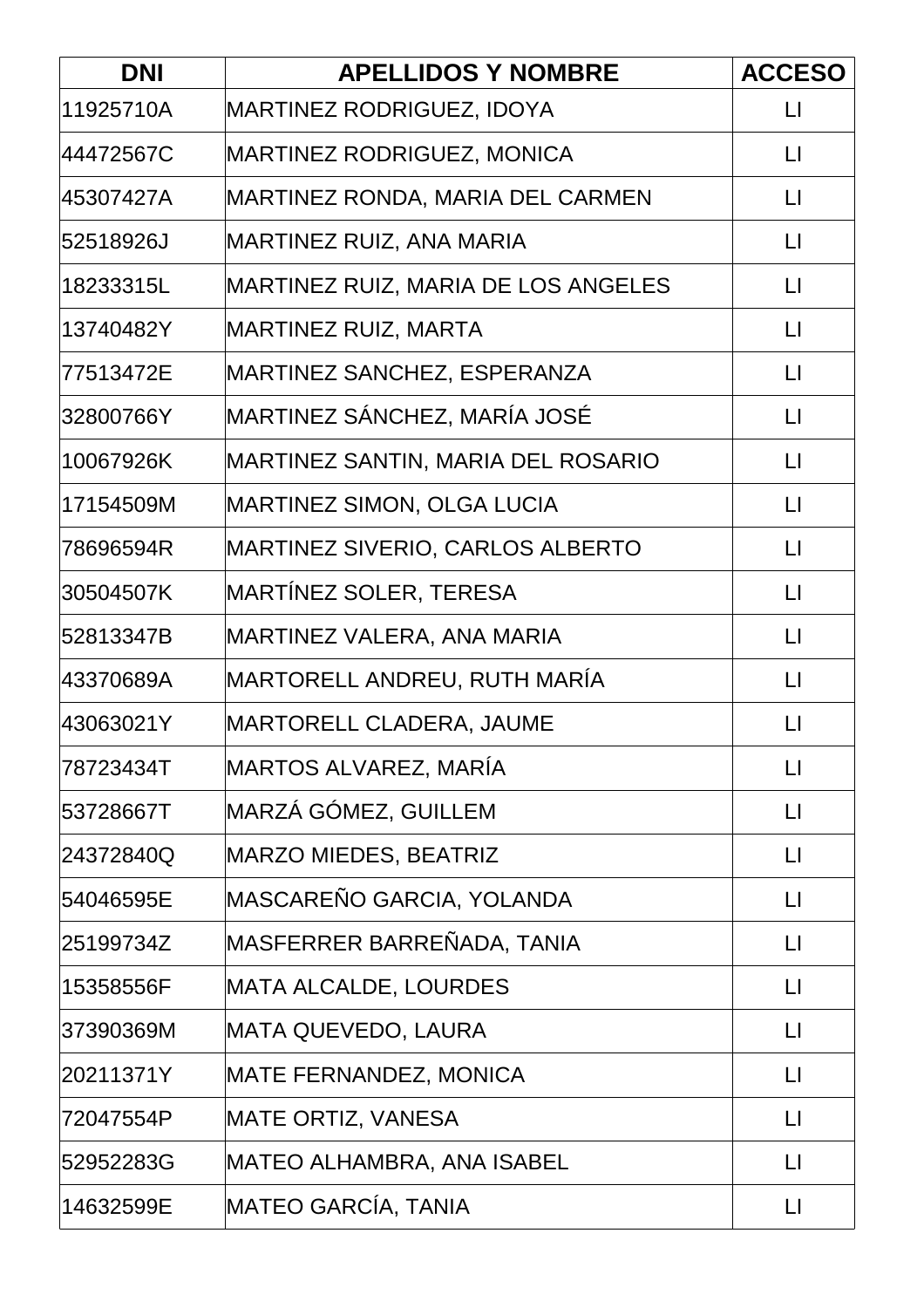| <b>DNI</b> | <b>APELLIDOS Y NOMBRE</b>           | <b>ACCESO</b>           |
|------------|-------------------------------------|-------------------------|
| 09785736H  | MATEOS GARMÓN, Mª ANGELES           | $\lfloor \rfloor$       |
| 12768684G  | <b>MATEOS GOMEZ, CONSUELO</b>       | $\lfloor \rfloor$       |
| 10202439F  | MATEOS LOBATO, ANA PATRICIA         | $\lfloor \rfloor$       |
| 08836597C  | MATEOS SAEZ, MARÍA JOSÉ             | $\lfloor \rfloor$       |
| 43624075K  | <b>MATIAS FUMERO, MARIA JESUS</b>   | $\lfloor \rfloor$       |
| 24212318B  | <b>MATIAS PEREZ, JOSE ANTONIO</b>   | $\mathsf{L}$            |
| 73002721P  | MATIENZO BERNEDO, JUANA HAYDEE      | $\Box$                  |
| 78714525S  | MATOS ECHEVARRÍA, MARÍA JESÚS       | $\lfloor \cdot \rfloor$ |
| 78706894C  | MATOS SALGUERO, REBECA BEATRIZ      | $\Box$                  |
| 11968593Z  | MAYO PELAYO, MARIA DEL PILAR        | $\Box$                  |
| 03434155W  | MAYO SANZ, RAQUEL                   | $\lfloor \rfloor$       |
| 33251359Y  | <b>MAYO TORREIRA, SOFIA</b>         | $\lfloor \rfloor$       |
| 13770086D  | MAZA RUEDA, MARIA YOLANDA           | $\lfloor \rfloor$       |
| 42036085C  | <b>MEANA SOLIS, FRANCISCA</b>       | $\Box$                  |
| 43788658Q  | MEDERO AROCHA, MARÍA ELSA           | $\lfloor \rfloor$       |
| 42067361Q  | MEDEROS AVILA, MARIA MERCEDES       | $\mathsf{L}\mathsf{I}$  |
| 42171258E  | MEDEROS GONZALEZ, ANTONIO FRANCISCO | $\lfloor \rfloor$       |
| 78729985L  | MEDEROS HERNANDEZ, ARIADNA RAQUEL   | $\lfloor \rfloor$       |
| 43794179V  | MEDEROS LÓPEZ, MARÍA DEL CARMEN     | $\Box$                  |
| 43802129D  | MEDEROS NAVARRO, DOLORES MARÍA      | $\lfloor \rfloor$       |
| 42084221V  | <b>MEDEROS RODRIGUEZ, MATILDE</b>   | $\lfloor \rfloor$       |
| 13121421J  | MEDINA ABAD, MARÍA ASCENSIÓN        | $\mathsf{L}\mathsf{I}$  |
| 43784953Z  | <b>MEDINA ARTEAGA, MILAGROS</b>     | $\lfloor \rfloor$       |
| 42042456C  | MEDINA CASANOVA, Mª DEL CARMEN      | $\mathsf{L}\mathsf{I}$  |
| 78696526W  | MEDINA DEL CASTILLO, NATALIA        | $\lfloor \rfloor$       |
| 54041083F  | MEDINA EXPÓSITO, MÓNICA             | $\lfloor \rfloor$       |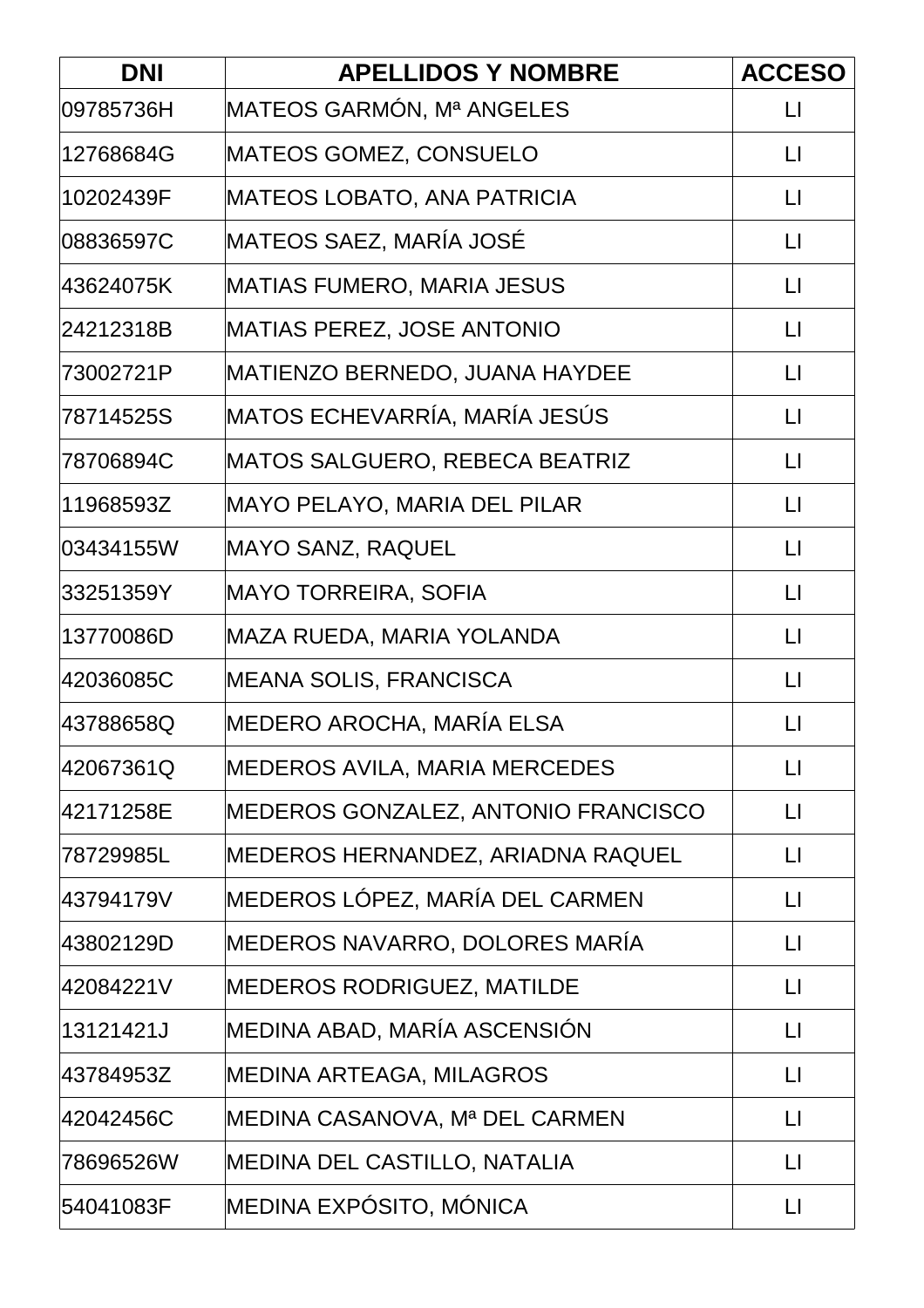| <b>DNI</b> | <b>APELLIDOS Y NOMBRE</b>            | <b>ACCESO</b>           |
|------------|--------------------------------------|-------------------------|
| 78852835A  | MEDINA FERRERA, YANIRA               | $\mathsf{L}$            |
| 78714617S  | MEDINA HERNANDEZ, VERONICA           | $\lfloor \rfloor$       |
| 43820292W  | MEDINA LUIS, LUCIA                   | $\lfloor \cdot \rfloor$ |
| 54055806X  | <b>MEDINA MARTIN, IDAIRA</b>         | $\lfloor \rfloor$       |
| 42058273J  | MEDINA MARTIN, MARIA DEL SOL         | $\lfloor \rfloor$       |
| 78851768V  | MEDINA MEJÍAS, LIDIA MARÍA           | $\lfloor \cdot \rfloor$ |
| 78725192X  | MEDINA MONTESDEOCA, BLANCA MARIA     | $\lfloor \rfloor$       |
| 43624674E  | MEDINA NEGRIN, MARIA LUISA           | $\lfloor \rfloor$       |
| 45453456M  | MEDINA PEÑA, ROSA JUANA              | $\lfloor \rfloor$       |
| X5542961F  | <b>MEDINA PEPE, PATRICIA CECILIA</b> | $\Box$                  |
| 78400357G  | MEDINA PERAZA, ROSA MARIA            | $\lfloor \rfloor$       |
| 06245677G  | <b>MEDINA PUENTE, MONTSERRAT</b>     | $\lfloor \rfloor$       |
| 29531465V  | <b>MEDINA ROMERO, ADIANEZ</b>        | $\lfloor \cdot \rfloor$ |
| 78676581K  | MEDINA SEPÚLVEDA, NURIA ESTHER       | $\lfloor \rfloor$       |
| 42061117M  | MEDINA SUAREZ, AMPARO COVADONGA      | $\lfloor \rfloor$       |
| 30813451Y  | <b>MEDINA VELAS, RAFAEL</b>          | $\mathsf{L}\mathsf{I}$  |
| 78560712A  | MEDINA VERA, MARIA SANDRA            | $\Box$                  |
| 43798556R  | MEDINILLA MÁRQUEZ, MARINA GEORGINA   | $\lfloor \cdot \rfloor$ |
| 75165842W  | MEGÍAS GUERRERO, ANA MARIA           | $\lfloor \rfloor$       |
| 33346875A  | <b>MEIRE RODRIGUEZ, TERESA</b>       | $\lfloor \rfloor$       |
| 22137322Y  | MEJIAS NAVALON, FRANCISCO ANTONIO    | $\lfloor \rfloor$       |
| 33343703M  | MEL VARELA, VANESSA                  | $\Box$                  |
| 78671476E  | MELCHOR DE ARMAS, MARIA SONIA        | $\lfloor \rfloor$       |
| 52820382P  | MELCHOR MORALES, MARIA ISABEL        | $\mathsf{L}\mathsf{I}$  |
| 17162225Q  | <b>MELENDEZ ORTEGA, JUAN JOSE</b>    | $\lfloor \rfloor$       |
| 41507576M  | MELERO HERNANDEZ, JESSICA            | $\lfloor \rfloor$       |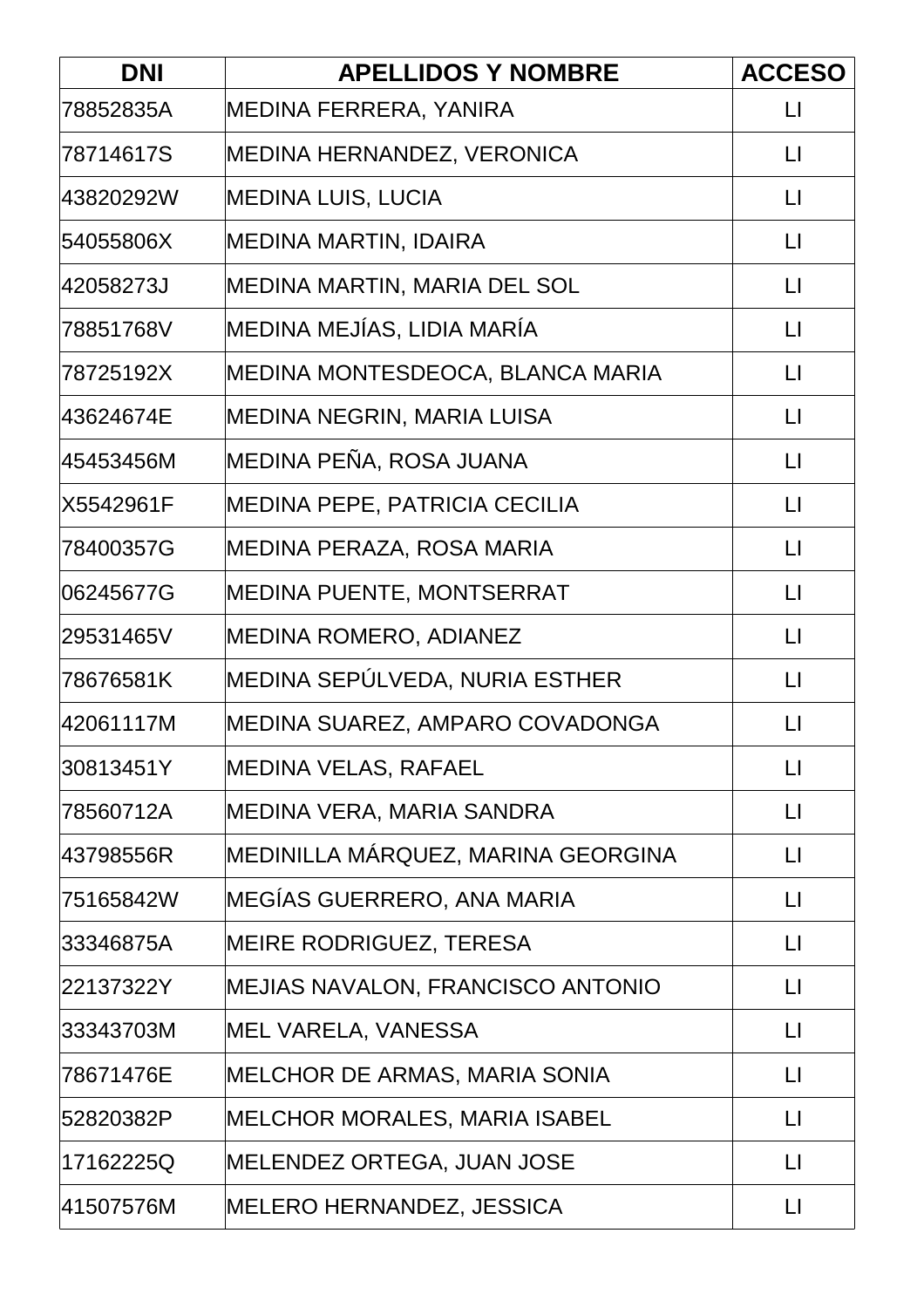| <b>DNI</b> | <b>APELLIDOS Y NOMBRE</b>           | <b>ACCESO</b>           |
|------------|-------------------------------------|-------------------------|
| 04591633M  | MELERO MARTÍNEZ, CRISTINA           | $\lfloor \rfloor$       |
| 42073801Q  | <b>MELGUIZO GOTERA, CARMEN</b>      | $\lfloor \rfloor$       |
| 45456758H  | MELIAN ALONSO, ANA CANDELARIA       | $\mathsf{L}$            |
| 45440501E  | MELIAN ALONSO, MANUEL GUILLERMO     | $\lfloor \rfloor$       |
| 78714735H  | MELIAN BETHENCOURT, MÓNICA          | $\lfloor \cdot \rfloor$ |
| 41996508A  | MELIAN CASTRO, MARIA DE LOS DOLORES | $\mathsf{L}$            |
| 42054244D  | MELIAN CHAVEZ, MARIA MONTSERRAT     | $\Box$                  |
| 45454672W  | MELIÁN GARCÍA, DUNA ESTHER          | $\lfloor \cdot \rfloor$ |
| 78566959V  | MELIAN GARCIA, TERESA DE JESUS      | $\Box$                  |
| 54048128Z  | MELIÁN MEJÍAS, YANIRA               | $\Box$                  |
| 78692150L  | MELIAN MELIAN, JOSE JUAN            | $\lfloor \rfloor$       |
| 43796992R  | MELIÁN RIVERO, MARÍA JOSE           | $\lfloor \rfloor$       |
| 43785680M  | MELIÁN SUÁREZ, MARÍA DOLORES        | $\lfloor \rfloor$       |
| 42073429N  | MELLADO FERNANDEZ, MARIA OLGA       | $\Box$                  |
| 78405146D  | MELO LOPEZ, JUANA MARIA             | $\lfloor \rfloor$       |
| 43797436P  | <b>MELO RODRIGUEZ, EVA</b>          | $\lfloor \rfloor$       |
| 42049175T  | <b>MENA ARMAS, ANA ROSA</b>         | $\lfloor \rfloor$       |
| 39730728E  | <b>MENCHON FIGUERAS, ANNA</b>       | $\lfloor \rfloor$       |
| 09808200B  | MENCÍA PORTUGUÉS, MARTA             | $\Box$                  |
| 49515419F  | MENCIAS GIMENEZ, YORLYS ANTONNY     | <b>RD</b>               |
| 73088414A  | MENDES FERNANADES, ANA Mª           | $\lfloor \rfloor$       |
| 42194449Y  | MÉNDEZ ACOSTA, ELISA MARÍA          | $\lfloor \rfloor$       |
| 78716765R  | MÉNDEZ ALONSO, LUCÍA                | $\lfloor \rfloor$       |
| 15390099V  | MENDEZ ALVAREZ, CELIA               | $\Box$                  |
| 78619873P  | MENDEZ CRUZ, LUCIA NELIDA           | $\lfloor \rfloor$       |
| 78674287G  | MÉNDEZ CUBAS GONZÁLEZ, ANA ABIGAIL  | $\lfloor \rfloor$       |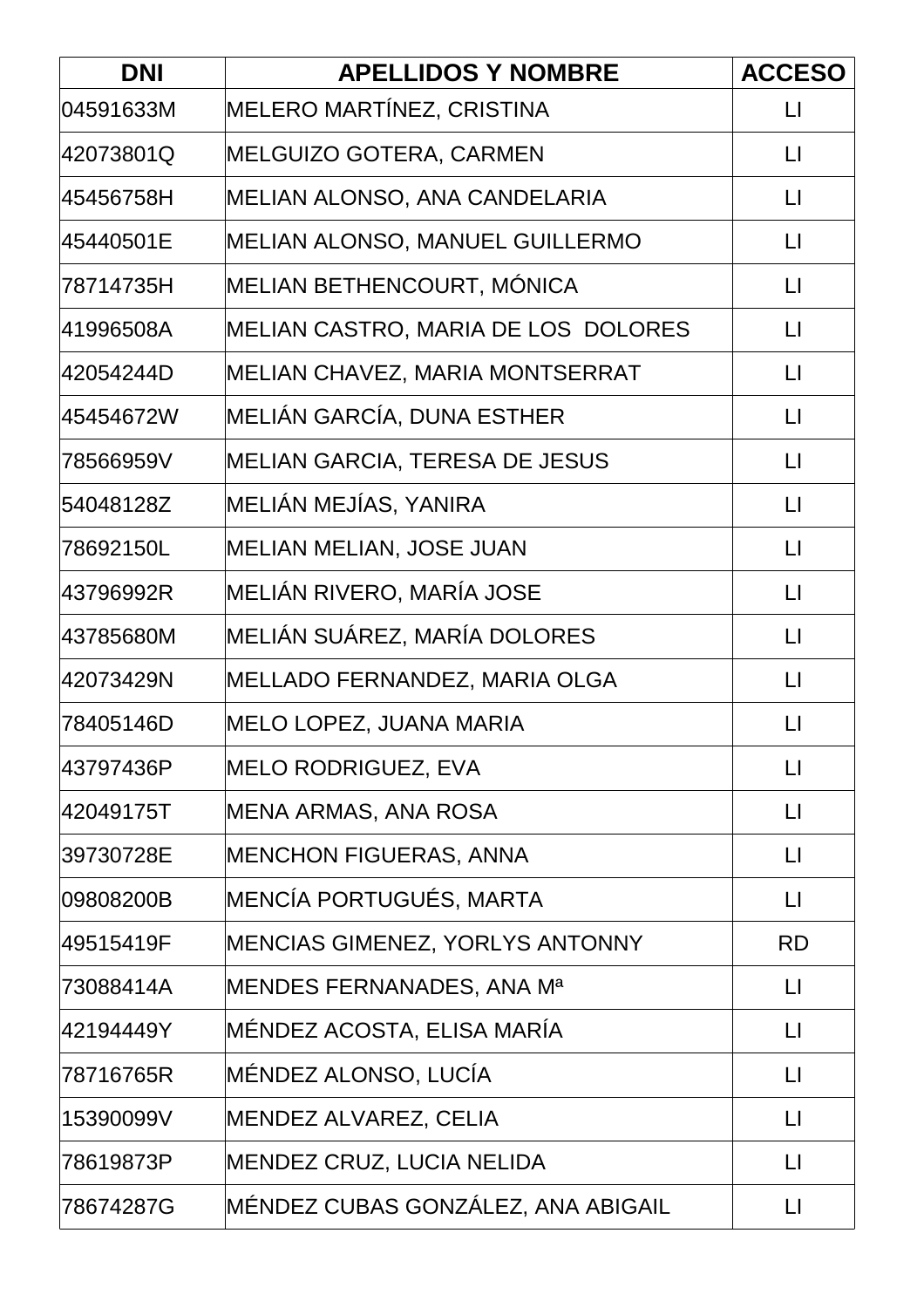| <b>DNI</b> | <b>APELLIDOS Y NOMBRE</b>         | <b>ACCESO</b> |
|------------|-----------------------------------|---------------|
| 78675102Z  | MÉNDEZ DARIAS, JESÚS              |               |
| 78638000B  | MÉNDEZ DEL PINO, NISAMAR TAILY    | Ħ             |
| 43375912M  | MÉNDEZ EXPÓSITO, MARÍA CANDELARIA | $\mathsf{L}$  |
| 45438989M  | MENDEZ FAJARDO, ANGELA            | $\perp$       |
| 54045668S  | MÈNDEZ FELIPE, BEATRIZ EUGENIA    | $\mathsf{L}$  |
| 54042778T  | MENDEZ FERNANDEZ, DULCE MARIA     | $\perp$       |
| 43785904E  | MENDEZ GARCIA, MARÍA LOURDES      |               |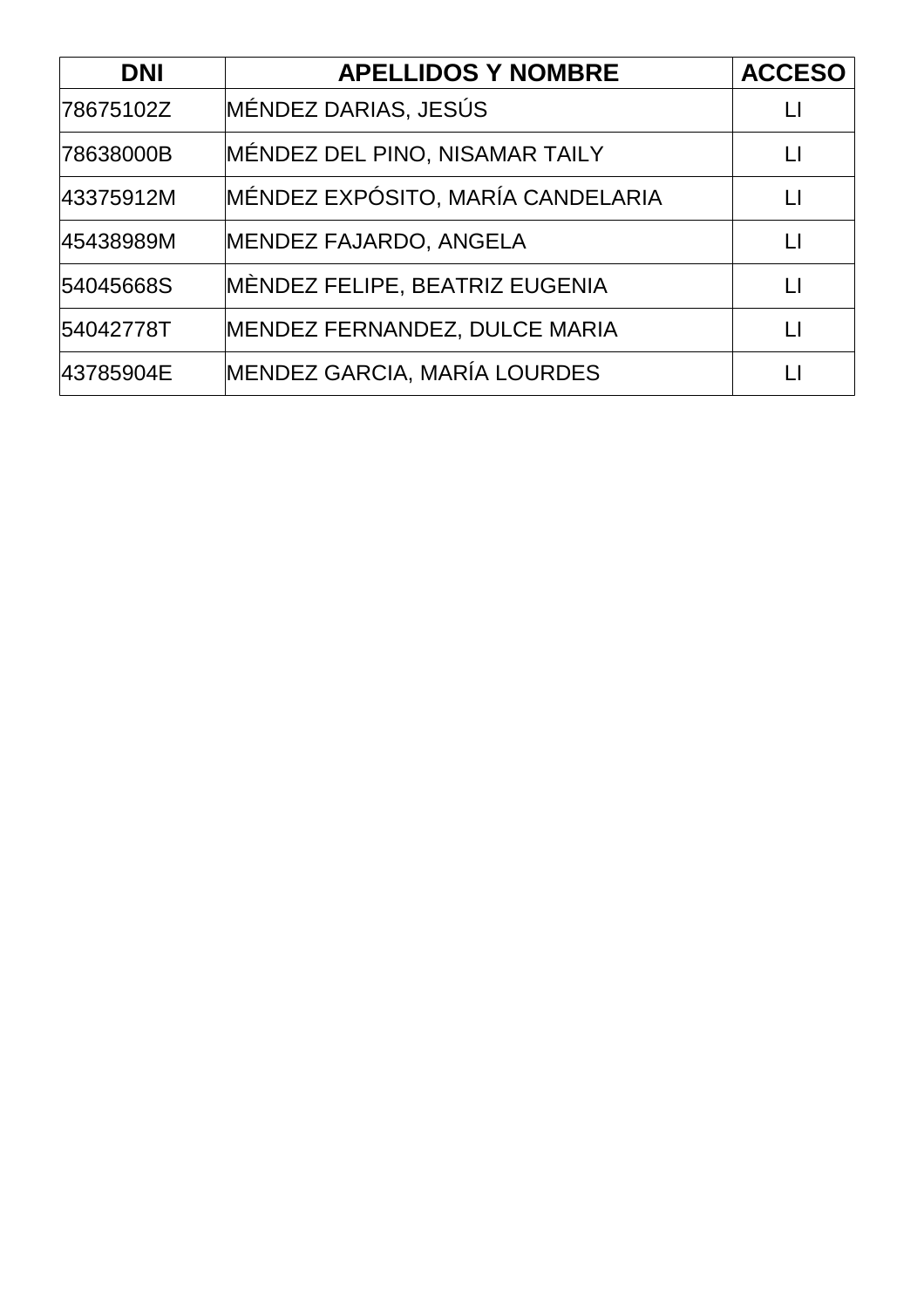### **AREA:** ROJO **SECTOR:** 4 **PUERTA:** A

| <b>DNI</b> | <b>APELLIDOS Y NOMBRE</b>             | <b>ACCESO</b>     |
|------------|---------------------------------------|-------------------|
| 43609435D  | MENDEZ HERNANDEZ, MARIA ESTELA        | $\lfloor \rfloor$ |
| 52120429Z  | MENDEZ JIMENEZ, MARIA LUISA           | $\Box$            |
| 78557529V  | MÉNDEZ LEDESMA, INMACULADA CONCEPCION | $\lfloor \rfloor$ |
| 43375390N  | MÉNDEZ MELO, CARMEN ÁGUEDA            | $\lfloor \rfloor$ |
| 77409739L  | <b>MENDEZ MONTOTO, ROCIO</b>          | $\lfloor \rfloor$ |
| 78719132E  | MÉNDEZ MORÍN, ERIKA DEL CARMEN        | $\lfloor \rfloor$ |
| 42158530J  | <b>MENDEZ PEREZ, ANA CELIA</b>        | $\Box$            |
| 43805982K  | MENDEZ PEREZ, NIEVES LIDIA            | $\lfloor \rfloor$ |
| 44767544E  | MÉNDEZ PÉREZ, SOFÍA                   | $\lfloor \rfloor$ |
| 78637999X  | MÉNDEZ PINO, REBECA                   | $\Box$            |
| 78678326H  | <b>MENDEZ PLASENCIA, DACIL</b>        | $\Box$            |
| 78570582Y  | MÉNDEZ ROMO, NOEMÍ                    | $\lfloor \rfloor$ |
| 13932220Q  | <b>MENDEZ RUIZ, CONCEPCION</b>        | $\lfloor \rfloor$ |
| 78694914T  | MENDEZ SANCHEZ, MARIA MELANIA         | $\Box$            |
| 29156432E  | MENDIZABAL ALEGRE, MARIA DEL MAR      | $\lfloor \rfloor$ |
| 43804723G  | MENDOZA FAGUNDO, ANGEL ALBERTO        | $\lfloor \rfloor$ |
| 43778338T  | MENDOZA JIMENEZ, MARIA CANDELARIA     | $\Box$            |
| 22966951W  | MENDOZA MARIN, FRANCISCA              | $\Box$            |
| 43812675K  | MENDOZA MARTINEZ, ANA OLGA            | $\Box$            |
| 42066963D  | MENDOZA SANTACRUZ, CARMEN COVADONGA   | $\lfloor \rfloor$ |
| 42093409M  | MENDOZA VILLAMIZAR, MERCEDES          | $\lfloor \rfloor$ |
| 20168440Q  | MENÉNDEZ ALONSO, EVA MARÍA            | $\Box$            |
| 10889819D  | MENÉNDEZ ÁLVAREZ, MARÍA JOSEFA        | $\lfloor \rfloor$ |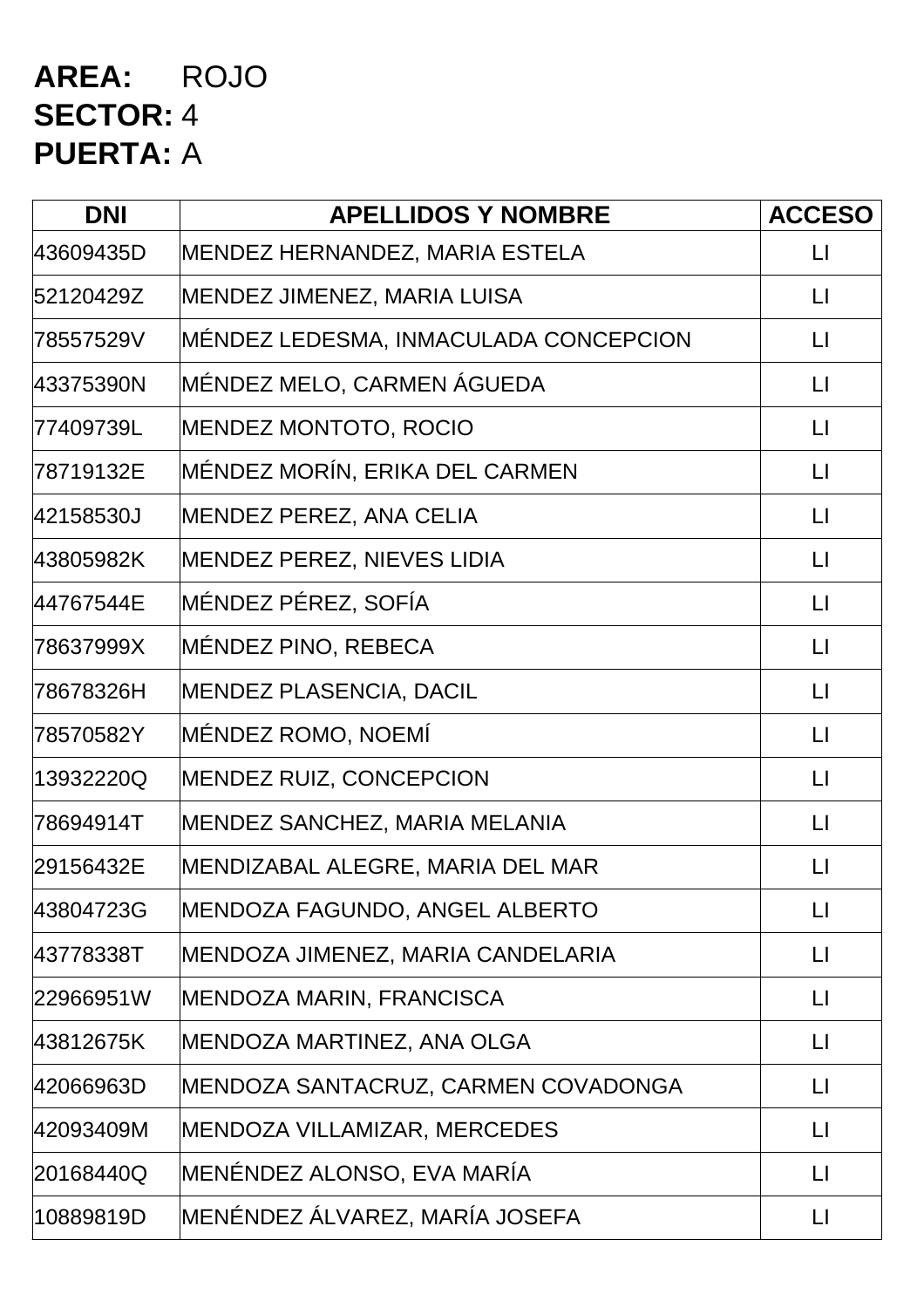| <b>DNI</b> | <b>APELLIDOS Y NOMBRE</b>               | <b>ACCESO</b>          |
|------------|-----------------------------------------|------------------------|
| 45431834A  | <b>MENENDEZ GARCIA, LAURA</b>           | $\lfloor \rfloor$      |
| 09448341X  | MENENDEZ LINDE, AMANDA                  | $\lfloor \rfloor$      |
| 10194100V  | MENENDEZ PEREZ, Mª CELIA                | $\Box$                 |
| 09441437Y  | MENENDEZ SEOANE, MARIA JOSE             | $\lfloor \rfloor$      |
| 43817302W  | <b>MENESES ARTEAGA, CRISTINA</b>        | $\lfloor \rfloor$      |
| 78726753F  | <b>MENESES FERRER, NURIA ESTHER</b>     | $\lfloor \rfloor$      |
| 21693387V  | <b>MENGUAL EGEA, SALVADOR</b>           | $\lfloor \rfloor$      |
| 22547183F  | MENGUAL PINAZO, MARIA DESAMPARADOS      | $\lfloor \rfloor$      |
| 53423654J  | <b>MERA ESPINOSA, SERGIO</b>            | $\lfloor \rfloor$      |
| 71512415X  | <b>MERAYO CASTRO, ROSA MARIA</b>        | $\lfloor \rfloor$      |
| 09788128H  | MERAYO FERNANDEZ, MARIA DEL MAR         | $\Box$                 |
| 17155196W  | MERCADAL MANTILLA, SAGRARIO             | $\Box$                 |
| 13904968L  | <b>MERCADO PEREZ, CARMEN</b>            | $\lfloor \rfloor$      |
| 26224662Q  | MERELO GAVILÁN, YOLANDA                 | $\lfloor \rfloor$      |
| 71503945G  | <b>MERINO CUENA, EVA</b>                | $\mathsf{L}$           |
| 42065958Q  | <b>MERINO OLIVA, MARIA BELEN</b>        | $\lfloor \rfloor$      |
| 20185466E  | MERINO VILLANUEVA, SERGIO               | $\mathsf{L}\mathsf{I}$ |
| 78722919Z  | MERLO DELGADO, ANGEL LUIS               | <b>RD</b>              |
| 43615523W  | <b>MESA ARTEAGA, ROSA</b>               | $\mathsf{L}$           |
| 43787408P  | <b>MESA EXPOSITO, MARIA DEL ROSARIO</b> | $\mathsf{L}$           |
| 78697971K  | MESA GARCÍA, SONIA ISABEL               | $\lfloor \rfloor$      |
| 78555813A  | MESA GARIN, ANA MARIA                   | $\lfloor \rfloor$      |
| 43365362N  | MESA HERNÁNDEZ, CANDELARIA              | $\lfloor \rfloor$      |
| 42097820T  | <b>MESA JORGE, MARIA DEL PILAR</b>      | $\mathsf{L}$           |
| 45701149B  | MESA JORGE, MARIA INMACULADA            | $\lfloor \rfloor$      |
| 11442631Q  | MESA LEAL, BEGOÑA                       | $\lfloor \rfloor$      |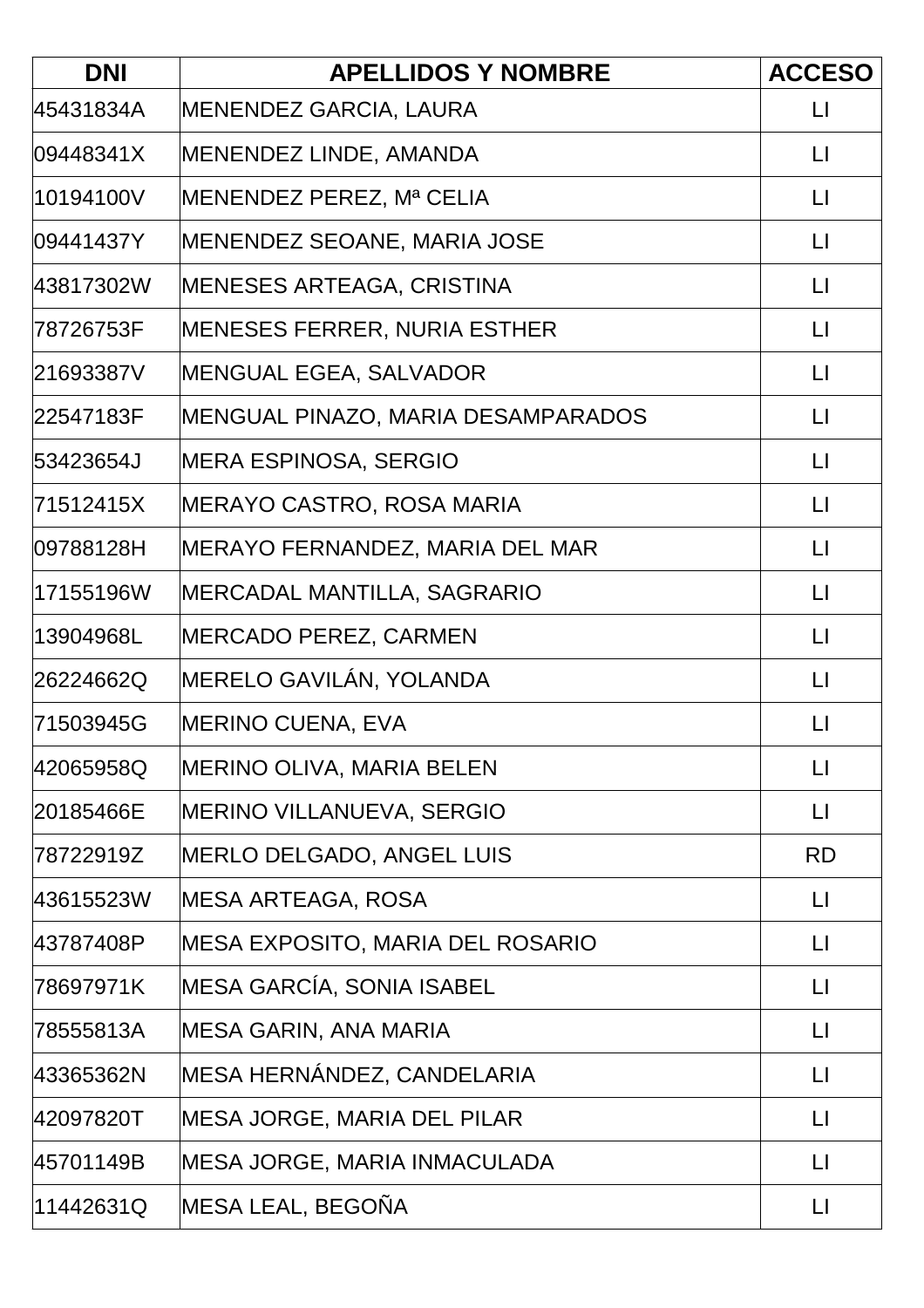| <b>DNI</b> | <b>APELLIDOS Y NOMBRE</b>            | <b>ACCESO</b>     |
|------------|--------------------------------------|-------------------|
| 45730547S  | MESA LÓPEZ, CARMEN DELIA             | $\lfloor \rfloor$ |
| 42059628B  | <b>MESA NODA, NANCY DEL PINO</b>     | $\lfloor \rfloor$ |
| 78719424S  | <b>MESA RODRIGUEZ, REBECA</b>        | $\mathsf{L}$      |
| 45443468E  | MESTRES GONZÁLEZ, MARÍA DEL SAGRARIO | $\lfloor \rfloor$ |
| 25178653R  | MEZQUITA RAFAEL, MARIA DE LORETO     | $\lfloor \rfloor$ |
| 33284889W  | MIDÓN SOBREDO, Mª DEL CARMEN         | $\lfloor \rfloor$ |
| 71017577V  | MIELGO FERNANDEZ, SILVIA             | $\lfloor \rfloor$ |
| 11415119N  | <b>MIGOYA PALACIOS, MARIA LUZ</b>    | $\lfloor \rfloor$ |
| 43170860K  | <b>MIGUEL BIRRELL, SOFIA</b>         | $\lfloor \rfloor$ |
| 14305881L  | MIGUEL HERNANDEZ, ANTONIA            | $\lfloor \rfloor$ |
| 11936920N  | MIGUEL ISIDRO, FRANCISCA             | $\Box$            |
| 16556073Y  | MIGUEL MARIJUAN, Mª BELEN            | $\lfloor \rfloor$ |
| 71941649H  | MIGUEL MUÑOZ, LORENA                 | $\lfloor \rfloor$ |
| 11945694T  | <b>MIGUEL PRIETO, NIEVES</b>         | $\lfloor \rfloor$ |
| 25148084E  | MIGUEL ROMEO, MARIA BLANCA           | $\mathsf{L}$      |
| 25685458R  | MIGUEL SANCHEZ, JUANA MARIA          | $\lfloor \rfloor$ |
| 09403500L  | MIGUÉLEZ GARCÍA, CÉSAR               | $\lfloor \rfloor$ |
| 10195994W  | MIGUÉLEZ LERA, ANTONIA               | $\mathsf{L}$      |
| 28480596H  | MILLA COLLADO, MARIA DEL CARMEN      | $\lfloor \rfloor$ |
| 05910521G  | <b>MILLAN GARCIA, MARTA</b>          | $\mathsf{L}$      |
| 45306221Q  | <b>MIMOUN EL FOUNTI, RAFIKA</b>      | $\mathsf{L}$      |
| 45292198T  | <b>MIMUN BACHIR, SALIHA</b>          | $\mathsf{L}$      |
| 09173944A  | MINERO DOMINGUEZ, ROSA MARIA         | $\lfloor \rfloor$ |
| 09031799K  | MINGO CASLA, Mª DEL PILAR            | $\lfloor \rfloor$ |
| 52344422X  | MINGO GISMERO, CRISTINA              | $\lfloor \rfloor$ |
| 15473924F  | MINGORANCE MUÑOZ, CARMEN MARÍA       | $\lfloor \rfloor$ |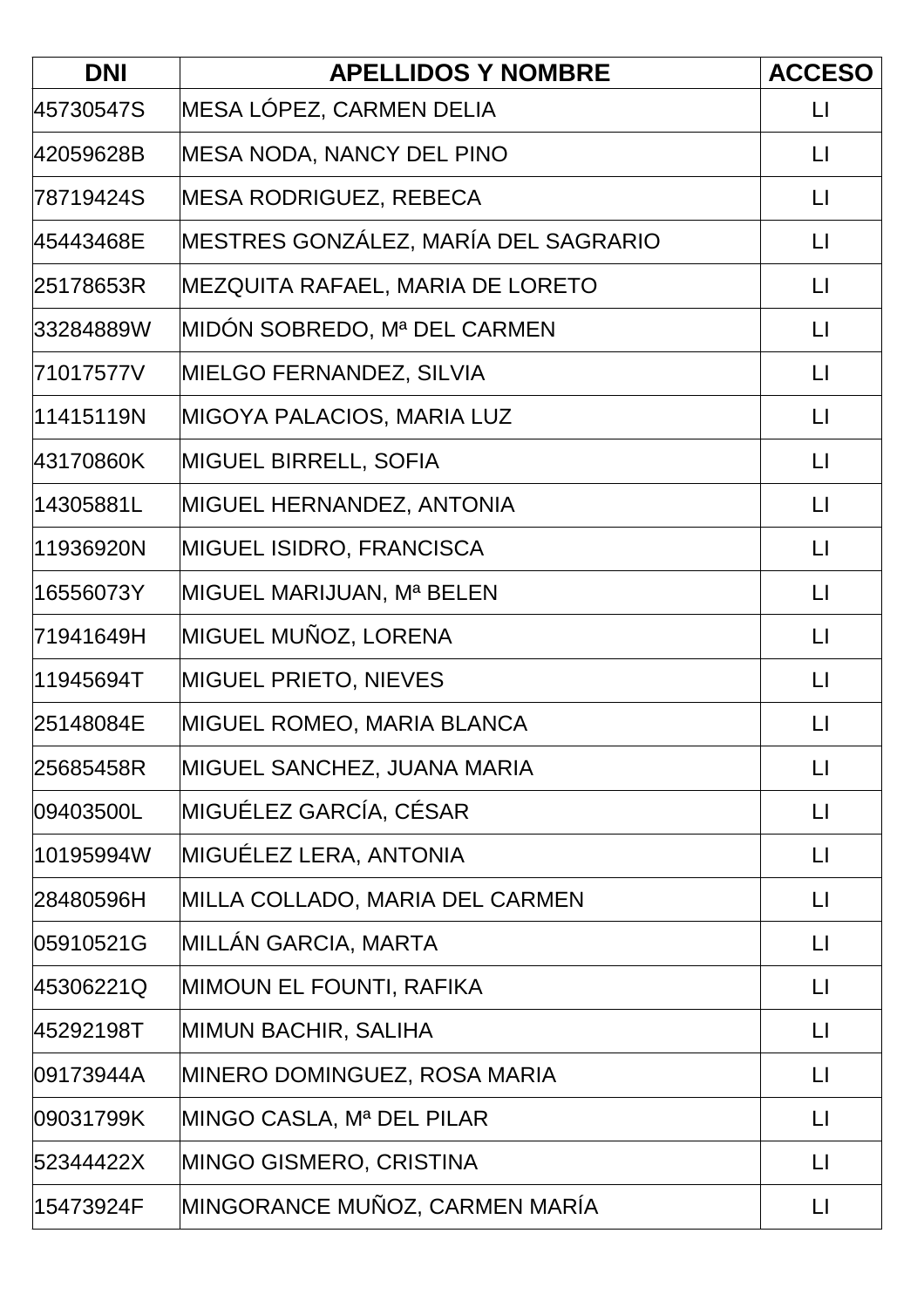| <b>DNI</b>  | <b>APELLIDOS Y NOMBRE</b>             | <b>ACCESO</b>           |
|-------------|---------------------------------------|-------------------------|
| 04601398H   | MINUESA ESCRIBANO, CRISTINA           | $\lfloor \rfloor$       |
| 44472020W   | MIRA CONDE, LORENA                    | $\Box$                  |
| 04157654J   | MIRADO MUÑOZ, MARIA DEL MAR           | $\mathsf{L}$            |
| 77506194N   | MIRALLES LÓPEZ, FLORENTINA            | $\lfloor \rfloor$       |
| 34779935W   | MIRANDA CAÑAS, ISABEL MARIA           | $\lfloor \cdot \rfloor$ |
| 43387586H   | MIRANDA CARVAJAL, SAMUEL OSVALDO      | $\mathsf{L}$            |
| 24289022X   | MIRANDA GONZALEZ, ALMUDENA            | $\lfloor \rfloor$       |
| 45420298J   | MIRANDA MARTÍNEZ, ANA ESTHER          | $\lfloor \rfloor$       |
| 76247205C   | MIRANDA MASEDO, MARIA TERESA          | $\Box$                  |
| 76725846P   | MIRANDA VÁZQUEZ, Mª PAZ               | $\Box$                  |
| 23252581H   | MIRAS PAGAN, SEBASTIANA               | $\sqcup$                |
| 10888552F   | <b>MIRAVALLES CURESES, PILAR</b>      | $\lfloor \rfloor$       |
| 76367945X   | <b>MIRAZ CRESPO, MARIA BELEN</b>      | $\lfloor \rfloor$       |
| 17204080B   | MIRET BERNAL, MARIA MONTSERRAT        | $\lfloor \rfloor$       |
| 21967619C   | <b>MIRETE RAMON, JOSE</b>             | $\mathsf{L}$            |
| 79157088N   | MIRGAUX FLABA, MAGALI                 | $\lfloor \rfloor$       |
| 06581756F   | MIRÓN BLANCO, CARMEN MARIA            | $\lfloor \rfloor$       |
| 71938217J   | MOGROVEJO ESPINOSA, Mª JOSÉ           | $\lfloor \rfloor$       |
| 45295064Z   | MOHAMED CHERGUI, KARIMA               | $\mathsf{L}$            |
| 45281575A   | MOHAMED HACH SELAN, SORAYA            | $\lfloor \rfloor$       |
| A4530123200 | MOHAMED MESAUD, NORA                  | $\lfloor \rfloor$       |
| 45288244W   | MOHAMED MIMUN, FATEHA                 | $\lfloor \rfloor$       |
| 45288243R   | MOHAMED MIMUN, SOVITA                 | $\mathsf{L}$            |
| 45297233K   | MOHAMED MOHAMED, NORA                 | $\lfloor \rfloor$       |
| 78701627C   | MOJICA PIÑERO, MÓNICA                 | $\mathsf{L}$            |
| 45731668D   | MOLEIRO DOMÍNGUEZ, ESTEFANÍA GREGORIA | $\lfloor \rfloor$       |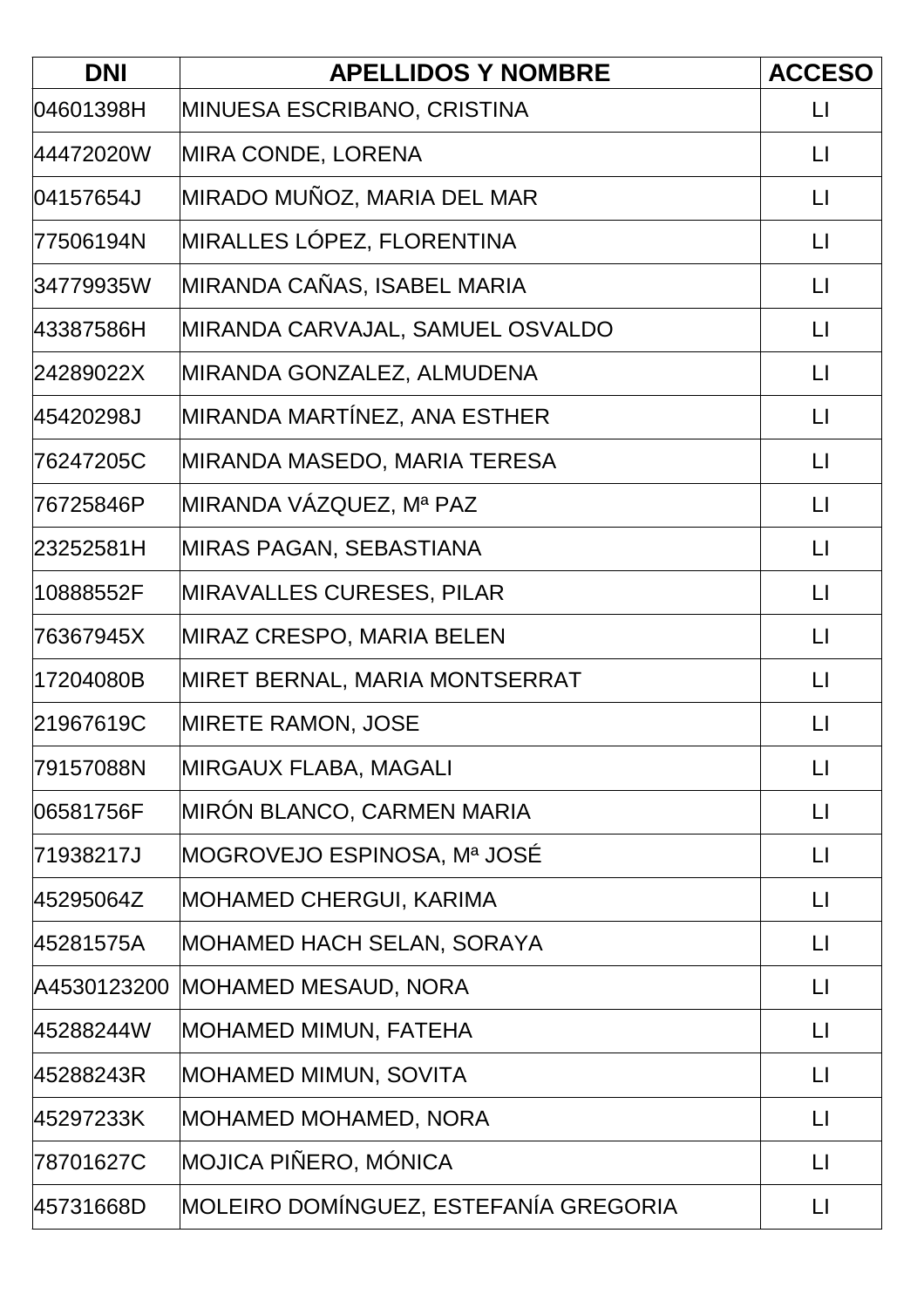| <b>DNI</b> | <b>APELLIDOS Y NOMBRE</b>            | <b>ACCESO</b>     |
|------------|--------------------------------------|-------------------|
| 45436039E  | <b>MOLERO GARCIA, CARMEN</b>         | $\lfloor \rfloor$ |
| 78560404V  | MOLINA BARBUZANO, WALKIRIA           | $\lfloor \rfloor$ |
| 44686205B  | MOLINA BELTRAN DE HEREDIA, IDOIA     | $\lfloor \rfloor$ |
| 78850511W  | <b>MOLINA CASTILLA, JUDITH</b>       | $\lfloor \rfloor$ |
| 25327481L  | MOLINA CASTILLO, MARIA ELVIRA        | $\lfloor \rfloor$ |
| 33977412H  | MOLINA CEREZO, MARIA DEL CARMIEN     | $\lfloor \rfloor$ |
| 31702062N  | MOLINA MATITO, MARIA OLIVA           | $\lfloor \rfloor$ |
| 42060271X  | MOLINA MESA, FIDELINA                | $\lfloor \rfloor$ |
| 22569743G  | <b>MOLINA MONTEJO, MARIA DOLORES</b> | $\lfloor \rfloor$ |
| 34008038P  | MOLINA MUÑOZ, EVA MARÍA              | $\lfloor \rfloor$ |
| 17440741W  | MOLINA QUILEZ, MARIA TERESA          | $\lfloor \rfloor$ |
| 41733442B  | MOLL MERCADAL, MARIA AUXILIADORA     | $\Box$            |
| 25179208G  | MOMBIELA ABÓS, LORENA                | $\lfloor \rfloor$ |
| 45563400D  | MOMPEAN RODRIGUEZ, Mª VIRTUDES       | $\lfloor \rfloor$ |
| 29058658K  | MONDEJAR MARTINEZ, JOSE ANTONIO      | <b>RD</b>         |
| 54056399M  | <b>MONEDERO MARTIN, RAQUEL</b>       | $\lfloor \rfloor$ |
| 78568037Z  | MONEDERO RAMOS, ANA MARÍA            | $\mathsf{L}$      |
| 11784949W  | MONFORTE MENDOZA, ISIDRA             | $\mathsf{L}$      |
| 08881515L  | <b>MONJO PEREZ, ANA</b>              | $\lfloor \rfloor$ |
| 46642426J  | MONLEÓN MONLEÓN, MARIA VICTORIA      | $\lfloor \rfloor$ |
| 44782216C  | MONTAÑO AVILA, VIRGINIA              | $\mathsf{L}$      |
| 08870156E  | MONTAÑO BELLINO, GEMMA               | $\lfloor \rfloor$ |
| 34999744T  | MONTEAGUDO GONZÁLEZ, SARA            | $\lfloor \rfloor$ |
| 25433915D  | MONTEAGUDO MARTÍNEZ, MARÍA ROSA      | $\lfloor \rfloor$ |
| 27471592R  | MONTEAGUDO MELGAR, ANTONIA           | $\lfloor \rfloor$ |
| 70812211H  | MONTEAGUDO VÁZQUEZ, SHEILA           | $\lfloor \rfloor$ |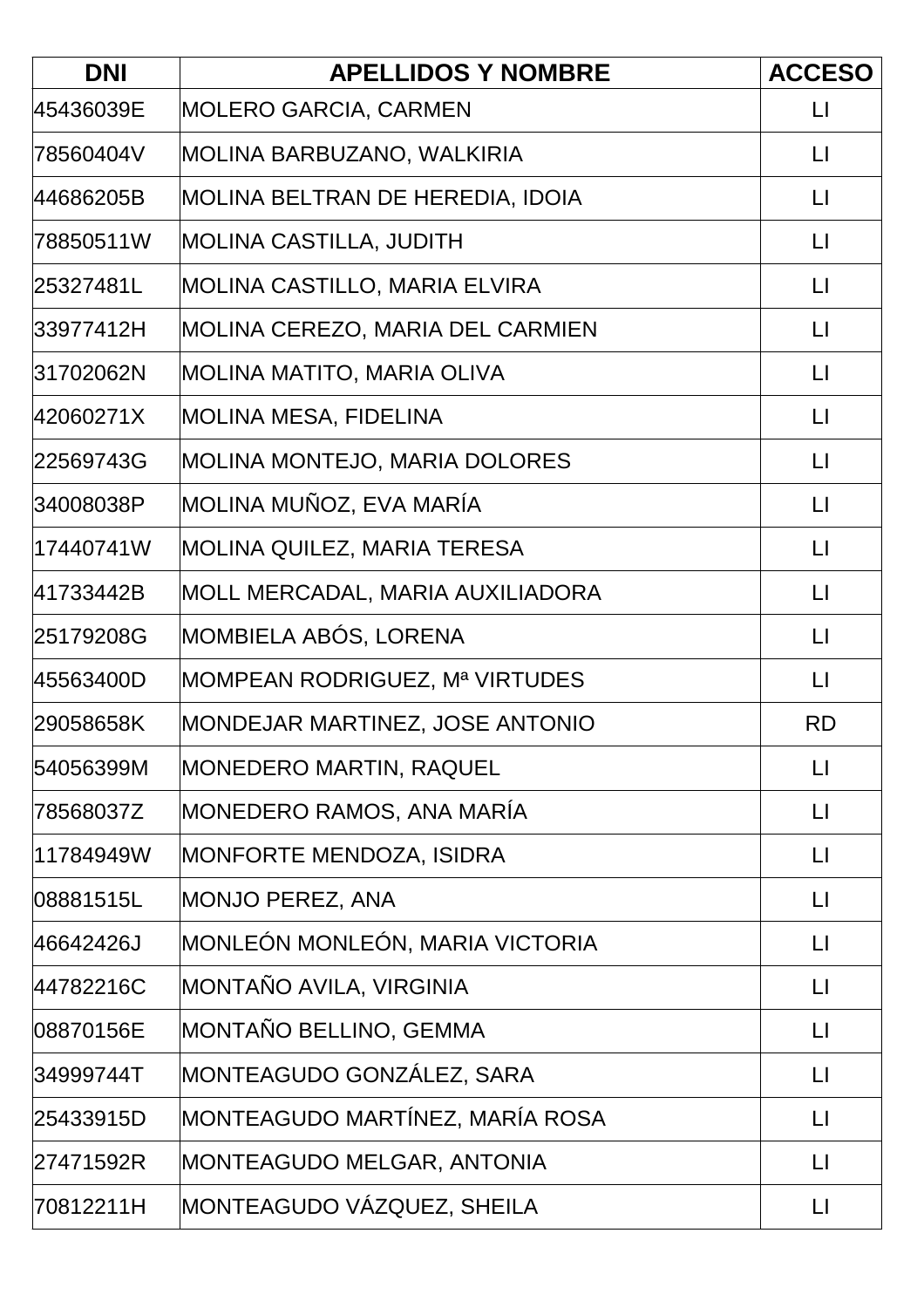| <b>DNI</b> | <b>APELLIDOS Y NOMBRE</b>                 | <b>ACCESO</b>     |
|------------|-------------------------------------------|-------------------|
| 42168477R  | MONTELONGO CONCEPCIÓN, CONCEPCIÓN ARMENIA | $\lfloor \rfloor$ |
| 42073015N  | MONTELONGO LADEVEZE, MAITE                | $\lfloor \rfloor$ |
| 43783118L  | MONTELONGO TORRES, MARIA CANDELARIA       | $\lfloor \rfloor$ |
| 17153902L  | MONTERDE QUILEZ, MARIA PILAR              | $\lfloor \rfloor$ |
| 70355996P  | <b>MONTERO DEL ALAMO, LAURA</b>           | $\lfloor \rfloor$ |
| 43801753R  | MONTERO GLEZ, Mª MERCEDES                 | $\lfloor \rfloor$ |
| 43359107J  | MONTERO GONZALEZ, ANTONIO JESUS           | $\lfloor \rfloor$ |
| 08830962C  | MONTERO PENIS, EUSEBIA                    | $\lfloor \rfloor$ |
| 09007514R  | MONTERO PEREZ, ALMUDENA                   | $\lfloor \rfloor$ |
| 10832441Q  | <b>MONTES ALONSO, ARMANDO</b>             | $\lfloor \rfloor$ |
| 34007684E  | <b>MONTES GUERRERO, PILAR</b>             | $\lfloor \rfloor$ |
| 71938263J  | MONTES IBÁÑEZ, SERGIO                     | $\lfloor \rfloor$ |
| 35316343G  | MONTES NUÑEZ, MARIA DEL CARMEN            | $\lfloor \rfloor$ |
| 29205075C  | MONTESA GARCIA, ESTER                     | $\lfloor \rfloor$ |
| 43785312M  | MONTESINOS ARZOLA, ANA ALICIA             | $\mathsf{L}$      |
| 42060985B  | MONTESINOS CASTRO, ANTONIA MARÍA          | $\lfloor \rfloor$ |
| 43800480Q  | MONTESINOS HERNANDEZ, MARIA ISABEL        | $\lfloor \rfloor$ |
| 42037647H  | MONTESINOS HERNANDEZ, MARIA MARGARITA     | $\lfloor \rfloor$ |
| 42057037L  | MONTESINOS PEREZ, ANA ESTHER              | $\lfloor \rfloor$ |
| 42024599B  | MONTESINOS PEREZ, MARIA ARGELIA           | $\lfloor \rfloor$ |
| 42045938Y  | MONTESINOS PÉREZ, MERCEDES                | $\lfloor \rfloor$ |
| 78704051Y  | MONTIEL RIVERO, XIOMARA                   | $\lfloor \rfloor$ |
| 80133735X  | <b>MONTILLA PRIETO, ISABEL</b>            | $\lfloor \rfloor$ |
| 48505138R  | MONTOYA JIMÉNEZ, MARÍA                    | <b>RD</b>         |
| 48476911H  | <b>MONTOYA RABADAN, REMEDIOS</b>          | <b>RD</b>         |
| 46827740Q  | MONTOYA SALVANS, FERRAN                   | $\lfloor \rfloor$ |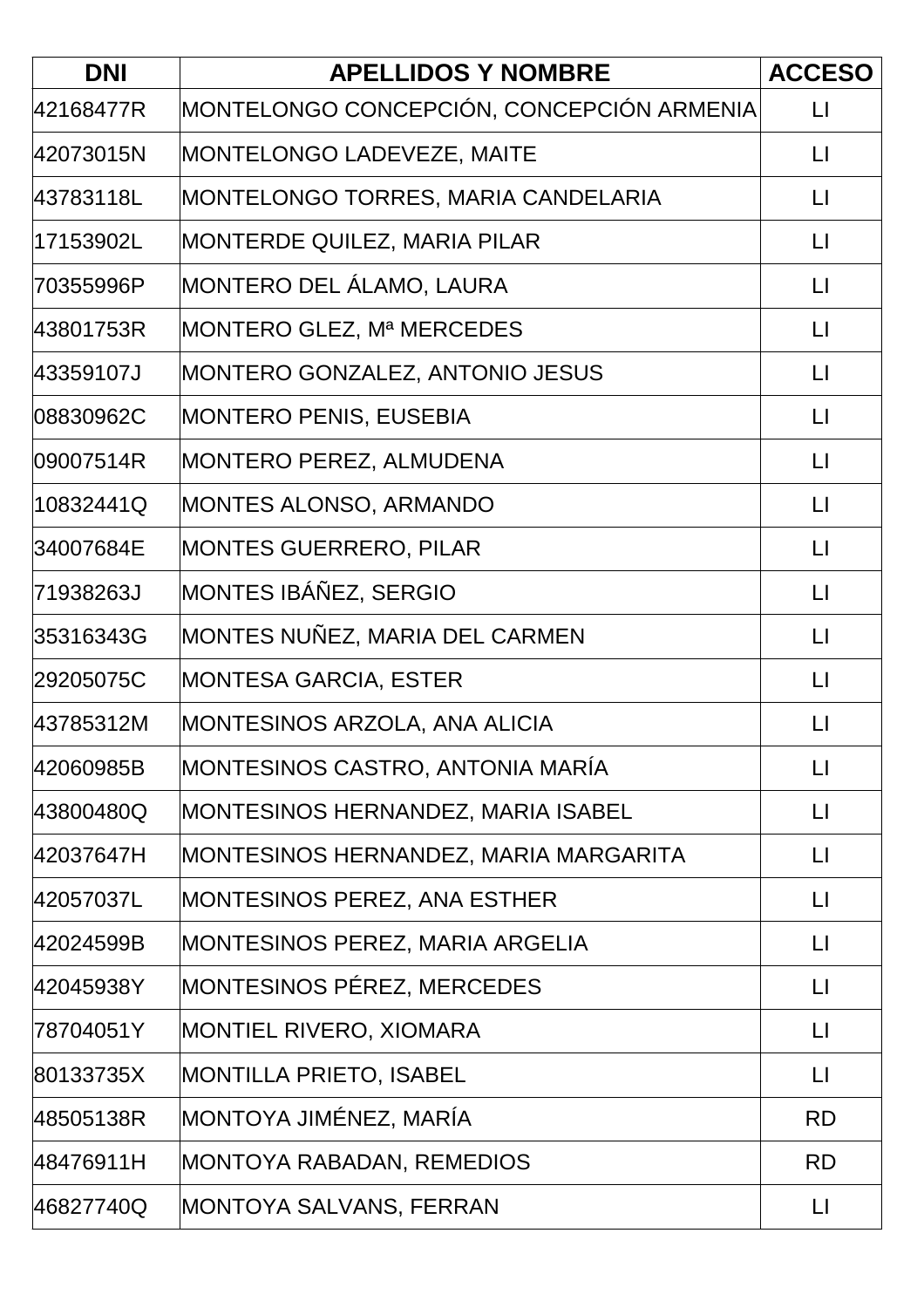| <b>DNI</b> | <b>APELLIDOS Y NOMBRE</b>           | <b>ACCESO</b>     |
|------------|-------------------------------------|-------------------|
| 33401727T  | MONZÓ GOMEZ, JULIA                  | $\lfloor \rfloor$ |
| 54045553S  | MONZON DIAZ, GUSTAVO                | $\mathsf{L}$      |
| 25169369D  | <b>MONZON MELENDO, ESTHER</b>       | $\lfloor \rfloor$ |
| 16791340Y  | MOÑUX DOMINGUEZ, ISABEL             | $\Box$            |
| 21992811G  | MORA BLASCO, RAFAELA SUSANA         | $\lfloor \rfloor$ |
| 42055266L  | MORA CABRERA, MARÍA LUISA           | $\lfloor \rfloor$ |
| 45727234Z  | <b>MORA DIAZ, ERICA</b>             | $\lfloor \rfloor$ |
| 78851546W  | <b>MORA MARCELINO, NAYRA</b>        | $\Box$            |
| 43828519H  | <b>MORA MEDINA, JONATAN</b>         | $\lfloor \rfloor$ |
| 78696525R  | MORA MEDINA, JUAN JESUS             | $\lfloor \rfloor$ |
| 43828518V  | MORA MEDINA, VERIDIANA              | $\lfloor \rfloor$ |
| 05901924D  | MORA MEJIAS, ROSA                   | $\lfloor \rfloor$ |
| 42054988V  | <b>MORA MORENO, CARMEN MILAGROS</b> | $\mathsf{L}$      |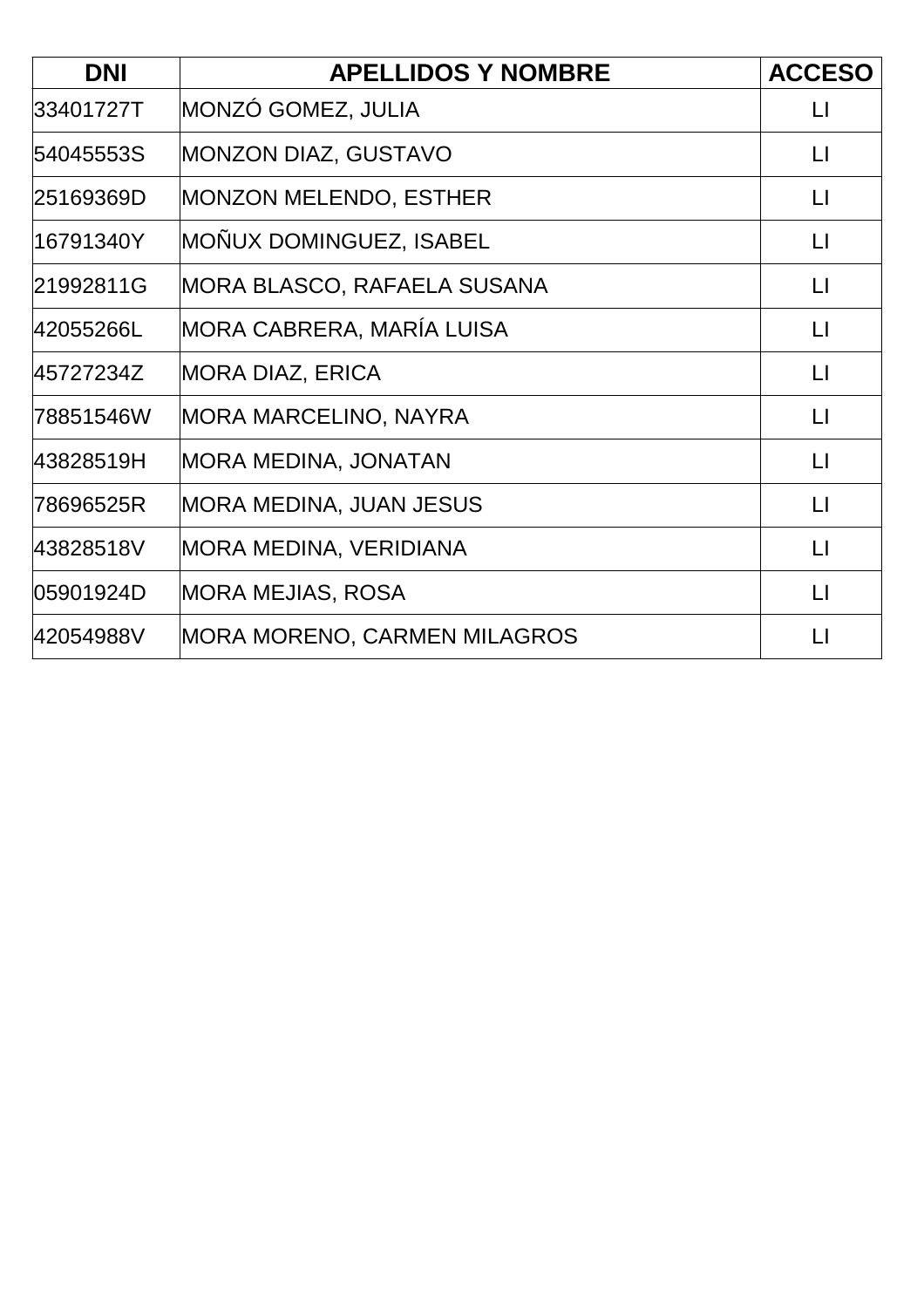# **AREA:** ROJO **SECTOR:** 4 **PUERTA:** B

| <b>DNI</b> | <b>APELLIDOS Y NOMBRE</b>               | <b>ACCESO</b>           |
|------------|-----------------------------------------|-------------------------|
| 43621045G  | MORA PEREZ, MARIA DE LA LUZ             | $\lfloor \cdot \rfloor$ |
| 43823446M  | <b>MORA PEREZ, PEDRO GUZMAN</b>         | $\lfloor \rfloor$       |
| 45705403X  | MORA PLASENCIA, ANA VANESA              | $\lfloor \rfloor$       |
| 52357075J  | <b>MORA PONCE, CATALINA</b>             | $\lfloor \rfloor$       |
| 42025249V  | MORA RAMOS, ANTONIA MARIA               | $\lfloor \cdot \rfloor$ |
| 43789050V  | MORA SOCAS, BEATRIZ MARÍA               | $\lfloor \rfloor$       |
| 43771711C  | MORA SOCAS, RAFAELA CANDELARIA          | $\lfloor \rfloor$       |
| 09062978N  | MORAGO DE LUIS, IVAN                    | $\lfloor \rfloor$       |
| 44475260E  | <b>MORAIS SEOANE, ROBERTO</b>           | $\mathsf{L}$            |
| 13113205P  | MORAL VILLAVERDE, MARIA BLANCA          | $\lfloor \rfloor$       |
| 78723472S  | <b>MORALES CABRERA, TINGUARO</b>        | $\lfloor \rfloor$       |
| 43826004X  | MORALES CABRERA, ZULAY COROMOTO         | $\lfloor \rfloor$       |
| 43361975Y  | MORALES CARBALLO, MARÍA ROSA            | $\Box$                  |
| 50096540X  | <b>MORALES CARLIN, ANA MARIA</b>        | $\Box$                  |
| 43799844R  | <b>MORALES CARRILLO, ELENA MARIA</b>    | $\lfloor \rfloor$       |
| 43828012V  | <b>MORALES DAMAS, LIDIA MARIA</b>       | $\lfloor \rfloor$       |
| 78390332F  | MORALES DELGADO, ANA MARÍA              | $\mathsf{L}$            |
| 78611328L  | <b>MORALES DELGADO, BEATRIZ</b>         | LI                      |
| 78404372V  | MORALES DELGADO, GREGORIO JESÚS         | LI                      |
| 78710559M  | MORALES DÍAZ, CRISTINA                  | $\mathsf{L}$            |
| 43771909B  | <b>MORALES DIAZ, SUSANA MARIA</b>       | $\mathsf{L}$            |
| 78647794F  | <b>MORALES DONIZ, MERITXELL</b>         | $\Box$                  |
| 43607184N  | <b>MORALES EXPOSITO, CARMEN TRIFINA</b> | LI                      |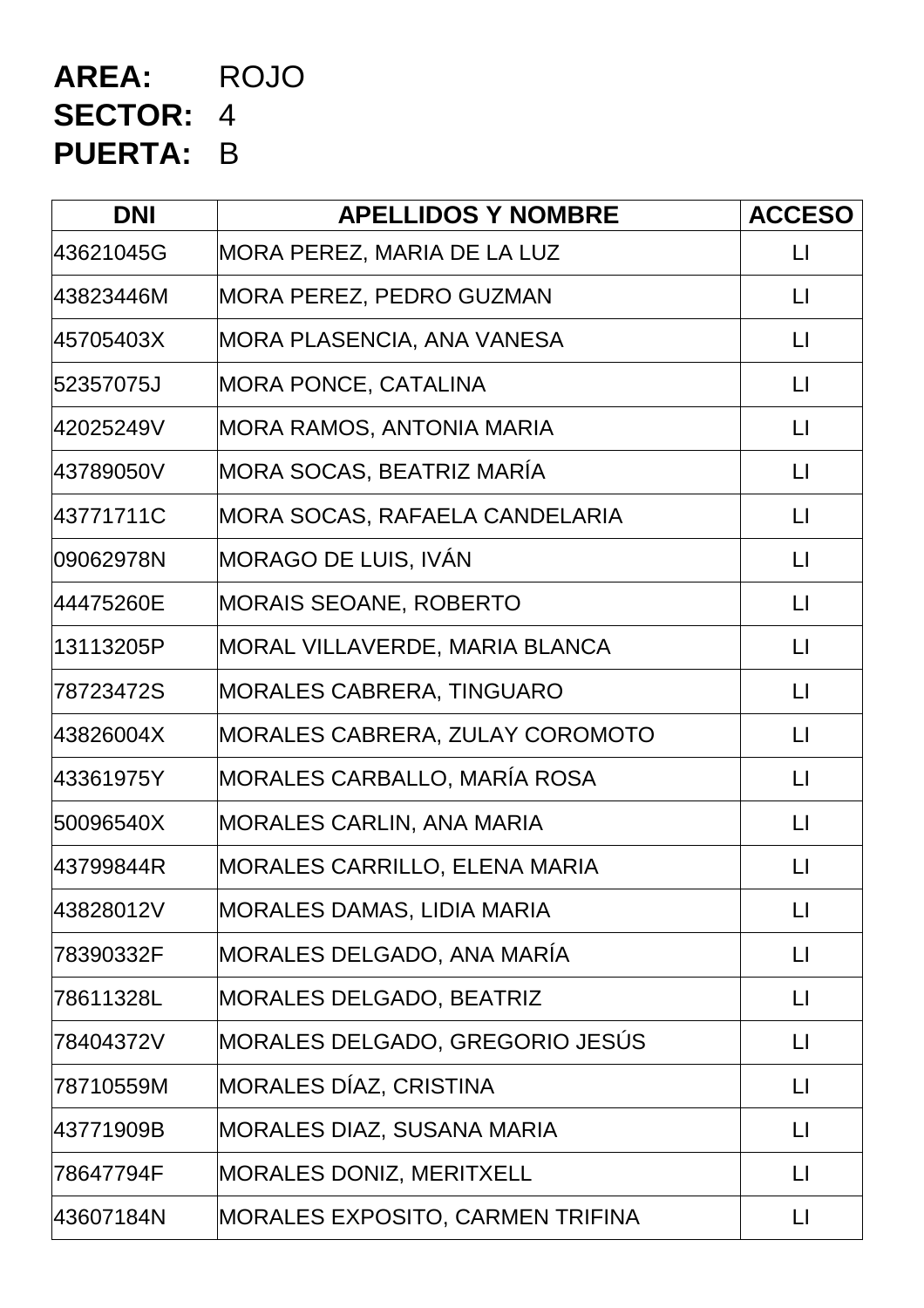| <b>DNI</b> | <b>APELLIDOS Y NOMBRE</b>                 | <b>ACCESO</b>     |
|------------|-------------------------------------------|-------------------|
| 42066137B  | MORALES EXPOSITO, FRANCISCA ALEJANDRA     | $\lfloor \rfloor$ |
| 10073961F  | MORALES FRUCTUOSO, MARIA DEL CARMEN       | $\lfloor \rfloor$ |
| 78680538E  | <b>MORALES GONZALEZ, SONIA MARIA</b>      | $\lfloor \rfloor$ |
| 42095891A  | <b>MORALES GUERRA, GREGORIO GONZALO</b>   | $\lfloor \rfloor$ |
| 78401296T  | MORALES GUTIERREZ, MARÍA RAQUEL           | $\lfloor \rfloor$ |
| 78707285C  | <b>MORALES HERNANDEZ, LUISA MARIA</b>     | $\lfloor \rfloor$ |
| 78674065N  | <b>MORALES LABRADOR, MERCEDES ROSA</b>    | $\lfloor \rfloor$ |
| 09173906B  | MORALES LÓPEZ, MARIA ISABEL               | $\lfloor \rfloor$ |
| 45729147H  | MORALES LUGO, SARAY ESTHER                | $\lfloor \rfloor$ |
| 78675729C  | MORALES MENDOZA, ADAN JAVIER              | $\lfloor \rfloor$ |
| 43829724G  | MORALES MESA, CANDELARIA MARLENE          | $\lfloor \rfloor$ |
| 27453021Z  | <b>MORALES MILANES, TRINIDAD VIOLANTE</b> | $\lfloor \rfloor$ |
| 42060867P  | MORALES MONTESINOS, MARÍA AUXILIADORA     | $\lfloor \rfloor$ |
| 43825455J  | MORALES MONTSERRAT, JERONIMO G.           | $\lfloor \rfloor$ |
| 06995730G  | MORALES NARANJO, MARIA DEL ROSARIO        | $\Box$            |
| 78711445V  | MORALES PEREZ, ANTONIA MARÍA              | $\lfloor \rfloor$ |
| 43779859A  | MORALES PÉREZ, MARÍA CRISTINA             | $\lfloor \rfloor$ |
| 42068832S  | MORALES PESTANO, Mª CANDELARÍA.           | $\lfloor \rfloor$ |
| 43803131E  | MORALES RODRÍGUEZ, CARMEN SILVIA          | $\lfloor \rfloor$ |
| 43816165S  | MORALES SANCHEZ, ELSA BELÉN               | $\lfloor \rfloor$ |
| 72171060G  | <b>MORALES TORRALBO, AMANDA</b>           | П                 |
| 78625542L  | <b>MORALES YANES, VICTOR MARTIN</b>       | $\lfloor \rfloor$ |
| 33309044F  | MORÁN CANCELA, CARMEN                     | $\lfloor \rfloor$ |
| 08987300G  | MORÁN CAUSAPIE, OLGA                      | П                 |
| 10194396Z  | MORÁN FUERTES, MARIA YOLANDA              | $\lfloor \rfloor$ |
| 20039801Q  | MORANT MUÑOZ, JOSEP                       | $\lfloor \rfloor$ |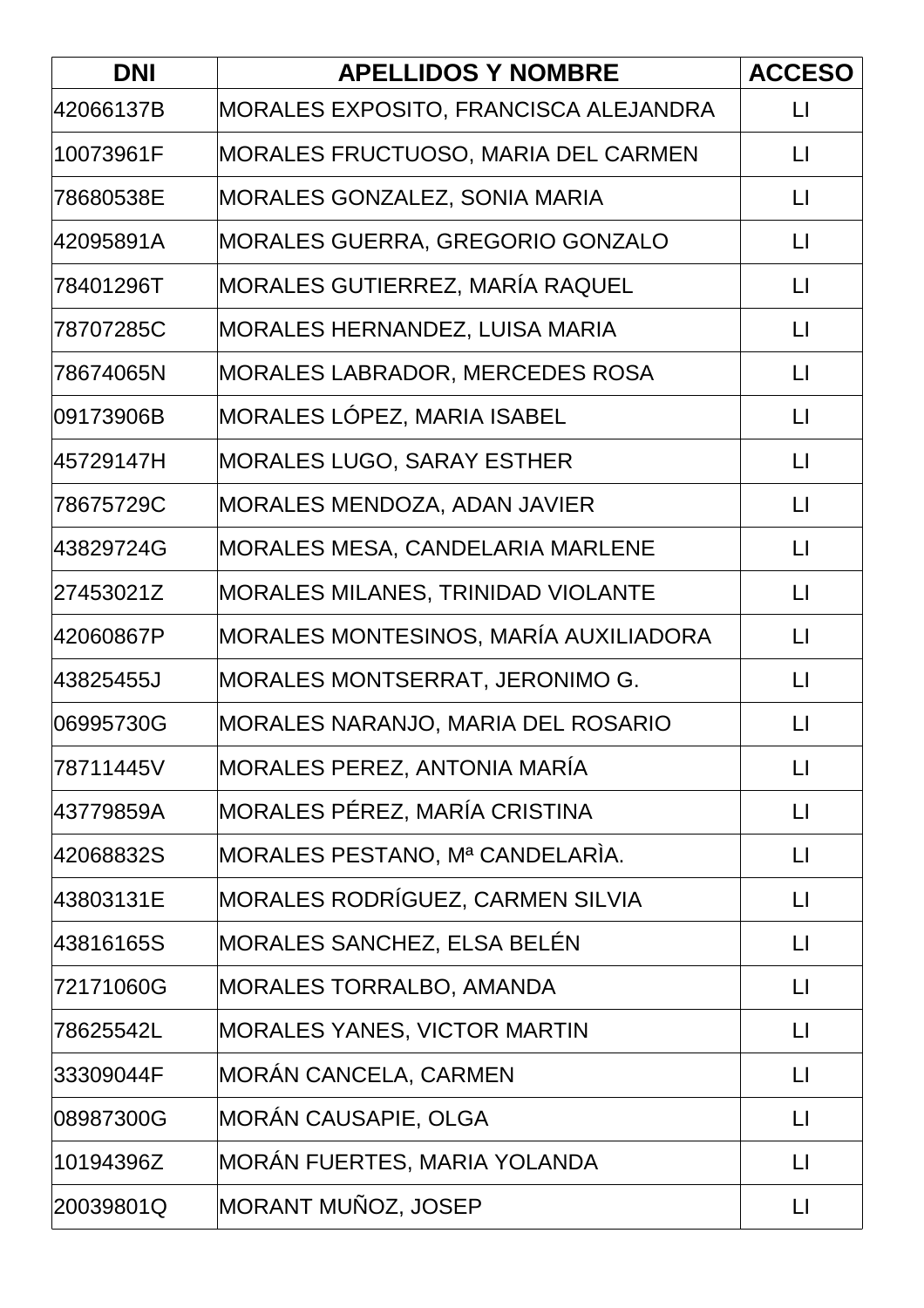| <b>DNI</b> | <b>APELLIDOS Y NOMBRE</b>             | <b>ACCESO</b>     |
|------------|---------------------------------------|-------------------|
| 20057391B  | MORATAL ROSELLÓ, RAQUEL               | $\lfloor \rfloor$ |
| 52750210D  | MORCILLO CASTAÑO, ANA MARIA           | $\lfloor \rfloor$ |
| 52753924C  | MORCILLO GONZALEZ, Mª ANGELES         | $\lfloor \rfloor$ |
| l70736433W | MORCILLO OLMEDO, FLORENCIA            | $\lfloor \rfloor$ |
| l07964692E | MOREDA GONZALEZ, MARIA LUZ            | $\lfloor \rfloor$ |
| 34956635Q  | <b>MOREIRA HERVELLA, LIDIA</b>        | $\lfloor \rfloor$ |
| 35306577J  | MOREIRA MARTÍNEZ, ANA ISABEL          | $\lfloor \rfloor$ |
| l03452203H | <b>MOREIRAS BARCENILLA, MERCEDES</b>  | $\lfloor \rfloor$ |
| 70241399C  | MOREJÓN FRÍAS, ISABEL                 | $\lfloor \rfloor$ |
| 28993832D  | MORELL TORRENT, FRANCISCA ANGELA      | $\lfloor \rfloor$ |
| 32068707Z  | MORENO ALONSO, LETICIA                | $\lfloor \rfloor$ |
| 44646007V  | <b>MORENO AMADOZ, LAURA</b>           | $\lfloor \rfloor$ |
| 43805822E  | <b>MORENO BENITEZ, MARCOS ALBERGO</b> | $\lfloor \rfloor$ |
| l47064850L | MORENO BLAZQUEZ, MARIA DE LA CRUZ     | $\mathsf{L}$      |
| 71285286Y  | MORENO CAMARERO, LAURA                | П                 |
| 05633889Q  | <b>MORENO CASAS, MARIA DEL CARMEN</b> | $\lfloor \rfloor$ |
| 45439968H  | MORENO CASTILLO, FÉLIX MANUEL         | $\lfloor \rfloor$ |
| 43794978B  | MORENO CLEMENTE, JULIA                | $\lfloor \rfloor$ |
| 45937194F  | MORENO DELGADO, EVA MARÍA             | $\lfloor \rfloor$ |
| 45455567T  | MORENO DIAZ, EUFEMIA MARIA            | $\lfloor \rfloor$ |
| 12382851L  | <b>MORENO DIEZ, ROSALIA</b>           | $\lfloor \rfloor$ |
| 53372146W  | <b>MORENO DURAN, CRISTINA</b>         | $\lfloor \rfloor$ |
| 53146246P  | MORENO FERNÁNDEZ, VERÓNICA            | $\lfloor \rfloor$ |
| 29012018W  | MORENO GARCIA, Mª ANGELES             | П                 |
| 29003047R  | MORENO GARCÍA, MªROSA                 | $\lfloor \rfloor$ |
| 21414235Q  | <b>MORENO GRACIA, REMEDIOS</b>        | $\lfloor \rfloor$ |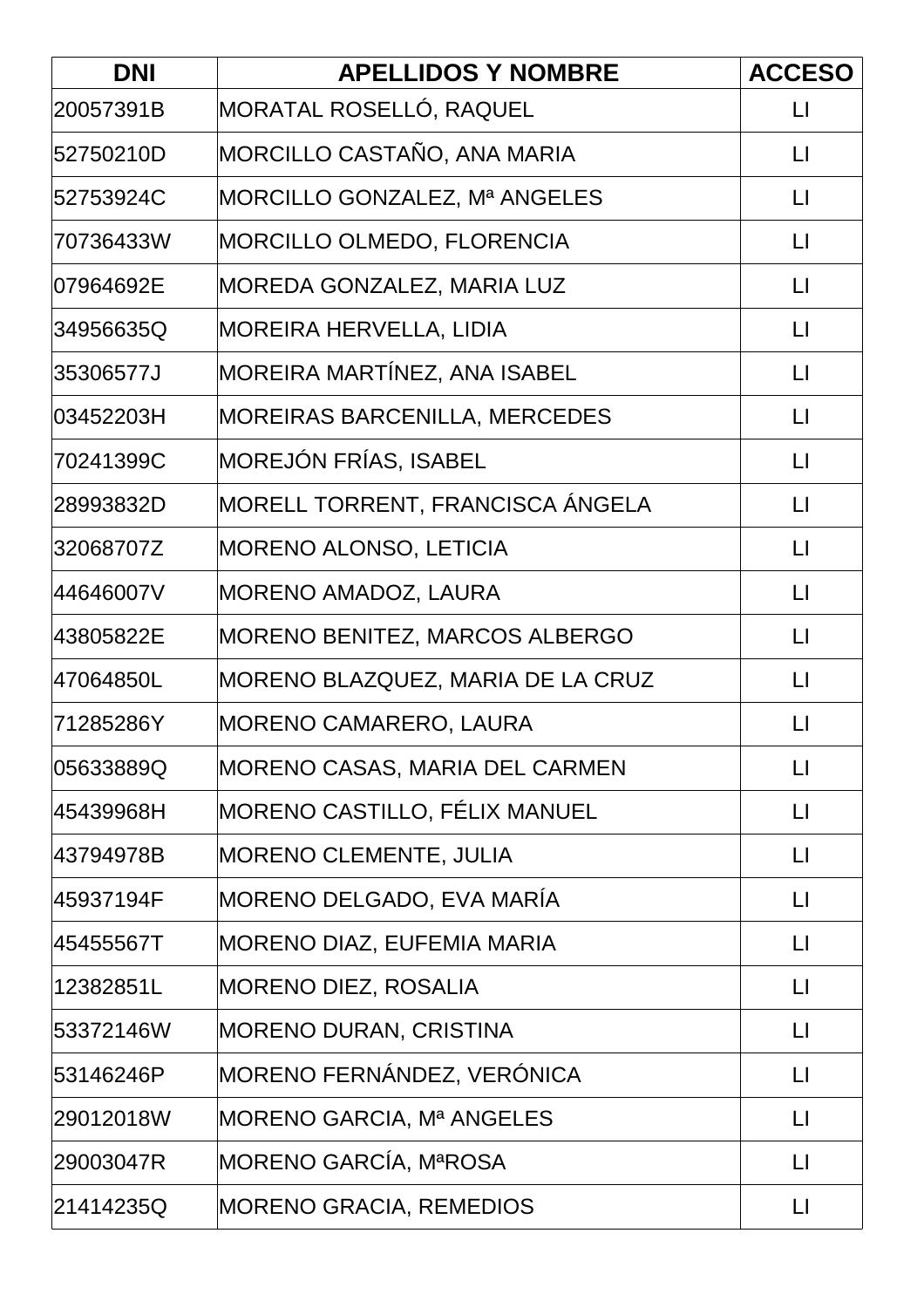| <b>DNI</b> | <b>APELLIDOS Y NOMBRE</b>           | <b>ACCESO</b>     |
|------------|-------------------------------------|-------------------|
| 45307936Y  | MORENO LOPEZ, AURORA ELOISA         | $\lfloor \rfloor$ |
| 54046179C  | MORENO LOPEZ, MARIA NURIA           | $\lfloor \rfloor$ |
| 24211426Q  | <b>MORENO LOPEZ, MERCEDES</b>       | $\lfloor \rfloor$ |
| 44500250B  | MORENO MAÑEZ, FRANCISCO JAVIER      | $\lfloor \rfloor$ |
| 18994500L  | <b>MORENO MIGUEL, MARIA DEL MAR</b> | $\lfloor \rfloor$ |
| 25133877Y  | MORENO MORENTE, MARÍA EUGENIA       | $\lfloor \rfloor$ |
| 77517745V  | <b>MORENO MOROTE, PASCUALA</b>      | $\lfloor \rfloor$ |
| 06249760Q  | MORENO NOBLEJAS, ANA BELÉN          | $\lfloor \rfloor$ |
| 48371943E  | <b>MORENO PEREZ, ROBERTO FELIPE</b> | $\lfloor \rfloor$ |
| 47088635E  | MORENO PICAZO, PASCUAL MIGUEL       | $\lfloor \rfloor$ |
| 21973284G  | MORENO ROBLES, MANUELA              | $\lfloor \rfloor$ |
| 25201066N  | <b>MORENO RUIZ, JENNIFER</b>        | $\lfloor \rfloor$ |
| 04223807H  | <b>MORENO SANCHEZ, MARIA</b>        | $\lfloor \rfloor$ |
| 11423870T  | MORENO SIRGO, MONSERRAT             | $\lfloor \rfloor$ |
| 03894693B  | <b>MORENO TEJEO, ARANZAZU</b>       | $\mathsf{L}$      |
| 49562185Z  | <b>MORENO ZUAZO, ASUNCION</b>       | $\lfloor \rfloor$ |
| 49075597Z  | <b>MORENO ZUAZO, JESUS</b>          | П                 |
| 18956786W  | MORERA CARRETERO, GUADALUPE         | $\lfloor \rfloor$ |
| 42162933T  | <b>MORERA DIAZ, CARMEN LOURDES</b>  | $\mathsf{L}$      |
| 43797064G  | <b>MORIN LEON, MARIA JOSE</b>       | $\lfloor \rfloor$ |
| 43805514J  | <b>MORIN LEON, NOEMI</b>            | $\lfloor \rfloor$ |
| 79061869J  | MORÍN LÓPEZ, BIBIANA ESTEFANIA      | $\mathsf{L}$      |
| 79062492S  | MORÍN RODRÍGUEZ, TAMOA              | $\lfloor \rfloor$ |
| 07878426Y  | <b>MORO ANDRINO, MANUELA</b>        | П                 |
| 07876246B  | <b>MORO FLORES, MARIA JOSE</b>      | $\mathsf{L}$      |
| 09766576V  | MORO GARCÍA - ROVÉS, BELÉN          | $\mathsf{L}$      |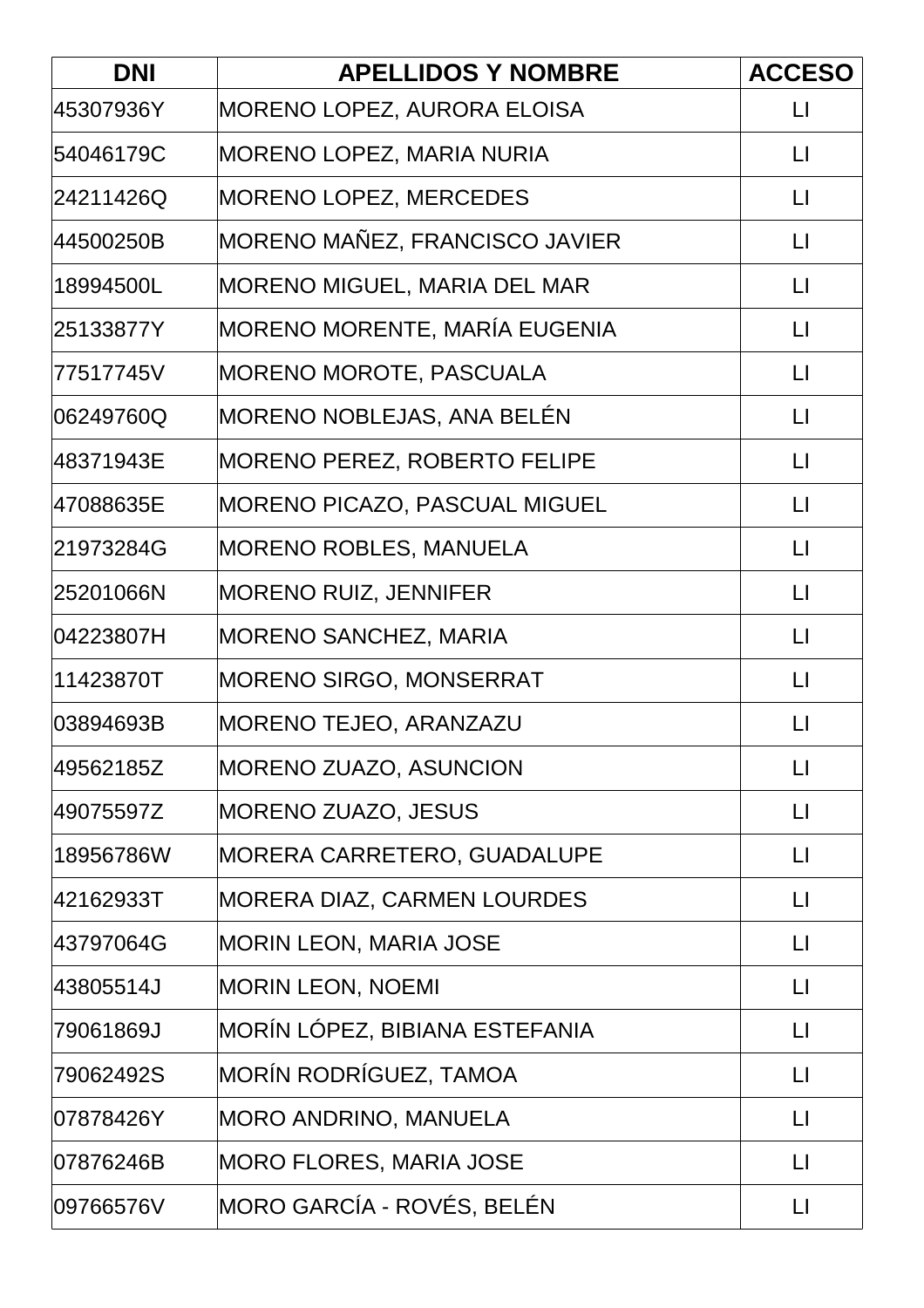| <b>DNI</b> | <b>APELLIDOS Y NOMBRE</b>      | <b>ACCESO</b>          |
|------------|--------------------------------|------------------------|
| 12758015F  | <b>MORO PELAYO, CRISTINA</b>   | LI                     |
| 20213943W  | <b>MORO RUIZ, MARTA</b>        | $\mathsf{L}$           |
| l42094214M | MORTE MARCOS, MARIA DEL PILAR  | $\lfloor \rfloor$      |
| 54056585F  | MOSEGUE DORTA, MARIA ELENA     | $\lfloor \rfloor$      |
| 36075458G  | MOSQUERA FERNANDEZ, ANA MARIA  | $\lfloor \rfloor$      |
| 42098356F  | MOSQUERA PANIAGUA, MARIA JOSE  | $\lfloor \rfloor$      |
| 85086714P  | MOTA GARCIA, TRINIDAD          | $\lfloor \rfloor$      |
| 78700142F  | <b>MOTA HERNANDEZ, YURENA</b>  | $\lfloor \rfloor$      |
| 25472029N  | MOUCO BLANCO, FATIMA           | $\mathsf{L}$           |
| 20197675H  | MOVELLAN VAZQUEZ, MARIA ISABEL | $\lfloor \rfloor$      |
| 18025713S  | MOYA ANADÓN, Mª FÉ             | $\lfloor \rfloor$      |
| 52753370H  | MOYA ANDÚJAR, JOSE ANTONIO     | $\lfloor \rfloor$      |
| 50425636E  | MOYA MARCOS, DOLORES           | $\mathsf{L}$           |
| 52528649F  | MOYA MARTINEZ, ANA BELEN       | $\lfloor \rfloor$      |
| 05625358H  | MOYA TORRES, CARRASCA          | $\lfloor \rfloor$      |
| 25165299X  | MOYA VAL, MARIA ESMERALDA      | $\lfloor \rfloor$      |
| 05903704H  | MOYANO FERNANDEZ, JOSEFA       | П                      |
| X5768704M  | <b>MUCKE, SANDRA</b>           | $\mathsf{L}\mathsf{L}$ |
| 78697376R  | MUGICA GONZALEZ, ANA PILAR     | $\mathsf{L}$           |
| 79331840X  | MUIÑO CANEDO, IRIA MARIA       | $\lfloor \rfloor$      |
| 35296604E  | MUINOS REY, VALENTINA          | $\lfloor \rfloor$      |
| 71891105M  | MUÑIZ NIEDA, SHEILA            | $\mathsf{L}$           |
| 52452445W  | MUÑIZ RAMA, MANUELA            | $\mathsf{L}$           |
| 18982248A  | MUÑOZ CABEDO, YOLANDA          | $\lfloor \rfloor$      |
| 78715741N  | MUÑOZ CABRERA, LUISA RAQUEL    | $\mathsf{L}$           |
| 09323117K  | MUÑOZ CASADO, MARÍA CRISTINA   | $\lfloor \rfloor$      |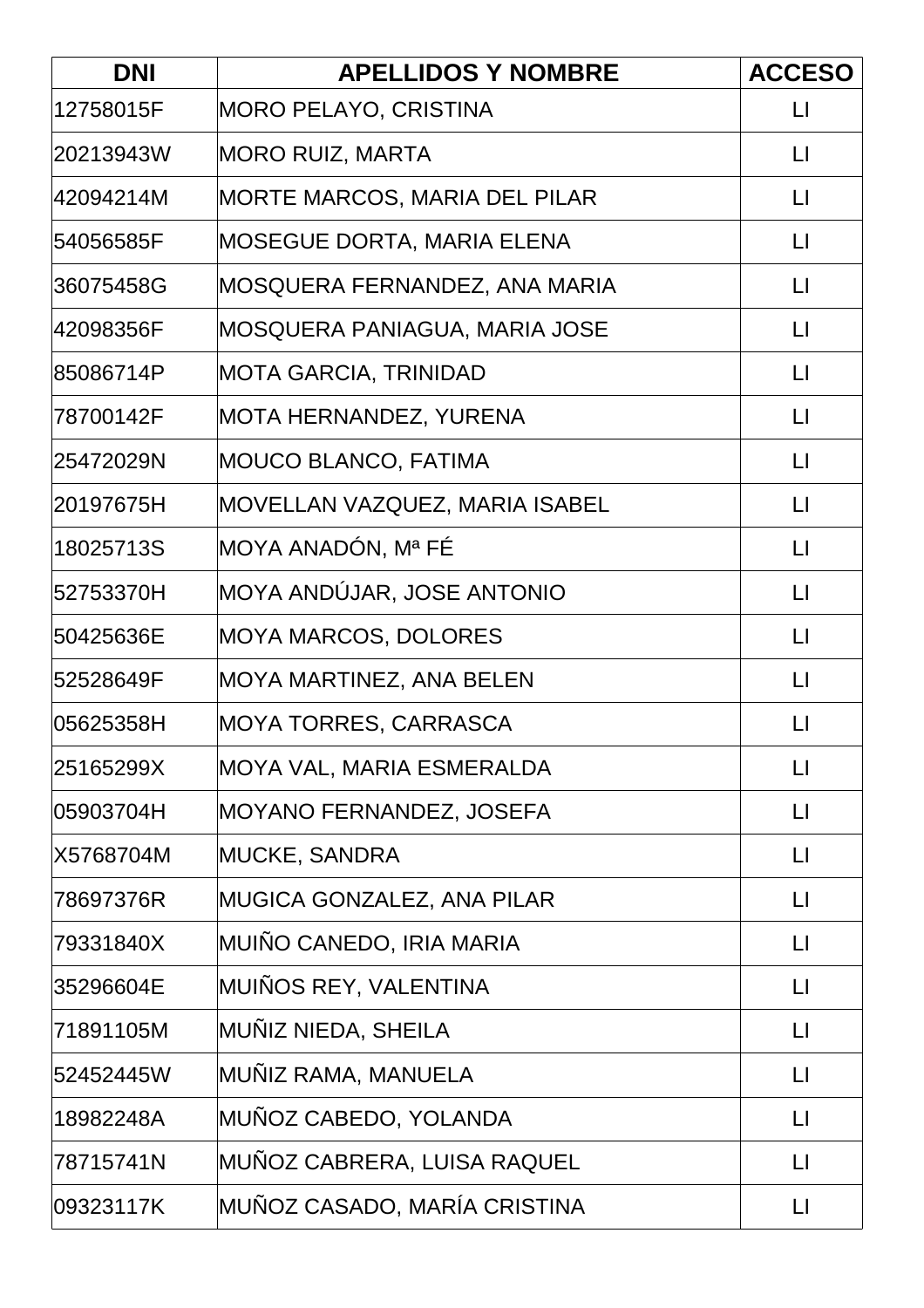| <b>DNI</b> | <b>APELLIDOS Y NOMBRE</b>          | <b>ACCESO</b>     |
|------------|------------------------------------|-------------------|
| 71943564R  | MUÑOZ CURIEL, SANDRA               | LI                |
| 04228151S  | MUÑOZ ESPINOSA, VANESA             | $\lfloor \rfloor$ |
| 13910793W  | MUNOZ FERNANDEZ, MARIA BLANCA      | $\mathsf{L}$      |
| 11940413D  | MUÑOZ GARCIA, CAROLINA             | $\lfloor \rfloor$ |
| 79062281B  | <b>MUÑOZ GIL, IRIS</b>             | $\lfloor \rfloor$ |
| 50157942W  | MUNOZ GONZALEZ, MARIA ESTHER       | $\lfloor \rfloor$ |
| 29064177C  | MUÑOZ GUIRADO, ANTONIA             | $\lfloor \rfloor$ |
| 04201667G  | MUÑOZ JARA, EVA MARIA              | $\lfloor \rfloor$ |
| 43801377Q  | MUÑOZ JORGE, SILVIA                | $\mathsf{L}$      |
| 78610957Q  | MUÑOZ LEON, LORENA                 | $\lfloor \rfloor$ |
| 74333680A  | MUÑOZ LOPEZ, JULITA                | $\lfloor \rfloor$ |
| 03434365M  | MUÑOZ MANSO, MARÍA DE LOS REMEDIOS | $\lfloor \rfloor$ |
| 29069367N  | MUÑOZ NAVARRO, CONCEPCION          | $\mathsf{L}$      |
| 05637861D  | MUNOZ PECO, JOSE RAMON             | $\lfloor \rfloor$ |
| 30498762A  | MUÑOZ PERDOMO, CARMEN SEVERA       | $\lfloor \rfloor$ |
| 45439620S  | MUÑOZ PEREZ, FRANCISCO JAVIER      | $\lfloor \rfloor$ |
| 52365750V  | MUÑOZ PEREZ, MARIA BLANCA          | $\lfloor \rfloor$ |
| 45292425C  | MUÑOZ POLANIA, NANCY               | $\lfloor \rfloor$ |
| 20473245W  | MUÑOZ PONS, LUCIA                  | $\mathsf{L}$      |
| 74505329A  | MUÑOZ RABADAN, Mª FELICIANA        | $\lfloor \rfloor$ |
| 20195655E  | MUNOZ RODRIGUEZ, VENTURA           | $\lfloor \rfloor$ |
| 47072834E  | MUÑOZ RUBIO, MARIA JOSE            | $\lfloor \rfloor$ |
| 72686606M  | MUÑOZ RUIZ DE ANGULO, TANIA        | $\lfloor \rfloor$ |
| 03857001Q  | MUÑOZ SANCHEZ, ANA                 | $\lfloor \rfloor$ |
| 20226252Y  | MUÑOZ SOLER, MARÍA JOSÉ            | $\mathsf{L}$      |
| 48422863C  | MUÑOZ SUANZES-CARPEGNA, MARIA      | <b>RD</b>         |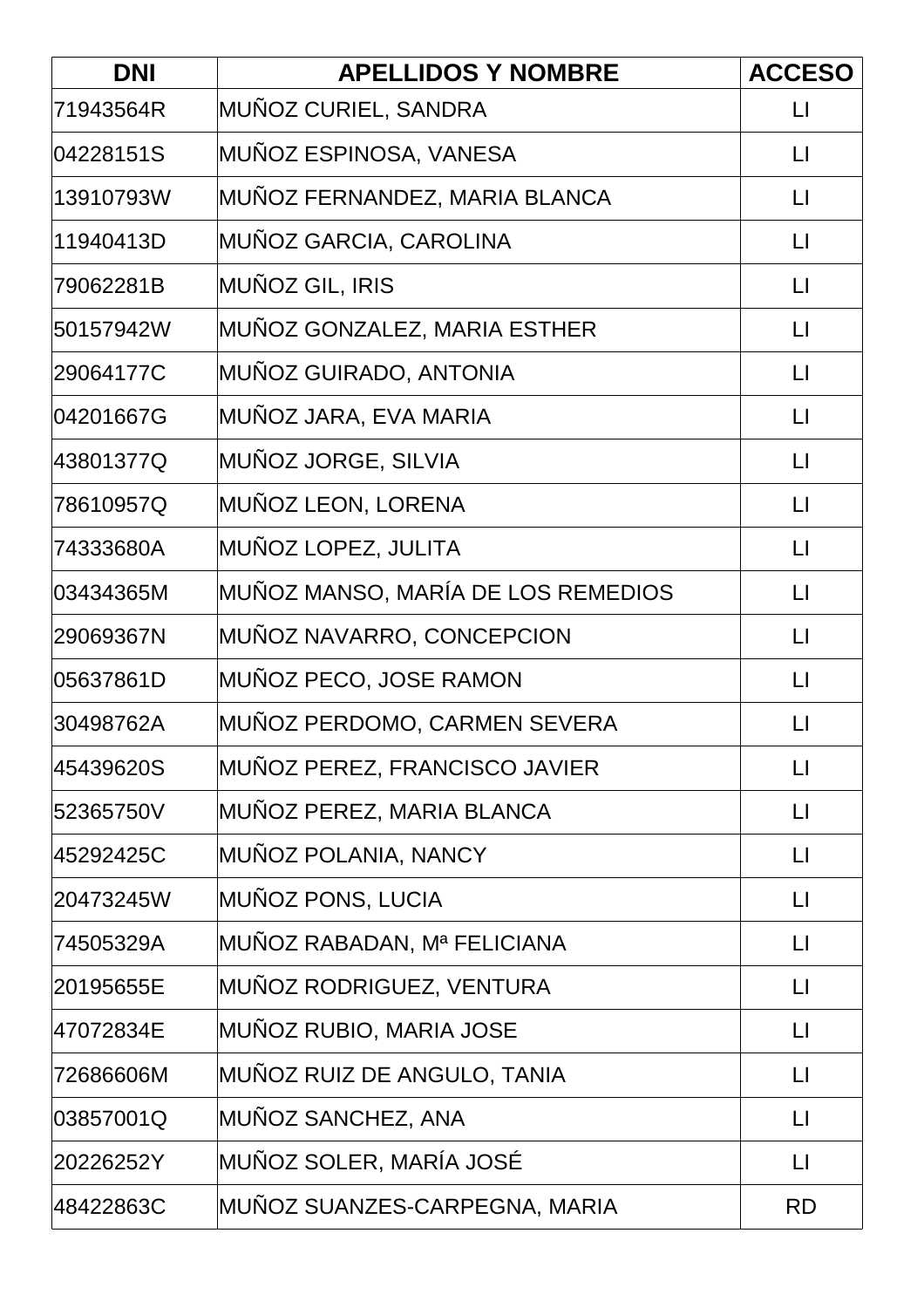| <b>DNI</b> | <b>APELLIDOS Y NOMBRE</b>               | <b>ACCESO</b>     |
|------------|-----------------------------------------|-------------------|
| 51224301N  | MUÑOZ SUAREZ, ROSAURA                   | $\mathsf{L}$      |
| 18024693F  | MUR BESCOS, Mª PILAR                    | $\mathsf{L}$      |
| 10051484R  | <b>MURIAS LOPEZ, MARIA TERESA</b>       | $\mathsf{L}$      |
| 09179252K  | <b>MURILLO GARCIA, MARIA DEL CARMEN</b> | $\lfloor \rfloor$ |
| 20796429J  | <b>MURILLO LLADOSA, MARIA JOSE</b>      | $\lfloor \rfloor$ |
| 72971295T  | <b>MURILLO RODRIGUEZ, SELENE</b>        | $\lfloor \rfloor$ |
| 29166106J  | NACHER LOPEZ, YOLANDA                   | $\lfloor \rfloor$ |
| 48504150W  | NADAL JIMENEZ, MARIA ISABEL             | $\lfloor \rfloor$ |
| 25147061B  | <b>NADAL SANCHEZ, ANA CARMEN</b>        | $\mathsf{L}$      |
| 33361782Y  | NADALES MARTIN, JOAQUINA                | $\Box$            |
| X1909556G  | <b>NAJIB, NORA</b>                      | $\mathsf{L}$      |
| 12758504J  | <b>NALDA SAEZ, JESUS</b>                | $\mathsf{L}$      |
| 43624601H  | NARANJO CASAS, FRANCISCO ATANASIO       | $\mathsf{L}$      |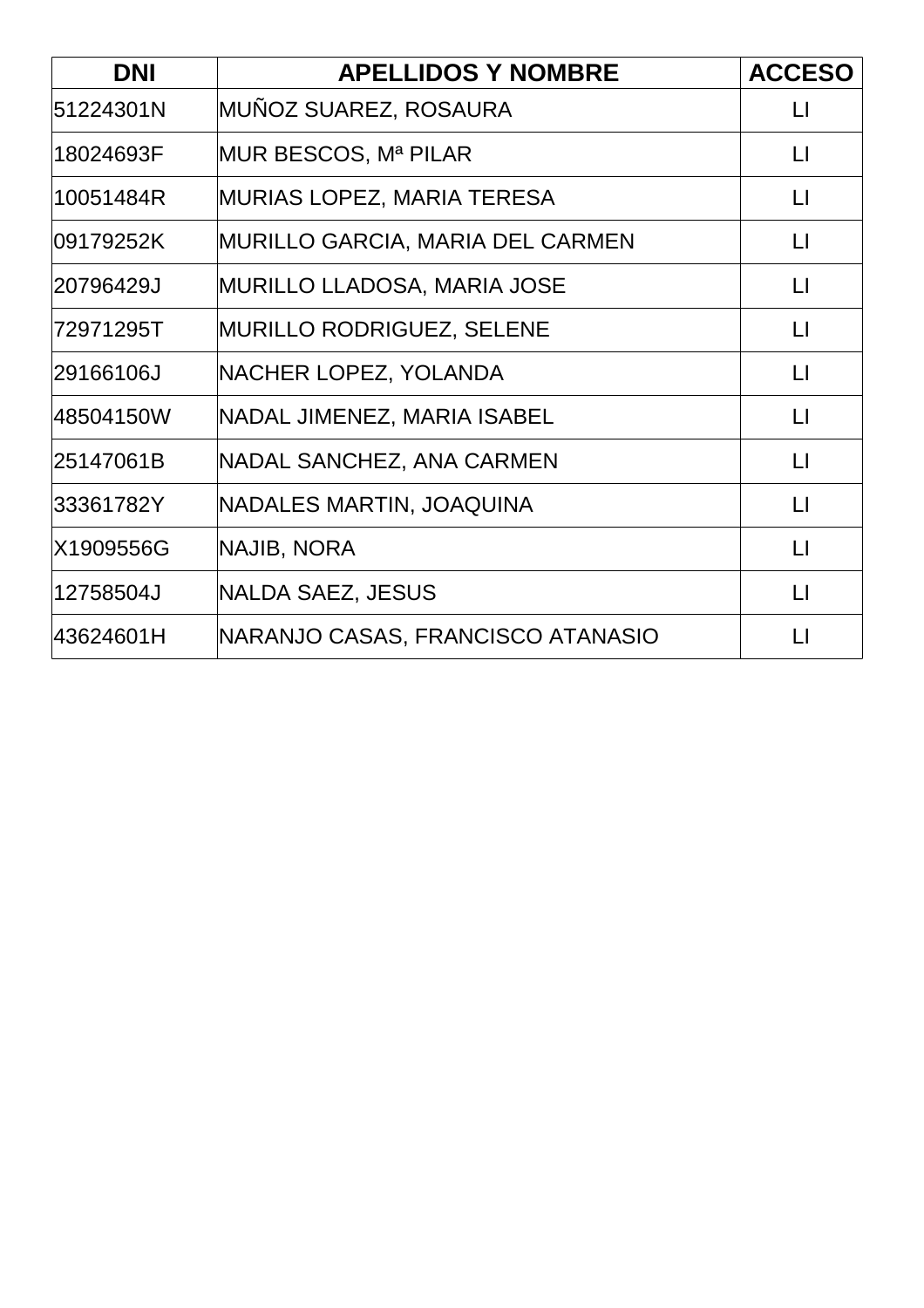### **AREA:** ROJO **SECTOR:** 5 **PUERTA:** A

| <b>DNI</b> | <b>APELLIDOS Y NOMBRE</b>         | <b>ACCESO</b>           |
|------------|-----------------------------------|-------------------------|
| 54057221E  | NARANJO ESTEVEZ, NANCY            | LI                      |
| 42068119S  | NARANJO RUFINO, ANGÉLICA ISABEL   | $\Box$                  |
| 08890894Z  | NARANJO SANCHEZ, ISABEL MARIA     | $\mathsf{L}$            |
| 51668127F  | NARVAEZ VALDIVIA, CRISTINA        | $\Box$                  |
| 47086733Y  | NAVALÓN CALERO, Mª DEL CARMEN     | $\Box$                  |
| 74436957X  | NAVARRO AZNAR, MARIA JOSE         | $\Box$                  |
| 43833447R  | NAVARRO BRITO, VICTOR             | $\mathsf{L}$            |
| 54049259H  | NAVARRO DIAZ, MANUEL              | $\mathsf{L}$            |
| 78724238E  | NAVARRO DIAZ, ROSELINA NOEMI      | $\Box$                  |
| 18442730L  | NAVARRO FALLADO, ANA              | $\mathsf{L}$            |
| 52828145C  | NAVARRO GARCÍA, CARMEN PILAR      | $\lfloor \rfloor$       |
| 52802930J  | NAVARRO GARCIA, JAIME             | $\mathsf{L}$            |
| 04619153V  | NAVARRO GONZALEZ, ELENA           | $\lfloor \rfloor$       |
| 72990654Q  | NAVARRO GRANADOS, SUSANA          | $\lfloor \cdot \rfloor$ |
| 48402657P  | NAVARRO GRAO, URSULA              | $\mathsf{L}$            |
| 42164157M  | NAVARRO HERNANDEZ, MARIA VICTORIA | $\lfloor \rfloor$       |
| 33868162H  | NAVARRO MARQUEZ, ANA JOSEFA       | $\mathsf{L}$            |
| 22480834J  | NAVARRO MESEGUER, LUCRECIA        | $\mathsf{L}$            |
| 34830213W  | NAVARRO MONTESINOS, CÉSAR         | $\lfloor \rfloor$       |
| 74239946V  | NAVARRO NICOLÁS, MIGUEL ÁNGEL     | $\lfloor \cdot \rfloor$ |
| 38146877C  | NAVARRO OLIVA, OSCAR              | $\Box$                  |
| 25188313R  | NAVARRO OLIVAN, VANESA            | $\lfloor \rfloor$       |
| 23249018C  | NAVARRO ORTEGA, MARIA INMACULADA  | $\Box$                  |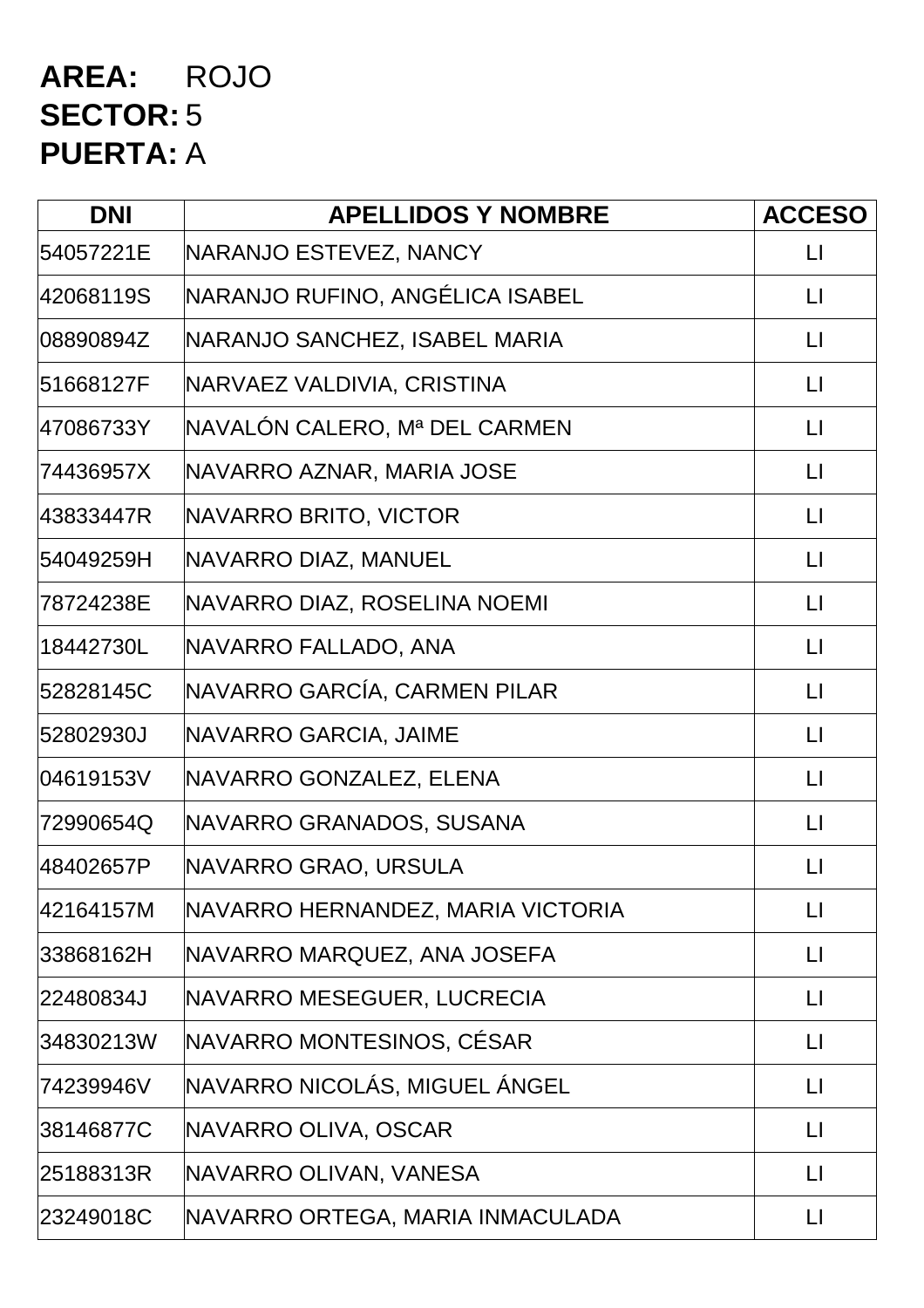| <b>DNI</b> | <b>APELLIDOS Y NOMBRE</b>                | <b>ACCESO</b>           |
|------------|------------------------------------------|-------------------------|
| 43620843D  | NAVARRO PIMIENTA, MARIA CANDELARIA       | $\lfloor \rfloor$       |
| 73091380W  | NAVARRO RECHE, PATRICIA                  | $\lfloor \cdot \rfloor$ |
| 43789608T  | NAVARRO RODRIGUEZ, ANA MARIA             | $\lfloor \cdot \rfloor$ |
| 42417947J  | NAVARRO RODRIGUEZ, ANA MEGAN             | $\lfloor \rfloor$       |
| 45447967J  | NAVARRO RODRIGUEZ, MARIA DE LAS MERCEDES | $\lfloor \cdot \rfloor$ |
| 74643242P  | NAVARRO RODRIGUEZ, RAQUEL                | $\lfloor \cdot \rfloor$ |
| 43779723M  | NAVARRO SANCHEZ, ALIDA SAGRARIO          | $\lfloor \cdot \rfloor$ |
| 43819848H  | NAVARRO SANCHEZ, NURIA                   | $\lfloor \rfloor$       |
| 02877292S  | NAVARRO SANDOVAL, MARIA TERESA           | $\mathsf{L}$            |
| 51169845C  | NAVARRO TELLES, GLORIA AMPARO            | $\mathsf{L}$            |
| 05698062L  | NAVAS CARO, SORAYA                       | $\lfloor \rfloor$       |
| 09261974N  | NAVAS GAITE, MARIA DEL PILAR             | $\lfloor \cdot \rfloor$ |
| 05914254B  | <b>NAVAS TRUJILLO, ANA BELEN</b>         | $\lfloor \rfloor$       |
| Y1633438S  | NAVATTA, ATIMAR ADRIANA                  | $\lfloor \rfloor$       |
| 18996294L  | NEBOT MENDEZ, MARIA TERESA               | $\mathsf{L}$            |
| 45450390K  | NEGRÍN ARMAS, LUZ MARINA                 | $\lfloor \rfloor$       |
| 43812759J  | NEGRÍN ARMAS, MARIA JESSABET             | LI                      |
| 43773443G  | NEGRIN CORDERO, MARIA R.                 | $\Box$                  |
| 54116623S  | NEGRIN DEL ROSARIO, CAROLINA             | $\lfloor \cdot \rfloor$ |
| 43778449L  | NEGRIN ESTEVEZ, LUISA ELVIRA             | $\lfloor \rfloor$       |
| 54113050F  | NEGRIN GARCIA, ANA ALEXANDRA             | $\lfloor \rfloor$       |
| 78573552D  | <b>NEGRIN GASPAR, RUTH</b>               | $\mathsf{L}$            |
| 43782624P  | NEGRIN HERNANDEZ, ANTONIO MIGUEL         | $\lfloor \cdot \rfloor$ |
| 45444911Q  | NEGRIN MARICHAL, CARMEN ROSA             | $\lfloor \rfloor$       |
| 54046760A  | NEGRIN MARRERO, DEVORA                   | $\lfloor \rfloor$       |
| 78568620E  | NEGRIN MARTIN, ESTEFANIA                 | $\lfloor \rfloor$       |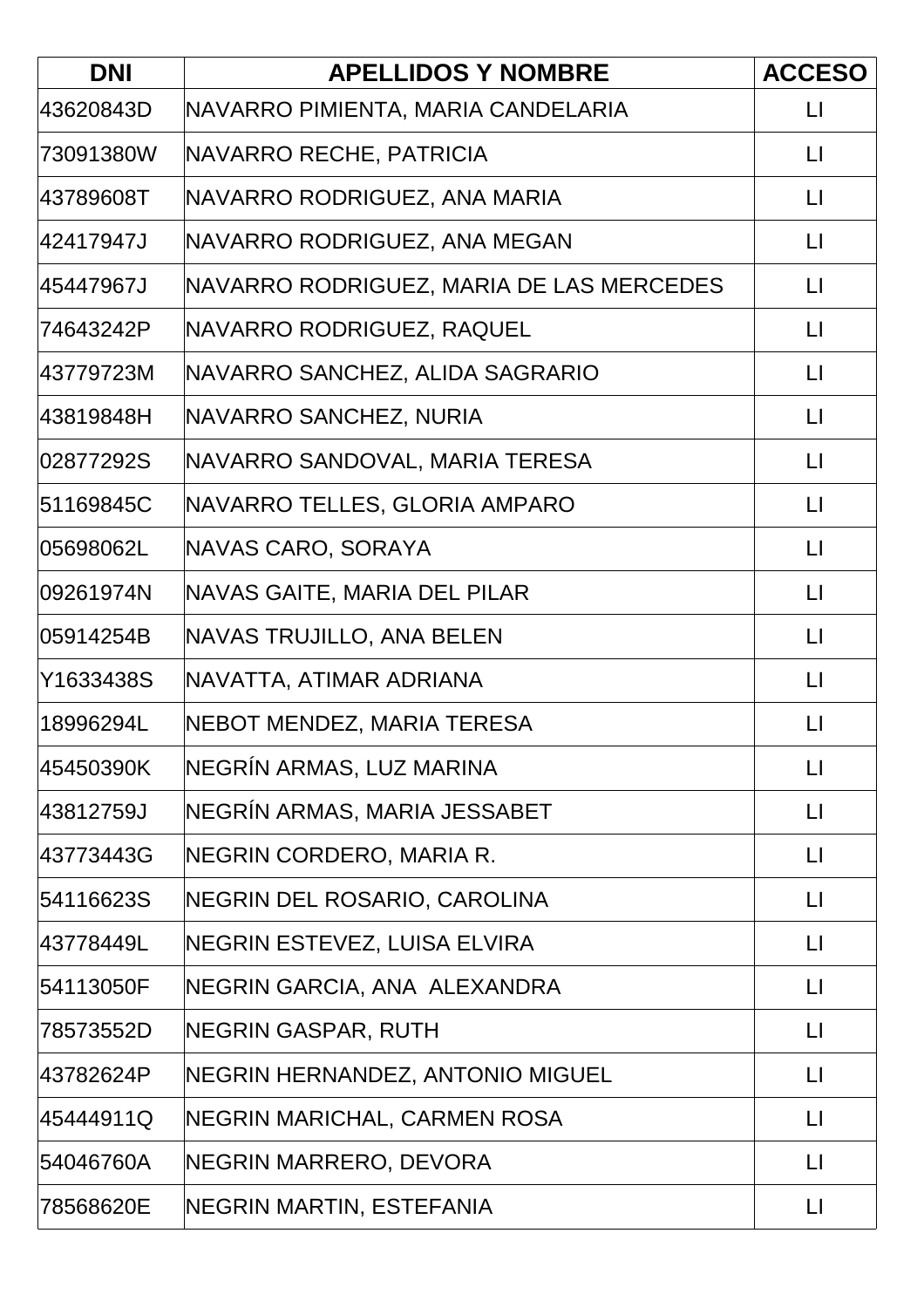| <b>DNI</b> | <b>APELLIDOS Y NOMBRE</b>       | <b>ACCESO</b>           |
|------------|---------------------------------|-------------------------|
| 78566588Z  | NEGRÍN MORALES, YURENA          | $\lfloor \rfloor$       |
| 78702283D  | NEGRIN NEGRIN, DESIRÈE TAMAR    | $\mathsf{L}$            |
| 45445003Q  | NEGRÍN PÉREZ, ELENA ISABEL      | $\Box$                  |
| 45731432A  | NEGRIN PEREZ, JAVIER            | $\lfloor \rfloor$       |
| 78574721M  | NEGRIN RODRIGUEZ, NOELIA        | $\lfloor \cdot \rfloor$ |
| 78715331Q  | NEGRÍN RODRÍGUEZ, VANESA        | $\lfloor \cdot \rfloor$ |
| 42098399G  | NEGRIN VERA, LUZ MARINA         | $\Box$                  |
| 28941246R  | NEILA HERNANDEZ, JAVIER         | $\lfloor \rfloor$       |
| 11781913W  | NEVADO CALLE, ANA ISABEL        | $\Box$                  |
| 08996714B  | NEVADO FERNÁNDEZ, ALFONSA       | $\Box$                  |
| 78709443Q  | NEYI CASTILLA, ÁNGEL JEÚS       | $\lfloor \rfloor$       |
| 74336589Z  | NICOLAS BRAVO, Mª ROSARIO       | $\lfloor \cdot \rfloor$ |
| 70252501J  | NICOLAS ESTEVEZ, SARA           | $\lfloor \cdot \rfloor$ |
| 21973487T  | NICOLAS GARCIA, MARIA           | $\mathsf{L}\mathsf{I}$  |
| 18451184D  | NICOLAS SANCHEZ, ANA            | $\lfloor \rfloor$       |
| 48619846P  | NICOLÁS SOTO, RAQUEL            | $\lfloor \rfloor$       |
| 42063770J  | NIEBLA TOME, ANA MARIA          | $\lfloor \rfloor$       |
| 43825879T  | NIEBLA TOME, GLORIA ESTHER      | $\lfloor \rfloor$       |
| 43802378M  | NIEBLA TOME, JESUS ALBERTO      | $\lfloor \rfloor$       |
| 77501584W  | NIETO ALARCÓN, ANA ISABEL       | $\lfloor \rfloor$       |
| 30801407Z  | NIETO BERNAL, ROSA Mª           | $\lfloor \rfloor$       |
| 33410980F  | NIETO CALPE, MARIA MERCEDES     | $\lfloor \rfloor$       |
| 11925693D  | NIETO DE LA IGLESIA, Mª YOLANDA | $\lfloor \rfloor$       |
| 75138951K  | NIETO HERRERA, MARIA ESTELA     | $\mathsf{L}\mathsf{I}$  |
| 22962054G  | NIETO NAVARRO, ANA MARIA        | $\mathsf{L}$            |
| 29093703Z  | NIETO TARANCÓN, MARÍA INÉS      | $\lfloor \rfloor$       |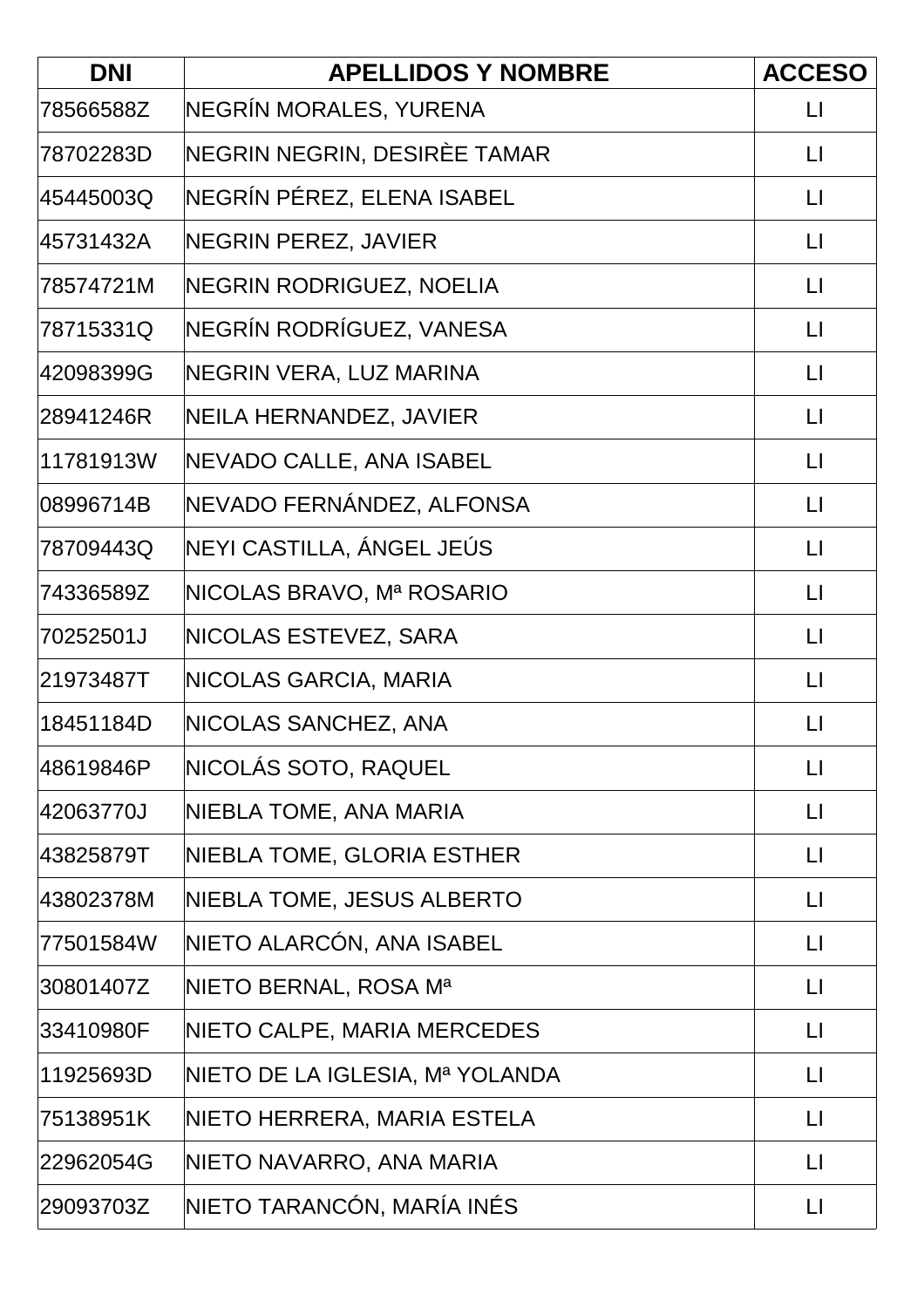| <b>DNI</b> | <b>APELLIDOS Y NOMBRE</b>               | <b>ACCESO</b>           |
|------------|-----------------------------------------|-------------------------|
| 03815145C  | NIEVES GARCÍA PANZANO, MARIA DE LA CRUZ | $\lfloor \rfloor$       |
| 49688471F  | NIÑO SILVA, LISETH ANDREA               | $\lfloor \cdot \rfloor$ |
| 20197607L  | NOBREGA GOMEZ, ANGELICA                 | $\lfloor \cdot \rfloor$ |
| 20218901S  | NOBREGA GOMEZ, PETRA                    | $\lfloor \rfloor$       |
| 78693277L  | NODA GARCIA, LIDIA ESTHER               | $\lfloor \rfloor$       |
| 54050625G  | NODA GUTIÉRREZ, TANIA                   | $\lfloor \cdot \rfloor$ |
| 78696950N  | NODA PRIETO, MARÍA LORENA               | $\lfloor \rfloor$       |
| 27468451B  | NOGUERA GIMENEZ, FRANCISCA              | $\lfloor \rfloor$       |
| 21439233J  | NOGUERA MANZANEQUE, MARIA JOSE          | $\lfloor \cdot \rfloor$ |
| 03116383K  | NOLASCO BLAZQUEZ, GLORIA                | $\mathsf{L}$            |
| 51086791L  | NONTOL HURTADO, JESUS ENRIQUE           | $\lfloor \rfloor$       |
| 50897516B  | NOREÑA MEJIA, ANGELA MARIA              | $\lfloor \cdot \rfloor$ |
| 52618742D  | NORIEGA MIGUEL, MARIA CONSUELO          | $\lfloor \cdot \rfloor$ |
| 16591330G  | <b>NORTE CILLA, ESTHER</b>              | $\lfloor \rfloor$       |
| 32835369V  | <b>NOUCHE REY, BEATRIZ</b>              | $\lfloor \rfloor$       |
| 05629904X  | NOVALBOS MUELA, CARMEN ERNESTINA        | $\lfloor \rfloor$       |
| 04155831F  | NOVILLO RUIZ, MARIA LUISA               | $\lfloor \rfloor$       |
| 76893054Y  | NOVOA IBAÑEZ, CONCEPCION                | $\mathsf{L}$            |
| 43823642V  | NOVOA MUNARRIZ, YAIZA                   | $\lfloor \cdot \rfloor$ |
| 44432901Y  | NUEVO BLANCO, MARIA MONTSERRAT          | $\lfloor \rfloor$       |
| 11763812W  | NUÑEZ ANTÓN, ROSA MARÍA                 | $\lfloor \rfloor$       |
| 11774037S  | NUÑEZ BREÑA, MARIA VICTORIA             | $\mathsf{L}$            |
| 43782437M  | NUÑEZ BRITO, MARIA DE LOS ANGELES       | $\Box$                  |
| 78708525H  | NÚÑEZ DEL PINO, JULIA                   | $\lfloor \rfloor$       |
| 42090696Y  | NUÑEZ DIAZ, MERCEDES                    | $\lfloor \rfloor$       |
| 45440140Y  | NUÑEZ GARCIA, MARIA MERCEDES            | $\lfloor \rfloor$       |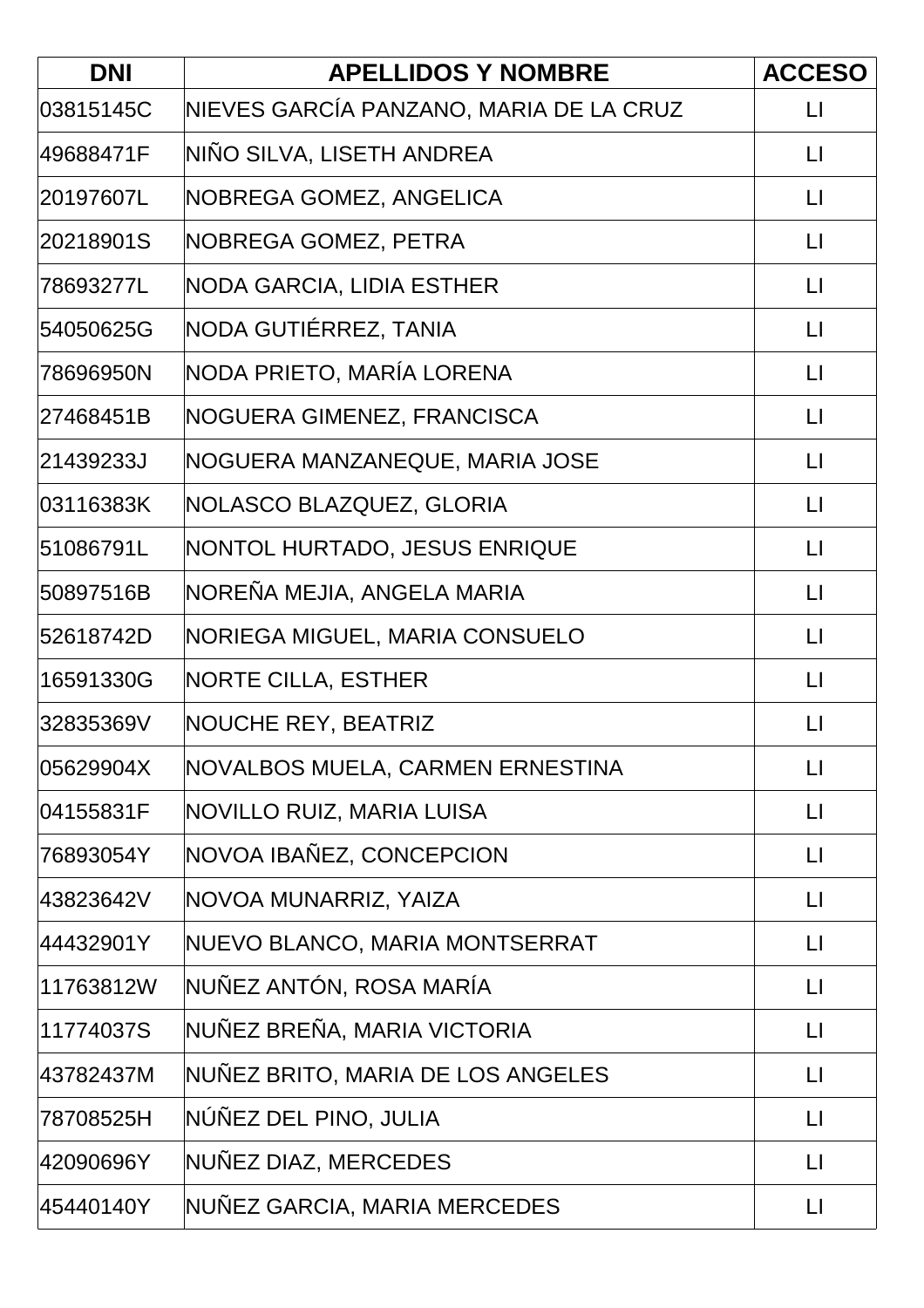| <b>DNI</b> | <b>APELLIDOS Y NOMBRE</b>        | <b>ACCESO</b>           |
|------------|----------------------------------|-------------------------|
| 43804115V  | NUÑEZ GORDILLO, INES MARIA       | $\lfloor \rfloor$       |
| 42062820Y  | NÚÑEZ MÉNDEZ, MARÍA ELENA        | $\lfloor \cdot \rfloor$ |
| 45442753C  | NUÑEZ MENDOZA, ANA MERCEDES      | LI                      |
| 09802278T  | NUÑEZ NICOLAS, SUSANA            | $\mathsf{L}\mathsf{I}$  |
| 43812309T  | NÚÑEZ PERDOMO, JUAN JONÁS        | $\lfloor \cdot \rfloor$ |
| 50204533H  | NÚÑEZ ROMERO, MARÍA DEL CARMEN   | $\lfloor \cdot \rfloor$ |
| 13908439V  | NUÑEZ SANCHEZ, JOSEFA            | $\lfloor \rfloor$       |
| 11400205W  | NUNEZ TEJADA, MARIA DOLORES      | $\lfloor \rfloor$       |
| 13910100E  | OBREGON FERNANDEZ, Mª LUISA      | $\lfloor \rfloor$       |
| 08946362Y  | OCAMPOS DE LA FUENTE, MATILDE    | $\lfloor \rfloor$       |
| 14560884K  | OCHOA ACHAVAL, MIREN IZASKUN     | $\lfloor \rfloor$       |
| 13093520B  | OJEDA CARRANZA, Mª LOURDES       | $\lfloor \rfloor$       |
| 71638227N  | OJEDA COLLOTO, GEMMA PATRICIA    | $\lfloor \cdot \rfloor$ |
| 10551165F  | OJEDA COLLOTO, MARIA DEL ROSARIO | $\lfloor \rfloor$       |
| 42085859E  | OJEDA HERNÁNDEZ, SEBASTIÁN       | $\lfloor \rfloor$       |
| 22662306S  | OJEDA UBEDA, MARIA DEL CARMEN    | $\lfloor \rfloor$       |
| 78642675V  | OLAIZOLA GONZALEZ, VANESSA LUCIA | $\lfloor \rfloor$       |
| 29098135F  | OLARTE MOLINERO, ANA MARIA       | $\mathsf{L}$            |
| 51097590P  | OLAVARRIETA INGUANZO, HINDIA     | $\lfloor \cdot \rfloor$ |
| 43374459R  | OLIVA DELGADO, ELENA             | $\lfloor \rfloor$       |
| 43820629V  | OLIVA DIAZ, MARIA RAQUEL         | $\lfloor \rfloor$       |
| 78640554N  | OLIVA MARTIN, VERONICA           | $\lfloor \rfloor$       |
| 43804023V  | OLIVA RAMIREZ, JOSE LUIS         | $\lfloor \cdot \rfloor$ |
| 43771382J  | OLIVA RAMOS, MARIA DEL CARMEN    | $\mathsf{L}\mathsf{I}$  |
| 45709633P  | OLIVA SANTANA, MERCEDES          | $\lfloor \rfloor$       |
| 43806394L  | OLIVA TORRES, NOELIA IRENE       | $\lfloor \rfloor$       |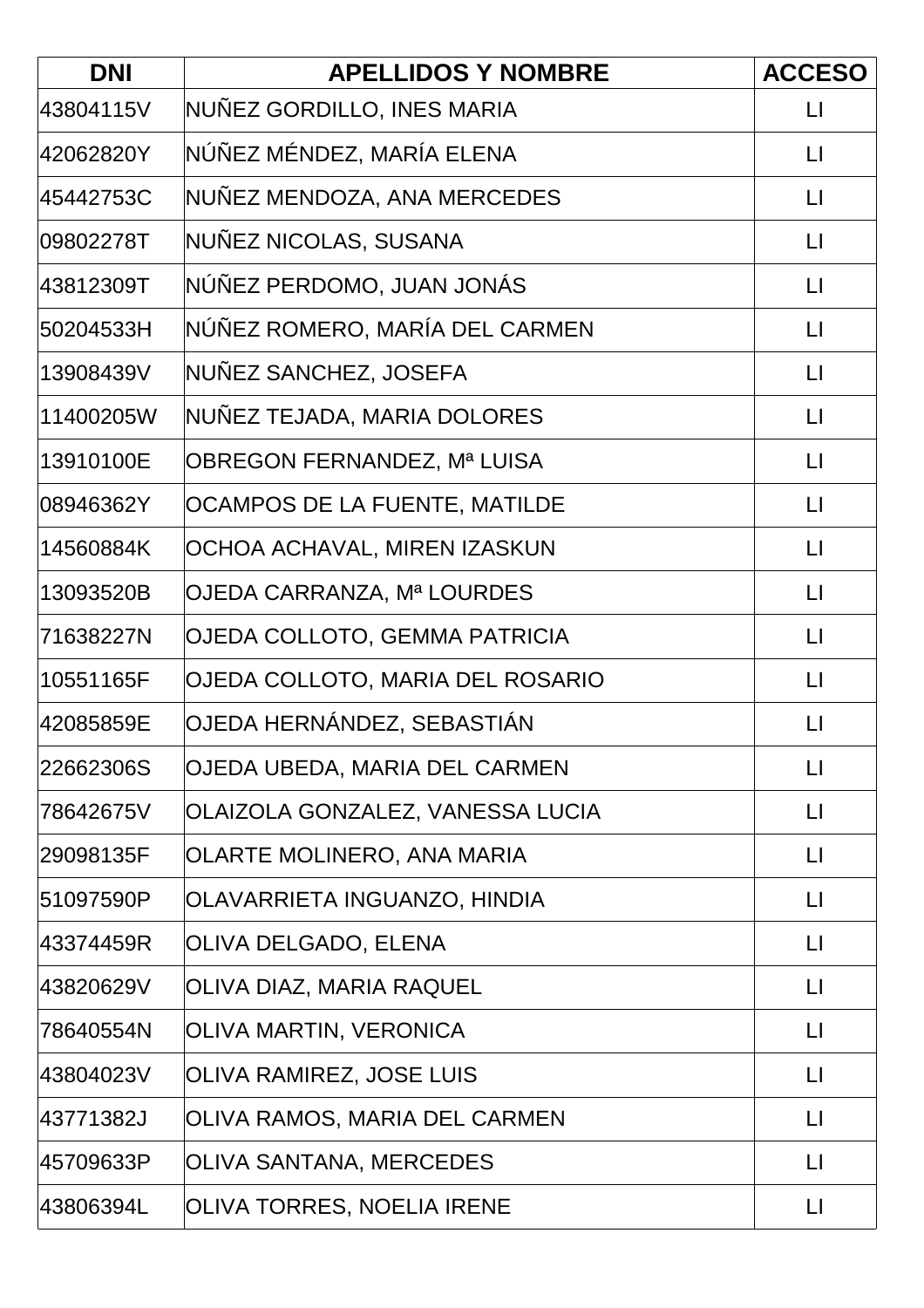| <b>DNI</b> | <b>APELLIDOS Y NOMBRE</b>          | <b>ACCESO</b>           |
|------------|------------------------------------|-------------------------|
| 33491627Q  | OLIVARES GUILABERT, JOSEFA         | $\Box$                  |
| 78630288G  | OLIVERO RAMÓN, DAVINIA             | $\lfloor \cdot \rfloor$ |
| 04215941H  | OLMEDO CACERES, ANA BELEN          | $\lfloor \rfloor$       |
| 45449127T  | OLMO HERNANDEZ, Mº CANDELARIA      | $\lfloor \cdot \rfloor$ |
| 27437122P  | <b>OLMOS GARCIA, PELIGROS</b>      | $\lfloor \rfloor$       |
| l09786252M | OMAÑA MIELGO, JOSE DIEGO           | $\lfloor \rfloor$       |
| 42067113K  | OÑATE GARCIA, MARIA DOLORES        | $\lfloor \rfloor$       |
| 05157546A  | OÑATE MOLINA, ROSA MARÍA           | $\lfloor \cdot \rfloor$ |
| 43371184S  | ORAMAS GONZALEZ, MARIA DEL MAR     | $\lfloor \rfloor$       |
| 43362861H  | ORAN TOLEDO, MARIA ARACELI         | $\Box$                  |
| 12389729C  | ORDAX VAZQUEZ, MARIA SONIA         | $\lfloor \cdot \rfloor$ |
| 20032248F  | <b>ORDINES MARTINEZ, PATRICIA</b>  | $\lfloor \rfloor$       |
| 31658370C  | ORDOÑEZ HERMOSO, AGUSTIN           | $\lfloor \rfloor$       |
| 14586809W  | ORDOZGOITI MARTINEZ, ANA TERESA    | $\mathsf{L}$            |
| 44503210G  | ORDUÑA RODRÍGUEZ, CARLOS MARIA     | $\mathsf{L}$            |
| 79089129H  | ORELLANA MACAS, EUGENIA PILAR      | $\lfloor \rfloor$       |
| 13771188F  | ORIA PÁRAMO, MARÍA ESPERANZA       | $\lfloor \rfloor$       |
| 16505197Y  | ORIVE MARIJUAN, Mª DEL CARMEN      | $\lfloor \rfloor$       |
| 18200166J  | ORMAECHEA CASADO, TERESA ARANZAZU  | $\lfloor \rfloor$       |
| 16518682J  | ORONOZ MORENO, MARIA PILAR         | $\lfloor \rfloor$       |
| 78611181X  | ORTA GONZÁLEZ, ANTONIA MARÍA       | $\mathsf{L}$            |
| 52822369V  | ORTA RODRÍGUEZ, MARÍA JESÚS        | $\lfloor \rfloor$       |
| 16573471Q  | <b>ORTE SCORZA, NIEVES</b>         | $\lfloor \rfloor$       |
| 78563635M  | ORTEGA ALEMAN, LIDIA ANDREA        | $\lfloor \rfloor$       |
| 07006618J  | ORTEGA ALMEDA, GENOVEVA CONCEPCIÓN | $\lfloor \rfloor$       |
| 52575065D  | ORTEGA CARPIO, FRANCISCO MANUEL    | $\mathsf{L}\mathsf{I}$  |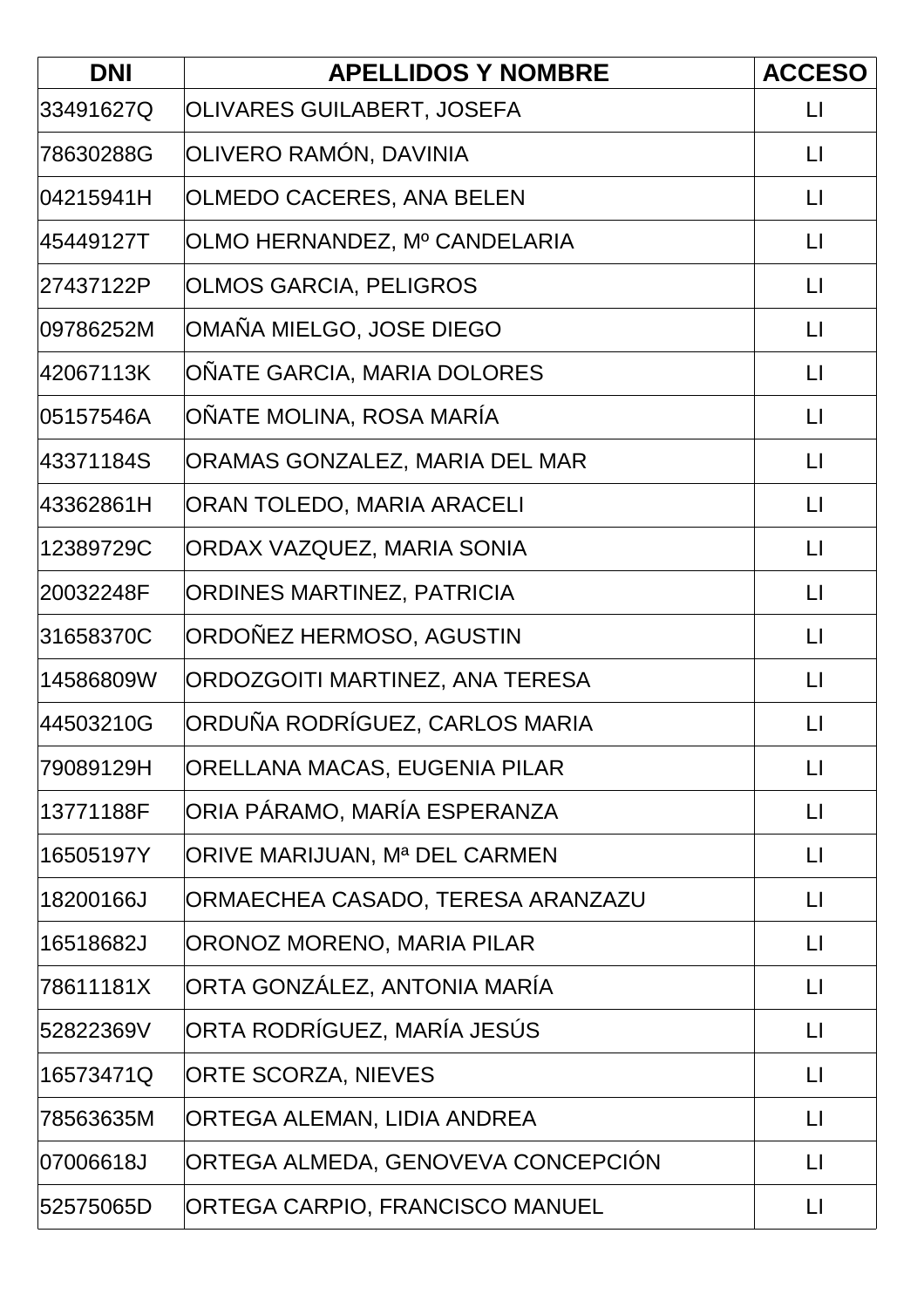| <b>DNI</b> | <b>APELLIDOS Y NOMBRE</b>        | <b>ACCESO</b>     |
|------------|----------------------------------|-------------------|
| 78715514S  | ORTEGA DELGADO, CHAXIRAXI        | $\lfloor \rfloor$ |
| 70251910C  | ORTEGA GARCÍA, AINOA             | $\mathsf{L}$      |
| 43790755C  | ORTEGA GOMEZ, OCTAVIO ANDRES     | $\mathsf{L}$      |
| 72986553D  | ORTEGA MARIN, CRISTINA           | $\lfloor \rfloor$ |
| 13146992P  | ORTEGA MARTÍNEZ, OLGA            | $\mathsf{L}$      |
| 43782352N  | ORTEGA MENDOZA, DOLORES CARMEN   | $\mathsf{L}$      |
| 26199384S  | ORTEGA MIÑARRO, AURORA           | $\lfloor \rfloor$ |
| 71763450T  | ORTEGA MORALES, SONIA MARIA      | $\mathsf{L}$      |
| 42844888M  | ORTEGA PERDOMO, ISABEL DEL PILAR | $\lfloor \rfloor$ |
| 43781163L  | ORTEGA RIVAS, FRANCISCO          | $\lfloor \rfloor$ |
| 52178368Q  | ORTEGA RODRIGUEZ, LAURA          | $\Box$            |
| 06554390B  | <b>ORTEGA SAEZ, MERCEDES</b>     | $\mathsf{L}$      |
| 52542912X  | <b>ORTIZ BEA, MARIANA</b>        | $\Box$            |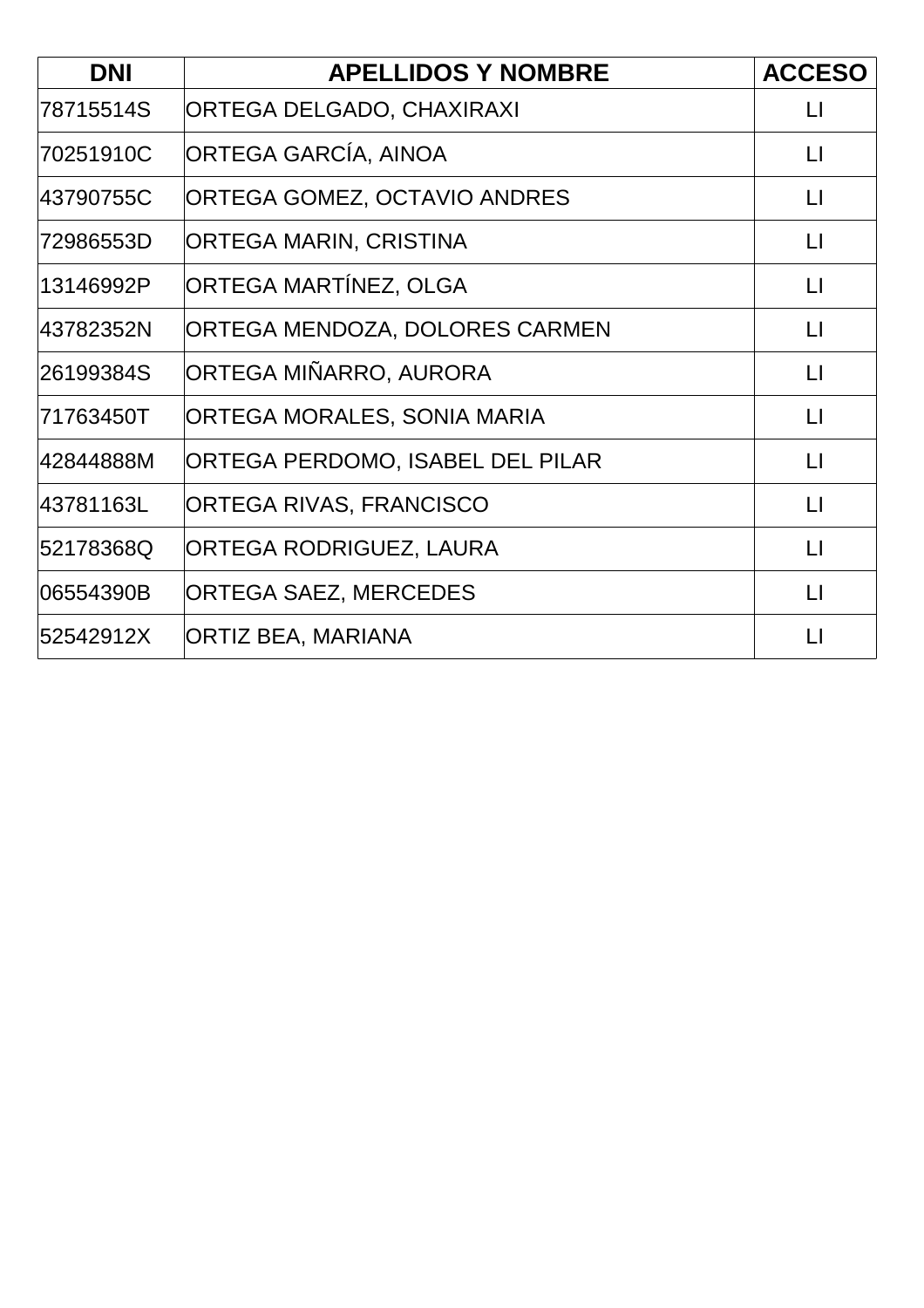# **AREA:** ROJO **SECTOR:** 5 **PUERTA:** B

| <b>DNI</b> | <b>APELLIDOS Y NOMBRE</b>            | <b>ACCESO</b>     |
|------------|--------------------------------------|-------------------|
| 12767171D  | ORTIZ CALZADA, NURIA                 | $\lfloor \rfloor$ |
| 44466473K  | <b>ORTIZ DOMINGUEZ, MIGUEL ANGEL</b> | $\Box$            |
| 20208888F  | ORTIZ GARCÉS, BEATRIZ                | $\lfloor \rfloor$ |
| 52822763C  | ORTIZ GONZALEZ, ANA MARIA            | $\mathsf{L}$      |
| 52751252Q  | ORTIZ MARTINEZ, ENCARNACIÓN          | $\Box$            |
| 16074961P  | <b>ORTIZ MODREGO, RAQUEL</b>         | $\lfloor \rfloor$ |
| 50062803Z  | <b>ORTIZ PIZARRO, DOLORES</b>        | $\lfloor \rfloor$ |
| 26049244L  | ORTIZ RUIZ, BEGOÑA                   | $\lfloor \rfloor$ |
| 44611082Y  | <b>ORTIZ RUIZ, PATRICIA</b>          | $\lfloor \rfloor$ |
| 52737936V  | ORTS CHACÓN, EVA                     | $\lfloor \rfloor$ |
| 23037749Y  | OSETE BAÑO, LOURDES                  | $\lfloor \rfloor$ |
| 23014512E  | OSETE BAÑOS, SERGIO                  | $\lfloor \rfloor$ |
| 78852535W  | OSORIO HERNANDEZ, JESICA             | $\mathsf{L}$      |
| 17219041E  | OTAL BIESA, Mª TERESA                | $\lfloor \rfloor$ |
| 18037373Z  | <b>OTAL LAFITA, NATALIA</b>          | $\mathsf{L}$      |
| 42939244S  | OTAZO GUANCHE, GENOVEVA              | $\mathsf{L}$      |
| 42070031H  | OTAZO HERNANDEZ, ELOISA MAGDALENA    | П                 |
| 77406286Q  | OTERO ARAGUNDE, ROSA MARÍA           | LI                |
| 76621491G  | OTERO LOPEZ, MARGARITA               | $\lfloor \rfloor$ |
| 30566453M  | OTERO MAESTRO, ICIAR                 | $\mathsf{L}$      |
| 52564377Q  | OTEROS LOPEZ, MARIA CATALINA         | $\mathsf{L}$      |
| 45982709M  | OUGHCHI IKHRACHANE, MOHAMED          | $\lfloor \rfloor$ |
| 15970224J  | OUJO OUJO, GEMMA                     | $\lfloor \rfloor$ |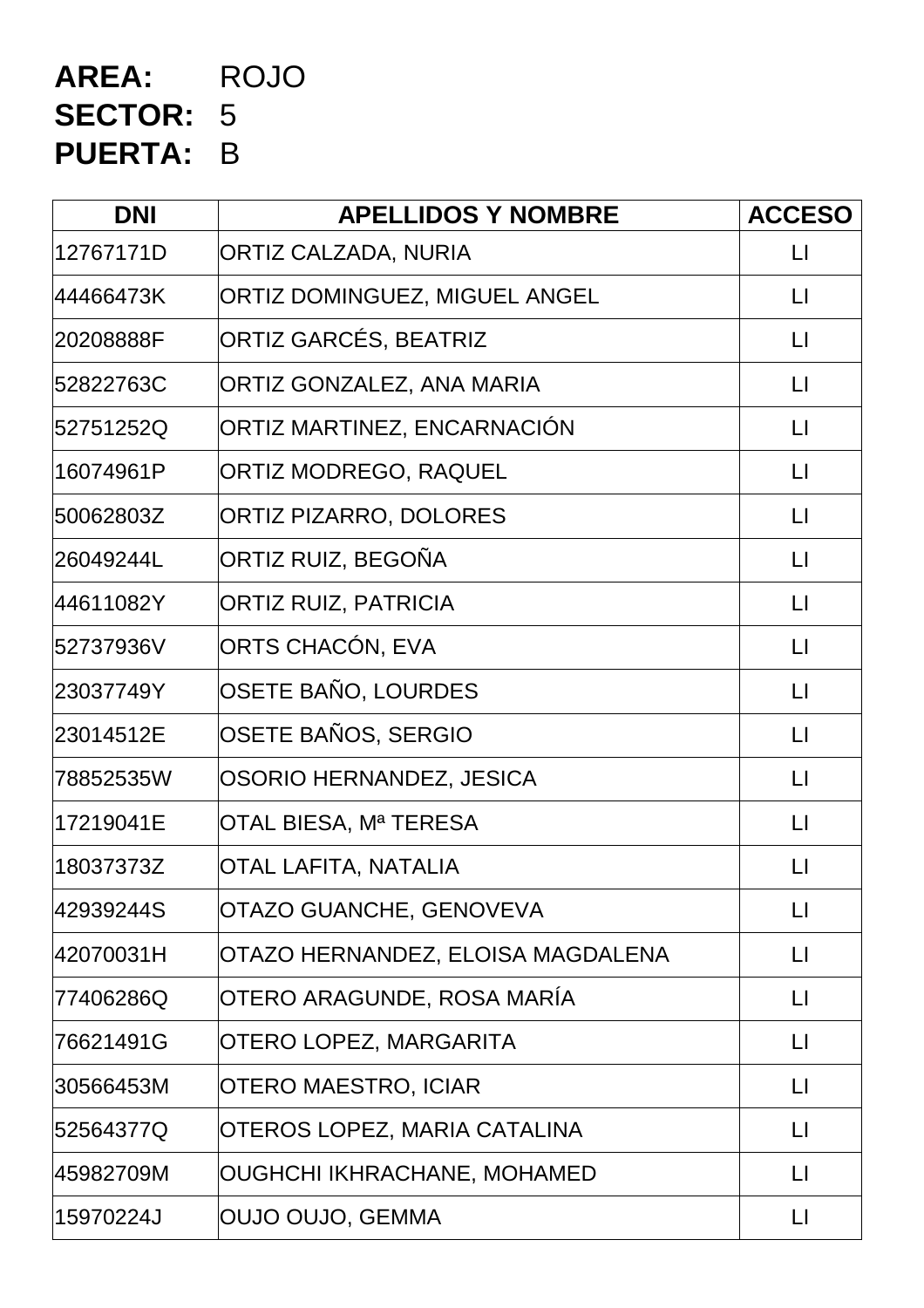| <b>DNI</b> | <b>APELLIDOS Y NOMBRE</b>             | <b>ACCESO</b>          |
|------------|---------------------------------------|------------------------|
| 43602877Y  | OVAL HERNANDEZ, MARIA DEL CARMEN      | $\mathsf{L}$           |
| 45705186T  | OVAL MARTIN, MARIA DEL CRISTO         | $\lfloor \rfloor$      |
| 78556301P  | OVAL RODRIGUEZ, ISRAEL                | $\mathsf{L}$           |
| 44430711R  | OVALLE YEBRA, ANA BELEN               | $\lfloor \rfloor$      |
| 04147916G  | OVEJERO SÁNCHEZ, ASCENSIÓN            | $\lfloor \rfloor$      |
| 78608432K  | PACHECO GARCIA, FATIMA CANDELARIA     | $\mathsf{L}$           |
| 78626654G  | PACHECO GONZÁLEZ, NOEMÍ               | $\Box$                 |
| 78672739C  | PACHECO MARTÍN, MARÍA JOSÉ            | $\lfloor \rfloor$      |
| 76931752H  | PACHECO OITAVEN, LUCIA                | $\lfloor \rfloor$      |
| 34638213Y  | PACHECO PENA, NATALIA                 | $\lfloor \rfloor$      |
| 43811438A  | PACHECO SANTOS, MARIA SOLEDAD         | $\lfloor \rfloor$      |
| 78570395A  | PADILLA BARROSO, MARÍA YAIZA          | $\lfloor \rfloor$      |
| 43817350G  | PADILLA CABRERA, MARÍA DE LOS ÁNGELES | $\lfloor \rfloor$      |
| 78671571W  | PADILLA CORREA, ANGELA                | $\lfloor \rfloor$      |
| 42061635V  | PADILLA CORREA, MARÍA JESÚS           | $\lfloor \rfloor$      |
| 78400406F  | PADILLA CUBAS, RITA CAROLINA          | $\lfloor \rfloor$      |
| 45442082Q  | PADILLA EXPÓSITO, Mª NIEVES           | $\Box$                 |
| 04190922T  | PADILLA GONZÁLEZ, DIEGO               | $\lfloor \rfloor$      |
| 78612707H  | PADILLA GONZALEZ, MARIA JUSTINA       | $\Box$                 |
| 43808146T  | PADILLA GONZÀLEZ, NOEMI DOLORES       | $\lfloor \rfloor$      |
| 78619039W  | PADILLA GUTIERREZ, NATALIA VANESA     | $\lfloor \rfloor$      |
| 78715625B  | PADILLA HERNANDEZ, MARIA GWENDOLYNE   | $\lfloor \rfloor$      |
| 78636717Q  | PADILLA LÓPEZ, LAURA                  | $\lfloor \rfloor$      |
| 78635104J  | PADILLA MESA, CANDELARIA              | $\mathsf{L}\mathsf{I}$ |
| 78856315X  | PADILLA PAZ, MONTSERRAT               | $\lfloor \rfloor$      |
| 43821444G  | PADILLA REYES, CARMEN BEATRIZ         | $\lfloor \rfloor$      |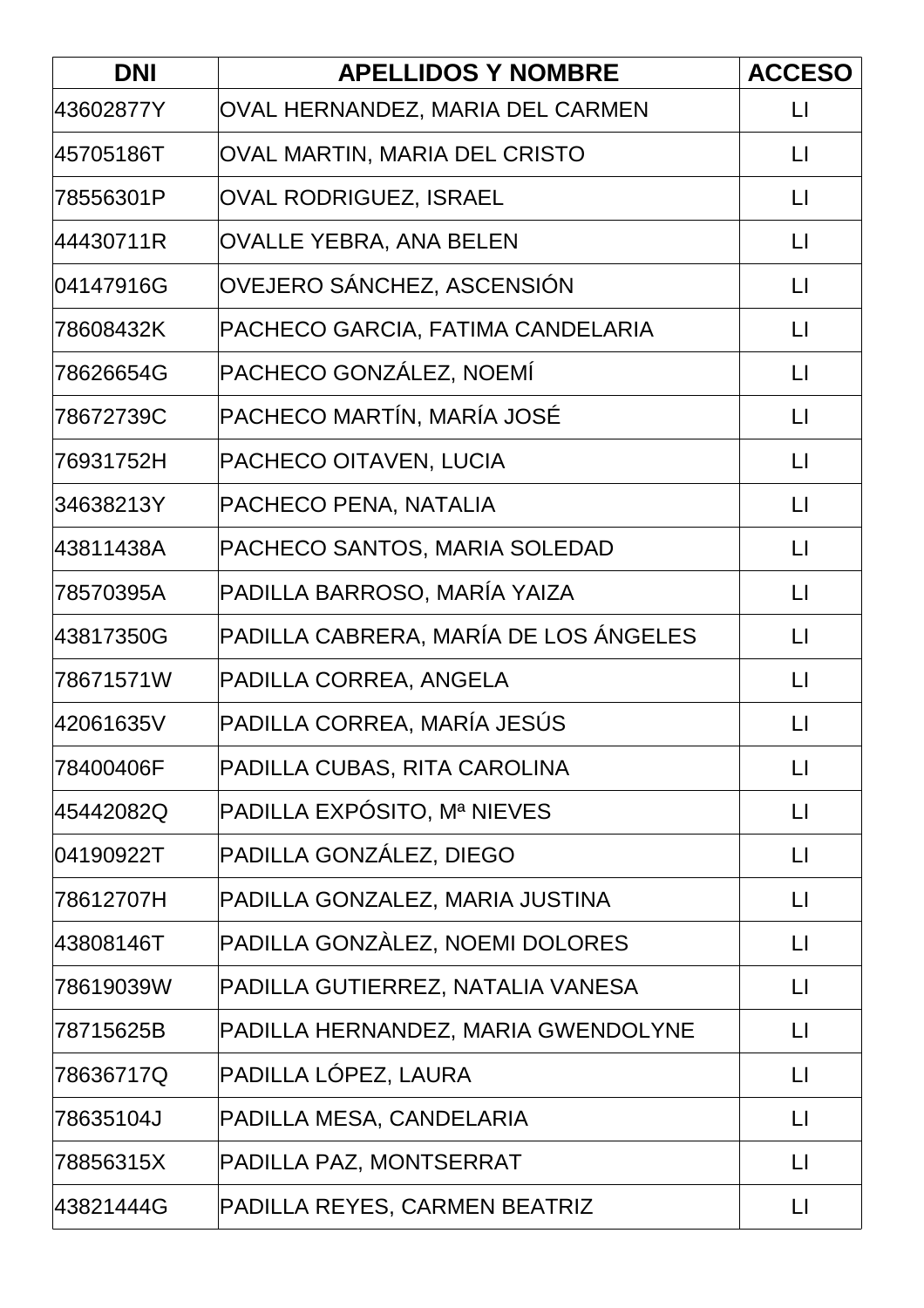| <b>DNI</b> | <b>APELLIDOS Y NOMBRE</b>           | <b>ACCESO</b>          |
|------------|-------------------------------------|------------------------|
| 26189832P  | PADILLA SANCHEZ, FRANCISCA DOLORES  | $\mathsf{L}$           |
| 43784764D  | PADILLA TORRES, MÓNICA DE JESÚS     | $\lfloor \rfloor$      |
| 76995527Z  | PADIN OTERO, Mª JOSE                | $\mathsf{L}$           |
| 78622734V  | PADRÓN ALONSO, OMAIRA               | $\lfloor \rfloor$      |
| 43808932G  | PADRÓN ALVAREZ, BEATRIZ             | $\lfloor \rfloor$      |
| 43786748S  | PADRON HERNANDEZ, ALVARO JESUS      | $\Box$                 |
| 43808156X  | PADRON HERNANDEZ, JOSE DANIEL       | $\lfloor \rfloor$      |
| 45446295C  | PADRON HERNANDEZ, MARIA FATIMA      | $\mathsf{L}$           |
| 78715603N  | PADRON HERRERA, PATRICIA CANDELARIA | $\mathsf{L}$           |
| 78672184V  | PADRÓN JORGE, ANA BELÉN             | $\lfloor \rfloor$      |
| 78723438G  | PADRÓN LÓPEZ, MARÍA VERÓNICA        | $\lfloor \rfloor$      |
| 43792825C  | PADRON MARTIN, MARIBEL              | $\lfloor \rfloor$      |
| 45444328P  | PADRON PEÑA, MANUEL FRANCISCO       | $\lfloor \rfloor$      |
| 44466803Y  | PADRON PEREZ, ROCIO                 | $\lfloor \rfloor$      |
| 42086183R  | PADRÓN RAMOS, CLARA                 | $\lfloor \rfloor$      |
| 78699678A  | PADRON RODRIGUEZ, AARON             | $\lfloor \rfloor$      |
| 43794061Z  | PADRON RODRIGUEZ, ANA VERONICA      | $\Box$                 |
| 78852152X  | PADRON RODRIGUEZ, ARITARIME         | $\Box$                 |
| 78699677W  | PADRON RODRIGUEZ, ISAAC             | $\Box$                 |
| 43791544G  | PADRON RODRIGUEZ, ISABEL JUANA      | $\lfloor \rfloor$      |
| 78574672W  | PADRON RODRIGUEZ, YAIZA             | $\mathsf{L}$           |
| 78707492C  | PADRÓN SANTOS, ANA BELÉN            | $\mathsf{L}$           |
| 54050653D  | PAGÈS DOMÍNGUEZ, MARIA CANDELARIA   | $\lfloor \rfloor$      |
| 43358369B  | PAGES MARICHAL, PEDRO JUAN          | $\mathsf{L}\mathsf{I}$ |
| 43789810H  | PAGES MORENO, MANUEL                | $\lfloor \rfloor$      |
| X5124923V  | PAIS COLMAN, GINA PAOLA             | $\lfloor \rfloor$      |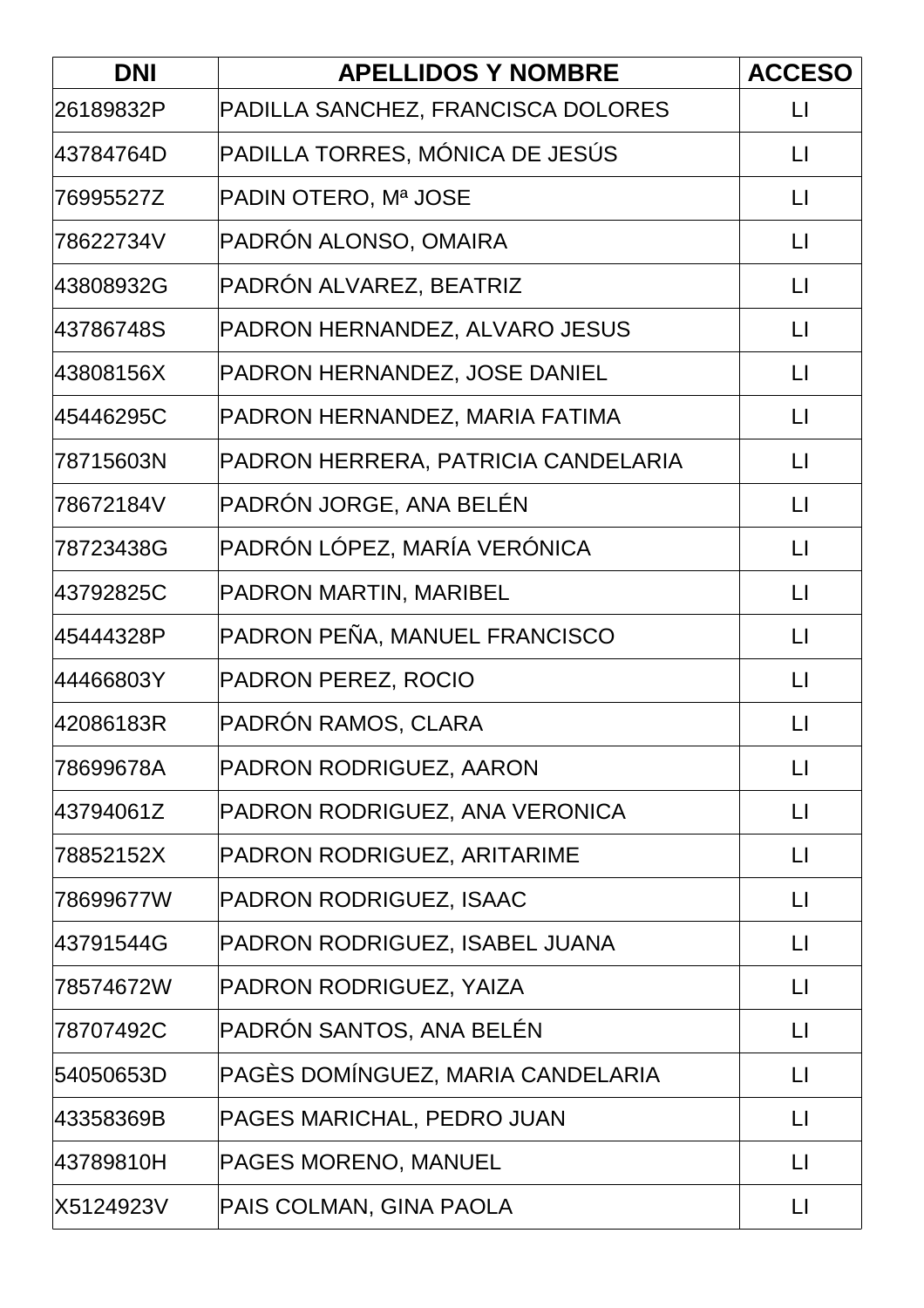| <b>DNI</b> | <b>APELLIDOS Y NOMBRE</b>       | <b>ACCESO</b>          |
|------------|---------------------------------|------------------------|
| 53574453R  | PAJUELO FERNANDEZ, ARANCHA      | $\mathsf{L}$           |
| 79062920Y  | PAJUELO QUINTANA, MARINA        | $\lfloor \rfloor$      |
| 03911542R  | PALACIOS CABAÑAS, TERESA        | $\mathsf{L}$           |
| 43775889N  | PALACIOS ESPINEL, CARMEN NIEVE  | $\lfloor \rfloor$      |
| 52095275E  | PALACIOS GIGORRO, PILAR         | $\lfloor \rfloor$      |
| 04551305L  | PALACIOS MORENO, PALOMA         | $\mathsf{L}$           |
| 76946206M  | PALACIOS PEREZ, BLANCA ESTHER   | $\lfloor \rfloor$      |
| 27465326Z  | PALAZON DIAZ, FRANCISCA JOSEFA  | $\lfloor \rfloor$      |
| 52814785T  | PALAZON FERNANDEZ, CONSUELO     | $\lfloor \rfloor$      |
| 74328985T  | PALAZON LOPEZ, BIENVENIDA       | $\mathsf{L}$           |
| 13704234Y  | PALAZUELOS RODRIGUEZ, LUCIA     | $\lfloor \rfloor$      |
| 78408613A  | PALENZUELA AFONSO, MARIA JOSE   | $\lfloor \rfloor$      |
| 78647878E  | PALENZUELA BAUTE, CARMEN NAYARA | $\mathsf{L}$           |
| 78723159R  | PALENZUELA NEGRIN, CRISTINA     | <b>RD</b>              |
| 71506952K  | PALLA SIERRA, CRISTINA          | $\mathsf{L}$           |
| 11955724W  | PALLARÉS MARTIN, MARÍA LUISA    | $\lfloor \rfloor$      |
| 54057312K  | PALMERO PEREZ, JAEL MARIA       | $\lfloor \rfloor$      |
| 42050431Z  | PALMERO PLASENCIA, MARÍA ROSA   | $\lfloor \rfloor$      |
| 78714675G  | PALMES PERDOMO, CRISTINA        | $\mathsf{L}$           |
| 78703811L  | PALMES PERDOMO, NAUZET          | $\lfloor \rfloor$      |
| 78604171S  | PALMES SIVERIO, JUANA ROSA      | $\lfloor \rfloor$      |
| 42061948P  | PALMES VIERA, MARIA ELENA       | $\lfloor \rfloor$      |
| 50948037R  | PALOMA CASTRO, ISABEL CRISTINA  | $\mathsf{L}$           |
| 71286513Z  | PALOMAR GAYUBO, PATRICIA        | $\mathsf{L}\mathsf{I}$ |
| 44156615L  | PALOMARES LIZARRAGA, FRANCISCA  | $\mathsf{L}$           |
| 79307576B  | PALOMARES MORRON, CECILIA       | $\lfloor \rfloor$      |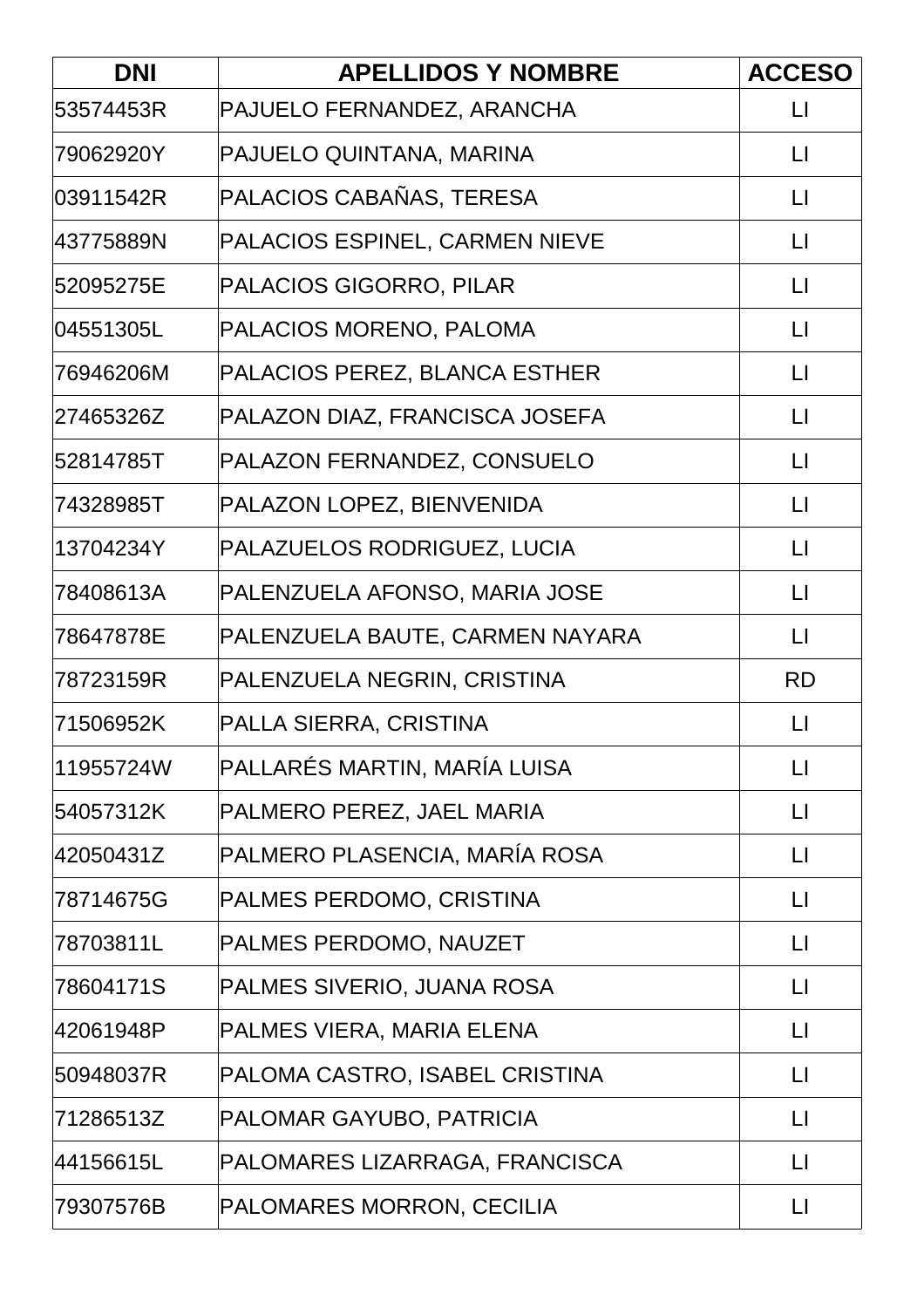| <b>DNI</b> | <b>APELLIDOS Y NOMBRE</b>             | <b>ACCESO</b>          |
|------------|---------------------------------------|------------------------|
| 52813196K  | PALOMARES ONDOÑO, ANTONIO             | $\Box$                 |
| 42067131Q  | PALOMINO PERDOMO, JUAN                | $\mathsf{L}$           |
| 03896519C  | PALOMO ALONSO, MIRIAN                 | $\mathsf{L}$           |
| 44844830M  | PAMPÍN MELLA, MARÍA JOSÉ              | $\lfloor \rfloor$      |
| 12730768S  | PANIAGUA ENCINAS, MARIA DEL MAR       | $\lfloor \rfloor$      |
| 76010247P  | PANIAGUA MARTIN, MARIA DE LA PAZ      | $\Box$                 |
| 03889314Z  | PANIAGUA YAÑEZ-SEDEÑO, ALICIA         | $\lfloor \rfloor$      |
| 48477112N  | PANTOJA ARCOS, BELEN                  | $\lfloor \rfloor$      |
| 25195150F  | PARALLUELO ABUELO, TAMARA             | $\lfloor \rfloor$      |
| 71770725F  | PARDAL MARTINEZ, PEDRO                | $\mathsf{L}$           |
| 22430359T  | PARDO ESCRIBANO, M.CARMEN ELENA       | $\lfloor \rfloor$      |
| 32824522A  | PARDO VIDAL, Mª ISABEL                | $\lfloor \rfloor$      |
| 22468495W  | PARRA BAÑOS, MARIA DOLORES            | $\lfloor \rfloor$      |
| 43798391C  | PARRA TEJERA, GRACIELA ADELA          | $\lfloor \rfloor$      |
| 45449209J  | PARRADO ALVAREZ, Mª EMILIA            | П                      |
| 78856068Q  | PARRADO HERNANDEZ, ESTEFANIA          | $\mathsf{L}\mathsf{I}$ |
| 71427432N  | PASCUAL ALVAREZ, Mª ALMUDENA          | $\lfloor \rfloor$      |
| 42067572C  | PASCUAL BRITO, CARMEN PILAR           | $\lfloor \rfloor$      |
| 43807771Q  | PASCUAL DE RIQUELME OGALLA, PALOMA    | $\mathsf{L}$           |
| 78728243W  | PASCUAL FUENTES, ANA YAZMINA          | $\mathsf{L}$           |
| 17747644Q  | PASCUAL GALVE, MIRIAM                 | $\lfloor \rfloor$      |
| 25154322G  | PASCUAL LORRIO, ROSA                  | $\mathsf{L}$           |
| 25133294K  | PASCUALENA MARTINICORENA, MARIA JESUS | $\lfloor \rfloor$      |
| 11731311T  | PASTOR FERNANDEZ, MARIA DEL CARMEN    | $\lfloor \rfloor$      |
| 20441807M  | PASTOR GARCIA, MARIA ESTHER           | $\mathsf{L}$           |
| 20421478P  | <b>PASTOR MARIN, ISABEL</b>           | $\lfloor \rfloor$      |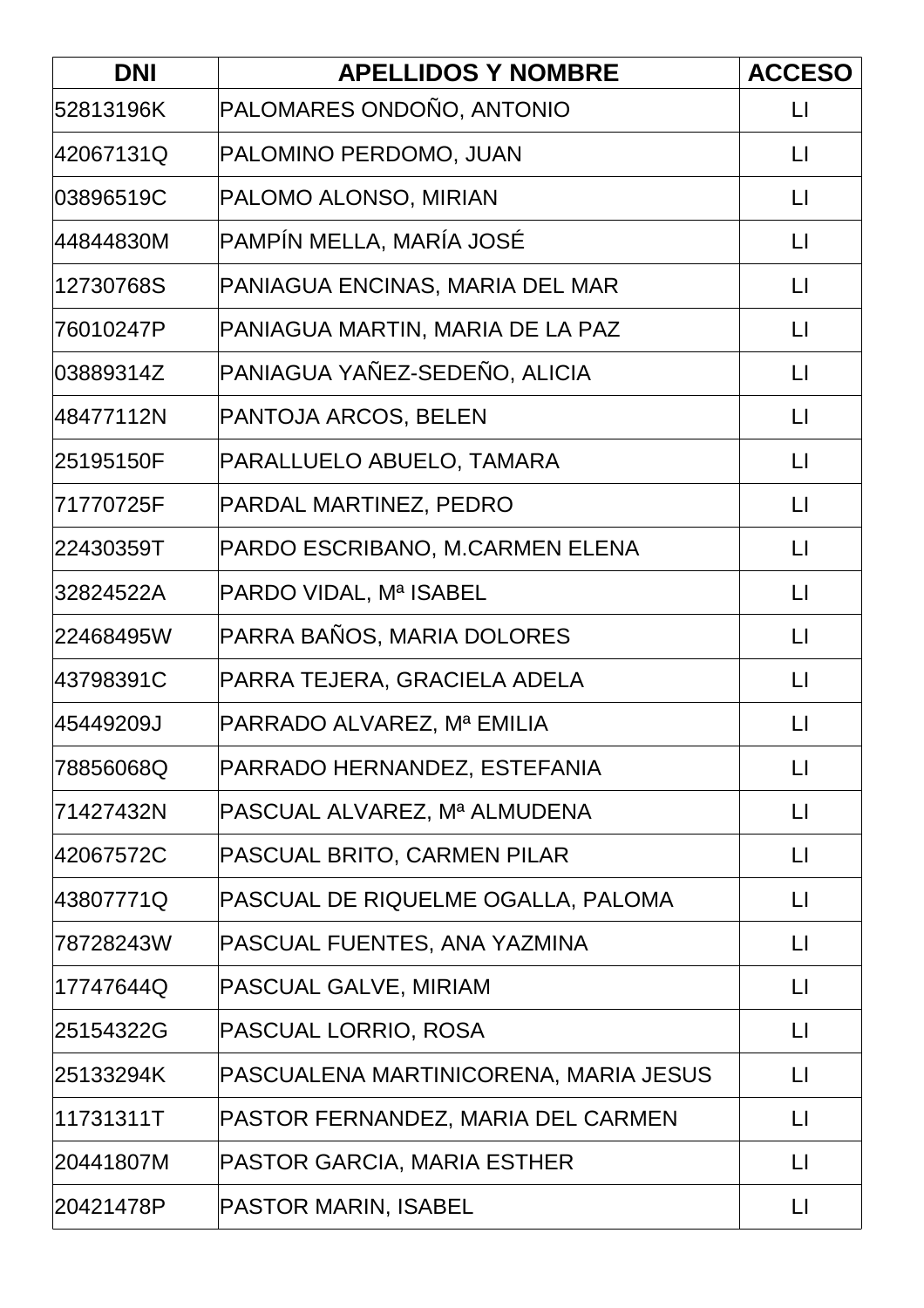| <b>DNI</b> | <b>APELLIDOS Y NOMBRE</b>         | <b>ACCESO</b>     |
|------------|-----------------------------------|-------------------|
| 44377364Z  | PASTOR RESTA, ESPERANZA PILAR     | $\lfloor \rfloor$ |
| 05623065W  | PASTRANA MAROTO, JOSEFA           | $\lfloor \rfloor$ |
| 71938992Y  | PASTRANA REDONDO, MIRIAN          | $\mathsf{L}$      |
| 54061323F  | PATEIRO QUEVEDO, MILAGROS BEATRIZ | $\lfloor \rfloor$ |
| 26747669A  | PATERNA SERRANO, LORENA           | $\lfloor \rfloor$ |
| 29185680Z  | PAULISTA BONETE, MARIA ELISABETH  | $\mathsf{L}$      |
| 12774384T  | PAUNERO GONZALEZ, ANDRES ANGEL    | $\lfloor \rfloor$ |
| 05906164V  | PAVON DURAN, PAULA                | $\mathsf{L}$      |
| 34928621Q  | PAZ COUTO, MARIA DEL CARMEN       | $\lfloor \rfloor$ |
| 71163912A  | PAZ DIMAS, SILVIA                 | $\mathsf{L}$      |
| 33551277G  | PAZ ESPIÑEIRA, LARA               | $\lfloor \rfloor$ |
| 33318966Q  | PAZ FLORES, JOSEFINA              | $\lfloor \rfloor$ |
| 52936630Z  | PAZ GARCIA, OLALLA                | $\lfloor \rfloor$ |
| 35323576S  | PAZ MARTINEZ, MARIA JESUS         | $\mathsf{L}$      |
| 76716931V  | PAZ PAZ, INMACULADA               | $\mathsf{L}$      |
| 44656799E  | PAZ RAMOS, BORJA                  | $\mathsf{L}$      |
| 52934265H  | PAZ SANLES, ANGELA MARIA          | $\lfloor \rfloor$ |
| 36177000R  | PAZO CASTRO, TERESA               | LI                |
| 32687131Z  | PAZO PENEDO, MARÍA                | П                 |
| 77011050N  | PAZOS CALVAR, PAULA               | $\mathsf{L}$      |
| 44485548Y  | PEDRAYO ALVAREZ, NOEMI            | $\mathsf{L}$      |
| 48519770M  | PEDREÑO RIQUELME, Mª DEL CARMEN   | $\mathsf{L}$      |
| 22992276G  | PEDROSA ORTEGA, SAGRARIO          | $\mathsf{L}$      |
| 21670534A  | PEIDRO VAELLO, RUTH               | $\lfloor \rfloor$ |
| 23248560E  | PEINADO VILAR, MARIA PILAR        | LI                |
| 79100292A  | PEIRÓ MARTÍNEZ, ROSARIO DE PAULA  | $\mathsf{L}$      |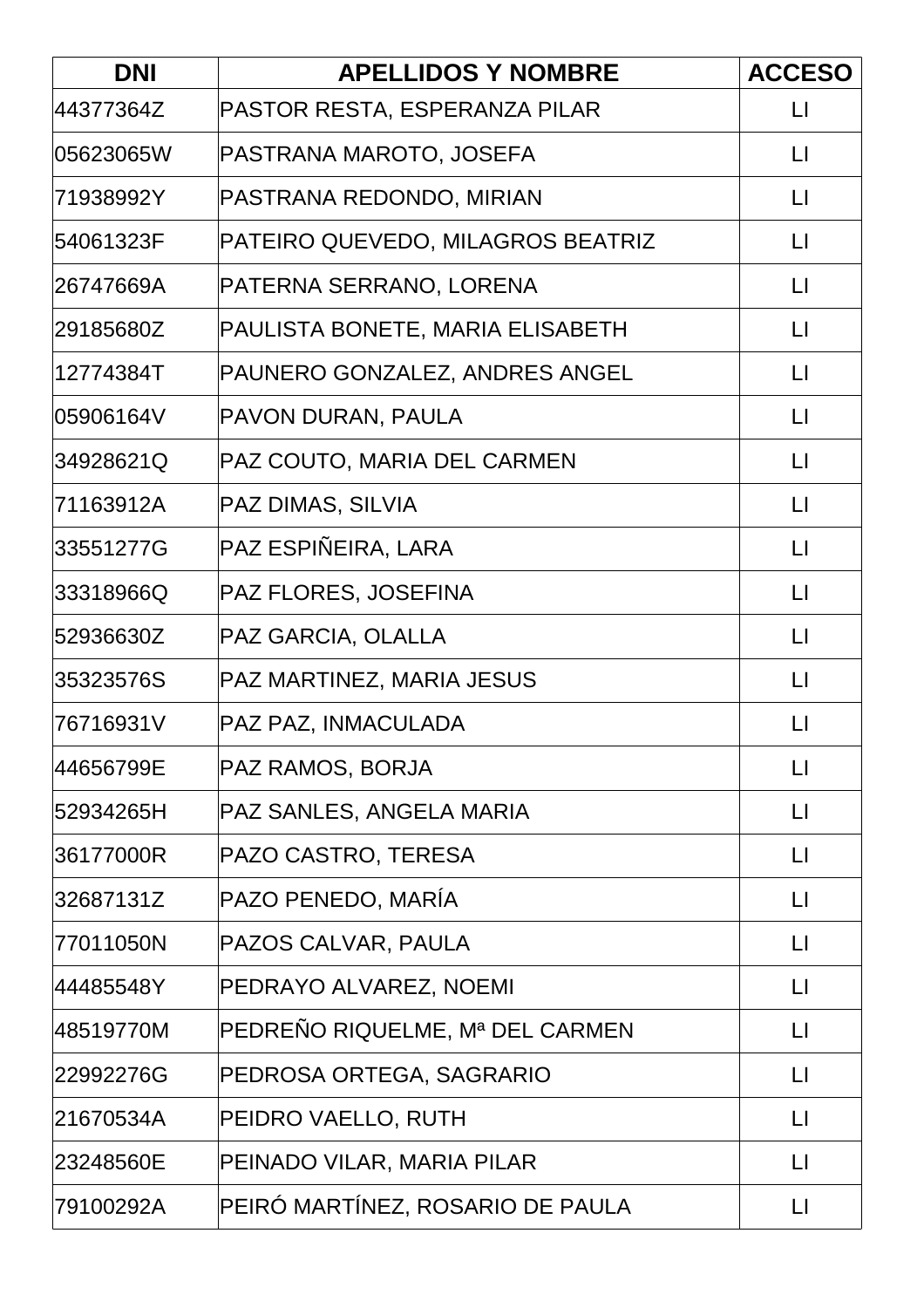| <b>DNI</b> | <b>APELLIDOS Y NOMBRE</b>         | <b>ACCESO</b>     |
|------------|-----------------------------------|-------------------|
| 13933785V  | PELAYO LAGUILLO, CLARA EUGENIA    | $\mathsf{L}$      |
| 12752201N  | PELAYO PEREZ, FELISA              | $\mathsf{L}$      |
| 34806604Z  | PELEGRIN PARDO, FRANCISCO JOSE    | $\Box$            |
| 23278054F  | PELEGRIN TUDELA, ROSA MARIA       | $\mathsf{L}$      |
| 27429441D  | PELLICER NICOLÁS, MARIA FUENSANTA | $\lfloor \rfloor$ |
| 13748342T  | PELLÓN RUBIO, VISITACIÓN          | $\mathsf{L}$      |
| 53114871M  | PENA CORDEIRO, OMARA              | $\lfloor \rfloor$ |
| 36030800N  | PENA PEREZ, DOLORES               | $\mathsf{L}$      |
| 32696007N  | PENABAD REGO, PAULA               | $\Box$            |
| 52714267S  | PENADES REVERT, JOSE ENRIQUE      | $\mathsf{L}$      |
| 52770075W  | PEÑA ABELLAN, MARÍA DE LAS CORTES | $\mathsf{L}$      |
| 42032337K  | PEÑA ACOSTA, ANA ROSA             | $\mathsf{L}$      |
| 23786659J  | PEÑA ACOSTA, Mª ENCARNACION       | $\mathsf{L}$      |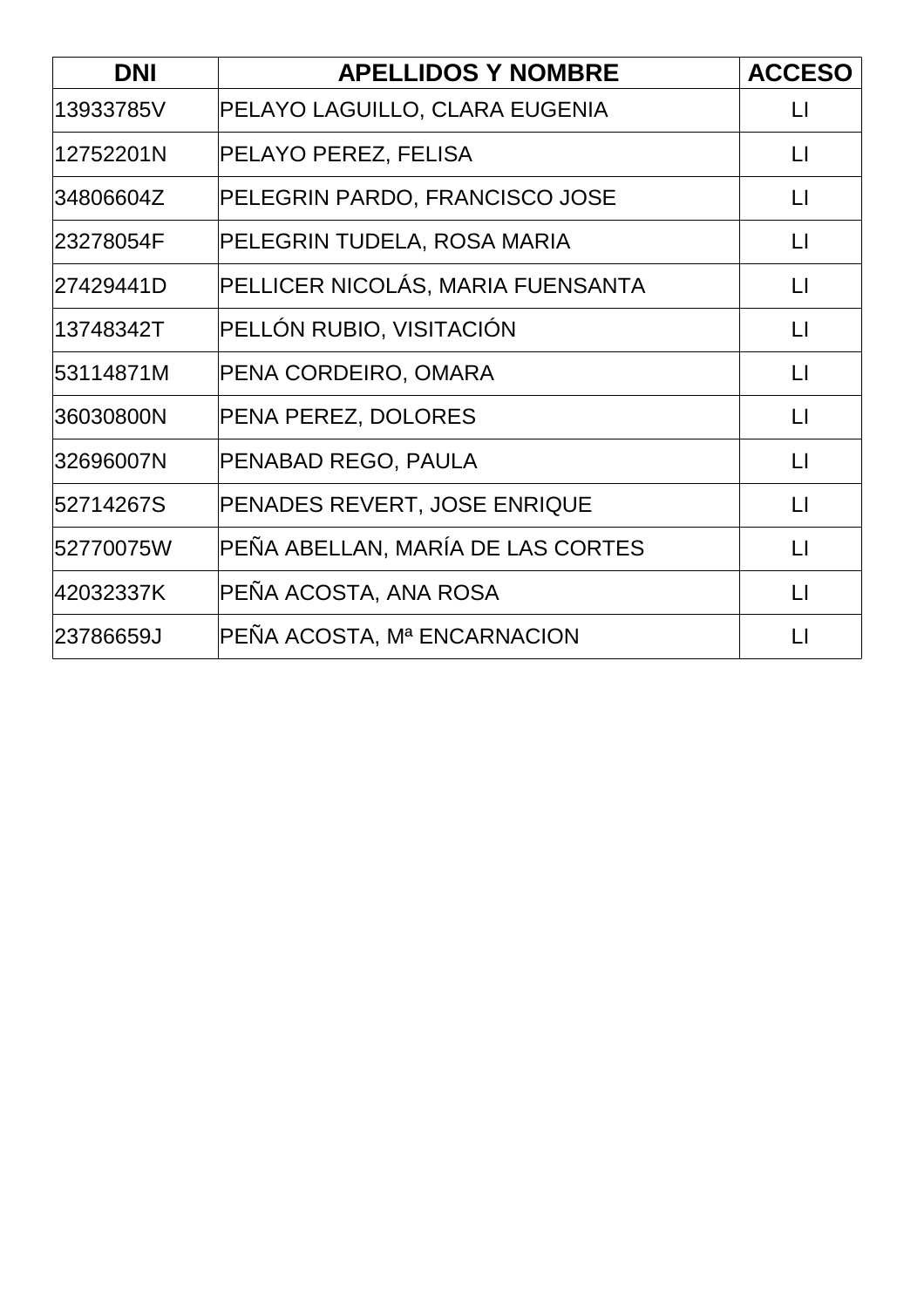# **AREA:** ROJO **SECTOR:** 6 **PUERTA:** A

| <b>DNI</b> | <b>APELLIDOS Y NOMBRE</b>         | <b>ACCESO</b>           |
|------------|-----------------------------------|-------------------------|
| 45446910Z  | PEÑA AFONSO, MARIA DEL CARMEN     | $\Box$                  |
| 78698518Q  | PEÑA ALVAREZ, ELENA               | $\Box$                  |
| 45442424J  | PEÑA BAUTE, Mª LOURDES            | <b>RD</b>               |
| 45440519V  | PEÑA DELGADO, MATILDE             | $\mathsf{L}$            |
| 42041010T  | PEÑA GONZALEZ, ANA EUGENIA BEGOÑA | $\lfloor \rfloor$       |
| X7464145R  | PEÑA HERNANDEZ, ANAIS AURORA      | $\mathsf{L}$            |
| 78564544V  | PEÑA NEGRIN, EMILIO JOSE          | $\lfloor \rfloor$       |
| 03118428L  | PEÑA PEÑA, NATALIA                | $\lfloor \rfloor$       |
| 25427279C  | PEÑA ZABORRAS, MARIA DEL MAR      | $\lfloor \rfloor$       |
| 54109652J  | PEÑAFIEL YANEZ, GLADYS MARGOTH    | $\lfloor \rfloor$       |
| 74374138G  | PERAL GILABERT, JOSÉ ABRAHAM      | $\lfloor \rfloor$       |
| 53472632R  | PERALTA MENDEZ, JAIME             | $\lfloor \rfloor$       |
| 42067006Y  | PERAZA CASTILLA, MARÍA REYES      | $\lfloor \cdot \rfloor$ |
| 43620431B  | PERAZA CASTRO, MARÍA DEL PILAR    | $\lfloor \cdot \rfloor$ |
| 78729226L  | PERAZA LEÓN, BEATRIZ              | $\mathsf{L}$            |
| 43787027H  | PERAZA LOPEZ, LOURDES             | $\mathsf{L}\mathsf{I}$  |
| 45527739K  | PERAZA REYES, CARMEN DOLORES      | $\sqcup$                |
| 78635691W  | PERDOMO CABRERA, MARÍA MILEIBY    | $\mathsf{L}$            |
| 78710098G  | PERDOMO FERRER, ISABEL YAIZA      | П                       |
| 78699448A  | PERDOMO GONZALEZ, MARIA VANESA    | $\sqcup$                |
| 43606551T  | PERDOMO HERRERA, Mª CONCEPCION    | $\mathsf{L}$            |
| 43801089G  | PERDOMO IZQUIERDO, MONICA ESTHER  | $\Box$                  |
| 45440759G  | PERDOMO LEÒN, CARMEN DOLORES      | $\sqcup$                |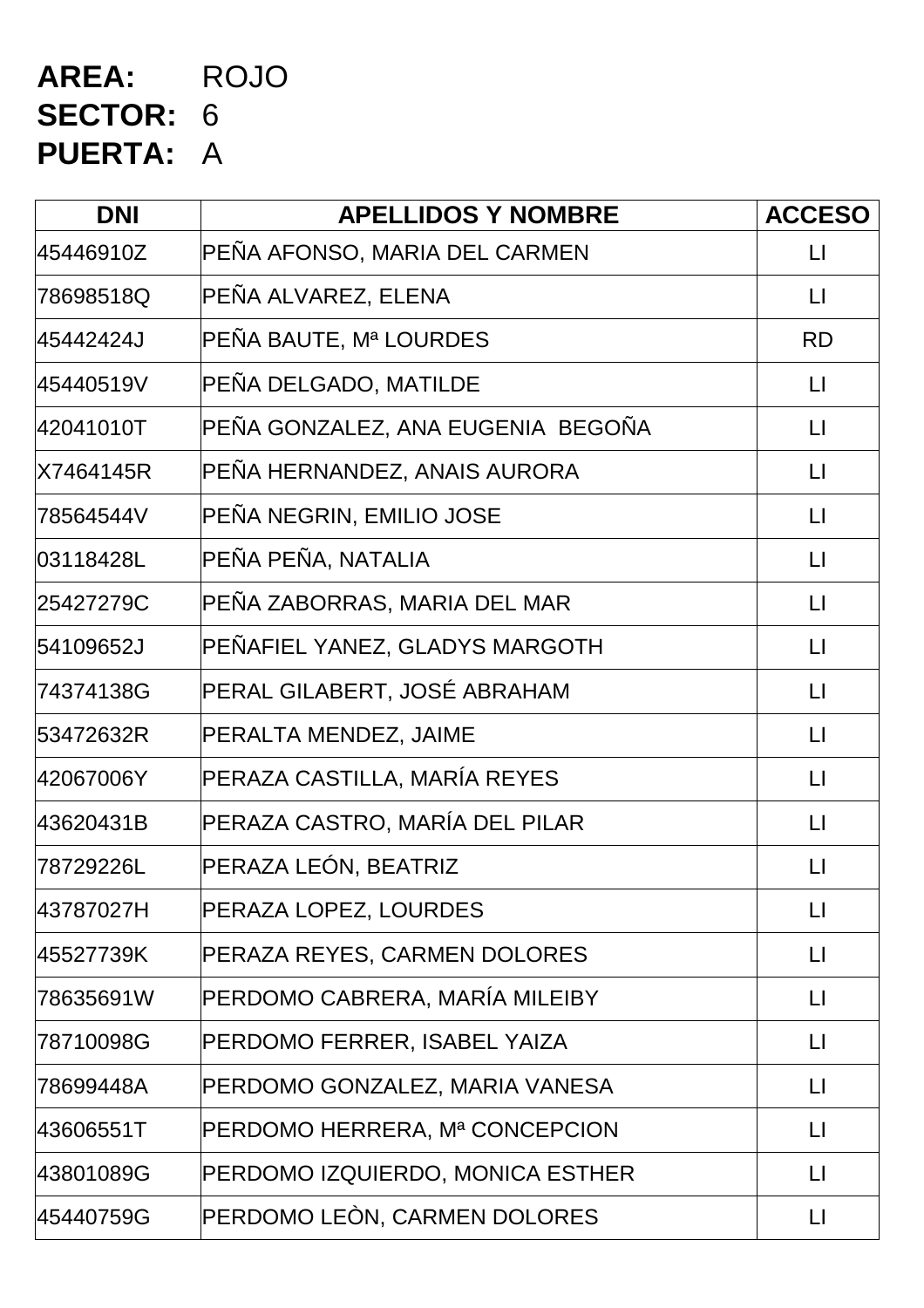| <b>DNI</b> | <b>APELLIDOS Y NOMBRE</b>               | <b>ACCESO</b>           |
|------------|-----------------------------------------|-------------------------|
| 45448993G  | PERDOMO LEÒN, MÒNICA                    | $\mathsf{L}$            |
| 45523328A  | PERDOMO MARTÍN, ESPERANZA NELVA         | $\mathsf{L}$            |
| 78559162V  | PERDOMO MARTIN, ESTEFANIA               | $\mathsf{L}$            |
| 78715220C  | PERDOMO PERDOMO, MIRIAM                 | $\Box$                  |
| 43609608K  | PERDOMO RODRIGUEZ, MARIA DE LOS ANGELES | $\lfloor \rfloor$       |
| 71634028E  | PEREIRA GARCIA, SANDRA                  | $\lfloor \cdot \rfloor$ |
| 34625600C  | PEREIRA RODRIGUEZ, MARIA MONTSERRAT     | $\mathsf{L}$            |
| 43484109X  | PEREIRA SOCAS, ENMANUEL                 | $\lfloor \rfloor$       |
| 31849070G  | PEREIRA TRAPERO, ANGELES                | $\mathsf{L}$            |
| 10082903W  | PEREIRA VOCES, AMPARO                   | $\mathsf{L}$            |
| 35551949K  | PEREIRO FERNANDEZ, CARLOS JAVIER        | $\lfloor \rfloor$       |
| 78857439F  | PERERA DÉNIZ, MARÍA CANDELARIA          | $\lfloor \rfloor$       |
| 42093186N  | PERERA HERNANDEZ, CARMEN JOSEFA         | $\lfloor \rfloor$       |
| 78562898G  | PERERA MARTÍN, RUT                      | $\lfloor \rfloor$       |
| 43816735X  | PERERA MENDEZ, RUTH MARIA               | $\mathsf{L}$            |
| 78706786G  | PERERA MORALES, YAIZA                   | $\lfloor \cdot \rfloor$ |
| 78721107L  | PERERA MORALES, YURENA                  | $\lfloor \rfloor$       |
| 42071559M  | PERERA PÉREZ, MARÍA ALICIA              | $\Box$                  |
| 43822188N  | PERESTELO HERNÁNDEZ, LUCÍA SOFÍA        | $\Box$                  |
| 45708323D  | PEREYRA CHICO, REMEDIOS                 | $\Box$                  |
| 12765741M  | PEREZ ADAN, Mª DEL MAR                  | $\Box$                  |
| 27437161R  | PEREZ ALARCON, JOSEFA                   | $\lfloor \cdot \rfloor$ |
| 45568507X  | PÉREZ ALBERO, MARÍA                     | $\Box$                  |
| 27467780F  | PEREZ ALBERO, MARIA AMPARO              | <b>RD</b>               |
| 43814448T  | PÉREZ ALBERTOS, MARÍA ANYELI            | $\lfloor \cdot \rfloor$ |
| 42092670W  | PÉREZ ÁLVAREZ, ELISA ISABEL             | $\lfloor \rfloor$       |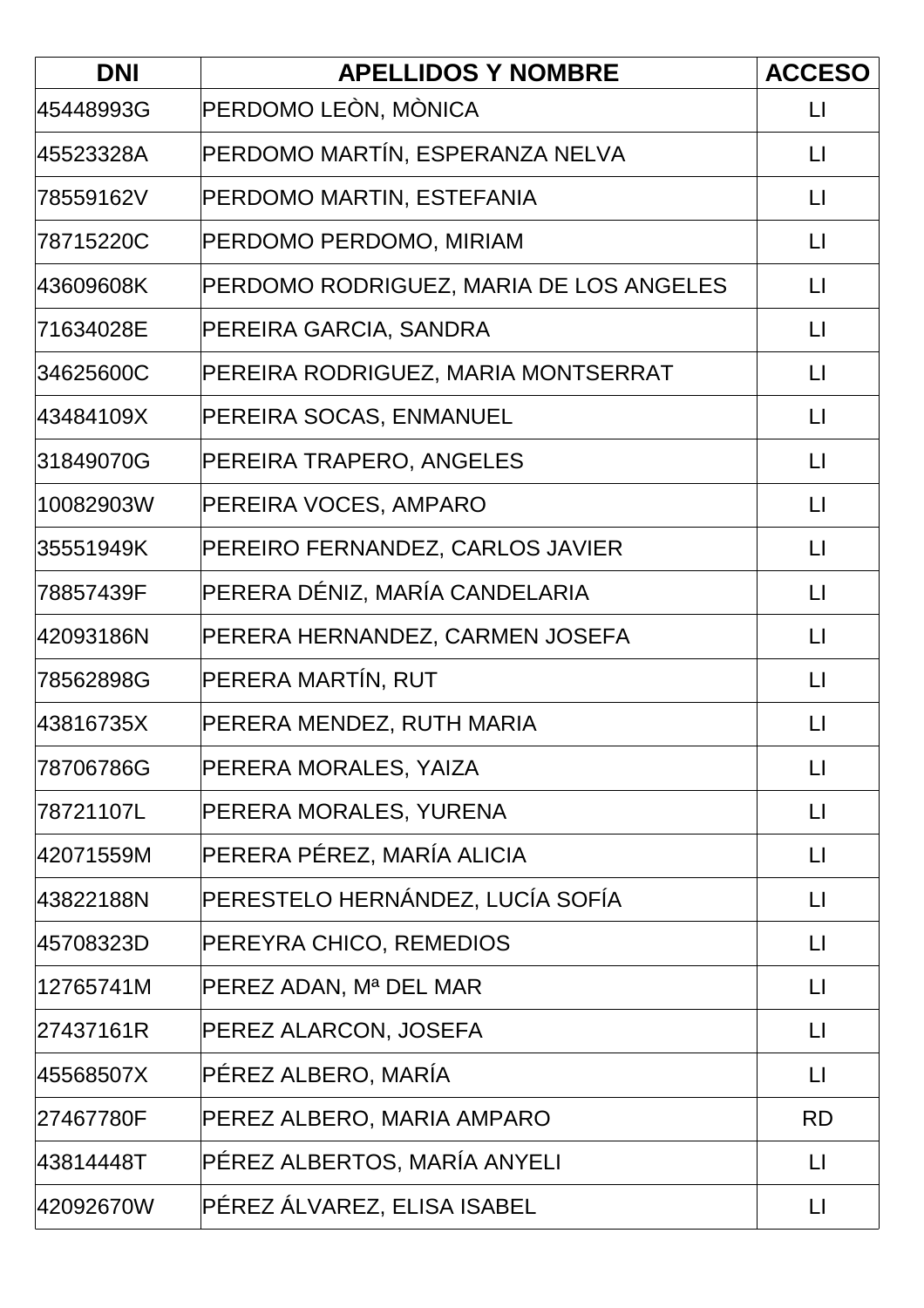| <b>DNI</b> | <b>APELLIDOS Y NOMBRE</b>          | <b>ACCESO</b>           |
|------------|------------------------------------|-------------------------|
| 43615769H  | PÉREZ ÁLVAREZ, MARÍA LOURDES       | $\mathsf{L}$            |
| 45453485B  | PÉREZ ARBELO, MARÍA DOLORES        | $\mathsf{L}$            |
| 48322189V  | PÉREZ ARENAS, JUANA                | $\Box$                  |
| 05670505Q  | PEREZ ARENAS, MARIA DEL CARMEN     | $\lfloor \rfloor$       |
| 78720233L  | PEREZ ARMAS, DIANA                 | $\Box$                  |
| 11444035V  | PEREZ BARCENA, JOSE IGNACIO        | $\lfloor \cdot \rfloor$ |
| 78726238K  | PÉREZ BARRERA, ANA BELÉN           | $\Box$                  |
| 11933255G  | PEREZ BARTOLOME, ANA ISABEL        | $\lfloor \rfloor$       |
| 42070549F  | PÉREZ BAUTE, ANTONIO               | $\lfloor \cdot \rfloor$ |
| 78729732L  | PEREZ BETHENCOURT, SUSANA ISABEL   | $\mathsf{L}$            |
| 78611842G  | PEREZ CABRERA, LUCIANA DEL CARMEN  | $\lfloor \rfloor$       |
| 43795100H  | PÉREZ CABRERA, Mª NIEVES           | $\lfloor \cdot \rfloor$ |
| 43772624J  | PEREZ CABRERA, NURIA JESUS         | $\lfloor \cdot \rfloor$ |
| 42076729T  | PÉREZ CABRERA, ROSA PETRA          | $\mathsf{L}$            |
| 78697560R  | PEREZ CALERO, NAYRA                | $\mathsf{L}$            |
| 72794599J  | PÉREZ CÁMARA, JESÚS                | $\lfloor \rfloor$       |
| 78716118K  | PÉREZ CANSADO, ATRI DE LOS ÁNGELES | $\lfloor \rfloor$       |
| 78682998K  | PEREZ CASADO, Mª MERCEDES          | $\lfloor \cdot \rfloor$ |
| 43773407Z  | PÉREZ CASTILLO, NIEVES ROSA        | $\Box$                  |
| 42184032P  | PEREZ CHINEA, JONAS                | $\Box$                  |
| 53062619D  | PÉREZ CIMARRO, CONCEPCIÓN          | $\Box$                  |
| 43813147X  | PEREZ CORREA, ESTELA GUADALUPE     | $\Box$                  |
| 78632589M  | PEREZ CORREA, JENNIFER             | $\Box$                  |
| 43812665B  | PÉREZ CORTÉS, ISABEL INMACULADA    | $\lfloor \rfloor$       |
| 45459796C  | PÉREZ CRUZ, ANA BELÉN              | $\lfloor \cdot \rfloor$ |
| 43826783F  | PÉREZ CRUZ, SANDRA                 | $\lfloor \rfloor$       |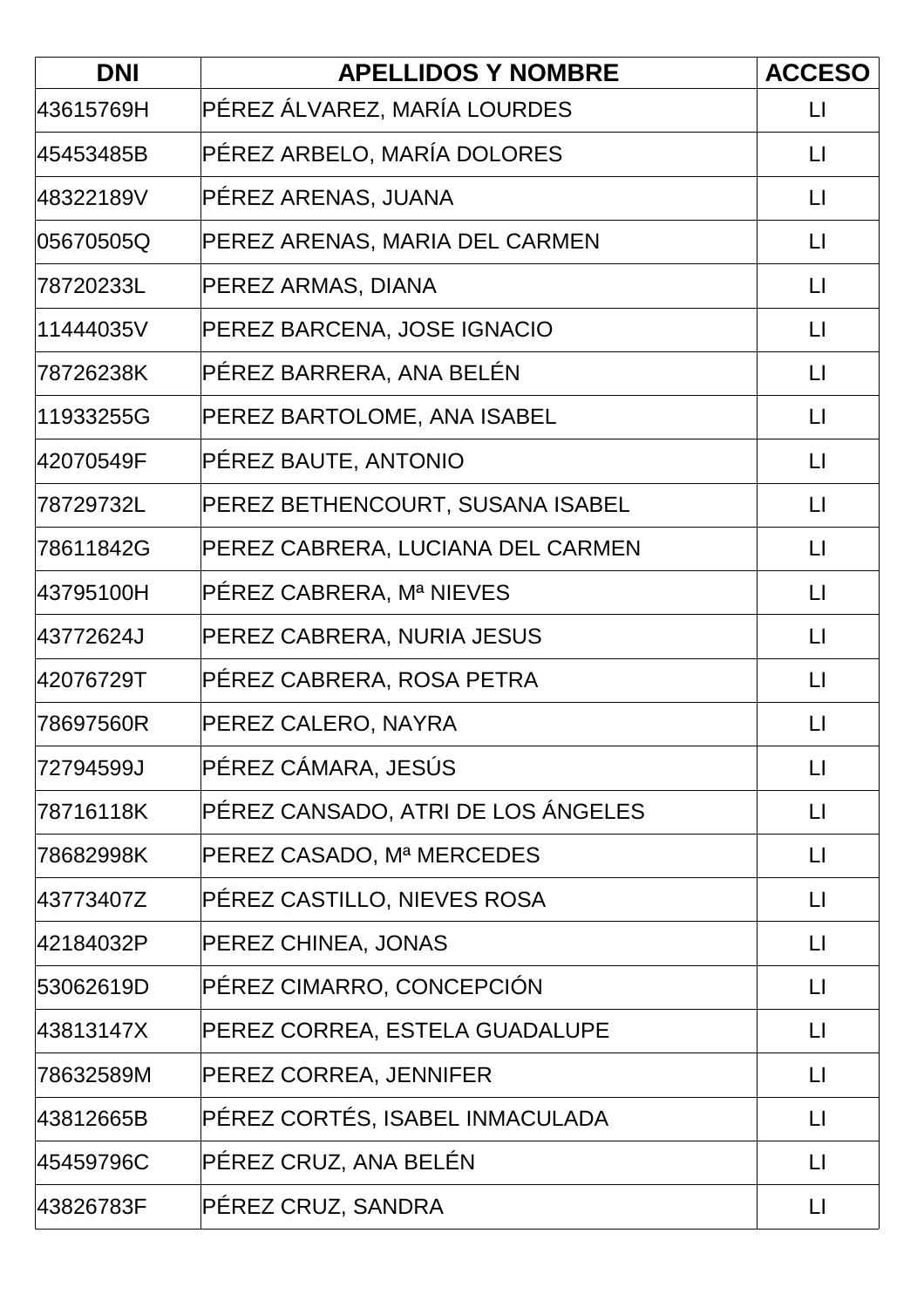| <b>DNI</b> | <b>APELLIDOS Y NOMBRE</b>         | <b>ACCESO</b>           |
|------------|-----------------------------------|-------------------------|
| 45706767V  | PÉREZ CUENCA, DIEGO MIGUEL        | $\mathsf{L}$            |
| 36160230K  | PÉREZ DE ARAÚJO, LORENA MARÍA     | $\mathsf{L}$            |
| 16569016T  | PEREZ DE CEA ESCUDERO, MARIA      | $\lfloor \cdot \rfloor$ |
| 42094398M  | PEREZ DE LA ROSA, JESUS ANGEL     | $\Box$                  |
| 78674820P  | PEREZ DE LA ROSA, MARIA DEL PILAR | $\lfloor \rfloor$       |
| 78636679R  | PÉREZ DE LEÓN, YONATHAN EDUARDO   | $\mathsf{L}$            |
| 43607113X  | PEREZ DE PAZ, INMACULADA          | $\Box$                  |
| 45689493Q  | PÉREZ DEL CAMPO, ROCÍO            | $\lfloor \rfloor$       |
| 45709485K  | PÉREZ DELGADO, MARÍA ERMELINDA    | $\Box$                  |
| 78717267C  | PEREZ DIAZ, NOEMI                 | $\mathsf{L}$            |
| 45896328N  | PÉREZ DIAZ, XIOMARA AMALIA        | $\Box$                  |
| 13771087K  | PEREZ DIEGO, MARIA ESPERANZA      | $\Box$                  |
| 43817985H  | PEREZ DOMINGUEZ, MARIA PATRICIA   | $\lfloor \rfloor$       |
| 10797153X  | PEREZ ELEZCANO, JAIME             | $\Box$                  |
| 08893490B  | PEREZ ESCRIBANO, LUCIA            | $\mathsf{L}$            |
| 43603720K  | PEREZ EXPÒSITO, MªNIEVES          | $\lfloor \cdot \rfloor$ |
| 42062115Z  | PEREZ EXPOSITO, MARIA DEL CRISTO  | $\lfloor \rfloor$       |
| 43787878H  | PÉREZ FARIÑA, NIDALIA             | $\Box$                  |
| 43783856K  | PEREZ FARIÑAS, ROBERTO            | $\Box$                  |
| 54041360P  | PEREZ FEBLES, MARIA RUTH          | $\Box$                  |
| 32869341H  | PEREZ FERNANDEZ, MONICA           | $\Box$                  |
| 53191139M  | PÉREZ FERNANDEZ, NURIA            | $\Box$                  |
| 42093033C  | PÉREZ FERRER, VÍCTOR ÁNGEL        | $\Box$                  |
| 16787540R  | PEREZ FRIAS, JULITA               | $\Box$                  |
| 52220184H  | PEREZ GARCIA, ANTONIA             | $\mathsf{L}$            |
| 45446691W  | PÉREZ GARCÍA, BEATRIZ             | $\Box$                  |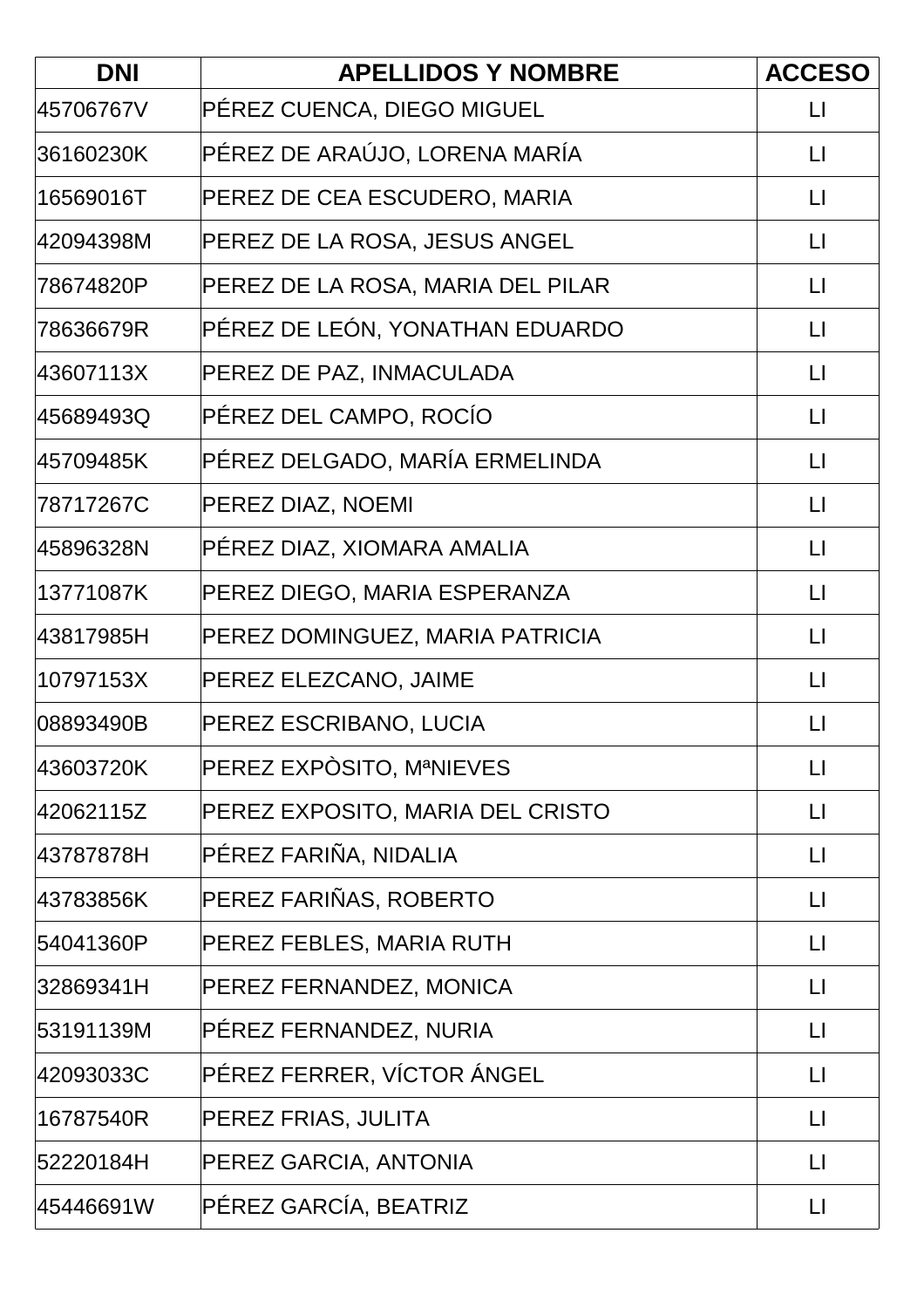| <b>DNI</b> | <b>APELLIDOS Y NOMBRE</b>             | <b>ACCESO</b>           |
|------------|---------------------------------------|-------------------------|
| 42909688Z  | PEREZ GARCIA, CARMEN DELIA            | $\mathsf{L}$            |
| 42936524D  | PEREZ GARCIA, GUILLERMO LAZARO        | <b>RD</b>               |
| 78563766K  | PÉREZ GARCÍA, INMACULADA              | $\mathsf{L}$            |
| 42076635K  | PEREZ GARCIA, MARIA CANDELARIA        | $\Box$                  |
| 09811498C  | PÉREZ GARCÍA, PATRICIA                | $\lfloor \rfloor$       |
| 71152777T  | PEREZ GARCIA, SHEILA                  | $\mathsf{L}$            |
| 52623007L  | PÉREZ GARRIDO, MARÍA LUISA            | $\lfloor \rfloor$       |
| 78729496J  | PEREZ GEORGE, STACEY ANA              | $\lfloor \rfloor$       |
| 11772465F  | PEREZ GOMEZ, ANA ISABEL               | $\lfloor \rfloor$       |
| 23016524X  | PEREZ GOMEZ, ELENA                    | LI                      |
| 09765079S  | PEREZ GOMEZ, MARIA JOSE               | $\lfloor \rfloor$       |
| 78726013A  | PÉREZ GONZÁLEZ, ARABEL                | $\lfloor \rfloor$       |
| 45762081Q  | PEREZ GONZALEZ, BEATRIZ               | $\lfloor \cdot \rfloor$ |
| 78407870L  | PEREZ GONZALEZ, CONSOLACION DE LA LUZ | $\lfloor \rfloor$       |
| 43366413M  | PEREZ GONZALEZ, GASPAR                | $\mathsf{L}$            |
| 78712762T  | PEREZ GONZALEZ, JONAY DAVID           | $\Box$                  |
| 78634325Q  | PEREZ GONZALEZ, M IRSELENE            | $\mathsf{L}$            |
| 43624007E  | PEREZ GONZALEZ, MARIA CANDELARIA      | $\Box$                  |
| 43360578N  | PEREZ GONZALEZ, MARIA DEL MAR         | $\mathsf{L}$            |
| 43812519A  | PEREZ GONZALEZ, MARIA DESIRE          | $\mathsf{L}$            |
| 78573693N  | PEREZ GONZALEZ, MARIA ISABEL          | $\lfloor \rfloor$       |
| 43611859H  | PEREZ GONZALEZ, MARIA ISABEL          | $\Box$                  |
| 43353006F  | PÉREZ GONZÁLEZ, MIGUELINA             | $\mathsf{L}$            |
| 54045039F  | PEREZ GONZALEZ, NERIDA                | $\mathsf{L}$            |
| 78559108D  | PEREZ GONZALEZ, SUSANA ELIZABTH       | $\mathsf{L}$            |
| 45733141X  | PEREZ GUANCHE, JONAY                  | $\mathsf{L}$            |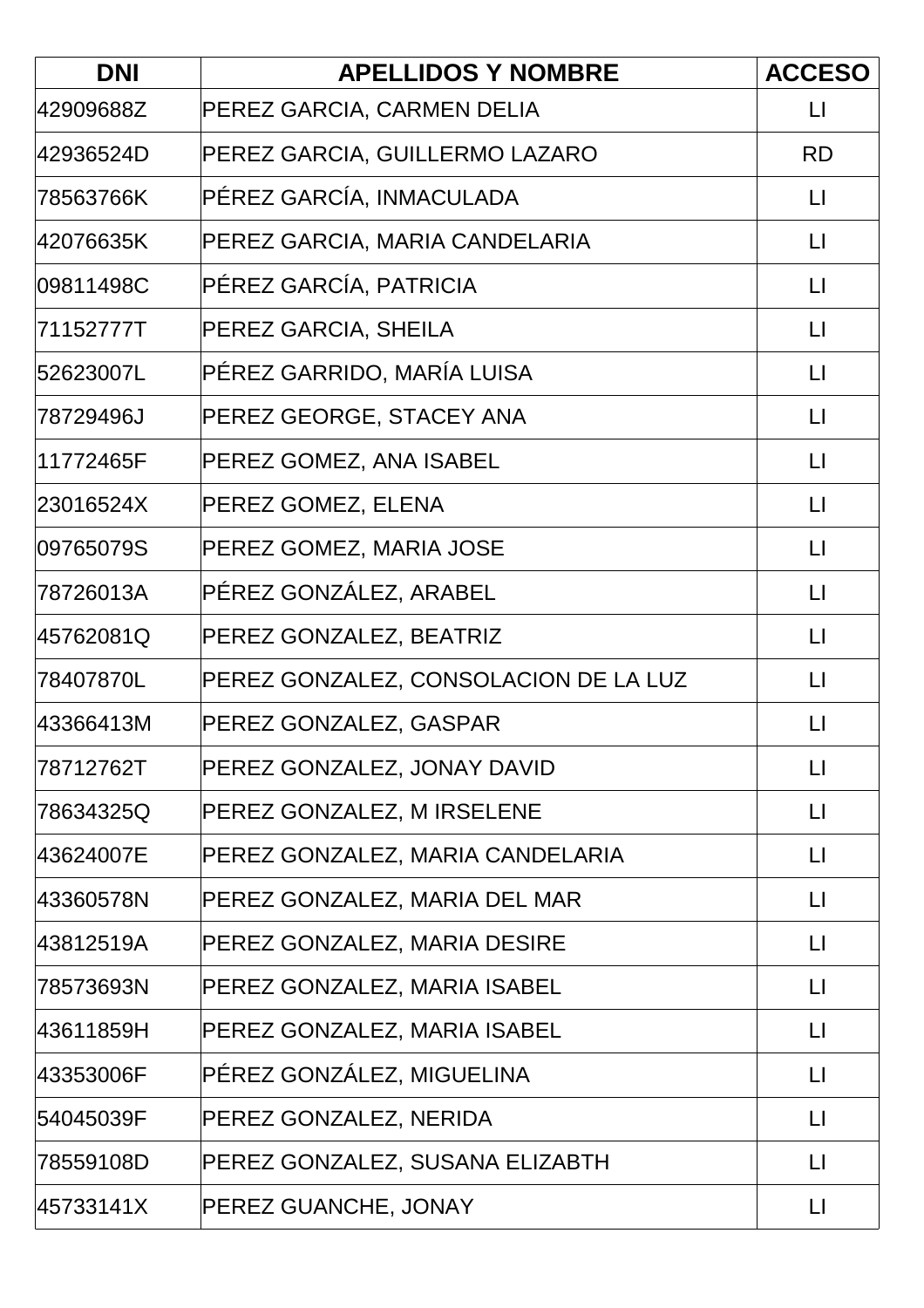| <b>DNI</b> | <b>APELLIDOS Y NOMBRE</b>            | <b>ACCESO</b>           |
|------------|--------------------------------------|-------------------------|
| 71927863D  | PEREZ GUARDO, MARTA                  | $\mathsf{L}$            |
| 42194245D  | PEREZ GUERRA, MARIA ALEJANDRA        | $\mathsf{L}$            |
| 78633628D  | PEREZ HDEZ, MARIA BELEN              | $\Box$                  |
| 78570449B  | PEREZ HERNANDEZ, ALICIA              | $\lfloor \rfloor$       |
| 42054363J  | PEREZ HERNANDEZ, CARMEN NIEVES       | $\Box$                  |
| 78610255G  | PÉREZ HERNÁNDEZ, ELISABETH           | $\mathsf{L}$            |
| 78851380C  | PÉREZ HERNANDEZ, JENIFER             | $\Box$                  |
| 78855944F  | PÉREZ HERNÁNDEZ, JENNIFER            | $\lfloor \rfloor$       |
| 34948203W  | PEREZ HERNANDEZ, JESUS ADOLFO        | $\mathsf{L}$            |
| 43364119B  | PEREZ HERNANDEZ, MARIA ANGELES       | $\Box$                  |
| 45454019Q  | PEREZ HERNANDEZ, MARIA DEL CARMEN    | $\lfloor \rfloor$       |
| 07961133M  | PÉREZ HERNÁNDEZ, MARIA TERESA        | $\Box$                  |
| 43619244C  | PEREZ HERNANDEZ, VERONICA            | $\lfloor \cdot \rfloor$ |
| 78610254A  | PÉREZ HERNÁNDEZ, YÉSICA              | $\lfloor \rfloor$       |
| 78850855R  | PEREZ HERRERA, DAIDA                 | $\mathsf{L}$            |
| 43821296V  | PEREZ HERRERA, MARIA INMACULADA      | $\Box$                  |
| 45273953V  | PEREZ HERRERA, MARIA JOSEFA          | $\lfloor \rfloor$       |
| 43371507Q  | PÉREZ HERRERA, MARÍA NATALIA         | $\mathsf{L}$            |
| 42077592N  | PEREZ HERRERA, NIEVES DE LOS ANGELES | $\Box$                  |
| 31853995F  | PEREZ LAGE, MARIA NIEVES             | $\Box$                  |
| 78414638W  | PÉREZ LEAL, CLOTILDE MARIA CLEMENCIA | $\Box$                  |
| 43801543K  | PEREZ LEDESMA, FRANCISCO JAVIER      | $\Box$                  |
| 78562121D  | PEREZ LEON, MONICA VIVIANA           | $\Box$                  |
| 32846443M  | PÉREZ LLORENTE, MARÍA DEL PILAR      | $\lfloor \rfloor$       |
| 45526476T  | PÉREZ LÓPEZ, MARIA DE LA LUZ         | $\Box$                  |
| 76730662V  | PEREZ LOPEZ, MARIA TERESA            | $\Box$                  |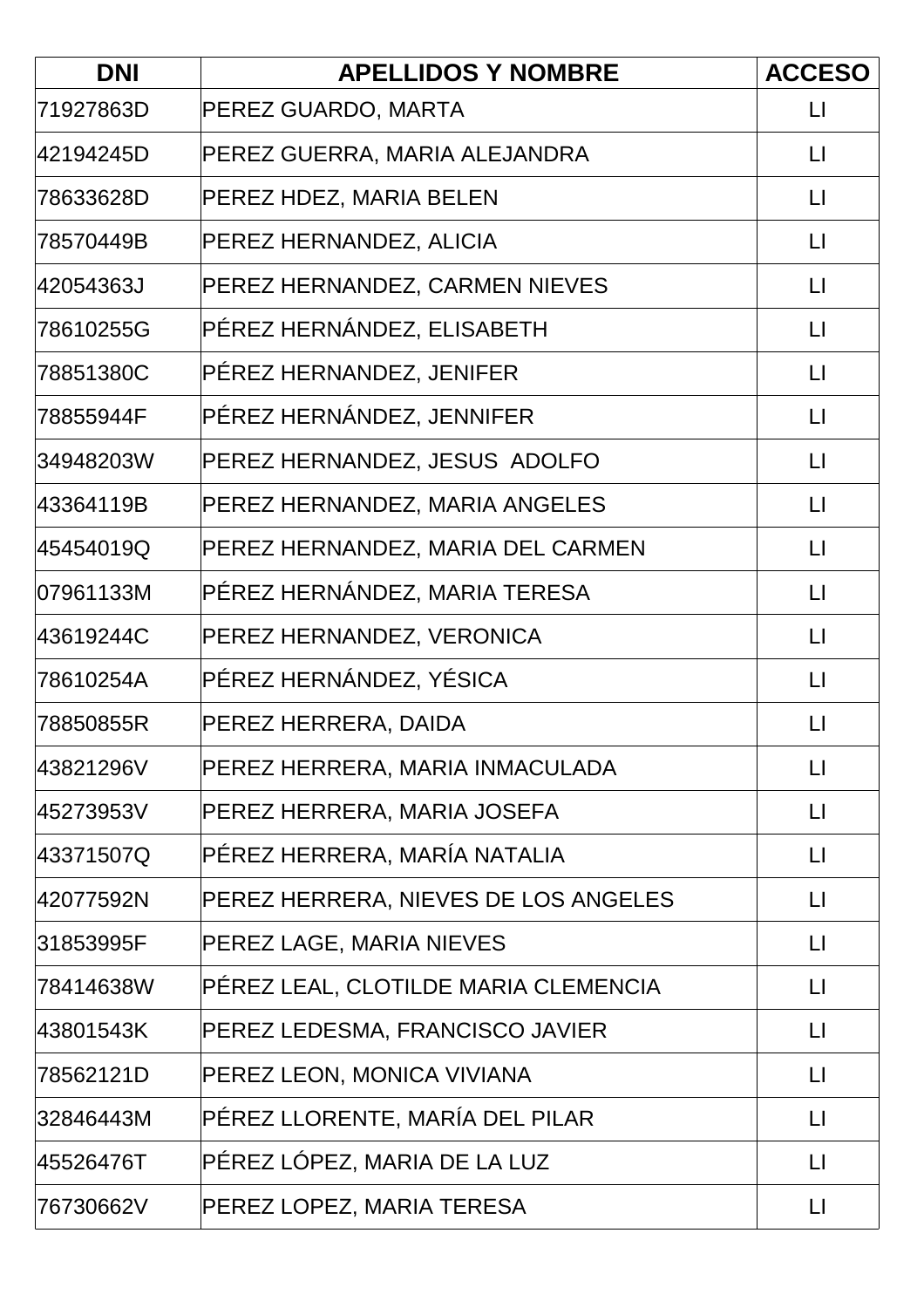| <b>DNI</b> | <b>APELLIDOS Y NOMBRE</b>            | <b>ACCESO</b>     |
|------------|--------------------------------------|-------------------|
| 42179755D  | PEREZ LORENZO, ANTONIO MANUEL        | $\mathsf{L}$      |
| 42191242L  | PÉREZ LORENZO, NIRA                  | $\mathsf{L}$      |
| 43788857P  | PÉREZ LORENZO, SERGIO                | $\lfloor \rfloor$ |
| 43351903P  | PÉREZ LORENZO, TERESA DE JESÚS       | $\mathsf{L}$      |
| 78677279Y  | PÉREZ LUIS, CARMELO                  | $\lfloor \rfloor$ |
| 52822051K  | PEREZ LUIS, MARIA ELENA              | $\mathsf{L}$      |
| 43371155D  | PEREZ LUIS, MARIA SOLEDAD            | $\lfloor \rfloor$ |
| 43775642H  | PÉREZ MARICHAL, ADELA                | $\lfloor \rfloor$ |
| 43611833S  | PEREZ MARRERO, INMACULADA CONCEPCION | $\mathsf{L}$      |
| 43605503X  | PEREZ MARRERO, MARIA ROSA            | $\lfloor \rfloor$ |
| 54050041H  | PÉREZ MARTÍN, ALEXIS                 | $\Box$            |
| 71016443X  | PEREZ MARTIN, ANA BELEN              | $\lfloor \rfloor$ |
| 43808858E  | PEREZ MARTIN, ANA LUISA              | $\mathsf{L}$      |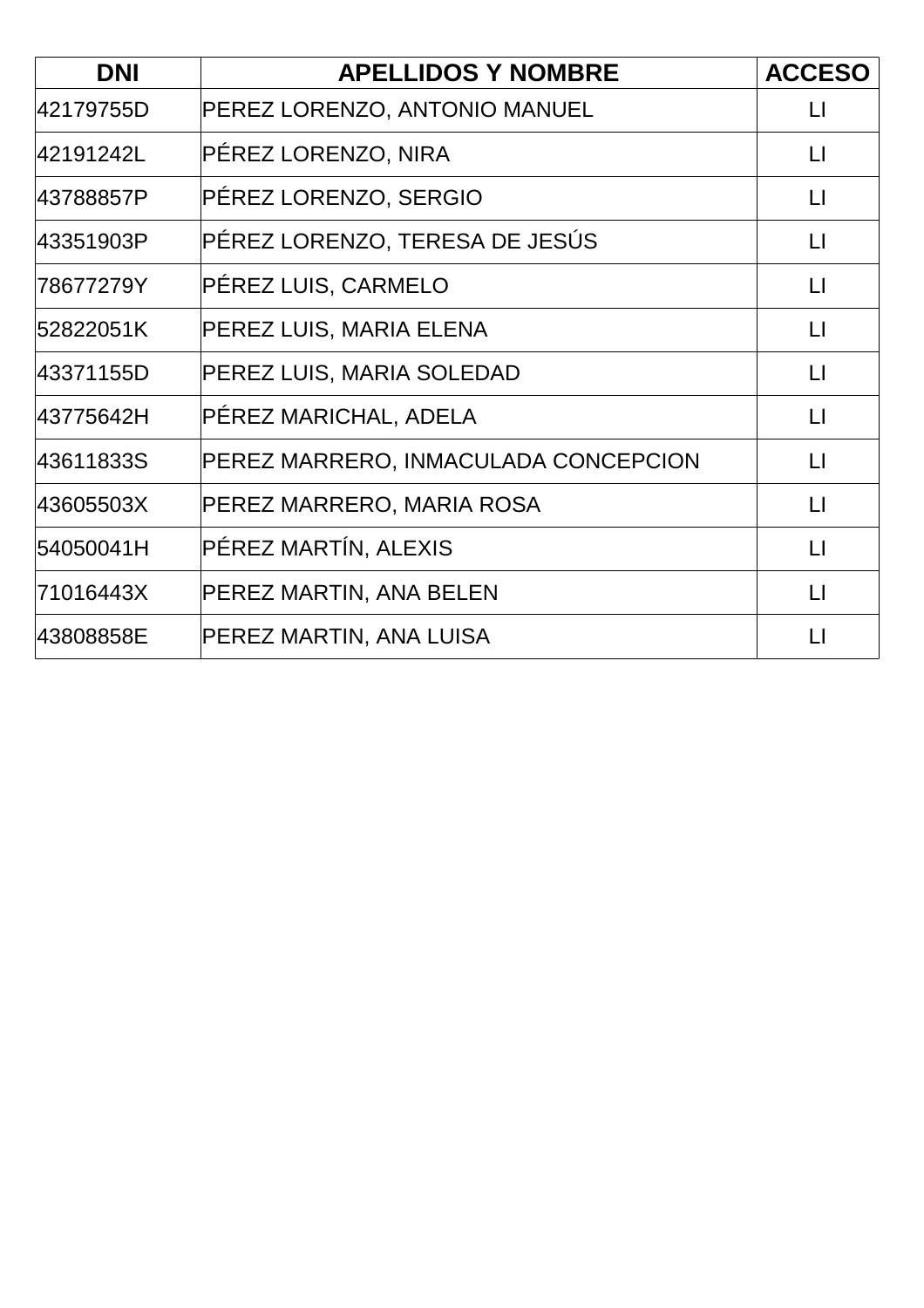## **AREA:** ROJO **SECTOR:** 6 **PUERTA:** B

| <b>DNI</b> | <b>APELLIDOS Y NOMBRE</b>         | <b>ACCESO</b>          |
|------------|-----------------------------------|------------------------|
| 78853375Z  | PEREZ MARTIN, BRENDA NAKARY       | $\mathsf{L}$           |
| 43780312L  | PÉREZ MARTÍN, ESTHER LOURDES      | $\lfloor \rfloor$      |
| 42097722V  | PEREZ MARTIN, GREGORIO            | $\lfloor \rfloor$      |
| 78707623J  | PEREZ MARTIN, MARIA LAURA         | $\lfloor \rfloor$      |
| 78618516P  | PEREZ MARTIN, OFELIA              | $\mathsf{L}$           |
| 70862756D  | PEREZ MARTIN, ROSA MARIA          | $\lfloor \rfloor$      |
| 43814695V  | PÉREZ MARTÍN, TERESA DE JESUS     | $\lfloor \rfloor$      |
| 54046798H  | PEREZ MARTIN, YOLANDA             | $\lfloor \rfloor$      |
| 74510406C  | PEREZ MARTINEZ, BELEN             | $\lfloor \rfloor$      |
| 13096247R  | PÉREZ MARTÍNEZ, LUCÍA             | $\lfloor \rfloor$      |
| 20425971Q  | PEREZ MECA, MARÍA CRISTINA        | $\lfloor \rfloor$      |
| 78710619L  | PÉREZ MENDEZ, CLARA ISABEL        | $\lfloor \rfloor$      |
| 43364925N  | PÉREZ MÉNDEZ, JUAN PEDRO          | $\lfloor \rfloor$      |
| 44429233H  | PEREZ MENDO, VERONICA             | $\lfloor \rfloor$      |
| 13116609P  | PEREZ MIGUEL, BLANCA MARIA        | $\lfloor \rfloor$      |
| 33495087A  | PEREZ MOLINA, INMACULADA TRINIDAD | $\lfloor \rfloor$      |
| 29074202V  | PEREZ MOLINA, RAFAEL              | $\lfloor \rfloor$      |
| 79063559R  | PÉREZ MORENO, CONCEPCIÓN          | $\lfloor \rfloor$      |
| 07006813R  | PEREZ MORGADO, MARIA GUADALUPE    | $\mathsf{L}$           |
| 43788840Z  | PÉREZ NEGRÍN, ELISA ISABEL        | $\lfloor \rfloor$      |
| 70340159H  | PEREZ OPORTO, DOLORES             | $\lfloor \rfloor$      |
| 11923935E  | PEREZ ORTIZ, MIREN NEREA          | $\mathsf{L}\mathsf{I}$ |
| 8790256    | PEREZ PALACIOS, MAIA PILAR        | $\lfloor \rfloor$      |
|            |                                   |                        |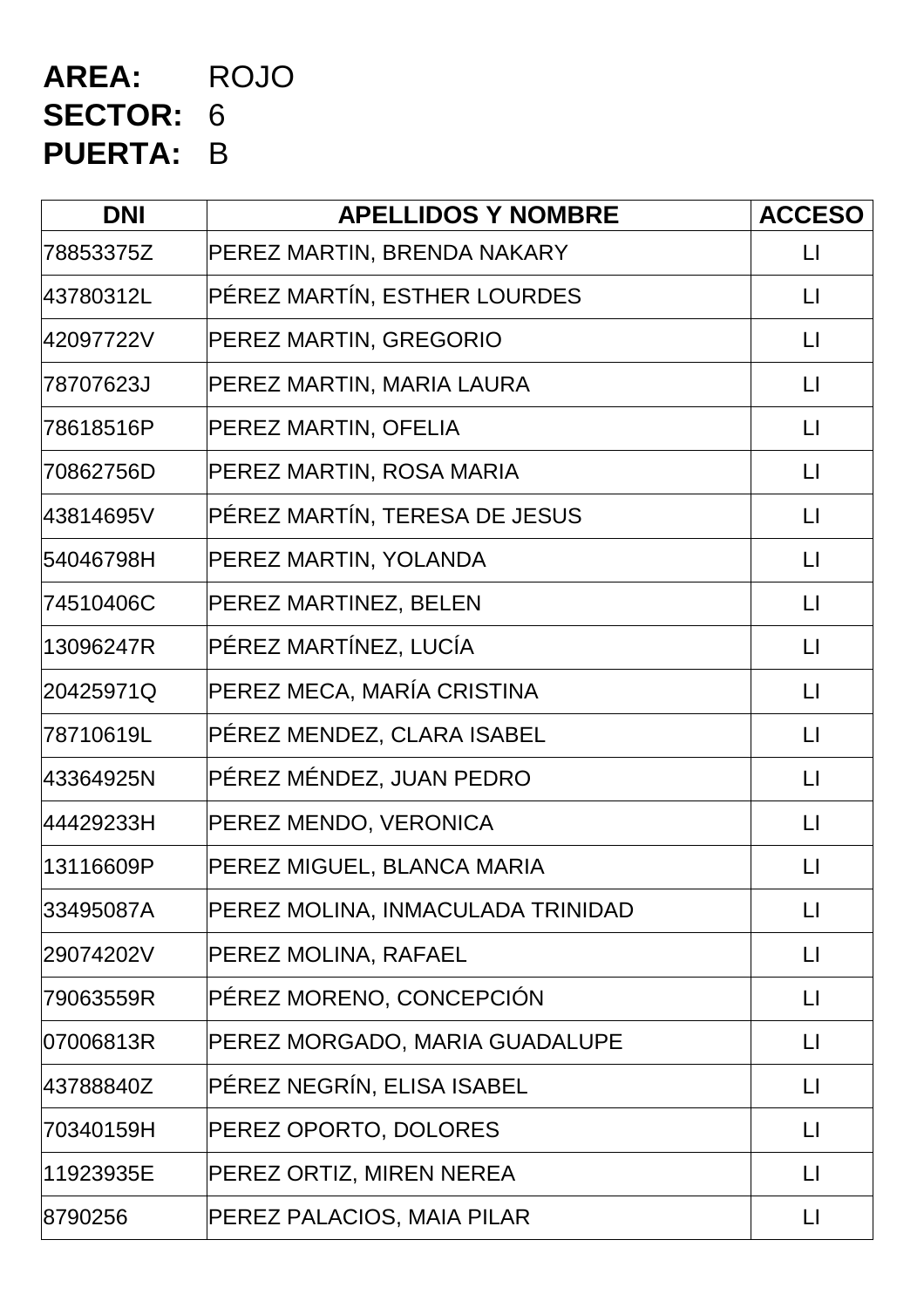| <b>DNI</b> | <b>APELLIDOS Y NOMBRE</b>             | <b>ACCESO</b>     |
|------------|---------------------------------------|-------------------|
| 71939068J  | PÉREZ PARÍS, MARÍA TERESA             | LI                |
| 78679859X  | PÉREZ PÉREZ, ALEJANDRO JOSÉ           | $\lfloor \rfloor$ |
| 18424794T  | PÉREZ PÉREZ, AMPARO                   | $\mathsf{L}$      |
| 43791535H  | PEREZ PEREZ, ANA MARIA                | $\lfloor \rfloor$ |
| 43347683C  | PÉREZ PÉREZ, CARMEN MARÍA             | $\lfloor \rfloor$ |
| 43618395E  | PÉREZ PÉREZ, JOSÉ FRANCISCO           | <b>RD</b>         |
|            | 18409299 PEREZ PEREZ, JOSEFINA        | $\mathsf{L}$      |
| 78624851H  | PEREZ PEREZ, MARIA INMACULADA         | $\mathsf{L}$      |
| 13157920B  | PEREZ PEREZ, MARTA                    | $\lfloor \rfloor$ |
| 71119043F  | PEREZ PEREZ, PATRICIA                 | $\mathsf{L}$      |
| 43375134D  | PÉREZ POLEGRE, MARÍA DEL CARMEN       | $\mathsf{L}$      |
| 76927890C  | PÉREZ PORTABALES, PABLO BORJA         | $\lfloor \rfloor$ |
| 43783369V  | PÉREZ QUINTERO, INMACULADA            | $\lfloor \rfloor$ |
| 78571658R  | PÉREZ RAMALLO, DANIEL                 | $\lfloor \rfloor$ |
| 43612918L  | PÉREZ REY, SOFÍA DOLORES              | $\mathsf{L}$      |
| 42044723X  | PÉREZ REYES, BENITO LUIS              | $\lfloor \rfloor$ |
| 78570046E  | PEREZ RIVERO, JOBANA                  | $\lfloor \rfloor$ |
| 78695680F  | PEREZ ROBAYNA, CARLOS ALBERTO         | $\mathsf{L}$      |
| 28457677F  | PEREZ RODRIGUEZ, CARMEN               | $\Box$            |
| 78624460H  | PÉREZ RODRÍGUEZ, JESUS ENRIQUE        | $\lfloor \rfloor$ |
| 42169808K  | PEREZ RODRIGUEZ, JOSE ELOY            | $\lfloor \rfloor$ |
| 43811727Q  | PEREZ RODRIGUEZ, JULIA JUANA          | $\mathsf{L}$      |
| 79060877X  | PEREZ RODRIGUEZ, LAURA                | $\mathsf{L}$      |
| 42054985Z  | PEREZ RODRIGUEZ, MARIA DE LOS ANGELES | LI                |
| 42048411H  | PEREZ RODRIGUEZ, MARIA DE LOS ANGELES | $\mathsf{L}$      |
| 78611742L  | PÉREZ RODRIGUEZ, MARÍA KATIUSKA       | $\mathsf{L}$      |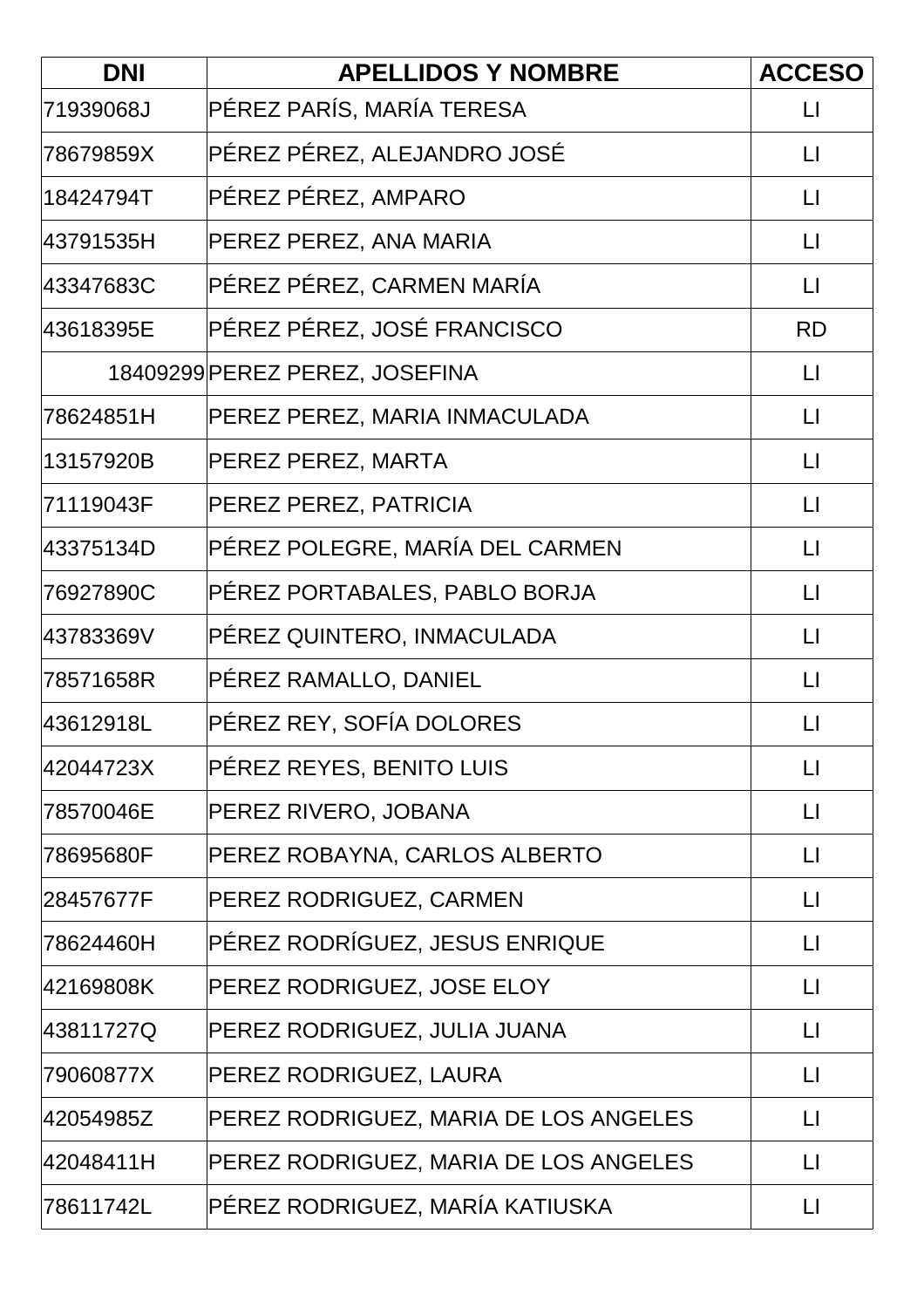| <b>DNI</b> | <b>APELLIDOS Y NOMBRE</b>        | <b>ACCESO</b>           |
|------------|----------------------------------|-------------------------|
| 48418515L  | PEREZ RODRIGUEZ, MARIA PIEDAD    | $\lfloor \rfloor$       |
| 42069792D  | PEREZ RODRIGUEZ, MAURA LEIDA     | $\lfloor \rfloor$       |
| 44464034C  | PEREZ RODRIGUEZ, SAMUEL          | $\lfloor \cdot \rfloor$ |
| 42934861W  | PÉREZ ROJAS, CANDELARIA          | $\Box$                  |
| 76121459S  | PEREZ RONCERO, ANA BELEN         | $\Box$                  |
| 76719726Y  | PEREZ RUA, ROCIO                 | $\lfloor \cdot \rfloor$ |
| 74505301K  | PEREZ RUIZ, MARIA VISITACION     | $\lfloor \rfloor$       |
| 42854219K  | PEREZ SANCHEZ, MARIA DEL PILAR   | $\lfloor \rfloor$       |
| 78699679G  | PERÉZ SANTANA, NINOSKA           | $\lfloor \cdot \rfloor$ |
| 78471890F  | PEREZ SUAREZ, MARIA PILAR        | $\lfloor \cdot \rfloor$ |
| 52849220G  | PÉREZ TOLEDO, MARÍA ISABEL       | $\Box$                  |
| 54056480V  | PÉREZ TORREJÓN, JESSICA          | $\lfloor \cdot \rfloor$ |
| 76147006D  | PEREZ TORRES, ANTONIO JAVIER     | $\lfloor \cdot \rfloor$ |
| 42813393C  | PEREZ TORRES, ELISA ISABEL       | $\Box$                  |
| 43793132M  | PEREZ TRUJILLO, ANGELA MARÍA     | $\lfloor \rfloor$       |
| 78700812X  | PÉREZ TRUJILLO, JULIA VANESA     | $\Box$                  |
| 43775794D  | PEREZ TRUJILLO, MARIA CANDELARIA | $\lfloor \rfloor$       |
| 44425324L  | PÉREZ VALADAR, MONSERRAT         | $\lfloor \rfloor$       |
| 43823922K  | PEREZ VARGAS, DOLORES BEGOÑA     | $\lfloor \rfloor$       |
| 45445384Y  | PÉREZ VENTURA, Mª CANDELARIA     | $\lfloor \rfloor$       |
| 45444720D  | PEREZ VERA, ISABEL               | $\Box$                  |
| 75774751D  | PÉREZ VILA, CRISTINA             | $\mathsf{L}$            |
| 15472724A  | PÉREZ VILCHEZ, ANA RITA          | $\Box$                  |
| 33234230N  | PEREZ VILLAR, Mª LUISA           | $\lfloor \rfloor$       |
| 71675187B  | PEREZ-LANDALUCE UNCILLA, MARINA  | $\Box$                  |
| X1886570H  | PÉREZ, KATIUSCA                  | $\Box$                  |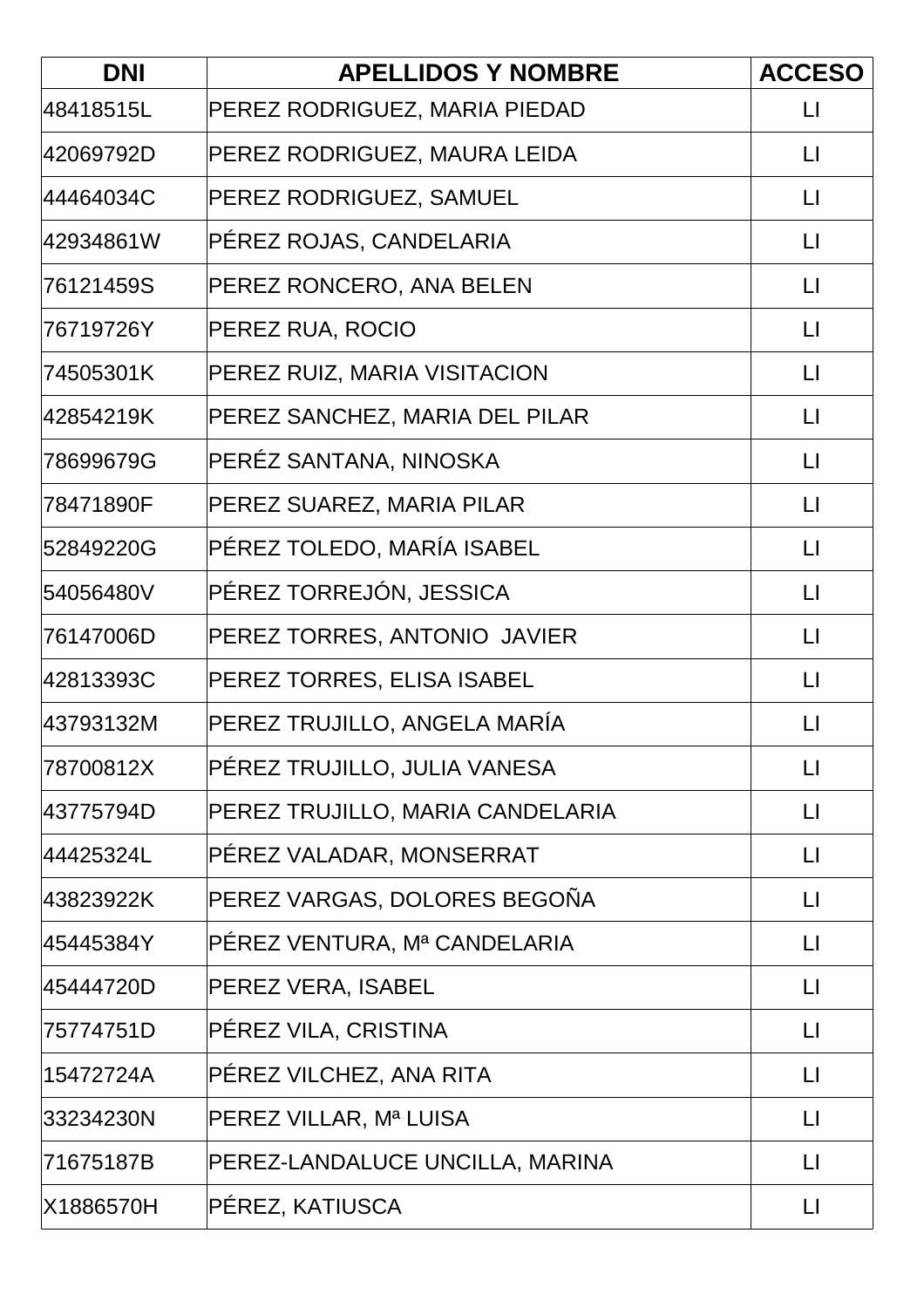| <b>DNI</b> | <b>APELLIDOS Y NOMBRE</b>          | <b>ACCESO</b>          |
|------------|------------------------------------|------------------------|
| 21659835E  | PERICÁS PAYÁ, MÓNICA               | $\mathsf{L}$           |
| 33995600J  | PERNAS CAO, SUSANA                 | $\lfloor \rfloor$      |
| 47265337S  | PERRONE VILLA, GABRIEL LYNDY       | $\lfloor \rfloor$      |
| 15382045J  | PERUCHO JUSTEL, ROCIO              | $\lfloor \rfloor$      |
| 04182700N  | PERUT JIMENEZ, Mª ESTRELLA         | $\lfloor \rfloor$      |
| 70253714F  | PESQUERA CARRERO, ROCIO            | $\mathsf{L}$           |
| 78712563P  | PESTANO CABRERA, YAIZA             | $\lfloor \rfloor$      |
| 78407553R  | PESTANO DORTA, MARIA LUZ           | $\lfloor \rfloor$      |
| 43811868L  | PESTANO PÉREZ, ÁNGELA              | $\mathsf{L}$           |
| 22648527J  | PEYROLON GUIA, ESPERANZA C         | $\mathsf{L}$           |
| 42077919V  | PFEIFFER HERNANDEZ, ANJA ISABEL    | $\lfloor \rfloor$      |
| 78853199E  | PICA RODRIGO, VIRGINIA             | $\lfloor \rfloor$      |
| 05197290A  | PICAZO CHUMILLAS, ISABEL MONSERRAT | $\lfloor \rfloor$      |
| 00399512W  | PICAZO CORRAL, TERESA              | $\mathsf{L}$           |
| 53580790J  | PICAZO GARCÍA, SONIA               | $\mathsf{L}$           |
| 05145029K  | PICAZO RODRIGUEZ, ANTONIA          | $\mathsf{L}$           |
| 52758494J  | PICAZO SANCHEZ, ROSA MARÍA         | $\lfloor \rfloor$      |
| 18020795L  | PIEDRAFITA GRACIA, BEATRIZ         | $\sqcup$               |
| 42095943D  | PIGEON PEREZ, DAVID ELIAS          | $\mathsf{L}$           |
| 43616001C  | PIMIENTA TOLEDO, ROSA DELIA        | $\mathsf{L}$           |
| 09172347Q  | PINA RUIZ, ANA ISABEL              | LI                     |
| 27474280K  | PINAR MARTÍNEZ, CARLOS DANIEL      | $\mathsf{L}$           |
| 20007663D  | PINAR TORNERO, MARIA CARMEN        | $\mathsf{L}\mathsf{L}$ |
| 43825855E  | PINAZO GONZALEZ, LIDIA SORAYA      | LI                     |
| 54048206T  | PINEDA MARRERO, MARTA              | $\lfloor \rfloor$      |
| 29120295H  | PINILLA PEREZ, BEATRIZ             | $\lfloor \rfloor$      |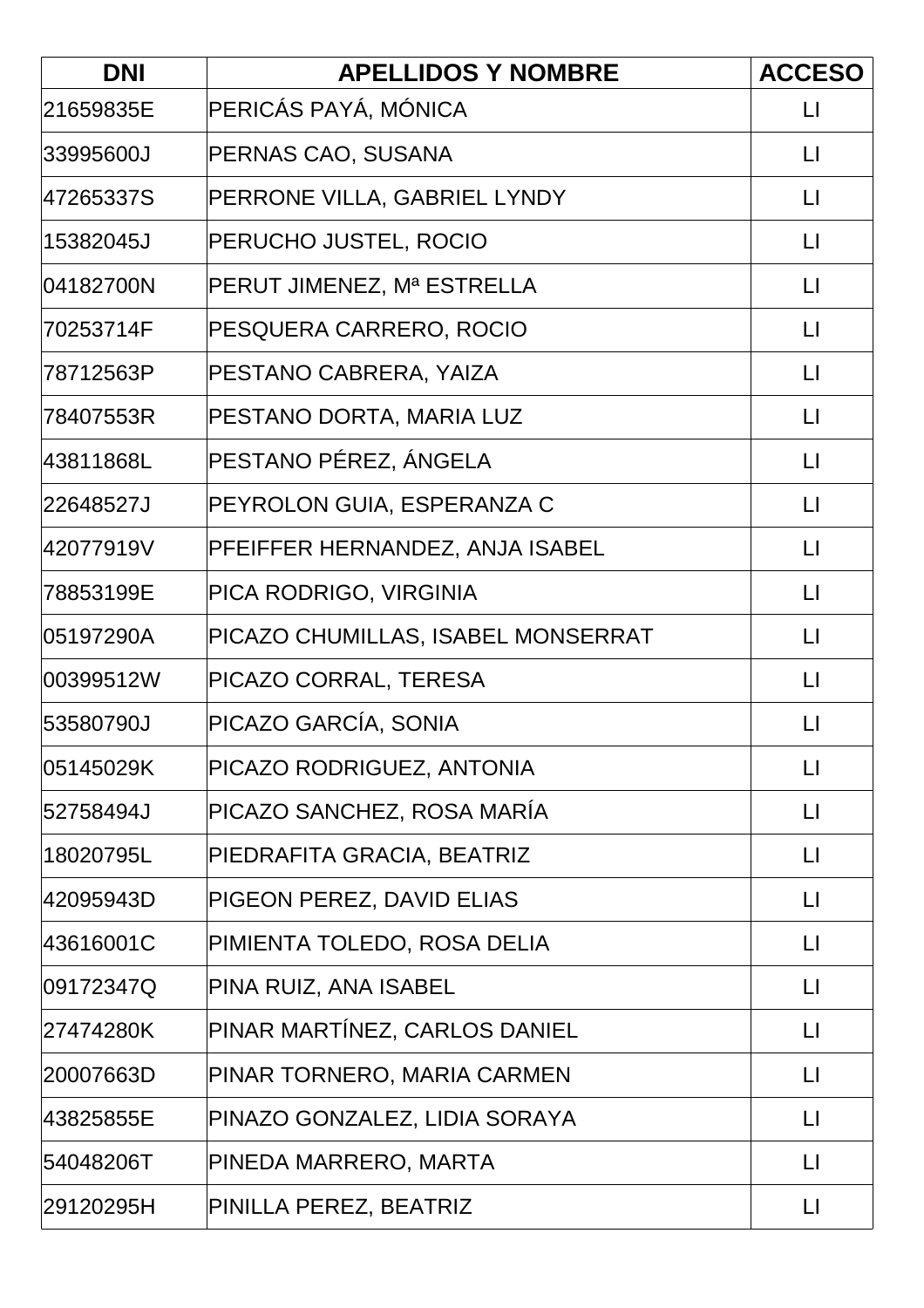| <b>DNI</b> | <b>APELLIDOS Y NOMBRE</b>             | <b>ACCESO</b>     |
|------------|---------------------------------------|-------------------|
| 05393608Q  | PINILLA SÁNCHEZ, Mª MERCEDES          | $\mathsf{L}$      |
| 43622853H  | PINO FERRERA, ANA OLGA                | $\lfloor \rfloor$ |
| 45438308Z  | PINO FERRERO, Mª DEL CRISTO           | $\mathsf{L}$      |
| 45571782L  | PINTO VENTURINO, PATRICIA             | $\lfloor \rfloor$ |
| 33266846Z  | PINTOR PAZO, MARÍA JESÚS              | $\lfloor \rfloor$ |
| 10076232R  | PINTOR RODRIGUEZ, HERMELINDA          | $\mathsf{L}$      |
| 35305886N  | PINTOS TORRES, MARIA DEL ROSARIO      | $\lfloor \rfloor$ |
| 52566955H  | PIÑA GARCÍA, MANUEL ANTONIO           | $\sqcup$          |
| 07566619X  | PIÑA SANCHEZ, MARIA ANICETA           | $\mathsf{L}$      |
| 34957838T  | PIÑA TORRES, CONCEPCION               | $\mathsf{L}$      |
| 32618914S  | PIÑEIRO CORRAL, MARIA DE LOS ANGELES  | $\mathsf{L}$      |
| 35305743F  | PIÑEIRO MILLAN, Mª JOSE               | $\lfloor \rfloor$ |
| 35310810Z  | PIÑEIRO OTERO, MARIA PILAR            | $\lfloor \rfloor$ |
| 43831561R  | PIÑERO AGUIAR, JOSÉ FRANCISCO         | $\lfloor \rfloor$ |
| 48454919Z  | PIÑERO CANO, EVA MARIA                | $\mathsf{L}$      |
| 45441114Z  | PIÑERO DARIAS, MARIA EUGENIA          | $\lfloor \rfloor$ |
| 43811696P  | PIÑERO FIGUEROA, CANDELARIA MARÍA     | $\lfloor \rfloor$ |
| 78703054K  | PIÑERO GUTIERREZ, JOSE MANUEL         | $\sqcup$          |
| 42171843D  | PIÑERO RODRIGUEZ, ANA ESTHER          | $\mathsf{L}$      |
| 73199321G  | PIRLA SOLDEVILLA, MARIA JOSE          | $\mathsf{L}$      |
| 18024969F  | PIRLA SOLDEVILLA, PILAR               | $\lfloor \rfloor$ |
| 18024007B  | PLANA GONZALEZ, ALICIA                | $\mathsf{L}$      |
| 78856181Z  | PLASENCIA ARMAS, JENNIFER             | $\lfloor \rfloor$ |
| 78715925N  | PLASENCIA CABRERA, BARBARA            | $\lfloor \rfloor$ |
| 45453245R  | PLASENCIA CRUZ, MARIA DE LAS MERCEDES | $\mathsf{L}$      |
| 43817048R  | PLASENCIA DELGADO, MARÍA ISABEL       | $\lfloor \rfloor$ |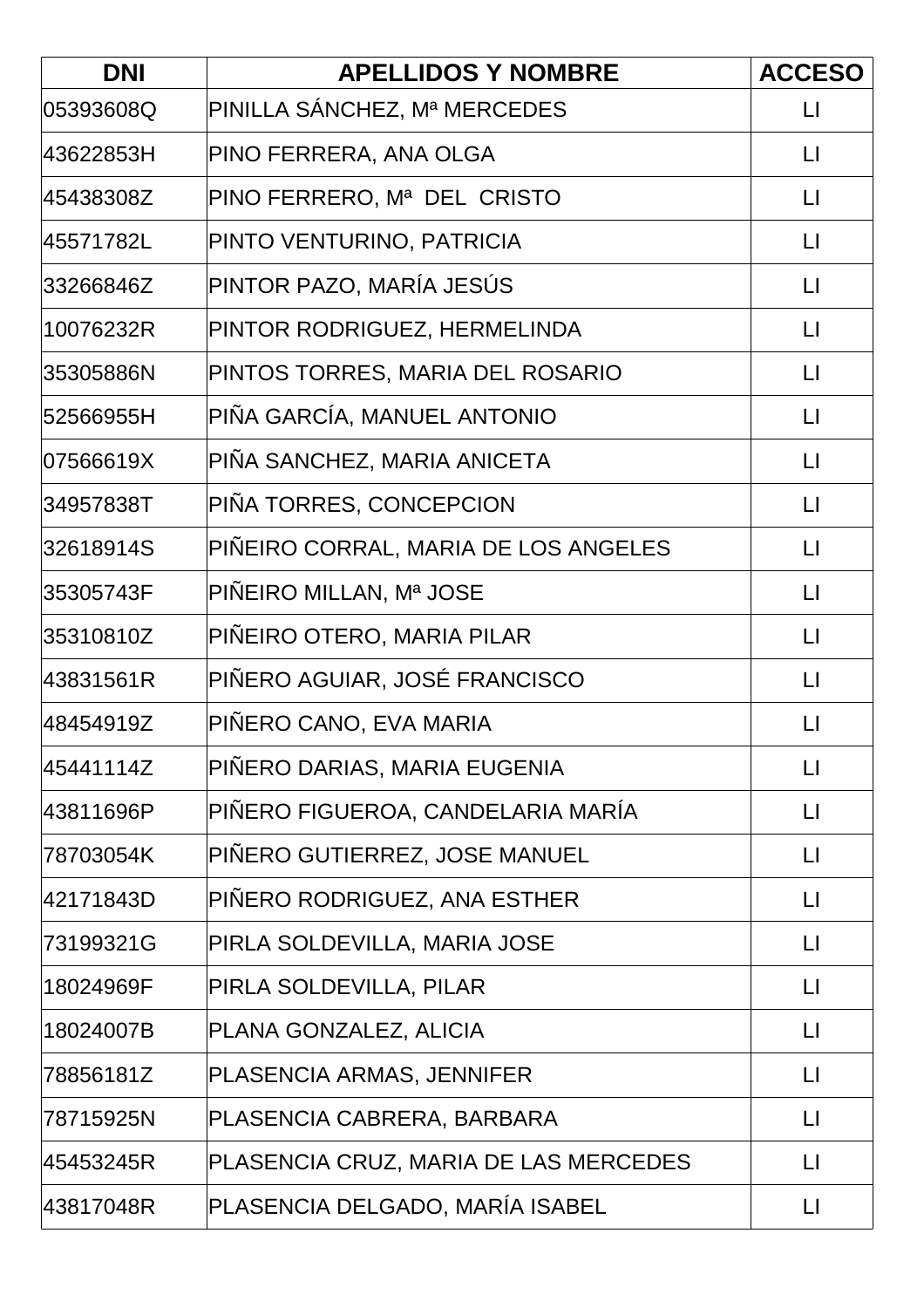| <b>DNI</b> | <b>APELLIDOS Y NOMBRE</b>                | <b>ACCESO</b>     |
|------------|------------------------------------------|-------------------|
| 45732558W  | PLASENCIA DURAN, SANDRA AURORA           | $\mathsf{L}$      |
| 42240960B  | PLASENCIA EXPÓSITO, SELENE               | $\lfloor \rfloor$ |
| 78570320C  | PLASENCIA FLEITAS, NAARA                 | $\mathsf{L}$      |
| 45436778W  | PLASENCIA GARCIA, ADELIA                 | $\lfloor \rfloor$ |
| 43784542V  | PLASENCIA GARCÍA, CANDELARIA             | $\lfloor \rfloor$ |
| 78702775H  | PLASENCIA GARCIA, LAURA                  | $\mathsf{L}$      |
| 42042572K  | PLASENCIA GARCIA, MARIA CRUZ             | $\Box$            |
| 78699595N  | PLASENCIA GOYA, DEVORAH MARIA            | $\mathsf{L}$      |
| 45726314Z  | PLASENCIA MEDINA, CATI JANET             | $\lfloor \rfloor$ |
| 42050190A  | PLASENCIA PADILLA, AQUILES GREGORIO      | $\Box$            |
| 42069105N  | PLASENCIA PADILLA, FRANCISCA PAULA ELENA | <b>RD</b>         |
| 78680139Z  | PLASENCIA PADRÓN, ARANZAZU               | $\lfloor \rfloor$ |
| 42052880W  | PLASENCIA PEÑA, MARIA DEL CARMEN         | $\lfloor \rfloor$ |
| 79084046H  | PLASENCIA PERDOMO, EDGAR JOEL            | $\lfloor \rfloor$ |
| 78703195R  | PLASENCIA PEREZ, SEBASTIAN BENITO        | LI                |
| 45455630V  | PLASENCIA PLASENCIA, JUDITH DEL CARMEN   | $\lfloor \rfloor$ |
| 42931015C  | PLASENCIA RAMOS, MARIA                   | $\lfloor \rfloor$ |
| 43610535M  | PLASENCIA RODRÍGUEZ, ISABEL              | LI                |
| 78556003D  | PLASENCIA TORRES, LIDIA                  | $\mathsf{L}$      |
| 78567553J  | PLASENCIA VIZCAINO, IRENE LAURA          | $\mathsf{L}$      |
| 78679306D  | PLASENCIA VIZCAÍNO, MARÍA NOEMI          | $\sqcup$          |
| 45457040R  | PLATA MASCAREÑO, ISABEL SANDRA           | $\mathsf{L}$      |
| 09380011J  | PLATERO ACEDO, MARGARITA                 | $\lfloor \rfloor$ |
| 03082030F  | PLAZA BARRÓN, FERNANDO                   | $\mathsf{L}$      |
| 12319561W  | POCERO MARTÍN, AGUSTINA                  | $\lfloor \rfloor$ |
| 78608284B  | POLEGRE MARTIN, MARIA CANDELARIA         | $\lfloor \rfloor$ |